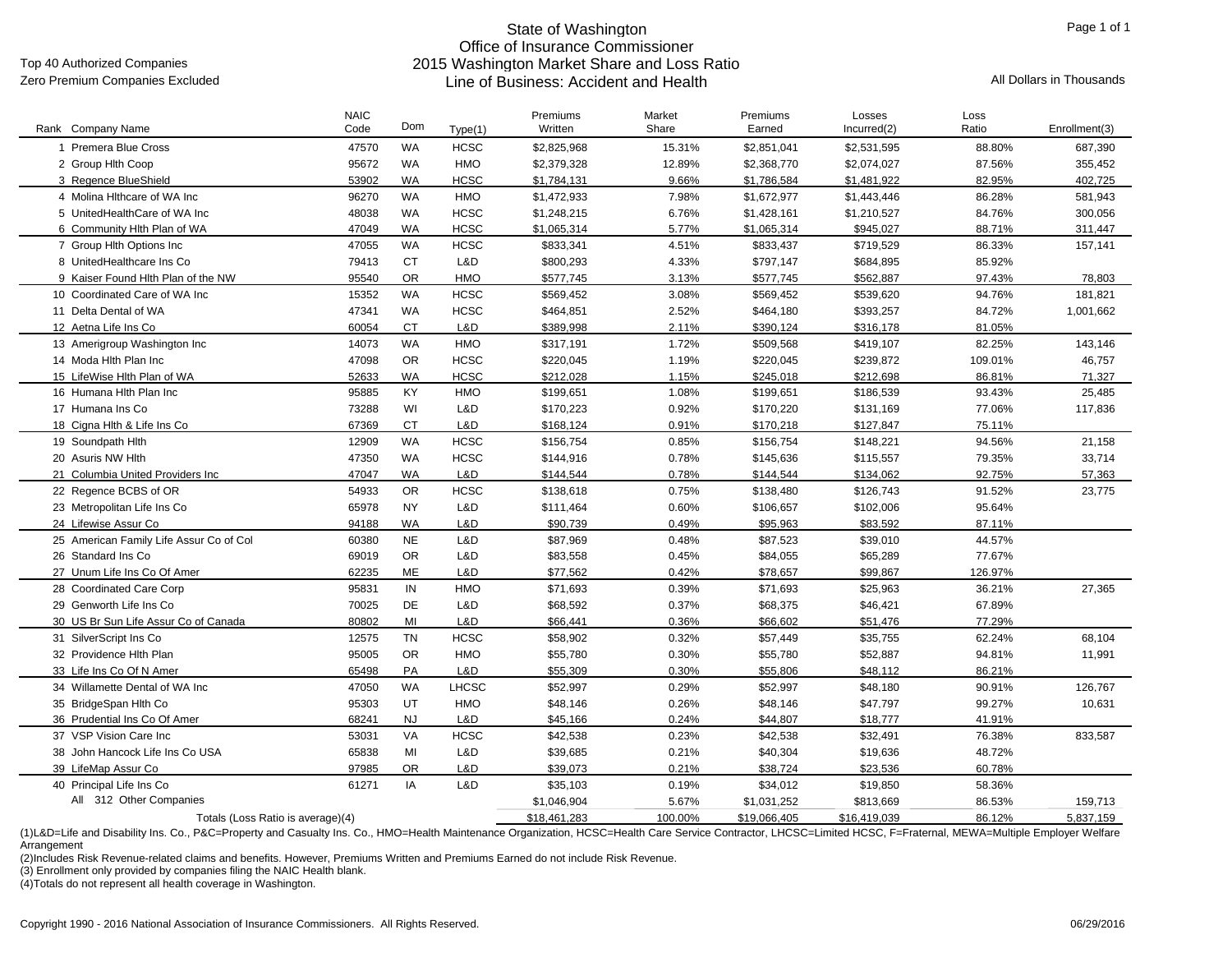#### State of Washington

#### Office of Insurance Commissioner 2015 Washington Market Share and Loss Ratio

Top 40 Authorized Companies<br>Zero Premium and Loss Companies Excluded

Line of Business: Aggregate Write-ins For Other Lines of Business Zero Premium and Loss Companies Excluded All Dollars in Thousands

| Rank Company Name                  | <b>NAIC</b><br>Code | Dom       | <b>Direct</b><br>Premiums<br>Written | Market<br>Share | <b>Direct</b><br>Premiums<br>Earned | <b>Direct</b><br>Losses<br>Incurred | Loss<br>Ratio(1) |
|------------------------------------|---------------------|-----------|--------------------------------------|-----------------|-------------------------------------|-------------------------------------|------------------|
| Physicians Ins A Mut Co            | 40738               | <b>WA</b> | \$12,900                             | 46.25%          | \$12,900                            | \$11,566                            | 89.66%           |
| 2 Arag Ins Co                      | 34738               | IA        | \$6,093                              | 21.84%          | \$6,093                             | \$2,292                             | 37.62%           |
| 3 Midwest Employers Cas Co         | 23612               | <b>DE</b> | \$4,418                              | 15.84%          | \$4,370                             | (\$1,588)                           | $(36.34)\%$      |
| 4 Yosemite Ins Co                  | 26220               | IN        | \$880                                | 3.15%           | \$622                               | \$262                               | 42.07%           |
| 5 Triton Ins Co                    | 41211               | <b>TX</b> | \$776                                | 2.78%           | \$827                               | \$87                                | 10.52%           |
| 6 Central States Ind Co Of Omaha   | 34274               | <b>NE</b> | \$546                                | 1.96%           | \$547                               | \$31                                | 5.71%            |
| 7 American Road Ins Co.            | 19631               | MI        | \$487                                | 1.75%           | \$487                               | \$77                                | 15.73%           |
| 8 Courtesy Ins Co                  | 26492               | <b>FL</b> | \$478                                | 1.71%           | \$372                               | \$87                                | 23.48%           |
| 9 RVI Amer Ins Co                  | 23132               | <b>CT</b> | \$443                                | 1.59%           | \$17                                | \$0                                 | 0.00%            |
| 10 Allstate Prop & Cas Ins Co      | 17230               | IL        | \$195                                | 0.70%           | \$199                               | \$0                                 | 0.00%            |
| 11 Ace Amer Ins Co                 | 22667               | PA        | \$179                                | 0.64%           | \$179                               | \$10                                | 5.50%            |
| 12 St Paul Fire & Marine Ins Co    | 24767               | <b>CT</b> | \$141                                | 0.50%           | \$293                               | \$197                               | 67.12%           |
| 13 Esurance Ins Co                 | 25712               | WI        | \$138                                | 0.50%           | \$138                               | \$0                                 | 0.00%            |
| 14 Transamerica Cas Ins Co         | 10952               | OH        | \$100                                | 0.36%           | \$78                                | \$77                                | 98.11%           |
| 15 Excess Share Ins Corp           | 10003               | OH        | \$77                                 | 0.28%           | \$77                                | \$0                                 | 0.00%            |
| 16 American Bankers Ins Co Of FL   | 10111               | <b>FL</b> | \$28                                 | 0.10%           | \$28                                | \$0                                 | (1.49)%          |
| 17 Markel Ins Co                   | 38970               | IL        | \$13                                 | 0.05%           | \$25                                | \$10                                | 39.58%           |
| 18 American Reliable Ins Co        | 19615               | AZ        | \$7                                  | 0.03%           | \$7                                 | \$0                                 | (3.99)%          |
| 19 Argonaut Ins Co                 | 19801               | IL        | \$2                                  | 0.01%           | \$2                                 | \$18                                | 846.12%          |
| 20 XL Ins Amer Inc                 | 24554               | <b>DE</b> | \$0                                  | 0.00%           | \$142                               | \$0                                 | 0.00%            |
| 21 Great Amer Assur Co             | 26344               | OH        | ( \$1)                               | 0.00%           | \$43                                | \$149                               | 347.37%          |
| <b>Other Companies</b><br>All<br>5 |                     |           | (\$7)                                | (0.02)%         | $($ \$9)                            | $($ \$66)                           | 700.98%          |
| Totals (Loss Ratio is average)     |                     |           | \$27.894                             | 100.00%         | \$27.437                            | \$13,206                            | 48.13%           |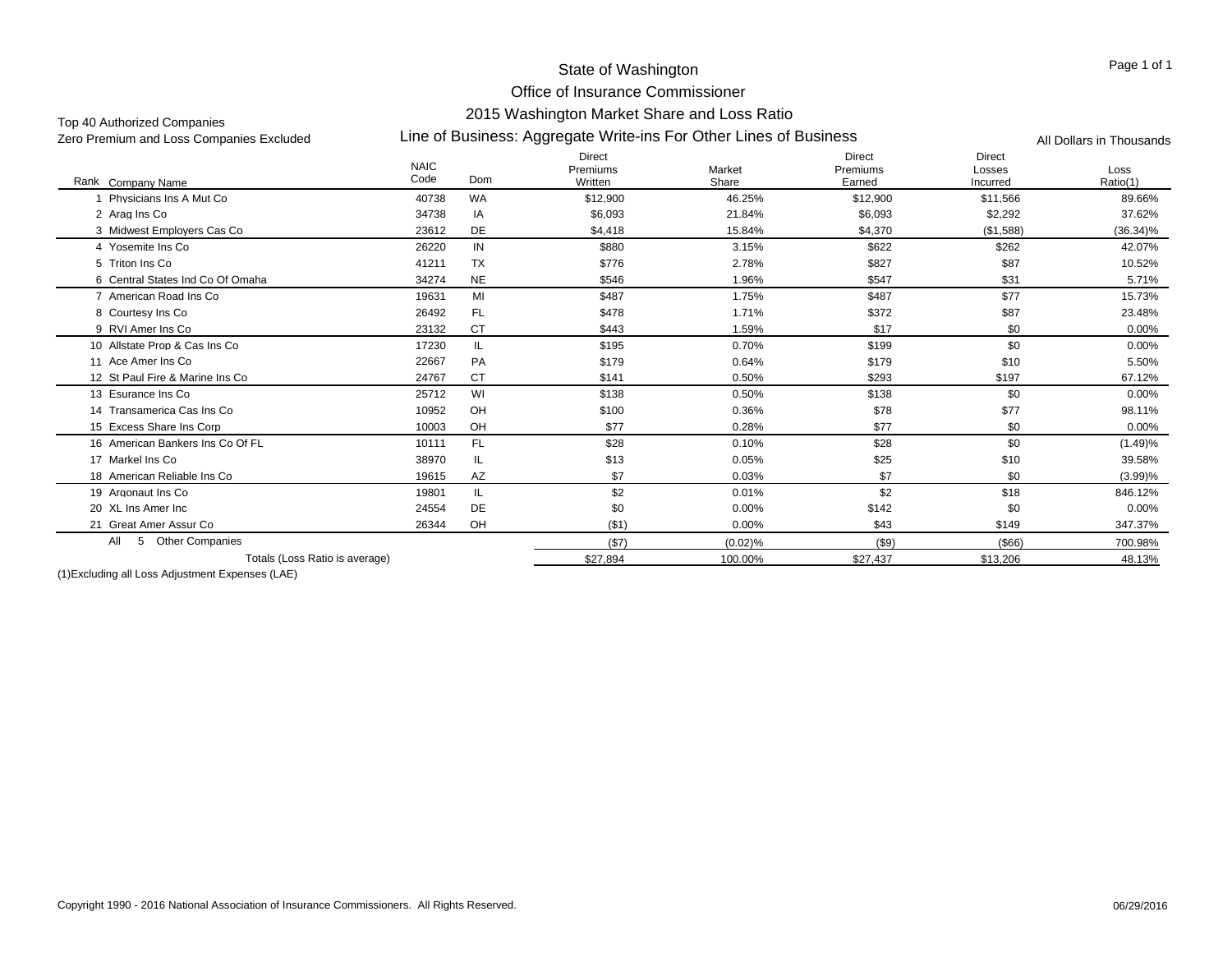Top 40 Authorized Companies

# Line of Business: Accident and Health - Collectively Renewable Zero Premium Companies Excluded All Dollars in Thousands

| Rank Company Name                   | <b>NAIC</b><br>Code | Dom       | Type(1) | Premiums<br>Written | Market<br>Share | Premiums<br>Earned | Losses<br>Incurred(2) | Loss<br>Ratio | Enrollment(3) |
|-------------------------------------|---------------------|-----------|---------|---------------------|-----------------|--------------------|-----------------------|---------------|---------------|
| Boston Mut Life Ins Co              | 61476               | MA        | L&D     | \$122               | 67.52%          | \$133              | \$19                  | 14.14%        |               |
| 2 Washington Natl Ins Co            | 70319               | IN        | L&D     | \$50                | 27.93%          | \$52               | \$22                  | 43.08%        |               |
| 3 Union Fidelity Life Ins Co        | 62596               | KS        | L&D     | \$7                 | 3.93%           | \$7                | ۹.                    | 19.24%        |               |
| 4 Horace Mann Life Ins Co           | 64513               | -IL.      | L&D     | \$6                 | 3.12%           | \$6                | \$0                   | 3.28%         |               |
| 5 Mutual Of Omaha Ins Co            | 71412               | <b>NE</b> | L&D     | \$5                 | 2.71%           | \$5                | ( \$1)                | $(28.04)\%$   |               |
| 6 National Cas Co                   | 11991               | WI        | P&C     | \$3                 | 1.80%           | \$4                | \$0                   | $0.00\%$      |               |
| 7 Continental Gen Ins Co            | 71404               | OH        | L&D     | \$2                 | 1.37%           | \$2                | \$1                   | 33.73%        |               |
| 8 New York Life Ins Co              | 66915               | <b>NY</b> | L&D     | \$1                 | 0.77%           | \$1                | \$6                   | 438.88%       |               |
| 9 Bankers Life & Cas Co             | 61263               | - IL      | L&D     |                     | 0.43%           | \$1                | \$2                   | 174.10%       |               |
| 10 United Teacher Assoc Ins Co      | 63479               | <b>TX</b> | L&D     | \$1                 | 0.40%           | \$1                | \$4                   | 512.89%       |               |
| All<br><b>Other Companies</b><br>15 |                     |           |         | (\$18)              | $(9.98)\%$      | \$2                | \$49                  | $3.22\%$      |               |
| Totals (Loss Ratio is average)(4)   |                     |           |         | \$180               | 100.00%         | \$213              | \$103                 | 48.10%        |               |

(1)L&D=Life and Disability Ins. Co., P&C=Property and Casualty Ins. Co., F=Fraternal, (2)Includes Risk Revenue-related claims and benefits. However, Premiums Written and Premiums Earned do not include Risk Revenue. (3) Enrollment only provided by companies filing the NAIC Health blank. (4)Totals do not represent all health coverage in Washington.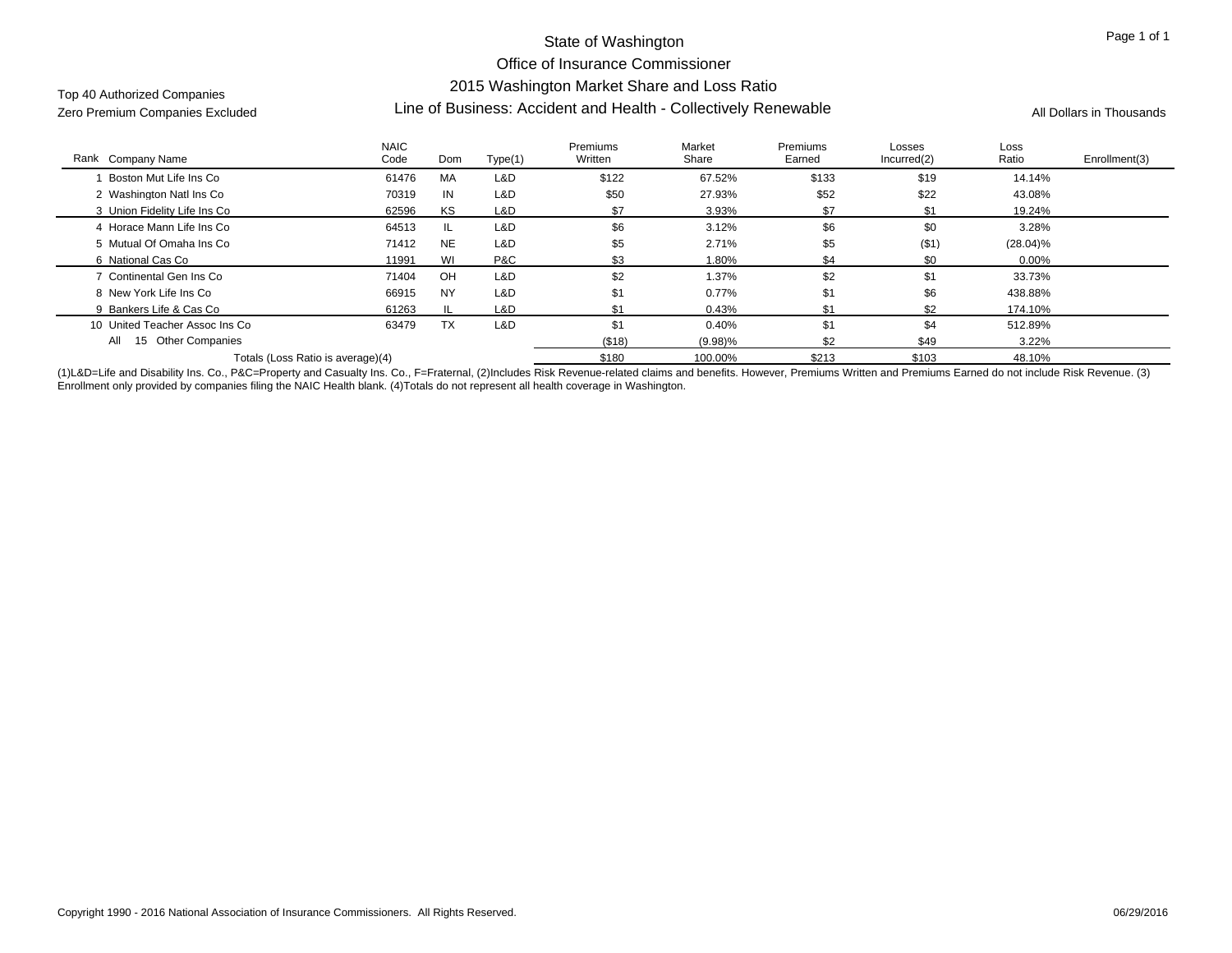## State of Washington Office of Insurance Commissioner 2015 Washington Market Share and Loss Ratio Line of Business: Accident and Health - Credit Zero Premium Companies Excluded All Dollars in Thousands

# Top 40 Authorized Companies

| Rank Company Name                      | <b>NAIC</b><br>Code | Dom       | Type(1) | Premiums<br>Written | Market<br>Share | Premiums<br>Earned | Losses<br>Incurred(2) | Loss<br>Ratio | Enrollment(3) |
|----------------------------------------|---------------------|-----------|---------|---------------------|-----------------|--------------------|-----------------------|---------------|---------------|
| Merit Life Ins Co                      | 65951               | IN        | L&D     | \$1,800             | 30.37%          | \$1,313            | \$684                 | 52.09%        |               |
| 2 American Hith & Life Ins Co          | 60518               | <b>TX</b> | L&D     | \$1,096             | 18.49%          | \$892              | \$226                 | 25.31%        |               |
| 3 CMFG Life Ins Co                     | 62626               | IA        | L&D     | \$886               | 14.94%          | \$891              | \$753                 | 84.54%        |               |
| 4 Life Of The South Ins Co             | 97691               | GA        | L&D     | \$518               | 8.74%           | \$370              | \$73                  | 19.67%        |               |
| 5 Minnesota Life Ins Co                | 66168               | <b>MN</b> | L&D     | \$447               | 7.54%           | \$412              | \$121                 | 29.36%        |               |
| 6 Central States Ind Co Of Omaha       | 34274               | <b>NE</b> | P&C     | \$313               | 5.29%           | \$313              | \$47                  | 14.94%        |               |
| 7 American Modern Life Ins Co          | 65811               | OH        | L&D     | \$238               | 4.02%           | \$241              | \$103                 | 42.80%        |               |
| 8 Plateau Ins Co                       | 97152               | <b>TN</b> | L&D     | \$226               | 3.81%           | \$109              | \$23                  | 21.22%        |               |
| 9 American Bankers Life Assur Co Of FL | 60275               | <b>FL</b> | L&D     | \$159               | 2.69%           | \$432              | \$62                  | 14.43%        |               |
| 10 Pavonia Life Ins Co of MI           | 93777               | MI        | L&D     | \$103               | 1.74%           | \$103              | ( \$4)                | $(4.35)\%$    |               |
| 11 Central States H & L Co Of Omaha    | 61751               | <b>NE</b> | L&D     | \$83                | 1.40%           | \$97               | \$7                   | 7.44%         |               |
| 12 American Security Ins Co            | 42978               | DE        | P&C     | \$22                | 0.37%           | \$22               | \$0                   | $(0.47)\%$    |               |
| 13 Transamerica Life Ins Co            | 86231               | IA        | L&D     | \$19                | 0.32%           | \$20               | \$1                   | 6.91%         |               |
| 14 American Natl Ins Co                | 60739               | <b>TX</b> | L&D     | \$14                | 0.24%           | \$27               | \$10                  | 38.58%        |               |
| 15 Zale Life Ins Co                    | 71323               | AZ        | L&D     | \$13                | 0.23%           | \$13               | \$2                   | 13.88%        |               |
| 16 Protective Life Ins Co              | 68136               | <b>TN</b> | L&D     | \$2                 | 0.04%           | \$9                | \$0                   | $(1.11)\%$    |               |
| 17 Individual Assur Co Life Hith & Acc | 81779               | OK        | L&D     | \$1                 | 0.02%           | \$1                | ( \$3)                | $(326.25)\%$  |               |
| 14 Other Companies<br>All              |                     |           |         | (\$14)              | (0.24)%         | \$122              | \$57                  | 212.80%       |               |
| Totals (Loss Ratio is average)(4)      |                     |           |         | \$5,929             | 100.00%         | \$5,388            | \$2,162               | 40.14%        |               |

(1)L&D=Life and Disability Ins. Co., P&C=Property and Casualty Ins. Co., (2)Includes Risk Revenue-related claims and benefits. However, Premiums Written and Premiums Earned do not include Risk Revenue. (3) Enrollment on provided by companies filing the NAIC Health blank. (4)Totals do not represent all health coverage in Washington.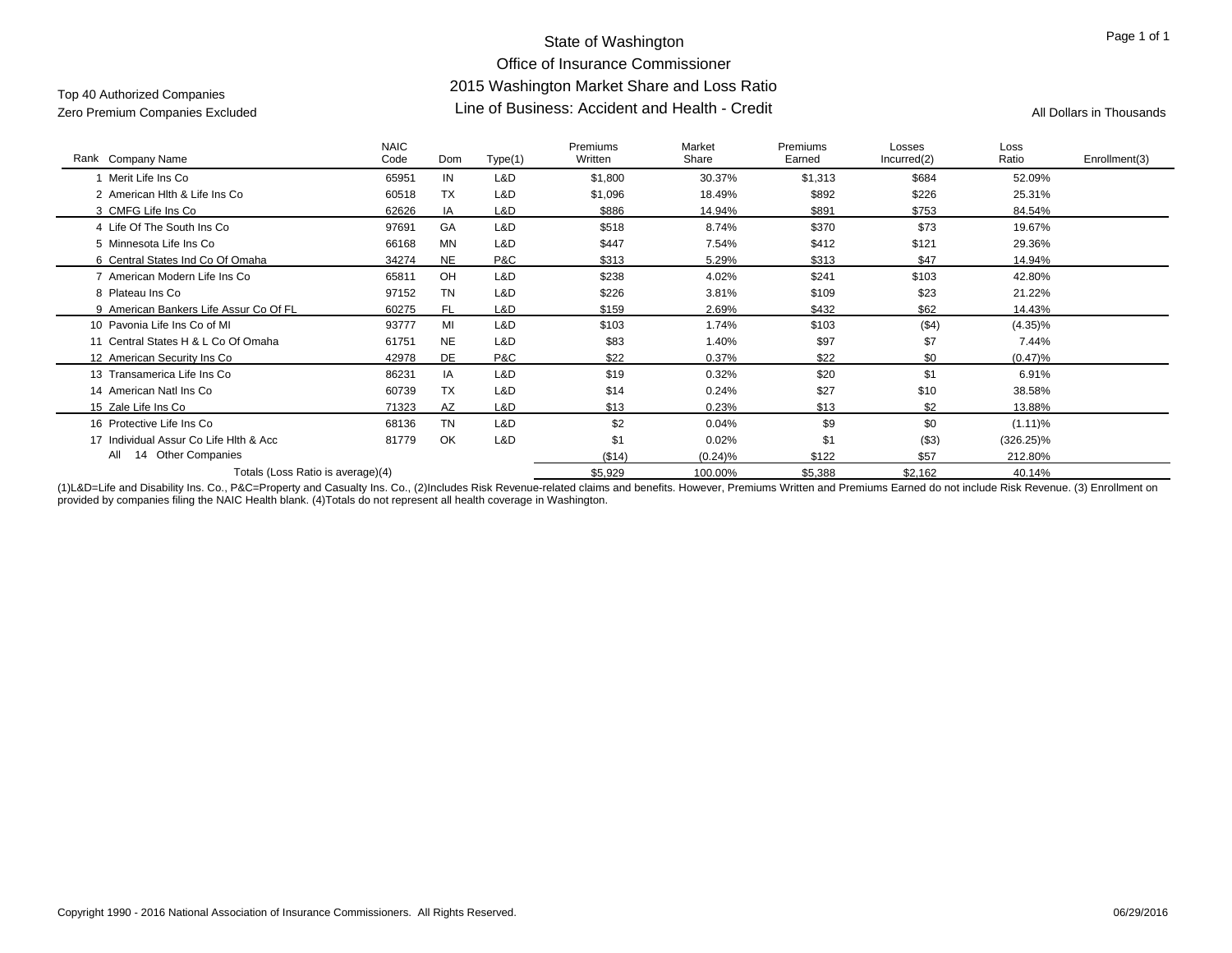## State of Washington Office of Insurance Commissioner 2015 Washington Market Share and Loss Ratio Line of Business: Accident and Health - Group Zero Premium Companies Excluded All Dollars in Thousands

# Top 40 Authorized Companies

| Rank Company Name                      | <b>NAIC</b><br>Code | Dom       | Type(1)     | Premiums<br>Written | Market<br>Share | Premiums<br>Earned | Losses<br>Incurred(2) | Loss<br>Ratio | Enrollment(3) |
|----------------------------------------|---------------------|-----------|-------------|---------------------|-----------------|--------------------|-----------------------|---------------|---------------|
| 1 Premera Blue Cross                   | 47570               | <b>WA</b> | <b>HCSC</b> | \$1,748,072         | 24.74%          | \$1,756,925        | \$1,486,340           | 84.60%        | 374,445       |
| 2 Group Hith Coop                      | 95672               | <b>WA</b> | HMO         | \$1,054,166         | 14.92%          | \$1,043,418        | \$842,592             | 80.75%        | 196,717       |
| 3 Regence BlueShield                   | 53902               | <b>WA</b> | <b>HCSC</b> | \$899,117           | 12.73%          | \$908,640          | \$691,904             | 76.15%        | 167,139       |
| 4 Group Hith Options Inc.              | 47055               | <b>WA</b> | <b>HCSC</b> | \$686,818           | 9.72%           | \$687,637          | \$583,944             | 84.92%        | 119,857       |
| 5 UnitedHealthcare Ins Co              | 79413               | <b>CT</b> | L&D         | \$418,090           | 5.92%           | \$414,019          | \$383,678             | 92.67%        |               |
| 6 Aetna Life Ins Co                    | 60054               | <b>CT</b> | L&D         | \$366,210           | 5.18%           | \$366,520          | \$295,853             | 80.72%        |               |
| 7 Kaiser Found Hlth Plan of the NW     | 95540               | <b>OR</b> | HMO         | \$250,032           | 3.54%           | \$250,032          | \$204,050             | 81.61%        | 46,162        |
| 8 UnitedHealthCare of WA Inc           | 48038               | WA        | <b>HCSC</b> | \$160,894           | 2.28%           | \$160,894          | \$132,900             | 82.60%        | 37,192        |
| 9 Cigna Hlth & Life Ins Co             | 67369               | <b>CT</b> | L&D         | \$137,927           | 1.95%           | \$138,021          | \$99,746              | 72.27%        |               |
| 10 Moda Hith Plan Inc.                 | 47098               | <b>OR</b> | <b>HCSC</b> | \$124,065           | 1.76%           | \$124,065          | \$133,122             | 107.30%       | 29,229        |
| 11 Metropolitan Life Ins Co            | 65978               | <b>NY</b> | L&D         | \$96,819            | 1.37%           | \$92,131           | \$93,553              | 101.54%       |               |
| 12 Asuris NW Hlth                      | 47350               | <b>WA</b> | <b>HCSC</b> | \$95,686            | 1.35%           | \$96,444           | \$72,724              | 75.41%        | 18,079        |
| 13 Lifewise Assur Co                   | 94188               | <b>WA</b> | L&D         | \$90,739            | 1.28%           | \$95,963           | \$83,592              | 87.11%        |               |
| 14 Standard Ins Co                     | 69019               | <b>OR</b> | L&D         | \$74,602            | 1.06%           | \$75,106           | \$64,097              | 85.34%        |               |
| 15 Unum Life Ins Co Of Amer            | 62235               | <b>ME</b> | L&D         | \$71,666            | 1.01%           | \$72,288           | \$90,499              | 125.19%       |               |
| 16 US Br Sun Life Assur Co of Canada   | 80802               | MI        | L&D         | \$66,441            | 0.94%           | \$66,602           | \$51,476              | 77.29%        |               |
| 17 Life Ins Co Of N Amer               | 65498               | PA        | L&D         | \$55,118            | 0.78%           | \$55,615           | \$48,098              | 86.48%        |               |
| 18 Regence BCBS of OR                  | 54933               | <b>OR</b> | HCSC        | \$46,501            | 0.66%           | \$46,380           | \$38,222              | 82.41%        | 9,336         |
| 19 Prudential Ins Co Of Amer           | 68241               | <b>NJ</b> | L&D         | \$41,525            | 0.59%           | \$41,163           | \$17,377              | 42.22%        |               |
| 20 LifeMap Assur Co                    | 97985               | <b>OR</b> | L&D         | \$35,841            | 0.51%           | \$35,576           | \$20,535              | 57.72%        |               |
| 21 Providence Hlth Plan                | 95005               | <b>OR</b> | HMO         | \$32,780            | 0.46%           | \$32,780           | \$33,973              | 103.64%       | 6,937         |
| 22 Health Net Hith Plan of OR Inc      | 95800               | <b>OR</b> | HMO         | \$32,653            | 0.46%           | \$32,653           | \$31,263              | 95.74%        | 7,874         |
| 23 Hartford Life & Accident Ins Co.    | 70815               | <b>CT</b> | L&D         | \$28,825            | 0.41%           | \$29,074           | \$19,805              | 68.12%        |               |
| 24 Principal Life Ins Co               | 61271               | IA        | L&D         | \$25,293            | 0.36%           | \$25,271           | \$15,540              | 61.49%        |               |
| 25 Timber Products Manufacturers Trust | 12239               | <b>WA</b> | <b>MEWA</b> | \$24,720            | 0.35%           | \$24,720           | \$24,198              | 97.89%        | 6,260         |
| 26 Lincoln Natl Life Ins Co            | 65676               | IN        | L&D         | \$24,360            | 0.34%           | \$24,263           | \$18,343              | 75.60%        |               |
| 27 HCC Life Ins Co                     | 92711               | IN        | L&D         | \$21,732            | 0.31%           | \$21,732           | \$15,901              | 73.17%        |               |
| 28 Symetra Life Ins Co                 | 68608               | IA        | L&D         | \$19,749            | 0.28%           | \$19,912           | \$16,128              | 80.99%        |               |
| 29 Connecticut Gen Life Ins Co         | 62308               | <b>CT</b> | L&D         | \$16,903            | 0.24%           | \$15,780           | \$11,761              | 74.53%        |               |
| 30 HM Life Ins Co                      | 93440               | PA        | L&D         | \$16.389            | 0.23%           | \$16.382           | \$10.865              | 66.32%        |               |
| 31 National Union Fire Ins Co Of Pitts | 19445               | PA        | P&C         | \$15,969            | 0.23%           | \$16,008           | \$13,349              | 83.39%        |               |
| 32 Guardian Life Ins Co Of Amer        | 64246               | <b>NY</b> | L&D         | \$14,360            | 0.20%           | \$14,424           | \$10,739              | 74.45%        |               |
| 33 Reliastar Life Ins Co               | 67105               | <b>MN</b> | L&D         | \$13,362            | 0.19%           | \$13,562           | \$10,040              | 74.03%        |               |
| 34 Reliance Standard Life Ins Co       | 68381               | IL.       | L&D         | \$13,074            | 0.19%           | \$12,980           | \$10,605              | 81.70%        |               |
| 35 Union Security Ins Co               | 70408               | KS        | L&D         | \$12,800            | 0.18%           | \$12,684           | \$9,639               | 76.00%        |               |
| 36 Companion Life Ins Co               | 77828               | SC        | L&D         | \$11,229            | 0.16%           | \$11,236           | \$7,481               | 66.58%        |               |
| 37 Minnesota Life Ins Co               | 66168               | <b>MN</b> | L&D         | \$11,069            | 0.16%           | \$9,157            | \$3,184               | 34.77%        |               |
| 38 QBE Ins Corp                        | 39217               | PA        | P&C         | \$10,988            | 0.16%           | \$10,979           | \$7,091               | 64.59%        |               |
| 39 Trustmark Life Ins Co               | 62863               | IL        | L&D         | \$10,354            | 0.15%           | \$10,590           | \$7,073               | 66.79%        |               |
| 40 Ameritas Life Ins Corp              | 61301               | <b>NE</b> | L&D         | \$9,405             | 0.13%           | \$8,833            | \$6,674               | 75.56%        |               |
| All 176 Other Companies                |                     |           |             | \$179,316           | 2.54%           | \$170,019          | \$125,379             | 135.60%       | 11,875        |
| Totals (Loss Ratio is average)(4)      |                     |           |             | \$7,065,658         | 100.00%         | \$7,060,477        | \$5,843,337           | 82.76%        | 1,031,102     |

(1)L&D=Life and Disability Ins. Co., P&C=Property and Casualty Ins. Co., HMO=Health Maintenance Organization, MEWA=Multiple Employer Welfare Arrangement (2)Includes Risk Revenue-related claims and benefits. However Premiums Written and Premiums Earned do not include Risk Revenue. (3) Enrollment only provided by companies filing the NAIC Health blank. (4)Totals do not represent all health coverage in Washington.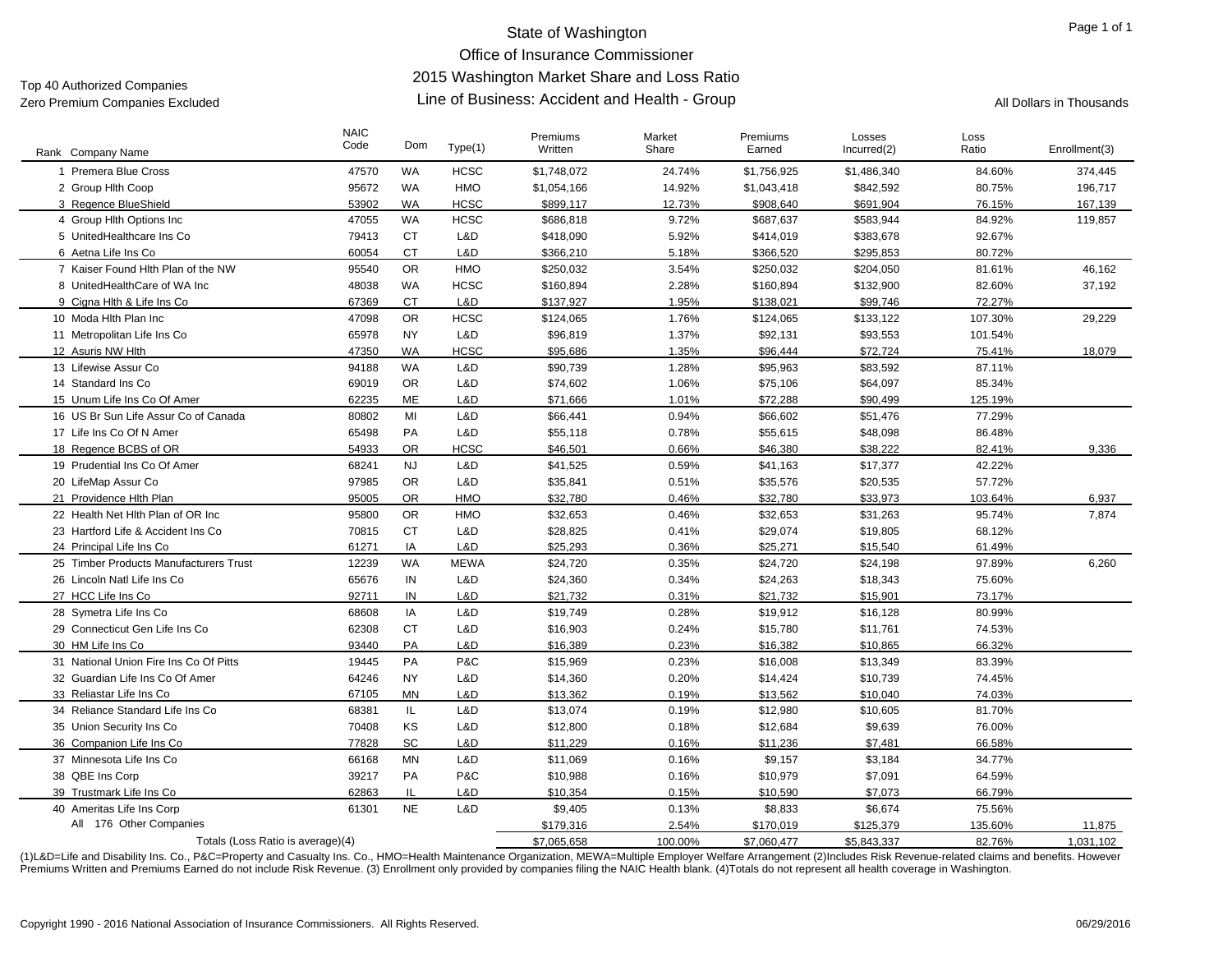## State of Washington Office of Insurance Commissioner

#### 2015 Washington Market Share and Loss Ratio

Top 40 Authorized Companies

#### Line of Business: Accident and Health - Individual and Other Zero Premium Companies Excluded All Dollars in Thousands

| Rank Company Name                       | <b>NAIC</b><br>Code | Dom       | Type(1)      | Premiums<br>Written | Market<br>Share | Premiums<br>Earned | Losses<br>Incurred(2) | Loss<br>Ratio | Enrollment(3) |
|-----------------------------------------|---------------------|-----------|--------------|---------------------|-----------------|--------------------|-----------------------|---------------|---------------|
| 1 Molina Hithcare of WA Inc             | 96270               | <b>WA</b> | <b>HMO</b>   | \$1,472,933         | 12.93%          | \$1,673,040        | \$1,443,559           | 86.28%        | 581,943       |
| 2 Group Hith Coop                       | 95672               | WA        | <b>HMO</b>   | \$1,325,163         | 11.63%          | \$1,325,353        | \$1,231,436           | 92.91%        | 158,735       |
| 3 UnitedHealthCare of WA Inc            | 48038               | <b>WA</b> | <b>HCSC</b>  | \$1,087,321         | 9.55%           | \$1,267,267        | \$1,077,626           | 85.04%        | 262,864       |
| 4 Premera Blue Cross                    | 47570               | WA        | <b>HCSC</b>  | \$1,077,896         | 9.46%           | \$1,094,116        | \$1,045,255           | 95.53%        | 312,945       |
| 5 Community Hith Plan of WA             | 47049               | WA        | <b>HCSC</b>  | \$1,058,924         | 9.30%           | \$1,058,924        | \$937,870             | 88.57%        | 305,985       |
| 6 Regence BlueShield                    | 53902               | <b>WA</b> | <b>HCSC</b>  | \$885,014           | 7.77%           | \$877,944          | \$790,018             | 89.98%        | 235,586       |
| 7 Coordinated Care of WA Inc            | 15352               | <b>WA</b> | <b>HCSC</b>  | \$565,833           | 4.97%           | \$565,833          | \$536,366             | 94.79%        | 178,541       |
| 8 Delta Dental of WA                    | 47341               | WA        | <b>HCSC</b>  | \$464,851           | 4.08%           | \$464,180          | \$393,257             | 84.72%        | 1,001,662     |
| 9 UnitedHealthcare Ins Co               | 79413               | <b>CT</b> | L&D          | \$382,203           | 3.36%           | \$383,128          | \$301,217             | 78.62%        |               |
| 10 Kaiser Found Hith Plan of the NW     | 95540               | <b>OR</b> | <b>HMO</b>   | \$327,713           | 2.88%           | \$327,713          | \$358,837             | 109.50%       | 32,641        |
|                                         |                     |           |              |                     |                 |                    |                       |               |               |
| 11 Amerigroup Washington Inc            | 14073               | WA        | <b>HMO</b>   | \$317,191           | 2.78%           | \$509,568          | \$419,107             | 82.25%        | 143,146       |
| 12 LifeWise Hlth Plan of WA             | 52633               | <b>WA</b> | <b>HCSC</b>  | \$210,431           | 1.85%           | \$243,421          | \$211,459             | 86.87%        | 70,865        |
| 13 Humana Hith Plan Inc                 | 95885               | KY        | <b>HMO</b>   | \$199,651           | 1.75%           | \$199,651          | \$186,539             | 93.43%        | 25,485        |
| 14 Humana Ins Co                        | 73288               | WI        | L&D          | \$170,223           | 1.49%           | \$170,220          | \$131,169             | 77.06%        | 117,836       |
| 15 Soundpath Hith                       | 12909               | <b>WA</b> | <b>HCSC</b>  | \$156,754           | 1.38%           | \$156,754          | \$148,221             | 94.56%        | 21,158        |
| 16 Group Hith Options Inc               | 47055               | <b>WA</b> | <b>HCSC</b>  | \$146,523           | 1.29%           | \$145,800          | \$135,584             | 92.99%        | 37,284        |
| 17 Columbia United Providers Inc        | 47047               | WA        | L&D          | \$143,123           | 1.26%           | \$143,123          | \$132,423             | 92.52%        | 55,821        |
| 18 Moda Hith Plan Inc                   | 47098               | <b>OR</b> | <b>HCSC</b>  | \$95,980            | 0.84%           | \$95,980           | \$106,750             | 111.22%       | 17,528        |
| 19 Regence BCBS of OR                   | 54933               | <b>OR</b> | <b>HCSC</b>  | \$92,117            | 0.81%           | \$92,100           | \$88,521              | 96.11%        | 14,439        |
| 20 American Family Life Assur Co of Col | 60380               | <b>NE</b> | L&D          | \$87,962            | 0.77%           | \$87,516           | \$39,010              | 44.57%        |               |
| 21 Coordinated Care Corp                | 95831               | IN        | <b>HMO</b>   | \$71,693            | 0.63%           | \$71,693           | \$25,960              | 36.21%        | 27,365        |
| 22 Genworth Life Ins Co                 | 70025               | <b>DE</b> | L&D          | \$63,802            | 0.56%           | \$65,465           | \$45,404              | 69.36%        |               |
| 23 SilverScript Ins Co                  | 12575               | <b>TN</b> | <b>HCSC</b>  | \$58,902            | 0.52%           | \$57,449           | \$35,755              | 62.24%        | 68,104        |
| 24 Willamette Dental of WA Inc          | 47050               | WA        | <b>LHCSC</b> | \$52,997            | 0.47%           | \$52,997           | \$48,180              | 90.91%        | 126,767       |
| 25 Asuris NW Hlth                       | 47350               | <b>WA</b> | <b>HCSC</b>  | \$49,230            | 0.43%           | \$49,193           | \$42,833              | 87.07%        | 15,635        |
| 26 BridgeSpan Hlth Co                   | 95303               | UT        | <b>HMO</b>   | \$48,146            | 0.42%           | \$48,146           | \$47,797              | 99.27%        | 10,631        |
| 27 VSP Vision Care Inc                  | 53031               | VA        | <b>HCSC</b>  | \$42,538            | 0.37%           | \$42,538           | \$32,491              | 76.38%        | 833,587       |
| 28 Health Net Life Ins Co               | 66141               | CA        | L&D          | \$30,848            | 0.27%           | \$30,848           | \$35,045              | 113.61%       |               |
| 29 John Hancock Life Ins Co USA         | 65838               | MI        | L&D          | \$30,558            | 0.27%           | \$31,177           | \$14,065              | 45.11%        |               |
| 30 Cigna Hlth & Life Ins Co             | 67369               | <b>CT</b> | L&D          | \$30,197            | 0.27%           | \$32,197           | \$28,101              | 87.28%        |               |
| 31 Health Alliance NW Hlth Plan         | 15082               | <b>WA</b> | <b>HCSC</b>  | \$30,120            | 0.26%           | \$30,100           | \$24,948              | 82.88%        | 4,027         |
| 32 Transamerica Life Ins Co             | 86231               | IA        | L&D          | \$27,953            | 0.25%           | \$26,751           | \$31,053              | 116.08%       |               |
| 33 Mutual Of Omaha Ins Co               | 71412               | <b>NE</b> | L&D          | \$27,140            | 0.24%           | \$26,800           | \$14,789              | 55.18%        |               |
| 34 Bankers Life & Cas Co                | 61263               | IL.       | L&D          | \$26,830            | 0.24%           | \$28,573           | \$26,758              | 93.65%        |               |
| 35 United Of Omaha Life Ins Co          | 69868               | <b>NE</b> | L&D          | \$25,796            | 0.23%           | \$25,362           | \$15,436              | 60.86%        |               |
| 36 Aetna Life Ins Co                    | 60054               | <b>CT</b> | L&D          | \$23,788            | 0.21%           | \$23,604           | \$20,325              | 86.11%        |               |
| 37 Wellcare Prescription Ins Inc        | 10155               | FL.       | <b>HCSC</b>  | \$23,577            | 0.21%           | \$23,577           | \$16,332              | 69.27%        | 29.801        |
| 38 Providence Hlth Plan                 | 95005               | <b>OR</b> | <b>HMO</b>   | \$23,001            | 0.20%           | \$23,001           | \$18,913              | 82.23%        | 5,054         |
| 39 Sterling Life Ins Co                 | 77399               | IL        | L&D          | \$22,889            | 0.20%           | \$23,110           | \$16,022              | 69.33%        | 8,534         |
| 40 Northwestern Mut Life Ins Co         | 67091               | WI        | L&D          | \$17,636            | 0.15%           | \$17,620           | \$11,119              | 63.10%        |               |
| All 252 Other Companies                 |                     |           |              | \$394,070           | 3.46%           | \$388,496          | \$307,888             | 126.18%       | 102,088       |
| Totals (Loss Ratio is average)(4)       |                     |           |              | \$11,389,516        | 100.00%         | \$12,000,327       | \$10,573,437          | 88.11%        | 4,806,057     |

(1)L&D=Life and Disability Ins. Co., P&C=Property and Casualty Ins. Co., HMO=Health Maintenance Organization, MEWA=Multiple Employer Welfare Arrangement F=Fraternal, (2)Includes Risk Revenue-related claims and benefits. However, Premiums Written and Premiums Earned do not include Risk Revenue. (3) Enrollment only provided by companies filing the NAIC Health blank. (4)Totals do not represent all health coverage in Washington.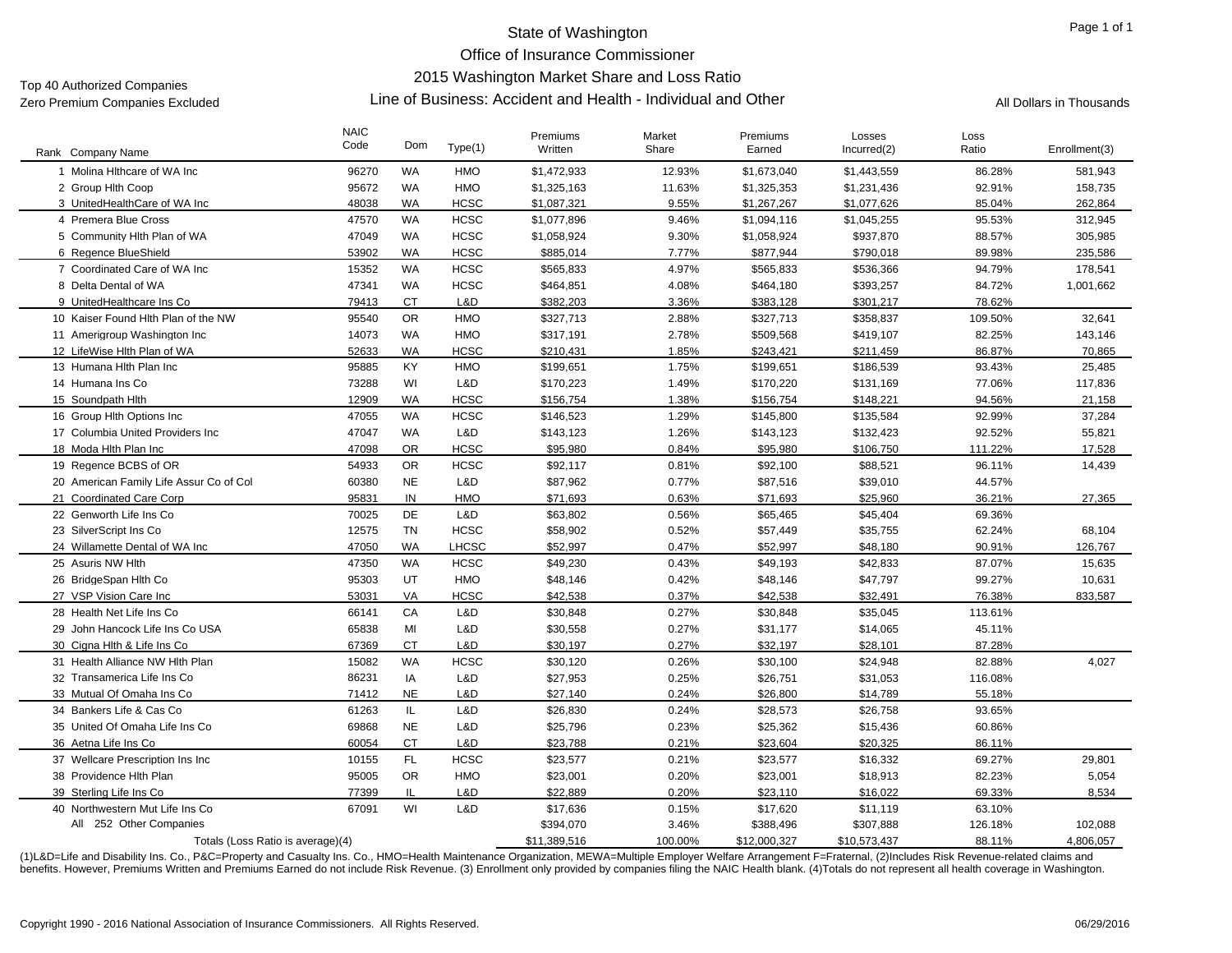## State of Washington Office of Insurance Commissioner 2015 Washington Market Share and Loss Ratio Line of Business: Aircraft (all perils)

Top 40 Authorized Companies Zero Premium and Loss Companies Excluded **All Dollars in Thousands All Dollars in Thousands All Dollars in Thousands** 

| Rank Company Name                     | <b>NAIC</b><br>Code | Dom            | Direct<br>Premiums<br>Written | Market<br>Share | Direct<br>Premiums<br>Earned | Direct<br>Losses<br>Incurred | Loss<br>Ratio(1) |
|---------------------------------------|---------------------|----------------|-------------------------------|-----------------|------------------------------|------------------------------|------------------|
| Starr Ind & Liab Co                   | 38318               | <b>TX</b>      | \$8,516                       | 25.99%          | \$5,751                      | \$4,850                      | 84.33%           |
| 2 National Union Fire Ins Co Of Pitts | 19445               | PA             | \$3,131                       | 9.55%           | \$4,260                      | \$3,323                      | 78.01%           |
| 3 Catlin Ins Co                       | 19518               | <b>TX</b>      | \$2,434                       | 7.43%           | \$2,393                      | \$1,098                      | 45.90%           |
| 4 Old Republic Ins Co                 | 24147               | PA             | \$1,755                       | 5.36%           | \$1,777                      | \$217                        | 12.24%           |
| 5 Ace Amer Ins Co                     | 22667               | PA             | \$1,743                       | 5.32%           | \$1,743                      | ( \$1)                       | (0.07)%          |
| 6 Starnet Ins Co                      | 40045               | <b>DE</b>      | \$1,554                       | 4.74%           | \$1,778                      | \$167                        | 9.40%            |
| 7 Federal Ins Co                      | 20281               | IN             | \$1,491                       | 4.55%           | \$1,454                      | \$3,309                      | 227.58%          |
| 8 American Alt Ins Corp               | 19720               | DE             | \$1,296                       | 3.96%           | \$1,296                      | \$676                        | 52.13%           |
| 9 US Specialty Ins Co                 | 29599               | <b>TX</b>      | \$1,286                       | 3.92%           | \$1,282                      | \$900                        | 70.23%           |
| 10 Allianz Global Risks US Ins Co     | 35300               | IL             | \$1,162                       | 3.55%           | \$997                        | \$211                        | 21.12%           |
| 11 Liberty Mut Ins Co                 | 23043               | MA             | \$1,026                       | 3.13%           | \$1,077                      | \$56                         | 5.16%            |
| 12 QBE Ins Corp                       | 39217               | PA             | \$1,010                       | 3.08%           | \$962                        | \$351                        | 36.49%           |
| 13 Avemco Ins Co                      | 10367               | <b>MD</b>      | \$982                         | 3.00%           | \$992                        | (\$228)                      | $(23.00)\%$      |
| 14 National Ind Co                    | 20087               | <b>NE</b>      | \$716                         | 2.19%           | \$706                        | \$199                        | 28.25%           |
| 15 National Liab & Fire Ins Co        | 20052               | <b>CT</b>      | \$599                         | 1.83%           | \$625                        | \$185                        | 29.61%           |
| 16 General Reins Corp                 | 22039               | <b>DE</b>      | \$599                         | 1.83%           | \$625                        | \$87                         | 13.87%           |
| 17 American Hallmark Ins Co Of TX     | 43494               | <b>TX</b>      | \$394                         | 1.20%           | \$348                        | \$138                        | 39.81%           |
| 18 Tokio Marine Amer Ins Co           | 10945               | <b>NY</b>      | \$389                         | 1.19%           | \$432                        | \$70                         | 16.30%           |
| 19 Great Amer Ins Co                  | 16691               | OH             | \$385                         | 1.17%           | \$229                        | \$50                         | 21.83%           |
| 20 American Commerce Ins Co           | 19941               | OH             | \$314                         | 0.96%           | \$288                        | \$130                        | 45.15%           |
| 21 StarStone Natl Ins Co              | 25496               | <b>DE</b>      | \$300                         | 0.92%           | \$144                        | \$64                         | 44.42%           |
| 22 Mitsui Sumitomo Ins Co of Amer     | 20362               | <b>NY</b>      | \$295                         | 0.90%           | \$320                        | \$85                         | 26.47%           |
| 23 State Natl Ins Co Inc              | 12831               | <b>TX</b>      | \$147                         | 0.45%           | \$128                        | \$0                          | 0.00%            |
| 24 AXA Ins Co                         | 33022               | NY             | \$130                         | 0.40%           | \$126                        | (\$134)                      | $(107.03)\%$     |
| 25 Westchester Fire Ins Co            | 10030               | PA             | \$129                         | 0.39%           | \$115                        | \$105                        | 90.86%           |
| 26 American Natl Prop & Cas Co        | 28401               | <b>MO</b>      | \$33                          | 0.10%           | \$17                         | \$0                          | 0.00%            |
| 27 Sussex Ins Co                      | 12157               | SC             | \$7                           | 0.02%           | \$164                        | ( \$18)                      | $(11.22)\%$      |
| 28 Great Amer Alliance Ins Co         | 26832               | OH             | \$7                           | 0.02%           | \$2                          | \$0                          | 12.01%           |
| 29 Greenwich Ins Co                   | 22322               | DE             | \$0                           | 0.00%           | \$0                          | \$15                         | 0.00%            |
| 30 Allied World Ins Co                | 22730               | <b>NH</b>      | \$0                           | 0.00%           | \$0                          | \$1                          | 0.00%            |
| 31 Insurance Co of N Amer             | 22713               | PA             | \$0                           | 0.00%           | \$0                          | \$26                         | 0.00%            |
| 32 Indemnity Ins Co Of North Amer     | 43575               | PA             | \$0                           | 0.00%           | \$0                          | \$46                         | 0.00%            |
| 33 Arrowood Ind Co                    | 24678               | DE             | \$0                           | 0.00%           | \$0                          | \$8                          | 0.00%            |
| 34 Firemans Fund Ins Co               | 21873               | CA             | \$0                           | 0.00%           | \$0                          | \$2,167                      | 0.00%            |
| 35 Continental Ins Co                 | 35289               | PA             | \$0                           | 0.00%           | \$0                          | \$120                        | 0.00%            |
| 36 Factory Mut Ins Co                 | 21482               | R <sub>l</sub> | \$0                           | 0.00%           | \$0                          | \$526                        | 0.00%            |
| 37 Continental Cas Co                 | 20443               | IL             | \$0                           | 0.00%           | \$0                          | \$52                         | 0.00%            |
| 38 United States Fidelity & Guar Co   | 25887               | <b>CT</b>      | \$0                           | 0.00%           | \$0                          | \$2                          | 0.00%            |
| 39 XL Ins Amer Inc                    | 24554               | DE             | \$0                           | 0.00%           | \$0                          | \$6                          | 0.00%            |
| 40 Century Ind Co                     | 20710               | PA             | \$0                           | 0.00%           | \$0                          | \$2                          | 0.00%            |
| 19 Other Companies<br>All             |                     |                | \$939                         | 2.87%           | \$1,544                      | (\$3,929)                    | $(254.38)\%$     |
| Totals (Loss Ratio is average)        |                     |                | \$32,770                      | 100.00%         | \$31,575                     | \$14,932                     | 47.29%           |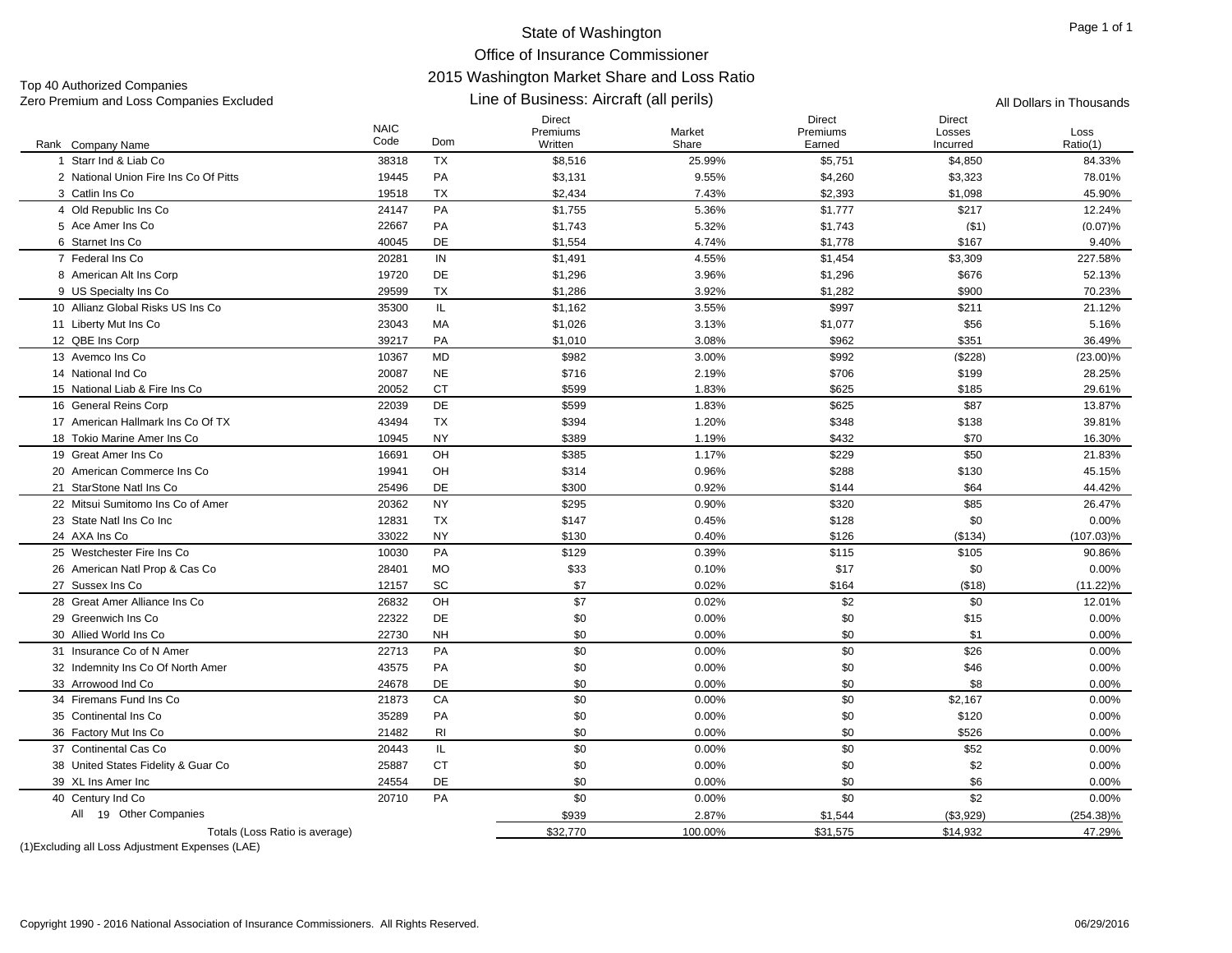Top 40 Authorized Companies Zero Premium and Loss Companies Excluded All Dollars in Thousands

#### Line of Business: Allied Lines

|                                              | <b>NAIC</b><br>Code | Dom            | <b>Direct</b><br>Premiums | Market          | <b>Direct</b><br>Premiums | <b>Direct</b><br>Losses | Loss               |
|----------------------------------------------|---------------------|----------------|---------------------------|-----------------|---------------------------|-------------------------|--------------------|
| Rank Company Name<br>1 Safeco Ins Co Of Amer | 24740               | <b>NH</b>      | Written<br>\$15,306       | Share<br>13.77% | Earned<br>\$15,165        | Incurred<br>\$8,598     | Ratio(1)<br>56.70% |
| 2 Factory Mut Ins Co                         | 21482               | RI             | \$13,117                  | 11.80%          | \$14,131                  | \$14,508                | 102.67%            |
|                                              |                     | DE             |                           |                 |                           |                         |                    |
| 3 Standard Guar Ins Co                       | 42986               | PA             | \$7,577                   | 6.82%           | \$9,002                   | \$2,335                 | 25.94%             |
| 4 National Union Fire Ins Co Of Pitts        | 19445               |                | \$7,319                   | 6.58%           | \$7,320                   | \$137                   | 1.87%              |
| 5 United Serv Automobile Assn                | 25941               | TX             | \$6,501                   | 5.85%           | \$6,300                   | \$3,885                 | 61.66%             |
| 6 Affiliated Fm Ins Co                       | 10014               | R <sub>l</sub> | \$5,735                   | 5.16%           | \$5,788                   | \$1,311                 | 22.65%             |
| 7 Foremost Ins Co Grand Rapids MI            | 11185               | MI             | \$3,720                   | 3.35%           | \$3,305                   | \$7                     | 0.20%              |
| 8 Zurich Amer Ins Co                         | 16535               | <b>NY</b>      | \$3,588                   | 3.23%           | \$3,465                   | \$606                   | 17.49%             |
| 9 American Guar & Liab Ins                   | 26247               | <b>NY</b>      | \$2,852                   | 2.57%           | \$2,243                   | \$439                   | 19.56%             |
| 10 USAA Cas Ins Co                           | 25968               | <b>TX</b>      | \$2,658                   | 2.39%           | \$2,535                   | \$1,043                 | 41.15%             |
| 11 Travelers Prop Cas Co Of Amer             | 25674               | <b>CT</b>      | \$2,441                   | 2.20%           | \$2,394                   | (\$179)                 | $(7.48)\%$         |
| 12 American Modern Home Ins Co               | 23469               | OH             | \$2,061                   | 1.85%           | \$2,203                   | \$846                   | 38.39%             |
| 13 Travelers Ind Co                          | 25658               | <b>CT</b>      | \$2,003                   | 1.80%           | \$2,138                   | (\$305)                 | $(14.27)\%$        |
| 14 Enumclaw Prop & Cas Ins Co                | 11232               | <b>OR</b>      | \$1,838                   | 1.65%           | \$1,877                   | \$2,061                 | 109.78%            |
| 15 Sompo Japan Ins Co of Amer                | 11126               | <b>NY</b>      | \$1,468                   | 1.32%           | \$1,240                   | \$507                   | 40.93%             |
| 16 Liberty Mut Fire Ins Co                   | 23035               | WI             | \$1,420                   | 1.28%           | \$1,549                   | \$878                   | 56.70%             |
| 17 Allianz Global Risks US Ins Co            | 35300               | IL             | \$1,356                   | 1.22%           | \$1,549                   | \$544                   | 35.15%             |
| 18 Continental Cas Co                        | 20443               | IL             | \$1,262                   | 1.14%           | \$1,185                   | \$87                    | 7.34%              |
| 19 Western Natl Assur Co                     | 24465               | <b>MN</b>      | \$1,097                   | 0.99%           | \$1,020                   | \$340                   | 33.33%             |
| 20 Automobile Ins Co Of Hartford CT          | 19062               | <b>CT</b>      | \$970                     | 0.87%           | \$1,020                   | \$639                   | 62.59%             |
| 21 American Modern Select Ins Co             | 38652               | OH             | \$894                     | 0.80%           | \$865                     | \$484                   | 56.02%             |
| 22 Westport Ins Corp                         | 39845               | <b>MO</b>      | \$876                     | 0.79%           | \$862                     | \$302                   | 35.08%             |
| 23 XL Ins Amer Inc                           | 24554               | DE             | \$828                     | 0.74%           | \$835                     | \$1,129                 | 135.12%            |
| 24 American Security Ins Co                  | 42978               | DE             | \$818                     | 0.74%           | \$989                     | \$472                   | 47.71%             |
| 25 Pennsylvania Lumbermens Mut Ins           | 14974               | <b>PA</b>      | \$809                     | 0.73%           | \$505                     | \$109                   | 21.62%             |
| 26 American Home Assur Co                    | 19380               | <b>NY</b>      | \$796                     | 0.72%           | \$262                     | \$107                   | 40.89%             |
| 27 Unigard Ins Co                            | 25747               | WI             | \$766                     | 0.69%           | \$795                     | \$659                   | 82.88%             |
| 28 Stillwater Ins Co                         | 25180               | CA             | \$697                     | 0.63%           | \$663                     | \$519                   | 78.28%             |
| 29 Grange Ins Assn                           | 22101               | WA             | \$672                     | 0.60%           | \$685                     | \$665                   | 97.06%             |
| 30 Ace Amer Ins Co                           | 22667               | PA             | \$650                     | 0.58%           | \$463                     | \$10                    | 2.19%              |
| 31 Sentry Ins A Mut Co                       | 24988               | WI             | \$630                     | 0.57%           | \$597                     | \$261                   | 43.71%             |
| 32 USAA Gen Ind Co                           | 18600               | <b>TX</b>      | \$629                     | 0.57%           | \$540                     | \$109                   | 20.25%             |
| 33 RSUI Ind Co                               | 22314               | <b>NH</b>      | \$615                     | 0.55%           | \$590                     | \$188                   | 31.80%             |
| 34 Axis Ins Co                               | 37273               | IL.            | \$607                     | 0.55%           | \$382                     | \$275                   | 71.86%             |
| 35 Verlan Fire Ins Co MD                     | 10815               | <b>NH</b>      | \$593                     | 0.53%           | \$442                     | \$0                     | 0.00%              |
| 36 Ohio Security Ins Co                      | 24082               | <b>NH</b>      | \$586                     | 0.53%           | \$470                     | \$279                   | 59.32%             |
| 37 American Natl Prop & Cas Co               | 28401               | <b>MO</b>      | \$564                     | 0.51%           | \$572                     | \$574                   | 100.31%            |
| 38 Federated Mut Ins Co                      | 13935               | <b>MN</b>      | \$552                     | 0.50%           | \$522                     | \$232                   | 44.45%             |
| 39 Garrison Prop & Cas Ins Co                | 21253               | <b>TX</b>      | \$543                     | 0.49%           | \$499                     | \$168                   | 33.67%             |
| 40 Depositors Ins Co                         | 42587               | IA             | \$522                     | 0.47%           | \$502                     | \$1,514                 | 301.75%            |
| All 190 Other Companies                      |                     |                | \$13,226                  | 11.90%          | \$13,303                  | \$6,399                 | 48.10%             |
| Totals (Loss Ratio is average)               |                     |                | \$111,161                 | 100.00%         | \$110,772                 | \$52,741                | 47.61%             |
|                                              |                     |                |                           |                 |                           |                         |                    |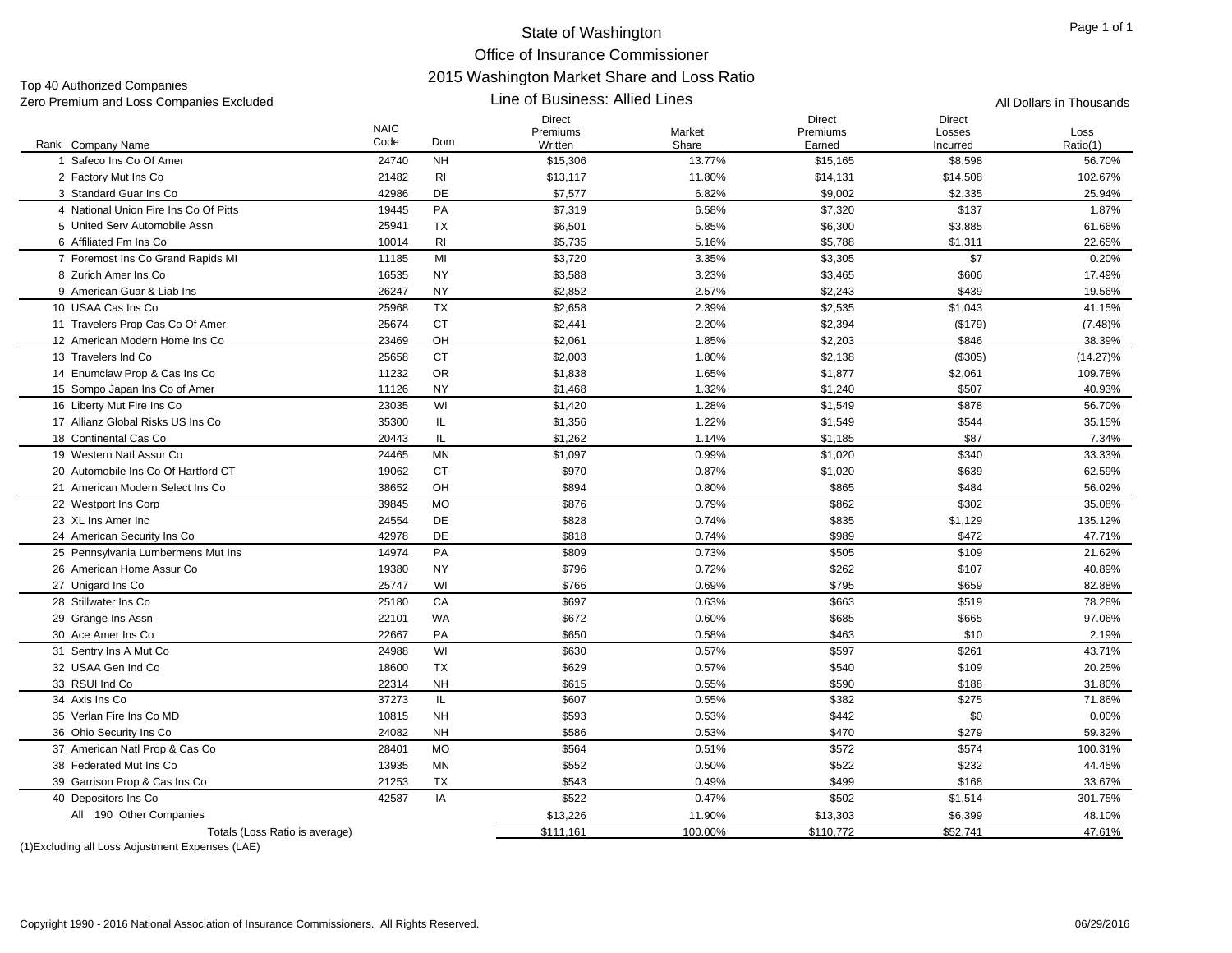### State of Washington

Office of Insurance Commissioner

Line of Business: Auto: Commercial Auto No-Fault (personal injury protection) Zero Premium and Loss Companies Excluded All Dollars in Thousands Top 40 Authorized Companies<br>Zero Premium and Loss Companies Excluded

# 2015 Washington Market Share and Loss Ratio

|                                      | <b>NAIC</b> |           | Direct<br>Premiums | Market  | Direct<br>Premiums | <b>Direct</b><br>Losses | Loss        |
|--------------------------------------|-------------|-----------|--------------------|---------|--------------------|-------------------------|-------------|
| Rank Company Name                    | Code        | Dom       | Written            | Share   | Earned             | Incurred                | Ratio(1)    |
| 1 United Financial Cas Co            | 11770       | OH        | \$935              | 14.73%  | \$885              | \$841                   | 95.02%      |
| 2 Mutual Of Enumclaw Ins Co          | 14761       | <b>OR</b> | \$887              | 13.97%  | \$901              | \$438                   | 48.59%      |
| 3 Truck Ins Exch                     | 21709       | CA        | \$292              | 4.60%   | \$302              | \$137                   | 45.35%      |
| 4 Mid Century Ins Co                 | 21687       | CA        | \$254              | 4.00%   | \$256              | \$150                   | 58.43%      |
| 5 Farmers Ins Exch                   | 21652       | CA        | \$236              | 3.71%   | \$242              | \$96                    | 39.54%      |
| 6 Great West Cas Co                  | 11371       | <b>NE</b> | \$213              | 3.35%   | \$202              | \$96                    | 47.39%      |
| 7 Grange Ins Assn                    | 22101       | WA        | \$202              | 3.18%   | \$201              | \$33                    | 16.40%      |
| 8 North Pacific Ins Co               | 23892       | <b>OR</b> | \$200              | 3.15%   | \$195              | \$49                    | 25.20%      |
| 9 Philadelphia Ind Ins Co            | 18058       | PA        | \$175              | 2.76%   | \$166              | \$49                    | 29.19%      |
| 10 Ohio Security Ins Co              | 24082       | <b>NH</b> | \$173              | 2.72%   | \$153              | \$169                   | 110.65%     |
| 11 Unigard Ins Co                    | 25747       | WI        | \$151              | 2.38%   | \$193              | (\$27)                  | $(13.87)\%$ |
| 12 State Farm Mut Auto Ins Co        | 25178       | IL        | \$146              | 2.31%   | \$135              | \$170                   | 126.00%     |
| 13 Nationwide Agribusiness Ins Co    | 28223       | IA        | \$142              | 2.23%   | \$143              | \$21                    | 14.71%      |
| 14 Zurich Amer Ins Co                | 16535       | <b>NY</b> | \$130              | 2.05%   | \$119              | \$50                    | 41.80%      |
| 15 Praetorian Ins Co                 | 37257       | PA        | \$130              | 2.04%   | \$124              | (\$11)                  | $(8.72)\%$  |
| 16 Allstate Ins Co                   | 19232       | IL        | \$115              | 1.81%   | \$120              | \$372                   | 310.44%     |
| 17 American States Preferred Ins Co. | 37214       | IN        | \$86               | 1.35%   | \$92               | \$29                    | 31.24%      |
| 18 American States Ins Co            | 19704       | IN        | \$85               | 1.34%   | \$90               | \$31                    | 34.30%      |
| 19 New York Marine & Gen Ins Co      | 16608       | <b>NY</b> | \$71               | 1.12%   | \$78               | \$13                    | 16.71%      |
| 20 Nationwide Mut Ins Co             | 23787       | OH        | \$70               | 1.10%   | \$71               | \$13                    | 18.47%      |
| 21 Charter Ind Co                    | 37524       | <b>TX</b> | \$64               | 1.01%   | \$68               | \$79                    | 115.41%     |
| 22 Oregon Mut Ins Co                 | 14907       | <b>OR</b> | \$61               | 0.96%   | \$63               | \$24                    | 38.87%      |
| 23 Travelers Ind Co Of CT            | 25682       | <b>CT</b> | \$58               | 0.92%   | \$58               | \$5                     | 9.33%       |
| 24 Northland Ins Co.                 | 24015       | <b>CT</b> | \$56               | 0.88%   | \$58               | \$70                    | 119.27%     |
| 25 Travelers Prop Cas Co Of Amer     | 25674       | <b>CT</b> | \$56               | 0.88%   | \$52               | \$18                    | 34.85%      |
| 26 Continental Divide Ins Co         | 35939       | CO        | \$52               | 0.82%   | \$53               | \$82                    | 156.11%     |
| 27 Cincinnati Ins Co                 | 10677       | OH        | \$46               | 0.72%   | \$55               | ( \$1)                  | (2.07)%     |
| 28 Victoria Fire & Cas Co            | 42889       | OH        | \$45               | 0.71%   | \$56               | \$35                    | 63.68%      |
| 29 Federated Mut Ins Co              | 13935       | <b>MN</b> | \$45               | 0.71%   | \$32               | \$30                    | 91.53%      |
| 30 General Ins Co Of Amer            | 24732       | <b>NH</b> | \$44               | 0.69%   | \$47               | \$16                    | 33.82%      |
| 31 Firemans Fund Ins Co              | 21873       | CA        | \$42               | 0.66%   | \$44               | \$0                     | 0.43%       |
| 32 National Cas Co                   | 11991       | WI        | \$39               | 0.61%   | \$42               | \$42                    | 100.64%     |
| 33 Depositors Ins Co                 | 42587       | IA        | \$36               | 0.57%   | \$35               | \$1                     | 2.17%       |
| 34 Travelers Ind Co                  | 25658       | <b>CT</b> | \$34               | 0.53%   | \$33               | \$13                    | 39.78%      |
| 35 Brotherhood Mut Ins Co            | 13528       | IN        | \$32               | 0.50%   | \$30               | \$33                    | 112.09%     |
| 36 Columbia Ins Co                   | 27812       | <b>NE</b> | \$29               | 0.45%   | \$25               | \$22                    | 89.47%      |
| 37 Government Employees Ins Co       | 22063       | MD        | \$28               | 0.44%   | \$24               | ( \$1)                  | $(2.84)\%$  |
| 38 West Amer Ins Co                  | 44393       | IN        | \$27               | 0.43%   | \$23               | \$11                    | 47.26%      |
| 39 National Ind Co                   | 20087       | <b>NE</b> | \$27               | 0.42%   | \$23               | \$37                    | 158.92%     |
| 40 American Economy Ins Co           | 19690       | IN        | \$25               | 0.40%   | \$28               | \$17                    | 59.53%      |
| All 206 Other Companies              |             |           | \$812              | 12.78%  | \$805              | \$136                   | 16.90%      |
| Totals (Loss Ratio is average)       |             |           | \$6,349            | 100.00% | \$6,319            | \$3,388                 | 53.61%      |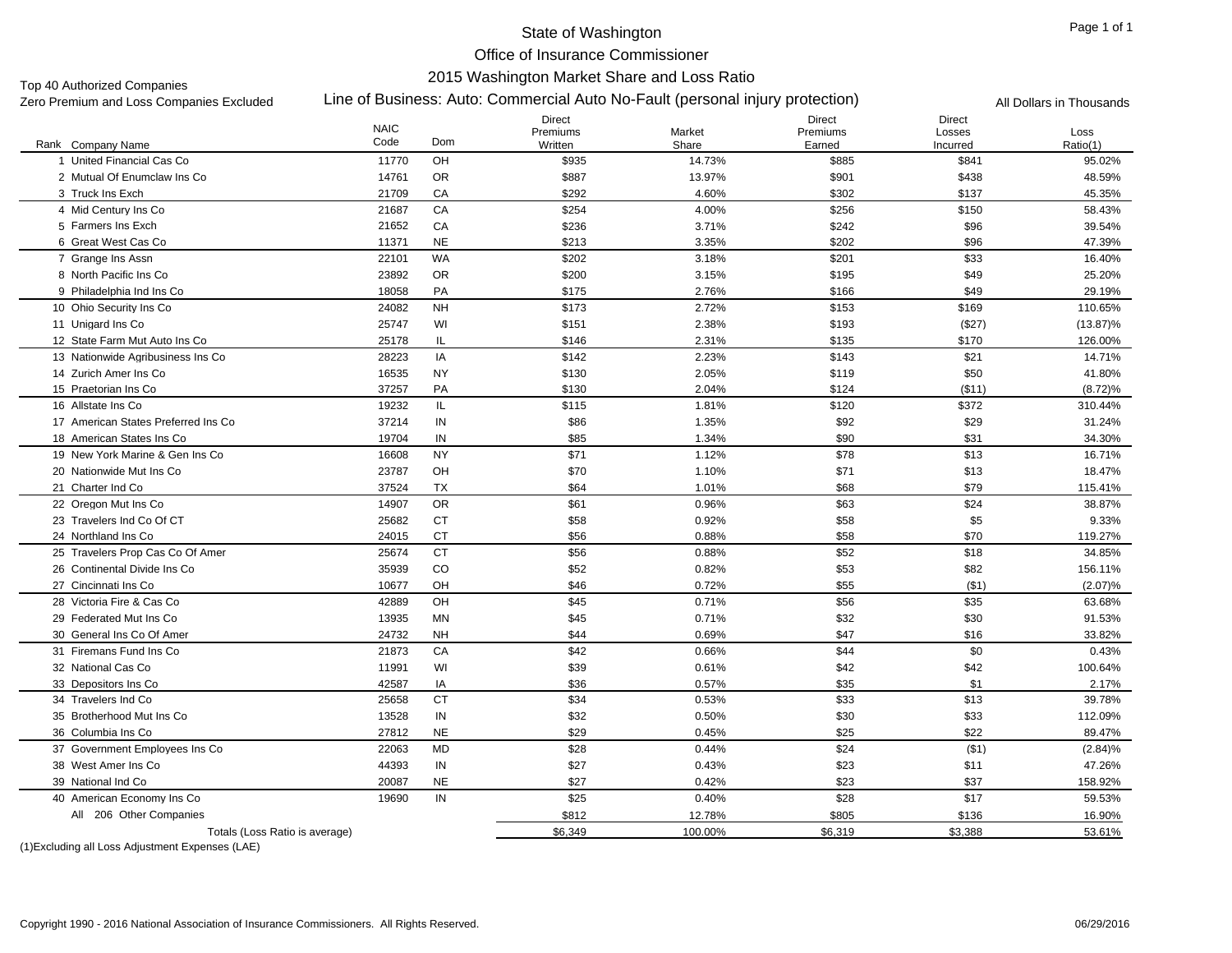#### Page 1 of 1

State of Washington Office of Insurance Commissioner 2015 Washington Market Share and Loss Ratio

Top 40 Authorized Companies<br>Zero Premium and Loss Companies Excluded

### Zero Premium and Loss Companies Excluded Line of Business: Auto: Commercial Auto Physical Damage All Dollars in Thousands

|                                        | <b>NAIC</b> |           | Direct<br>Premiums | Market  | <b>Direct</b><br>Premiums | Direct<br>Losses | Loss     |
|----------------------------------------|-------------|-----------|--------------------|---------|---------------------------|------------------|----------|
| Rank Company Name                      | Code        | Dom       | Written            | Share   | Earned                    | Incurred         | Ratio(1) |
| Praetorian Ins Co<br>1                 | 37257       | PA        | \$10,663           | 8.52%   | \$10,762                  | \$6,300          | 58.54%   |
| 2 United Financial Cas Co              | 11770       | OH        | \$9,883            | 7.89%   | \$8,627                   | \$5,038          | 58.40%   |
| 3 Great West Cas Co                    | 11371       | <b>NE</b> | \$8,939            | 7.14%   | \$8,479                   | \$4,149          | 48.93%   |
| 4 Ohio Security Ins Co                 | 24082       | <b>NH</b> | \$6,576            | 5.25%   | \$5,388                   | \$3,155          | 58.56%   |
| 5 Mutual Of Enumclaw Ins Co            | 14761       | <b>OR</b> | \$5,369            | 4.29%   | \$5,110                   | \$3,400          | 66.54%   |
| 6 Continental Western Ins Co           | 10804       | IA        | \$3,824            | 3.05%   | \$3,655                   | \$2,327          | 63.67%   |
| 7 Travelers Ind Co                     | 25658       | <b>CT</b> | \$2,889            | 2.31%   | \$2,950                   | \$1,444          | 48.96%   |
| 8 American Fire & Cas Co               | 24066       | <b>NH</b> | \$2,740            | 2.19%   | \$2,487                   | \$1,684          | 67.69%   |
| 9 Universal Underwriters Ins Co        | 41181       | IL.       | \$2,735            | 2.18%   | \$2,550                   | \$930            | 36.48%   |
| 10 Western Natl Assur Co               | 24465       | <b>MN</b> | \$2,572            | 2.05%   | \$2,132                   | \$1,793          | 84.08%   |
| 11 Truck Ins Exch                      | 21709       | CA        | \$2,256            | 1.80%   | \$2,239                   | \$1,324          | 59.16%   |
| 12 National Cas Co                     | 11991       | WI        | \$2,111            | 1.69%   | \$2,033                   | \$1,305          | 64.17%   |
| 13 Mid Century Ins Co                  | 21687       | CA        | \$1,946            | 1.55%   | \$1,946                   | \$1,215          | 62.41%   |
| 14 Sentry Select Ins Co                | 21180       | WI        | \$1,693            | 1.35%   | \$1,305                   | \$718            | 55.05%   |
| 15 Northland Ins Co                    | 24015       | <b>CT</b> | \$1,651            | 1.32%   | \$1,782                   | \$568            | 31.88%   |
| 16 Liberty Mut Fire Ins Co             | 23035       | WI        | \$1,618            | 1.29%   | \$1,484                   | \$429            | 28.94%   |
| 17 Farmers Ins Exch                    | 21652       | CA        | \$1,606            | 1.28%   | \$1,441                   | \$859            | 59.63%   |
| 18 Philadelphia Ind Ins Co             | 18058       | PA        | \$1,604            | 1.28%   | \$1,501                   | \$499            | 33.23%   |
| 19 Federated Mut Ins Co                | 13935       | <b>MN</b> | \$1,528            | 1.22%   | \$1,389                   | \$728            | 52.40%   |
| 20 American States Ins Co              | 19704       | IN        | \$1,518            | 1.21%   | \$1,695                   | \$1,066          | 62.86%   |
| 21 Zurich Amer Ins Co                  | 16535       | <b>NY</b> | \$1,511            | 1.21%   | \$1,605                   | \$1,342          | 83.60%   |
| 22 Unigard Ins Co                      | 25747       | WI        | \$1,506            | 1.20%   | \$1,637                   | \$706            | 43.14%   |
| 23 West Amer Ins Co                    | 44393       | IN        | \$1,496            | 1.19%   | \$1,248                   | \$525            | 42.12%   |
| 24 American States Preferred Ins Co    | 37214       | IN        | \$1,484            | 1.19%   | \$1,583                   | \$868            | 54.83%   |
| 25 Grange Ins Assn                     | 22101       | <b>WA</b> | \$1,475            | 1.18%   | \$1,460                   | \$709            | 48.59%   |
| 26 National Ind Co                     | 20087       | <b>NE</b> | \$1,247            | 1.00%   | \$1,192                   | \$299            | 25.09%   |
| 27 North Pacific Ins Co                | 23892       | <b>OR</b> | \$1,217            | 0.97%   | \$1,230                   | \$1,233          | 100.26%  |
| 28 State Farm Mut Auto Ins Co          | 25178       | IL.       | \$1,157            | 0.92%   | \$1,118                   | \$489            | 43.77%   |
| 29 Wilshire Ins Co                     | 13234       | <b>NC</b> | \$1,141            | 0.91%   | \$1,132                   | \$519            | 45.84%   |
| 30 Cincinnati Ins Co                   | 10677       | OH        | \$1,098            | 0.88%   | \$1,068                   | \$1,102          | 103.24%  |
| 31 Continental Divide Ins Co           | 35939       | CO        | \$1,053            | 0.84%   | \$1,054                   | \$408            | 38.70%   |
| 32 Allstate Ins Co                     | 19232       | IL.       | \$1,045            | 0.83%   | \$970                     | \$787            | 81.12%   |
| 33 Travelers Ind Co Of CT              | 25682       | <b>CT</b> | \$980              | 0.78%   | \$1,045                   | \$336            | 32.19%   |
| 34 General Ins Co Of Amer              | 24732       | <b>NH</b> | \$975              | 0.78%   | \$1,077                   | \$676            | 62.81%   |
| 35 Alaska Natl Ins Co                  | 38733       | AK        | \$915              | 0.73%   | \$873                     | \$481            | 55.18%   |
| 36 Canal Ins Co                        | 10464       | SC        | \$861              | 0.69%   | \$614                     | \$224            | 36.50%   |
| 37 Berkshire Hathaway Homestate Ins Co | 20044       | <b>NE</b> | \$841              | 0.67%   | \$876                     | \$551            | 62.93%   |
| 38 Nationwide Agribusiness Ins Co      | 28223       | IA        | \$837              | 0.67%   | \$842                     | \$871            | 103.41%  |
| 39 Granite State Ins Co                | 23809       | IL        | \$773              | 0.62%   | \$641                     | \$378            | 58.99%   |
| 40 Ace Amer Ins Co                     | 22667       | PA        | \$766              | 0.61%   | \$749                     | \$234            | 31.26%   |
| All 248 Other Companies                |             |           | \$29,086           | 23.23%  | \$28,209                  | \$18,068         | 64.05%   |
| Totals (Loss Ratio is average)         |             |           | \$125,183          | 100.00% | \$119,176                 | \$69,741         | 58.52%   |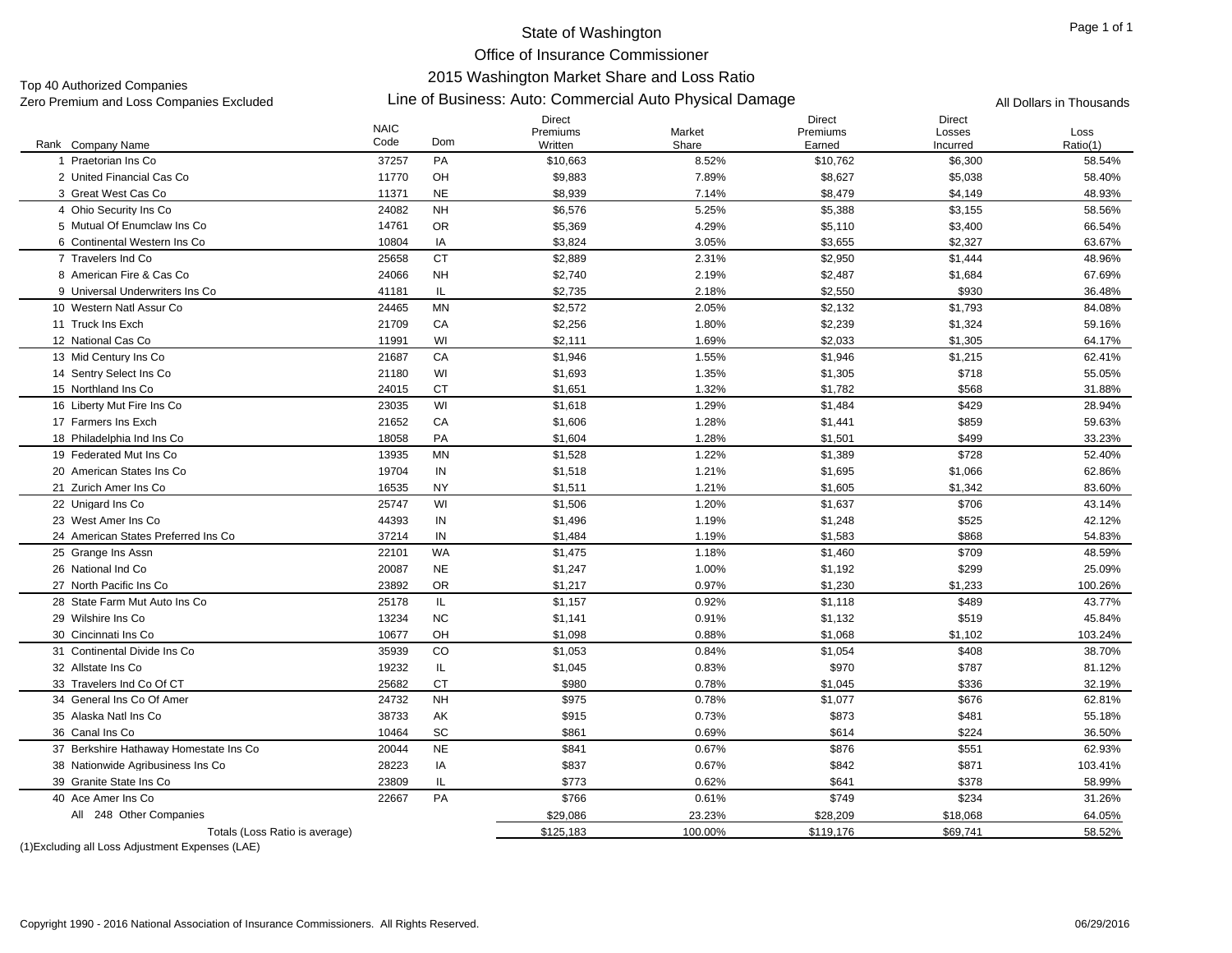Top 40 Authorized Companies<br>Zero Premium and Loss Companies Excluded

#### Zero Premium and Loss Companies Excluded Line of Business: Auto: Other Commercial Auto Liability All Dollars in Thousands

|                                        | <b>NAIC</b><br>Code | Dom       | Direct<br>Premiums | Market  | Direct<br>Premiums | Direct<br>Losses | Loss        |
|----------------------------------------|---------------------|-----------|--------------------|---------|--------------------|------------------|-------------|
| Rank Company Name                      |                     |           | Written            | Share   | Earned             | Incurred         | Ratio(1)    |
| 1 United Financial Cas Co              | 11770               | OH        | \$26,852           | 6.60%   | \$25.114           | \$15,770         | 62.80%      |
| 2 Ohio Security Ins Co                 | 24082               | <b>NH</b> | \$23,879           | 5.87%   | \$20,955           | \$10,423         | 49.74%      |
| 3 Great West Cas Co                    | 11371               | <b>NE</b> | \$20,152           | 4.95%   | \$19,562           | \$10,035         | 51.30%      |
| 4 Mutual Of Enumclaw Ins Co.           | 14761               | <b>OR</b> | \$15,658           | 3.85%   | \$15,641           | \$9.945          | 63.58%      |
| 5 Continental Western Ins Co           | 10804               | IA        | \$15,060           | 3.70%   | \$14,641           | \$9,975          | 68.13%      |
| 6 American Fire & Cas Co               | 24066               | <b>NH</b> | \$11,187           | 2.75%   | \$10,849           | \$5,036          | 46.42%      |
| 7 Zurich Amer Ins Co.                  | 16535               | <b>NY</b> | \$10,863           | 2.67%   | \$10,171           | \$3,474          | 34.16%      |
| 8 Western Natl Assur Co                | 24465               | <b>MN</b> | \$8,855            | 2.18%   | \$7,686            | \$3,449          | 44.88%      |
| 9 Travelers Ind Co                     | 25658               | <b>CT</b> | \$8,594            | 2.11%   | \$8,557            | \$5,438          | 63.55%      |
| 10 Philadelphia Ind Ins Co.            | 18058               | PA        | \$8,262            | 2.03%   | \$7,805            | \$3,982          | 51.02%      |
| 11 Truck Ins Exch                      | 21709               | CA        | \$7,049            | 1.73%   | \$7,126            | \$2,881          | 40.44%      |
| 12 Empire Fire & Marine Ins Co         | 21326               | <b>NE</b> | \$6,834            | 1.68%   | \$7,100            | \$401            | 5.65%       |
| 13 American States Ins Co              | 19704               | IN        | \$6,696            | 1.65%   | \$7,442            | \$3,069          | 41.24%      |
| 14 New York Marine & Gen Ins Co        | 16608               | <b>NY</b> | \$6,521            | 1.60%   | \$5,537            | \$4,273          | 77.17%      |
| 15 Mid Century Ins Co                  | 21687               | CA        | \$6,275            | 1.54%   | \$6,177            | \$4,221          | 68.34%      |
| 16 Liberty Mut Fire Ins Co             | 23035               | WI        | \$6,266            | 1.54%   | \$5,335            | \$6,032          | 113.07%     |
| 17 National Ind Co                     | 20087               | <b>NE</b> | \$5,705            | 1.40%   | \$4,676            | \$2,858          | 61.12%      |
| 18 West Amer Ins Co                    | 44393               | IN        | \$5,207            | 1.28%   | \$4,665            | \$1,621          | 34.75%      |
| 19 American States Preferred Ins Co    | 37214               | IN        | \$4,918            | 1.21%   | \$5,341            | \$3,906          | 73.14%      |
| 20 Alaska Natl Ins Co                  | 38733               | AK        | \$4,910            | 1.21%   | \$4,973            | \$3,742          | 75.25%      |
| 21 Farmers Ins Exch                    | 21652               | CA        | \$4,850            | 1.19%   | \$4,592            | \$2,592          | 56.44%      |
| 22 National Cas Co                     | 11991               | WI        | \$4,755            | 1.17%   | \$5,625            | \$3,901          | 69.34%      |
| 23 Ace Amer Ins Co                     | 22667               | PA        | \$4,523            | 1.11%   | \$4,377            | \$3,076          | 70.27%      |
| 24 Unigard Ins Co                      | 25747               | WI        | \$4,506            | 1.11%   | \$4,936            | \$2,425          | 49.14%      |
| 25 Continental Divide Ins Co           | 35939               | CO        | \$4,346            | 1.07%   | \$4,396            | \$3,091          | 70.32%      |
| 26 General Ins Co Of Amer              | 24732               | <b>NH</b> | \$4,130            | 1.01%   | \$4,742            | \$2,529          | 53.33%      |
| 27 Universal Underwriters Ins Co       | 41181               | IL        | \$4,104            | 1.01%   | \$3,749            | (\$2,579)        | $(68.78)\%$ |
| 28 Allstate Ins Co                     | 19232               | IL        | \$4,060            | 1.00%   | \$3,995            | \$2,299          | 57.56%      |
| 29 Northland Ins Co                    | 24015               | <b>CT</b> | \$3,794            | 0.93%   | \$3,959            | \$2,847          | 71.90%      |
| 30 National Union Fire Ins Co Of Pitts | 19445               | PA        | \$3,718            | 0.91%   | \$3,736            | (\$255)          | $(6.83)\%$  |
| 31 North Pacific Ins Co                | 23892               | <b>OR</b> | \$3,640            | 0.89%   | \$3,690            | \$1,874          | 50.79%      |
| 32 Nationwide Mut Ins Co.              | 23787               | OH        | \$3,633            | 0.89%   | \$3,590            | \$2,233          | 62.19%      |
| 33 State Farm Mut Auto Ins Co          | 25178               | IL        | \$3,206            | 0.79%   | \$3,041            | \$2,216          | 72.88%      |
| 34 Depositors Ins Co                   | 42587               | IA        | \$3,163            | 0.78%   | \$3,083            | \$2,685          | 87.07%      |
| 35 Federated Mut Ins Co                | 13935               | <b>MN</b> | \$3,134            | 0.77%   | \$2,910            | \$999            | 34.34%      |
| 36 Canal Ins Co                        | 10464               | SC        | \$3,101            | 0.76%   | \$2,185            | \$1,451          | 66.42%      |
| 37 Cincinnati Ins Co                   | 10677               | OH        | \$3,078            | 0.76%   | \$3,207            | \$3,764          | 117.35%     |
| 38 Sentry Select Ins Co                | 21180               | WI        | \$2,785            | 0.68%   | \$2,230            | \$1,525          | 68.39%      |
| 39 Sentinel Ins Co Ltd                 | 11000               | <b>CT</b> | \$2,780            | 0.68%   | \$2,959            | \$1,864          | 62.99%      |
| 40 American Economy Ins Co             | 19690               | IN        | \$2,758            | 0.68%   | \$2,993            | \$3,423          | 114.35%     |
| All 276 Other Companies                |                     |           | \$123,189          | 30.27%  | \$122,388          | \$104,671        | 85.52%      |
|                                        |                     |           | \$406,994          | 100.00% |                    | \$257,163        |             |
| Totals (Loss Ratio is average)         |                     |           |                    |         | \$395,738          |                  | 64.98%      |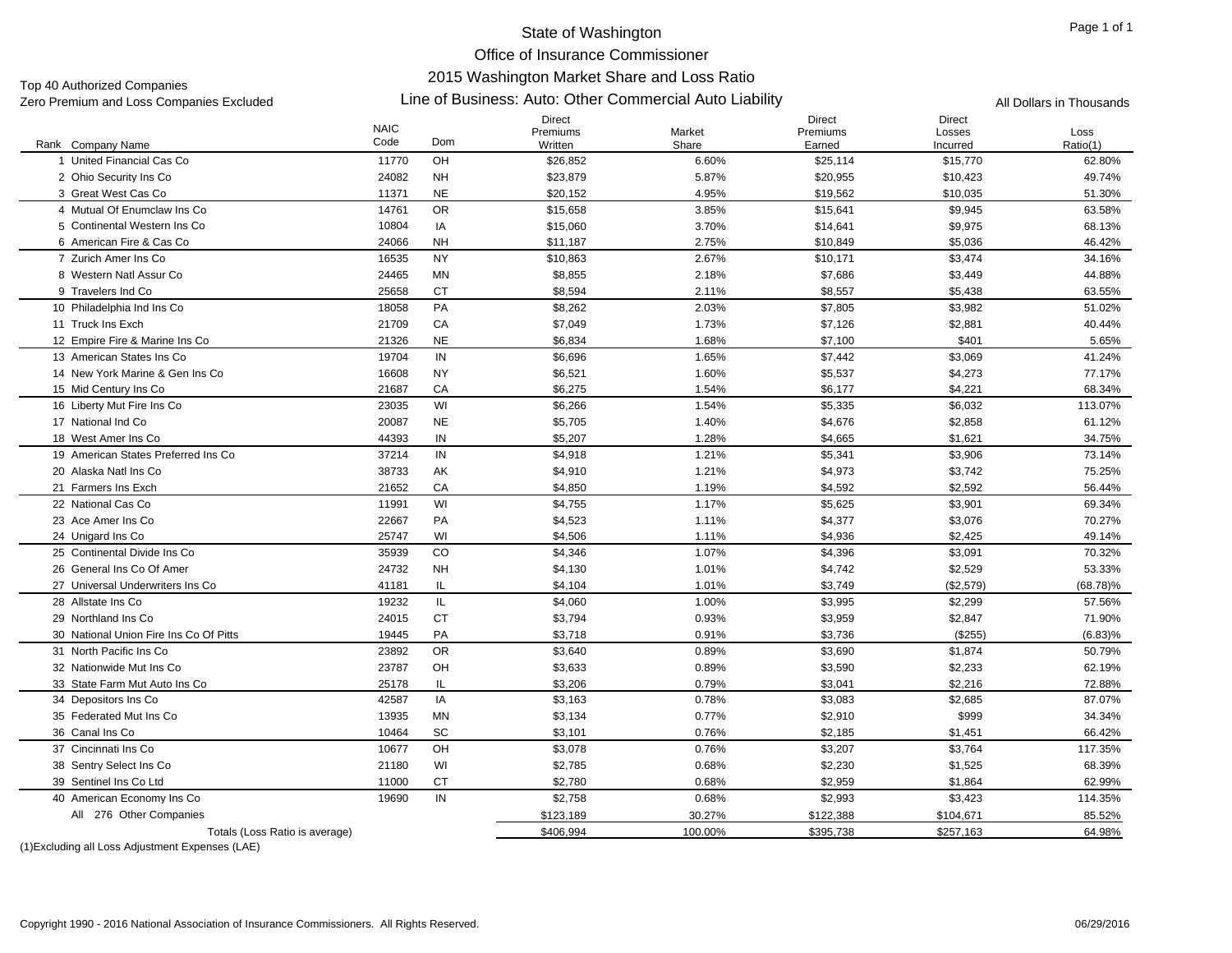Top 40 Authorized Companies<br>Zero Premium and Loss Companies Excluded

#### Line of Business: Auto: Other Passenger Auto Liability Zero Premium and Loss Companies Excluded All Dollars in Thousands

|                                                   | <b>NAIC</b><br>Code | Dom            | Direct<br>Premiums     | Market          | Direct<br>Premiums     | Direct<br>Losses      | Loss               |
|---------------------------------------------------|---------------------|----------------|------------------------|-----------------|------------------------|-----------------------|--------------------|
| Rank Company Name<br>1 State Farm Mut Auto Ins Co | 25178               | IL             | Written<br>\$356,495   | Share<br>13.67% | Earned<br>\$348,604    | Incurred<br>\$218,238 | Ratio(1)<br>62.60% |
| 2 Farmers Ins Co Of WA                            | 21644               | WA             | \$150,389              | 5.77%           | \$152,126              | \$104,569             | 68.74%             |
| 3 Allstate Fire & Cas Ins Co                      | 29688               | IL             |                        | 5.73%           |                        |                       |                    |
| 4 Pemco Mut Ins Co                                | 24341               | <b>WA</b>      | \$149,557<br>\$147,365 | 5.65%           | \$146,786<br>\$146,390 | \$89,469<br>\$100,663 | 60.95%<br>68.76%   |
|                                                   |                     |                |                        |                 |                        |                       |                    |
| 5 First Natl Ins Co Of Amer                       | 24724               | <b>NH</b>      | \$130,272              | 5.00%           | \$117,567              | \$105,677             | 89.89%             |
| 6 Progressive Direct Ins Co                       | 16322               | OH             | \$120,701              | 4.63%           | \$117,780              | \$81,668              | 69.34%             |
| 7 American Family Mut Ins Co                      | 19275               | WI             | \$99,081               | 3.80%           | \$100,814              | \$84,976              | 84.29%             |
| 8 Geico Gen Ins Co                                | 35882               | <b>MD</b>      | \$95,158               | 3.65%           | \$95,008               | \$69,635              | 73.29%             |
| 9 Safeco Ins Co Of IL                             | 39012               | IL             | \$77,516               | 2.97%           | \$77,889               | \$60,110              | 77.17%             |
| 10 Progressive Cas Ins Co                         | 24260               | OH             | \$73,574               | 2.82%           | \$74,531               | \$52,739              | 70.76%             |
| 11 United Serv Automobile Assn                    | 25941               | <b>TX</b>      | \$71,087               | 2.73%           | \$71,015               | \$61,246              | 86.24%             |
| 12 USAA Cas Ins Co                                | 25968               | TX             | \$62,648               | 2.40%           | \$62,197               | \$60,232              | 96.84%             |
| 13 Liberty Mut Fire Ins Co                        | 23035               | WI             | \$52,883               | 2.03%           | \$49,924               | \$39,578              | 79.28%             |
| 14 State Farm Fire & Cas Co                       | 25143               | IL             | \$46,991               | 1.80%           | \$44,622               | \$32,522              | 72.88%             |
| 15 Geico Ind Co                                   | 22055               | <b>MD</b>      | \$46,488               | 1.78%           | \$47,917               | \$30,834              | 64.35%             |
| 16 Allstate Ins Co                                | 19232               | IL             | \$40,095               | 1.54%           | \$40,890               | \$26,923              | 65.84%             |
| 17 GEICO Advantage Ins Co                         | 14138               | <b>NE</b>      | \$34,269               | 1.31%           | \$28,571               | \$25,036              | 87.63%             |
| 18 Middlesex Ins Co                               | 23434               | WI             | \$33,047               | 1.27%           | \$33,249               | \$21,559              | 64.84%             |
| 19 Mutual Of Enumclaw Ins Co                      | 14761               | <b>OR</b>      | \$32,541               | 1.25%           | \$33,512               | \$22,305              | 66.56%             |
| 20 Integon Preferred Ins Co                       | 31488               | <b>NC</b>      | \$31,895               | 1.22%           | \$29,212               | \$16,722              | 57.24%             |
| 21 Mid Century Ins Co                             | 21687               | CA             | \$30,891               | 1.18%           | \$25,327               | \$18,782              | 74.16%             |
| 22 Government Employees Ins Co                    | 22063               | <b>MD</b>      | \$29,762               | 1.14%           | \$29,698               | \$23,043              | 77.59%             |
| 23 USAA Gen Ind Co                                | 18600               | <b>TX</b>      | \$29.672               | 1.14%           | \$28.705               | \$27,918              | 97.26%             |
| 24 Hartford Cas Ins Co                            | 29424               | IN             | \$29,553               | 1.13%           | \$27,952               | \$19,445              | 69.57%             |
| 25 IDS Prop Cas Ins Co                            | 29068               | WI             | \$28,917               | 1.11%           | \$29,041               | \$39,427              | 135.76%            |
| 26 GEICO Choice Ins Co                            | 14139               | <b>NE</b>      | \$26,622               | 1.02%           | \$22,701               | \$18,677              | 82.27%             |
| 27 Grange Ins Assn                                | 22101               | <b>WA</b>      | \$26,306               | 1.01%           | \$25,586               | \$19,557              | 76.44%             |
| 28 Allstate Prop & Cas Ins Co                     | 17230               | IL             | \$24,001               | 0.92%           | \$24,559               | \$12,422              | 50.58%             |
| 29 Esurance Ins Co                                | 25712               | WI             | \$22,147               | 0.85%           | \$21,975               | \$12,913              | 58.76%             |
| 30 Enumclaw Prop & Cas Ins Co                     | 11232               | <b>OR</b>      | \$21,964               | 0.84%           | \$20,209               | \$16,353              | 80.92%             |
| 31 Country Pref Ins Co                            | 21008               | IL             | \$21,648               | 0.83%           | \$21,239               | \$14,902              | 70.17%             |
| 32 Allstate Ind Co                                | 19240               | IL             | \$18,987               | 0.73%           | \$19,727               | \$12,448              | 63.10%             |
| 33 GEICO Secure Ins Co                            | 14137               | <b>NE</b>      | \$18,823               | 0.72%           | \$15,972               | \$13,013              | 81.48%             |
| 34 Garrison Prop & Cas Ins Co                     | 21253               | <b>TX</b>      | \$18,478               | 0.71%           | \$17,926               | \$12,694              | 70.81%             |
| 35 Coast Natl Ins Co                              | 25089               | CA             | \$16,916               | 0.65%           | \$16,724               | \$11,430              | 68.34%             |
| 36 Nationwide Ins Co Of Amer                      | 25453               | WI             | \$15,834               | 0.61%           | \$16,126               | \$9,013               | 55.90%             |
| 37 Metropolitan Cas Ins Co                        | 40169               | R <sub>l</sub> | \$15,801               | 0.61%           | \$16,395               | \$8,784               | 53.58%             |
| 38 Victoria Fire & Cas Co                         | 42889               | OH             | \$14,498               | 0.56%           | \$13,019               | \$9,738               | 74.80%             |
| 39 Travelers Home & Marine Ins Co                 | 27998               | CT             | \$14,278               | 0.55%           | \$15,830               | \$8,758               | 55.32%             |
| 40 Amica Mut Ins Co                               | 19976               | R <sub>l</sub> | \$14,178               | 0.54%           | \$14,131               | \$12,237              | 86.60%             |
| 195 Other Companies<br>All                        |                     |                | \$316,573              | 12.14%          | \$314,229              | \$230,718             | 73.42%             |
| Totals (Loss Ratio is average)                    |                     |                | \$2,607,902            | 100.00%         | \$2,555,676            | \$1,856,974           | 72.66%             |
|                                                   |                     |                |                        |                 |                        |                       |                    |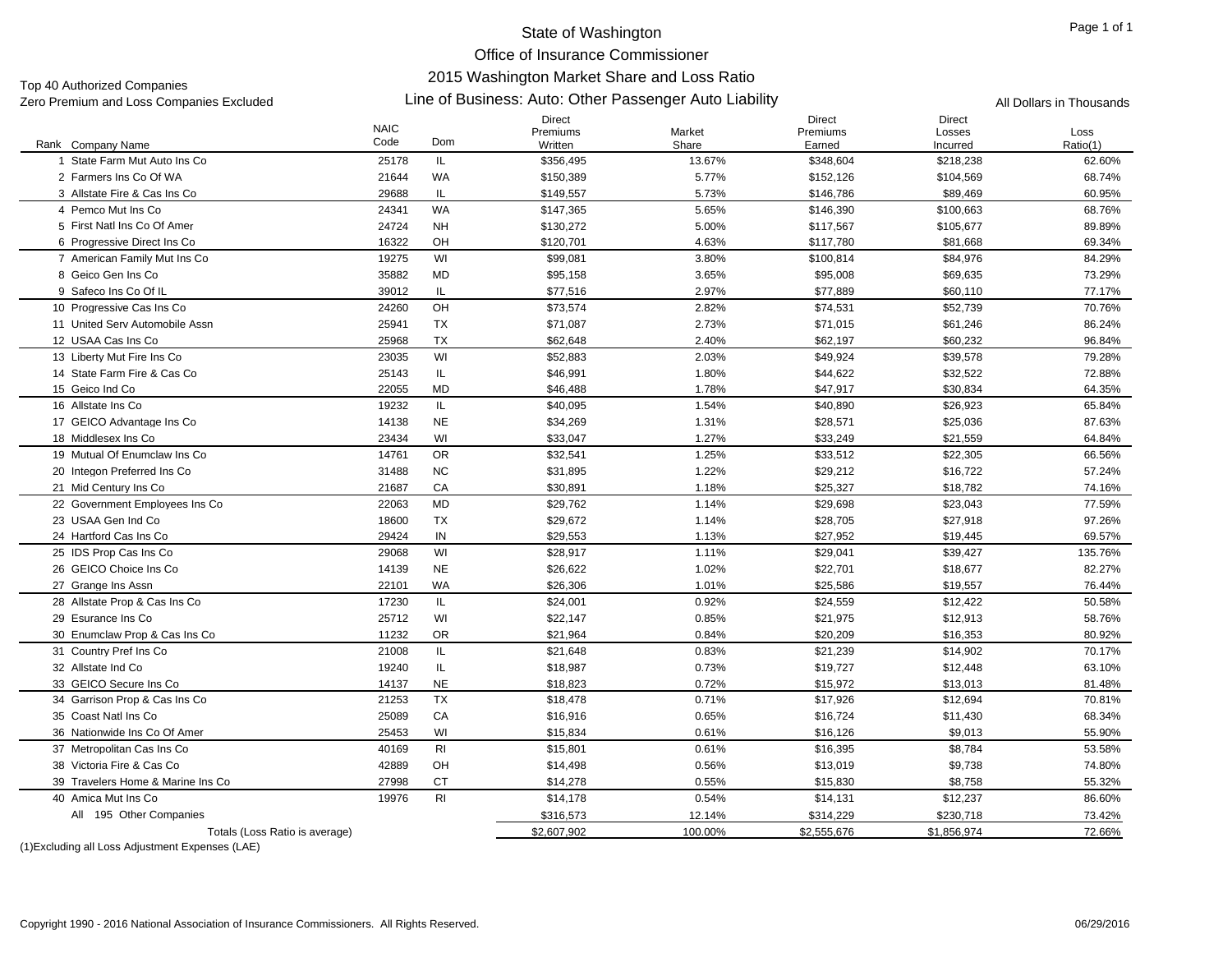# State of Washington

Office of Insurance Commissioner 2015 Washington Market Share and Loss Ratio

Top 40 Authorized Companies<br>Zero Premium and Loss Companies Excluded

## Line of Business: Auto: Private Passenger Auto No-Fault (personal injury protection) Zero Premium and Loss Companies Excluded All Dollars in Thousands

|                                       | <b>NAIC</b> |                | Direct<br>Premiums |                 | <b>Direct</b><br>Premiums | Direct             |                  |
|---------------------------------------|-------------|----------------|--------------------|-----------------|---------------------------|--------------------|------------------|
| Rank Company Name                     | Code        | Dom            | Written            | Market<br>Share | Earned                    | Losses<br>Incurred | Loss<br>Ratio(1) |
| 1 State Farm Mut Auto Ins Co          | 25178       | IL.            | \$60,679           | 18.06%          | \$59,271                  | \$38,675           | 65.25%           |
| 2 Pemco Mut Ins Co                    | 24341       | WA             | \$25,748           | 7.66%           | \$25,298                  | \$16,254           | 64.25%           |
| 3 Farmers Ins Co Of WA                | 21644       | <b>WA</b>      | \$23,150           | 6.89%           | \$24,285                  | \$14,471           | 59.59%           |
| 4 First Natl Ins Co Of Amer           | 24724       | <b>NH</b>      | \$22,756           | 6.77%           | \$20,848                  | \$15,481           | 74.26%           |
| 5 Allstate Fire & Cas Ins Co          | 29688       | IL.            | \$17,207           | 5.12%           | \$16,750                  | \$15,088           | 90.08%           |
| 6 Geico Gen Ins Co                    | 35882       | <b>MD</b>      | \$12,833           | 3.82%           | \$13,171                  | \$8,856            | 67.23%           |
| 7 Progressive Direct Ins Co.          | 16322       | OH             | \$10,996           | 3.27%           | \$10,833                  | \$8,533            | 78.77%           |
| 8 Safeco Ins Co Of IL                 | 39012       | IL.            | \$10,887           | 3.24%           | \$11,025                  | \$6,735            | 61.09%           |
| 9 Progressive Cas Ins Co              | 24260       | OH             | \$8,131            | 2.42%           | \$8,470                   | \$4,530            | 53.48%           |
| 10 USAA Cas Ins Co                    | 25968       | <b>TX</b>      | \$7,895            | 2.35%           | \$7,861                   | \$5,501            | 69.98%           |
| 11 American Family Mut Ins Co         | 19275       | WI             | \$7,419            | 2.21%           | \$7,661                   | \$4,688            | 61.19%           |
| 12 State Farm Fire & Cas Co           | 25143       | IL             | \$6,386            | 1.90%           | \$5,969                   | \$5,262            | 88.16%           |
| 13 United Serv Automobile Assn        | 25941       | <b>TX</b>      | \$6,225            | 1.85%           | \$6,233                   | \$6,086            | 97.63%           |
| 14 IDS Prop Cas Ins Co                | 29068       | WI             | \$6,186            | 1.84%           | \$6,227                   | \$4,658            | 74.79%           |
| 15 Allstate Ins Co                    | 19232       | IL.            | \$6,080            | 1.81%           | \$6,213                   | \$5,398            | 86.88%           |
| 16 Grange Ins Assn                    | 22101       | WA             | \$5,187            | 1.54%           | \$5,069                   | \$3,691            | 72.83%           |
| 17 Liberty Mut Fire Ins Co            | 23035       | WI             | \$4,622            | 1.38%           | \$4,662                   | \$4,399            | 94.35%           |
| 18 Government Employees Ins Co        | 22063       | <b>MD</b>      | \$4,421            | 1.32%           | \$4,527                   | \$2,692            | 59.45%           |
| 19 Mutual Of Enumclaw Ins Co          | 14761       | <b>OR</b>      | \$4,358            | 1.30%           | \$4,524                   | \$3,490            | 77.14%           |
| 20 Mid Century Ins Co                 | 21687       | CA             | \$3,760            | 1.12%           | \$3,108                   | \$2,438            | 78.44%           |
| 21 Allstate Prop & Cas Ins Co         | 17230       | IL             | \$3,722            | 1.11%           | \$3,846                   | \$2,863            | 74.45%           |
| 22 USAA Gen Ind Co                    | 18600       | <b>TX</b>      | \$3,598            | 1.07%           | \$3,479                   | \$2,875            | 82.65%           |
| 23 Geico Ind Co                       | 22055       | <b>MD</b>      | \$3,453            | 1.03%           | \$3,607                   | \$1,969            | 54.59%           |
| 24 Hartford Cas Ins Co                | 29424       | IN             | \$3,312            | 0.99%           | \$3,212                   | \$3,282            | 102.20%          |
| 25 Country Pref Ins Co                | 21008       | IL.            | \$3,303            | 0.98%           | \$3,239                   | \$2,480            | 76.55%           |
| 26 Enumclaw Prop & Cas Ins Co         | 11232       | <b>OR</b>      | \$3,012            | 0.90%           | \$2,780                   | \$2,524            | 90.80%           |
| 27 Nationwide Ins Co Of Amer          | 25453       | WI             | \$2.767            | 0.82%           | \$2.839                   | \$1,650            | 58.11%           |
| 28 GEICO Advantage Ins Co             | 14138       | <b>NE</b>      | \$2,665            | 0.79%           | \$2,229                   | \$2,803            | 125.77%          |
| 29 Travelers Home & Marine Ins Co     | 27998       | <b>CT</b>      | \$2,192            | 0.65%           | \$2,464                   | \$1,416            | 57.46%           |
| 30 Garrison Prop & Cas Ins Co         | 21253       | <b>TX</b>      | \$2.036            | 0.61%           | \$1,980                   | \$1,634            | 82.52%           |
| 31 Esurance Ins Co                    | 25712       | WI             | \$2,014            | 0.60%           | \$1,979                   | \$1,599            | 80.81%           |
| 32 Country Mut Ins Co                 | 20990       | IL.            | \$1,880            | 0.56%           | \$1,892                   | \$1,208            | 63.85%           |
| 33 American Commerce Ins Co           | 19941       | OH             | \$1,840            | 0.55%           | \$2,000                   | \$1,484            | 74.20%           |
| 34 Metropolitan Cas Ins Co            | 40169       | R <sub>l</sub> | \$1,807            | 0.54%           | \$1,908                   | \$1,316            | 68.97%           |
| 35 Allied Prop & Cas Ins Co           | 42579       | IA             | \$1,792            | 0.53%           | \$1,608                   | \$1,187            | 73.82%           |
| 36 Metropolitan Grp Prop & Cas Ins Co | 34339       | <b>RI</b>      | \$1,737            | 0.52%           | \$1,584                   | \$1,702            | 107.43%          |
| 37 Unigard Ins Co                     | 25747       | WI             | \$1,734            | 0.52%           | \$1,712                   | \$1,077            | 62.89%           |
| 38 Safeco Ins Co of OR                | 11071       | <b>OR</b>      | \$1,732            | 0.52%           | \$1,721                   | \$974              | 56.61%           |
| 39 Hartford Underwriters Ins Co       | 30104       | <b>CT</b>      | \$1,713            | 0.51%           | \$1,807                   | \$1,096            | 60.63%           |
| 40 Commerce W Ins Co                  | 13161       | CA             | \$1,709            | 0.51%           | \$1,426                   | \$1,610            | 112.92%          |
| All 156 Other Companies               |             |                | \$33,085           | 9.85%           | \$33,034                  | \$23,416           | 70.89%           |
| Totals (Loss Ratio is average)        |             |                | \$336,030          | 100.00%         | \$332,351                 | \$237,091          | 71.34%           |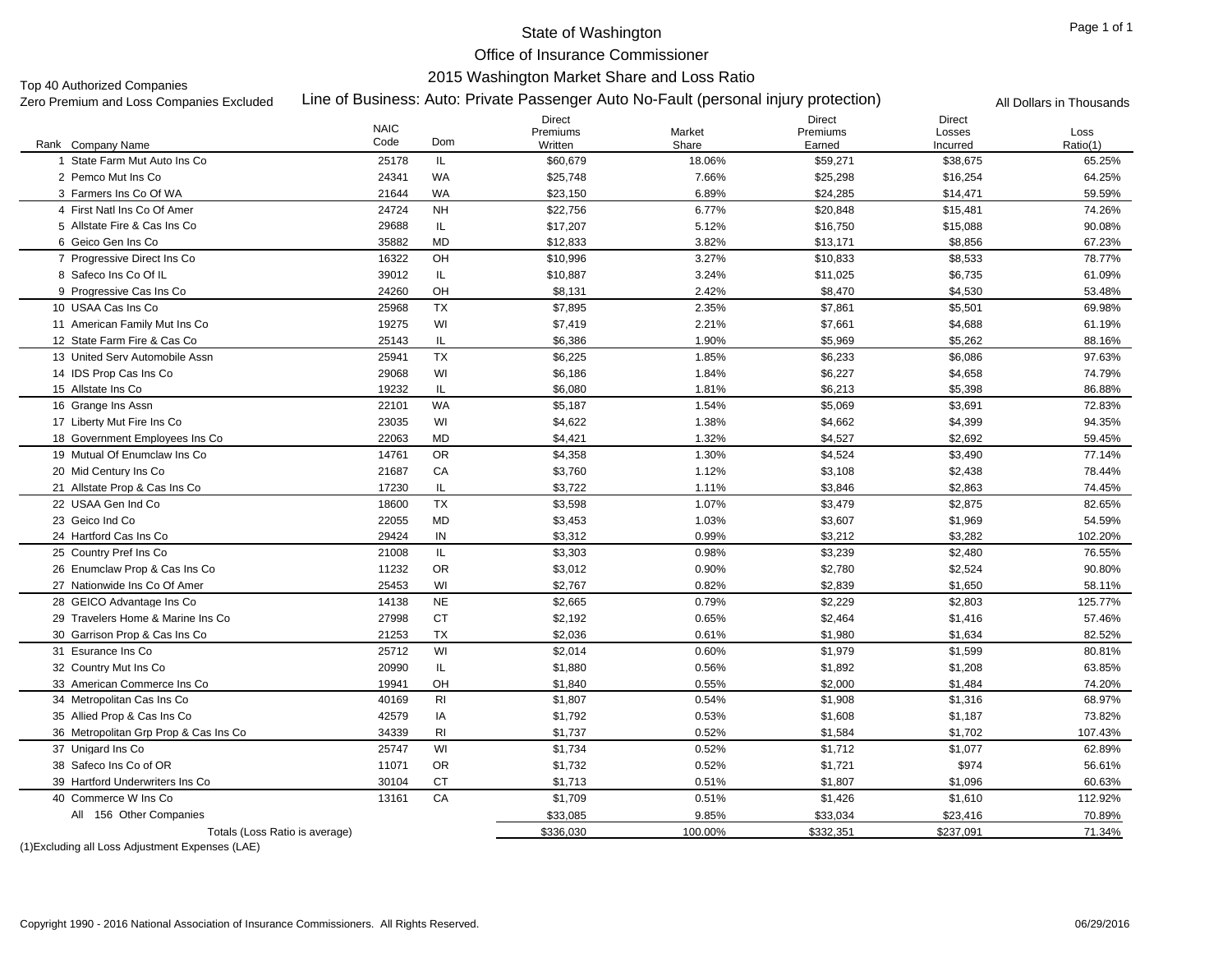# State of Washington

Office of Insurance Commissioner

2015 Washington Market Share and Loss Ratio

Zero Premium and Loss Companies Excluded Line of Business: Auto: Private Passenger Auto Physical Damage All Dollars in Thousands Top 40 Authorized Companies<br>Zero Premium and Loss Companies Excluded

|                                       | <b>NAIC</b> |                | <b>Direct</b><br>Premiums | Market  | <b>Direct</b><br>Premiums | <b>Direct</b><br>Losses | Loss     |
|---------------------------------------|-------------|----------------|---------------------------|---------|---------------------------|-------------------------|----------|
| Rank Company Name                     | Code        | Dom            | Written                   | Share   | Earned                    | Incurred                | Ratio(1) |
| 1 State Farm Mut Auto Ins Co          | 25178       | IL.            | \$213,881                 | 14.46%  | \$206,477                 | \$150,945               | 73.10%   |
| 2 First Natl Ins Co Of Amer           | 24724       | <b>NH</b>      | \$92,050                  | 6.22%   | \$81,879                  | \$48,832                | 59.64%   |
| 3 Pemco Mut Ins Co                    | 24341       | <b>WA</b>      | \$84,538                  | 5.71%   | \$82,223                  | \$54,452                | 66.22%   |
| 4 Farmers Ins Co Of WA                | 21644       | <b>WA</b>      | \$76,051                  | 5.14%   | \$76,475                  | \$46,608                | 60.95%   |
| 5 Allstate Fire & Cas Ins Co          | 29688       | IL             | \$70,408                  | 4.76%   | \$68,310                  | \$49,213                | 72.04%   |
| 6 Progressive Direct Ins Co.          | 16322       | OH             | \$55,400                  | 3.74%   | \$52,663                  | \$36,557                | 69.42%   |
| 7 United Serv Automobile Assn         | 25941       | <b>TX</b>      | \$53,852                  | 3.64%   | \$53,279                  | \$33,046                | 62.02%   |
| 8 Geico Gen Ins Co                    | 35882       | <b>MD</b>      | \$53,122                  | 3.59%   | \$54,029                  | \$35,352                | 65.43%   |
| 9 USAA Cas Ins Co                     | 25968       | TX             | \$47,021                  | 3.18%   | \$46,165                  | \$28,576                | 61.90%   |
| 10 Allstate Ins Co                    | 19232       | IL             | \$43,246                  | 2.92%   | \$43,604                  | \$13,634                | 31.27%   |
| 11 Safeco Ins Co Of IL                | 39012       | IL             | \$41,952                  | 2.84%   | \$41,702                  | \$23,661                | 56.74%   |
| 12 American Family Mut Ins Co         | 19275       | WI             | \$41,267                  | 2.79%   | \$41,664                  | \$25,074                | 60.18%   |
| 13 Progressive Cas Ins Co             | 24260       | OH             | \$36,717                  | 2.48%   | \$36,568                  | \$19,707                | 53.89%   |
| 14 Liberty Mut Fire Ins Co            | 23035       | WI             | \$31,990                  | 2.16%   | \$31,739                  | \$16,773                | 52.85%   |
| 15 USAA Gen Ind Co                    | 18600       | TX             | \$27,756                  | 1.88%   | \$26,712                  | \$14,959                | 56.00%   |
| 16 Geico Ind Co                       | 22055       | <b>MD</b>      | \$24,345                  | 1.65%   | \$24,973                  | \$15,785                | 63.21%   |
| 17 State Farm Fire & Cas Co           | 25143       | IL             | \$24,142                  | 1.63%   | \$22,515                  | \$19,767                | 87.80%   |
| 18 IDS Prop Cas Ins Co                | 29068       | WI             | \$20,036                  | 1.35%   | \$19,948                  | \$15,894                | 79.68%   |
| 19 GEICO Advantage Ins Co             | 14138       | <b>NE</b>      | \$18,059                  | 1.22%   | \$14,813                  | \$13,159                | 88.83%   |
| 20 Government Employees Ins Co        | 22063       | <b>MD</b>      | \$17,934                  | 1.21%   | \$18,293                  | \$12,023                | 65.72%   |
| 21 Allstate Prop & Cas Ins Co         | 17230       | IL.            | \$16,448                  | 1.11%   | \$16,558                  | \$8,332                 | 50.32%   |
| 22 Mutual Of Enumclaw Ins Co.         | 14761       | <b>OR</b>      | \$16,427                  | 1.11%   | \$17,274                  | \$9,812                 | 56.80%   |
| 23 Mid Century Ins Co                 | 21687       | CA             | \$15,365                  | 1.04%   | \$12,482                  | \$9,055                 | 72.55%   |
| 24 Grange Ins Assn                    | 22101       | <b>WA</b>      | \$15,258                  | 1.03%   | \$14,599                  | \$9,334                 | 63.94%   |
| 25 Hartford Cas Ins Co                | 29424       | IN             | \$14,337                  | 0.97%   | \$13,421                  | \$10,289                | 76.66%   |
| 26 Integon Preferred Ins Co           | 31488       | <b>NC</b>      | \$13,209                  | 0.89%   | \$12,537                  | \$7,786                 | 62.10%   |
| 27 Country Pref Ins Co                | 21008       | IL             | \$12,600                  | 0.85%   | \$12,275                  | \$7,892                 | 64.29%   |
| 28 GEICO Choice Ins Co                | 14139       | <b>NE</b>      | \$12,509                  | 0.85%   | \$10,408                  | \$9,438                 | 90.68%   |
| 29 Enumclaw Prop & Cas Ins Co         | 11232       | <b>OR</b>      | \$12,047                  | 0.81%   | \$11,185                  | \$7,490                 | 66.96%   |
| 30 Garrison Prop & Cas Ins Co         | 21253       | <b>TX</b>      | \$12,011                  | 0.81%   | \$11,512                  | \$7,164                 | 62.23%   |
| 31 Hartford Underwriters Ins Co.      | 30104       | <b>CT</b>      | \$11,119                  | 0.75%   | \$11,617                  | \$4,866                 | 41.89%   |
| 32 Allstate Ind Co                    | 19240       | IL             | \$10,778                  | 0.73%   | \$10,946                  | \$4,220                 | 38.56%   |
| 33 Metropolitan Grp Prop & Cas Ins Co | 34339       | R <sub>l</sub> | \$9,922                   | 0.67%   | \$9,457                   | \$4,643                 | 49.10%   |
| 34 Esurance Ins Co                    | 25712       | WI             | \$8,659                   | 0.59%   | \$8,531                   | \$6,506                 | 76.27%   |
| 35 Progressive Max Ins Co             | 24279       | OH             | \$8,511                   | 0.58%   | \$8,715                   | \$3,861                 | 44.31%   |
| 36 Amica Mut Ins Co                   | 19976       | R <sub>l</sub> | \$8,346                   | 0.56%   | \$8,069                   | \$4,169                 | 51.66%   |
| 37 Metropolitan Cas Ins Co            | 40169       | R <sub>l</sub> | \$7,965                   | 0.54%   | \$8,119                   | \$4,505                 | 55.48%   |
| 38 Travelers Home & Marine Ins Co     | 27998       | <b>CT</b>      | \$7,806                   | 0.53%   | \$8,709                   | \$4,460                 | 51.21%   |
| 39 GEICO Secure Ins Co                | 14137       | <b>NE</b>      | \$7,583                   | 0.51%   | \$6,303                   | \$6,405                 | 101.62%  |
| 40 Nationwide Ins Co Of Amer          | 25453       | WI             | \$7,467                   | 0.50%   | \$7,643                   | \$3,885                 | 50.83%   |
| All 172 Other Companies               |             |                | \$177,389                 | 11.99%  | \$172,308                 | \$87,207                | 50.61%   |
| Totals (Loss Ratio is average)        |             |                | \$1,479,525               | 100.00% | \$1,436,698               | \$895,335               | 62.32%   |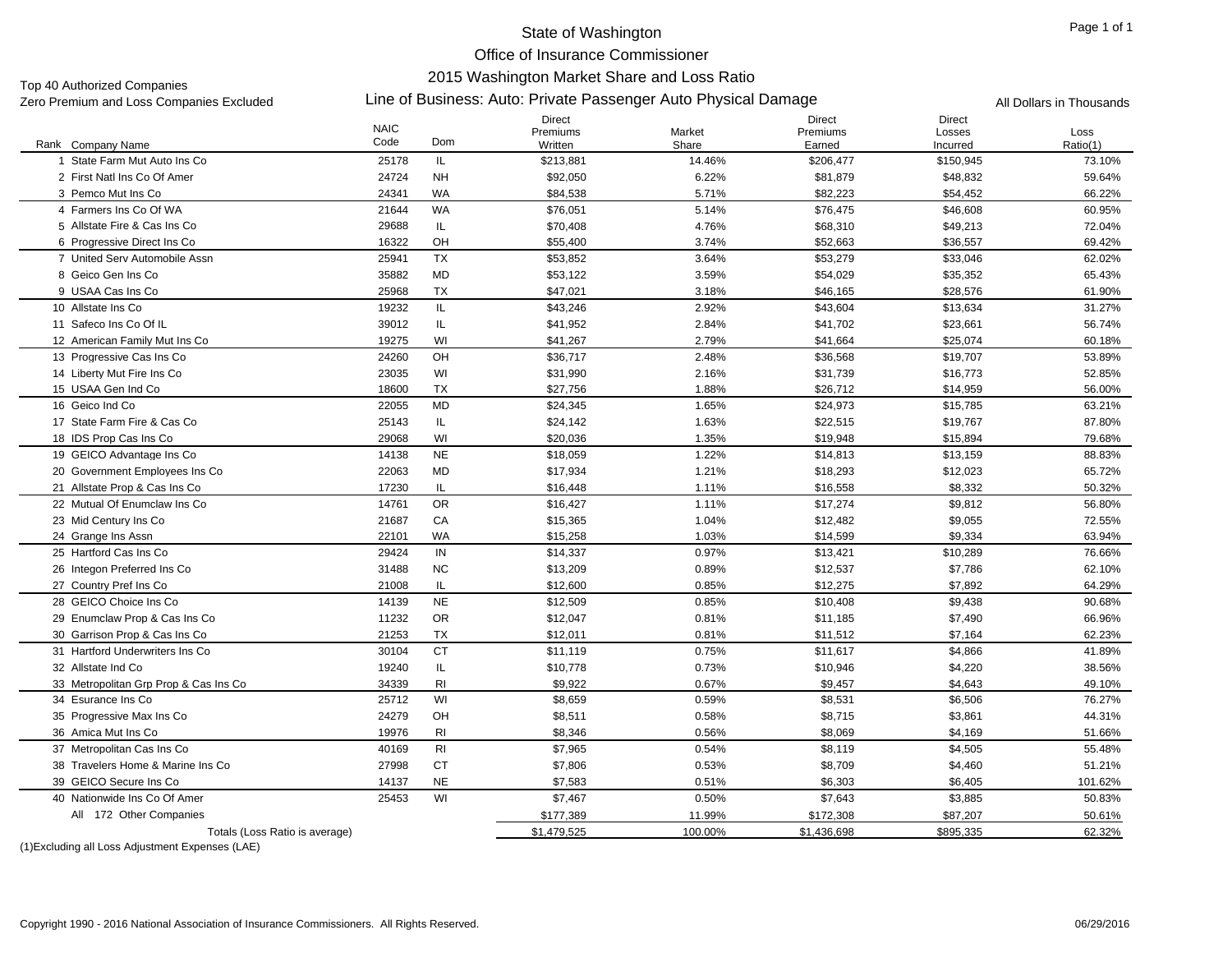Direct

Direct

Direct

Line of Business: Boiler and Machinery Zero Premium and Loss Companies Excluded All Dollars in Thousands Top 40 Authorized Companies

#### Rank Company Name NAIC Code PremiumsWrittenMarketShare PremiumsEarnedLossesIncurredLossRatio(1) k Company Name **Solution Come** Code Dom Written Written Share Share Earned Incurred Ratio(1) 1 National Union Fire Ins Co Of Pitts 19445 PAA \$6,725 20.96% \$6,631 \$5,138 77.48% 2 Factory Mut Ins Co 2 Factory Mut Ins Co 21482 RI \$5,882 18.33% \$5,072 \$1,106 21.81% 3 Affiliated Fm Ins Co 3 Affiliated Fm Ins Co 10014 RI \$2,283 7.11% \$2,226 \$584 26.21% 4 Zurich Amer Ins Co 16535 NY \$1,639 5.11% \$1,837 \$78 4.26% 5 Mutual Of Enumclaw Ins Co 14761 ORR \$1,240 \$1,209 \$330 27.25% 6 Travelers Prop Cas Co Of Amer 25674 CT \$1,174 3.66% \$1,148 \$191 16.61% 7 Continental Cas Co 20443 IL \$834 2.60%% 5740 \$337 45.52% 8 Eagle W Ins Co 8 Eagle W Ins Co 12890 CA \$814 2.54% \$870 3.41% 9 Continental Western Ins Co 10804 IAA \$810 2.52%  $\%$  30.30%  $\frac{1}{30.30}$   $\frac{1}{30.30}$ 10 Federal Ins Co 20281 INN \$580 1.81%  $\%$  6 1.33%  $\frac{1}{30}$  5646 569 59 59 11 American Home Assur Co 19380 NY \$554 1.73% \$197 \$2 0.91% 12 American Guar & Liab Ins 26247 NY \$507 1.58% \$503 \$53 10.50% 13 Universal Underwriters Ins Co 41181 IL \$491 1.53%%  $$474$  (\$1)  $(0.14)\%$ 14 Liberty Mut Fire Ins Co 23035 WI \$470 \$592 \$61 10.22% 15 XL Ins Amer Inc 24554 DE \$466 1.45% $\%$  6.66%  $\$225$  \$15 6.66% 16 Oregon Mut Ins Co 6 Oregon Mut Ins Co 14907 OR \$438 1.36% \$459 \$118 25.69% 17 Allianz Global Risks US Ins Co 35300 IL \$438 1.36%  $\%$  (\$18) (3.84)% (\$18) (3.84)% 18 Westport Ins Corp 8 Westport Ins Corp 39845 MO \$379 1.18% \$354 \$363 102.61% 19 Brotherhood Mut Ins Co 13528 INN \$317 0.99%  $\%$  6301 \$301 \$35 5 11.60% 20 Western Natl Assur Co 24465 MNN \$267 0.83%  $\%$  5247 \$2000  $\frac{1.61}{1.61\%}$ 21 Amco Ins Co 19100 IAA \$253 0.79%  $\%$  8235 \$60 25.59% 22 Sompo Japan Ins Co of Amer 11126 NY \$229 \$1% \$ \$41 20.50% 23 Allstate Ins Co 19232 IL \$216 0.67% $\%$  5.70%  $\frac{1}{2}$  5.70% 24 Cincinnati Ins Co 10677 OH \$196 0.61% $\%$  6194 \$194 \$92 47.46% 25 Depositors Ins Co 5 Depositors Ins Co 42587 IA \$183 \$772 \$35 20.17% 26 Axis Ins Co Axis Ins Co 37273 IL \$177 0.55% \$177 (\$17) (9.43)% 27 Pennsylvania Lumbermens Mut Ins 1988 1997 - 14974 PA \$177 \$177 \$177 \$159% \$141 \$141 \$0 \$0 \$100% \$100 \$0 \$1 28 Universal Underwriters Of TX Ins 40843 IL \$176 0.55% \$196 (\$2) (0.97)% 29 Travelers Ind Co 25658 CT \$158 0.49% \$176 (\$12) (7.04)% 30 Federated Mut Ins Co 13935 MNN \$148 0.46%  $\%$  8142 \$13 9.47% 31 Verlan Fire Ins Co MD 10815 NH \$146 0.45% $\%$  60 0.00%  $\frac{1}{2}$  50 0.00% 32 Pacific Ind Co 20346 WI \$139 0.43% $\%$  5128 \$2 52 52 52 52  $\%$ 33 American Alt Ins Corp 3 American Alt Ins Corp 19720 DE \$137 0.43% \$138 (\$2) (1.38)% 34 Alaska Natl Ins Co 38733 AK \$131 0.41% $\%$  5130 \$130 \$4 3.13% 35 Greenwich Ins Co 22322 DE \$126 0.39% $\%$  60%  $\frac{1}{2}$  592  $\frac{1}{2}$  51  $\frac{1}{2}$  0.60% 36 Penn Millers Ins Co 14982 PA \$123 0.38%% 573 \$18 25.14% 37 Great Northern Ins Co 20303 INN \$122 0.38%  $\%$  6130 \$130 \$2 5122% 38 Phoenix Ins Co 25623 CT \$93 0.29% $\%$  6  $\frac{1}{3}$  573  $\frac{1}{2}$  512  $\frac{16.88\%}{16.88\%}$ 39 Great Amer Ins Co of NY 22136 NY \$79 0.25% $\%$   $\text{\$84}$   $\text{\$24}$   $\text{\$28.48\%}$ 40 New Hampshire Ins Co 23841 IL \$75 \$68 \$20 29.52% \$2,697 8.41% \$2,628 (\$2,731) (103.95)% (1)Excluding all Loss Adjustment Expenses (LAE) Totals (Loss Ratio is average) \$32,088 100.00% \$30,451 \$6,232 20.47% All 106 Other Companies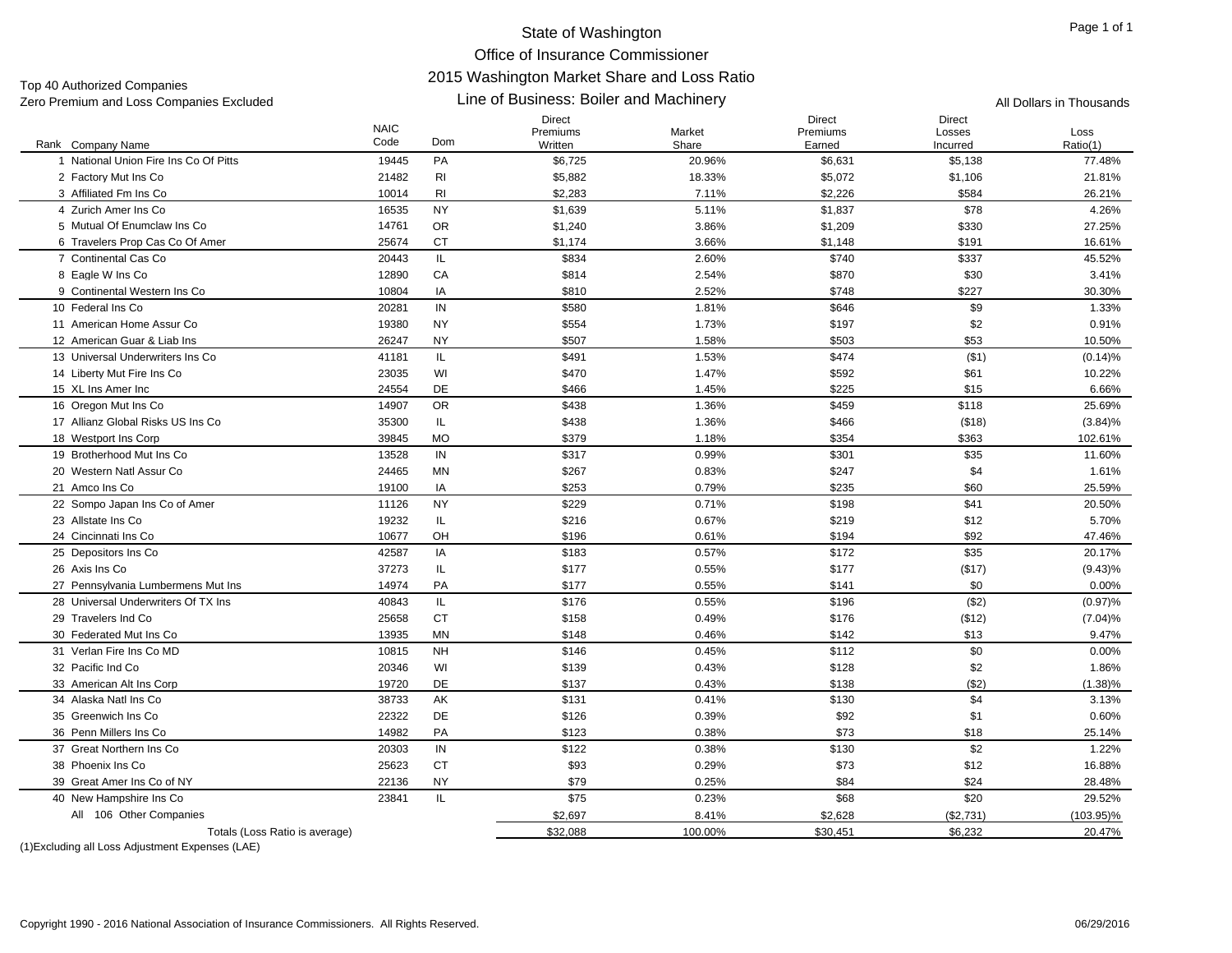Line of Business: Burglary and Theft Zero Premium and Loss Companies Excluded All Dollars in Thousands Top 40 Authorized Companies

#### Rank Company Name NAIC CodeDirect PremiumsWrittenMarket Share Direct PremiumsEarnedDirectLossesIncurredLossRatio(1) k Company Name **Solution Come** Code Dom Written Written Share Share Earned Incurred Ratio(1) 1 Travelers Cas & Surety Co Of Amer 31194 CT \$1,110 23.64% \$1,054 (\$188) (17.84)% 2 National Union Fire Ins Co Of Pitts 19445 PAPA \$849 18.07% \$804 (\$8) (0.95)% 3 Hiscox Ins Co Inc 10200 IL \$529 11.27% \$464 (\$7) (1.58)% 4 Federal Ins Co 20281 INN \$334 7.11%  $\%$   $\frac{\$296}{100}$   $\frac{\$100}{100}$   $\frac{33.68\%}{100}$ 5 Hanover Ins Co 22292 NH \$321 6.83% \$194 \$751 386.82% 6 Zurich Amer Ins Co 16535 NYY \$146 3.11%  $\%$  5181 \$9.99 \$135 5135 74.68% 7 Universal Underwriters Ins Co 41181 IL \$99 2.10% $\%$  8.25%  $\text{ }$ 90  $\text{ }$  8.25% 8 US Specialty Ins Co 8 US Specialty Ins Co 29599 TX \$97 2.07% \$128 (\$7) (5.69)% 9 Continental Cas Co 20443 IL \$88 1.88% $\%$  31.11%  $\$80$  \$25 31.11% 10 Westchester Fire Ins Co 10030 PAA 376 1.62%  $\%$  574 \$74 \$18 24.04% 11 Hartford Fire In Co 19682 CT \$74 1.58% \$73 (\$8) (10.49)% 12 Atlantic Specialty Ins Co 2 Atlantic Specialty Ins Co 27154 NY \$72 1.54% \$75 (\$49) (65.58)% 13 Nationwide Mut Ins Co 23787 OH \$62 1.32% $\%$  667 \$67 \$10 \$10 15.17% 14 Great Amer Ins Co 16691 OH \$62 1.31% \$54 (\$1) (2.39)% 15 Fidelity & Deposit Co Of MD 39306 MD \$59 1.26% \$66 \$2 3.22% 16 Twin City Fire Ins Co Co 29459 IN \$53 \$53 \$0 0.90% 17 Great Northern Ins Co 20303 IN $N =$  \$51 1.08%  $\%$  545 \$45 \$3 7.13% 18 Philadelphia Ind Ins Co. 8 Philadelphia Ind Ins Co 18058 PA \$46 0.99% \$47 \$0 (0.17)% 19 Markel Amer Ins Co 28932 VAA 343 0.92%  $\%$  5.44%  $\frac{1}{33}$  5.44% 20 Eagle W Ins Co 0 Eagle W Ins Co 12890 CA \$31 0.66% \$38 \$0 0.00% 21 Federated Mut Ins Co 13935 MNN \$31 0.66%  $\%$  60 0.40% 22 Berkley Regional Ins Co 29580 DE \$29 \$14 \$2 14.35% 23 Universal Underwriters Of TX Ins 40843 IL \$29 0.61% % and \$33 (\$1) (\$1) (3.52)% 24 American Alt Ins Corp 4 American Alt Ins Corp 19720 DE \$25 \$28 \$5 18.04% 25 Western Natl Assur Co 24465 MNN \$22 0.48%  $\%$  82.66%  $\textcolor{red}{\textbf{\textcolor{red}{S}}}$  82.66% 26 XL Ins Amer Inc 24554 DE \$22 0.48% $\%$  6.48%  $\frac{1}{22}$  5.22 5.000  $\frac{1}{20}$  5.48% 27 Mutual Of Enumclaw Ins Co 14761 ORR 322 0.47%  $\%$  60 0.61%  $\frac{1}{2}$  60 0.61% 28 Cincinnati Ins Co 10677 OH \$22 0.47% $\%$  622 \$22 \$25 525 5211.36% 29 Ace Amer Ins Co 22667 PAA  $$21$  0.45%  $\%$  63.13%  $\frac{19}{19}$  510 53.13% 30 Vigilant Ins Co Vigilant Ins Co 20397 NY \$21 0.44% \$21 \$0 (0.65)% 31 Arch Ins Co 11150 MO \$17 0.37% $\%$  30.09%  $\text{18}$   $\text{18}$   $\text{18}$ 32 Pacific Ind Co 20346 WI \$17 0.37% $\%$  815 \$3 20.98% 33 Transguard Ins Co Of Amer Inc 28886 IL \$17 0.36% \$16 \$1 4.02% 34 Penn Millers Ins Co 14982 PAA \$15 0.31%  $\%$  87 52 52 28.63% 35 American Family Mut Ins Co 19275 WI \$14 0.30% \$10 \$0 0.00% 36 United States Liab Ins Co 25895 PAA \$12 0.24%  $\%$  (30.24)% (\$9 (\$3) (\$3) (30.24)% 37 Liberty Mut Fire Ins Co 7 Liberty Mut Fire Ins Co 23035 WI \$11 0.22% \$7 \$0 (0.26)% 38 Stillwater Ins Co 25180 CAA \$10 0.22%  $\%$  60 0.00% 39 Navigators Ins Co. 9 Navigators Ins Co 42307 NY \$9 0.19% \$10 (\$8) (80.88)% 40 Sentry Select Ins Co Sentry Select Ins Co 21180 WI \$8 0.17% \$8 \$7 84.54%  $$120$   $$2.56\%$   $$113$   $$82$   $72.56\%$ Totals (Loss Ratio is average) 6.1.31% \$4,697 \$4,697 \$4,697 \$4,000 \$4,375 \$932 \$932 \$932 \$4,375 \$932 \$932 \$1,31% All91 Other Companies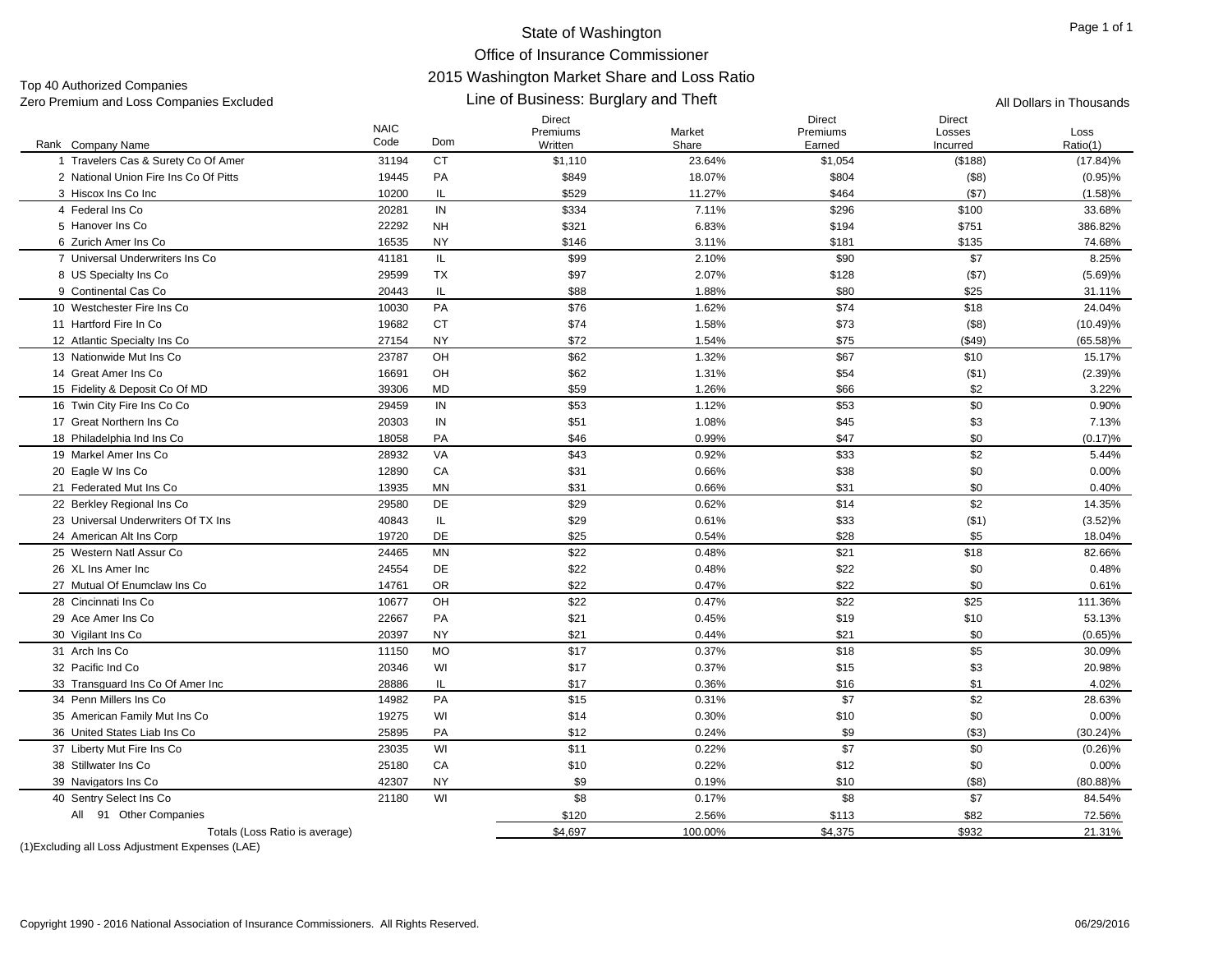Top 40 Authorized Companies<br>Zero Premium and Loss Companies Excluded

#### Line of Business: Commercial Multiple Peril (liability portion) Zero Premium and Loss Companies Excluded All Dollars in Thousands

|                                     | <b>NAIC</b> |            | <b>Direct</b><br>Premiums | Market  | <b>Direct</b><br>Premiums | <b>Direct</b><br>Losses | Loss        |
|-------------------------------------|-------------|------------|---------------------------|---------|---------------------------|-------------------------|-------------|
| Rank Company Name                   | Code        | Dom        | Written                   | Share   | Earned                    | Incurred                | Ratio(1)    |
| 1 Ohio Security Ins Co              | 24082       | <b>NH</b>  | \$27,955                  | 9.67%   | \$25,245                  | \$12,468                | 49.39%      |
| 2 Philadelphia Ind Ins Co           | 18058       | PA         | \$16,630                  | 5.75%   | \$15,465                  | \$2,030                 | 13.13%      |
| 3 Continental Western Ins Co        | 10804       | IA         | \$14,771                  | 5.11%   | \$14,169                  | \$3,698                 | 26.10%      |
| 4 Contractors Bonding & Ins Co      | 37206       | IL.        | \$11,383                  | 3.94%   | \$10,901                  | \$4,486                 | 41.15%      |
| 5 State Farm Fire & Cas Co          | 25143       | IL.        | \$10,137                  | 3.51%   | \$10,053                  | \$1,616                 | 16.07%      |
| 6 American Fire & Cas Co            | 24066       | <b>NH</b>  | \$9,551                   | 3.30%   | \$9,411                   | \$3,998                 | 42.49%      |
| 7 Mutual Of Enumclaw Ins Co         | 14761       | <b>OR</b>  | \$8,219                   | 2.84%   | \$8,130                   | \$757                   | 9.31%       |
| 8 American States Ins Co.           | 19704       | ${\sf IN}$ | \$7,215                   | 2.50%   | \$7,763                   | \$3,227                 | 41.57%      |
| 9 Mid Century Ins Co                | 21687       | CA         | \$7,168                   | 2.48%   | \$6,670                   | \$4,388                 | 65.78%      |
| 10 Truck Ins Exch                   | 21709       | CA         | \$6,971                   | 2.41%   | \$6,726                   | \$2,284                 | 33.96%      |
| 11 Federal Ins Co                   | 20281       | ${\sf IN}$ | \$6,532                   | 2.26%   | \$6,348                   | \$1,137                 | 17.91%      |
| 12 American Economy Ins Co          | 19690       | IN         | \$5,800                   | 2.01%   | \$6,758                   | \$1,166                 | 17.26%      |
| 13 Farmers Ins Exch                 | 21652       | CA         | \$5,486                   | 1.90%   | \$5,511                   | (\$50)                  | $(0.91)\%$  |
| 14 West Amer Ins Co                 | 44393       | IN         | \$5,341                   | 1.85%   | \$4,941                   | \$2,002                 | 40.52%      |
| 15 Oregon Mut Ins Co                | 14907       | <b>OR</b>  | \$4,848                   | 1.68%   | \$5,089                   | \$2,818                 | 55.38%      |
| 16 Eagle W Ins Co                   | 12890       | CA         | \$4,817                   | 1.67%   | \$5,138                   | \$852                   | 16.57%      |
| 17 Valley Forge Ins Co              | 20508       | PA         | \$4,222                   | 1.46%   | \$4,278                   | \$2,173                 | 50.78%      |
| 18 Amco Ins Co                      | 19100       | IA         | \$4,121                   | 1.43%   | \$3,842                   | \$1,741                 | 45.31%      |
| 19 Ohio Cas Ins Co                  | 24074       | <b>NH</b>  | \$4,103                   | 1.42%   | \$3,608                   | \$1,243                 | 34.45%      |
| 20 Sentinel Ins Co Ltd              | 11000       | <b>CT</b>  | \$3,710                   | 1.28%   | \$3,532                   | \$4,680                 | 132.51%     |
| 21 Travelers Prop Cas Co Of Amer    | 25674       | <b>CT</b>  | \$3,705                   | 1.28%   | \$3,990                   | \$2,062                 | 51.69%      |
| 22 Charter Oak Fire Ins Co          | 25615       | <b>CT</b>  | \$3,678                   | 1.27%   | \$3,694                   | \$1,358                 | 36.77%      |
| 23 American Family Mut Ins Co       | 19275       | WI         | \$3,630                   | 1.26%   | \$3,365                   | \$1,275                 | 37.88%      |
| 24 First Natl Ins Co Of Amer        | 24724       | <b>NH</b>  | \$3,564                   | 1.23%   | \$3,566                   | \$1,517                 | 42.54%      |
| 25 Travelers Cas Ins Co Of Amer     | 19046       | <b>CT</b>  | \$3,479                   | 1.20%   | \$3,553                   | \$3,355                 | 94.41%      |
| 26 Allstate Ind Co                  | 19240       | IL.        | \$3,318                   | 1.15%   | \$3,297                   | \$52                    | 1.57%       |
| 27 Unigard Ins Co                   | 25747       | WI         | \$3,257                   | 1.13%   | \$3,244                   | \$1,478                 | 45.54%      |
| 28 National Fire Ins Co Of Hartford | 20478       | IL         | \$3,229                   | 1.12%   | \$3,357                   | \$2,849                 | 84.88%      |
| 29 QBE Ins Corp                     | 39217       | PA         | \$3,083                   | 1.07%   | \$3,367                   | \$1,311                 | 38.94%      |
| 30 Hartford Cas Ins Co              | 29424       | IN         | \$3,028                   | 1.05%   | \$3,133                   | \$723                   | 23.07%      |
| 31 Cincinnati Ins Co                | 10677       | OH         | \$2,864                   | 0.99%   | \$2,899                   | \$1,296                 | 44.69%      |
| 32 Phoenix Ins Co                   | 25623       | <b>CT</b>  | \$2,748                   | 0.95%   | \$2,364                   | \$2,291                 | 96.92%      |
| 33 American Alt Ins Corp            | 19720       | <b>DE</b>  | \$2,737                   | 0.95%   | \$2,405                   | \$448                   | 18.62%      |
| 34 Continental Ins Co               | 35289       | PA         | \$2,612                   | 0.90%   | \$2,279                   | \$169                   | 7.44%       |
| 35 Alaska Natl Ins Co               | 38733       | AK         | \$2,600                   | 0.90%   | \$2,763                   | \$646                   | 23.38%      |
| 36 Brotherhood Mut Ins Co           | 13528       | IN         | \$2,492                   | 0.86%   | \$2,312                   | \$418                   | 18.06%      |
| 37 Hanover Amer Ins Co              | 36064       | <b>NH</b>  | \$2,471                   | 0.85%   | \$2,125                   | \$907                   | 42.67%      |
| 38 Allstate Ins Co                  | 19232       | IL.        | \$2,427                   | 0.84%   | \$2,440                   | \$790                   | 32.37%      |
| 39 North Pacific Ins Co             | 23892       | OR         | \$2,351                   | 0.81%   | \$2,554                   | (\$1,034)               | $(40.49)\%$ |
| 40 BITCO Gen Ins Corp               | 20095       | IL         | \$2,224                   | 0.77%   | \$1,946                   | \$1,673                 | 85.95%      |
| All 218 Other Companies             |             |            | \$60,602                  | 20.96%  | \$61,889                  | \$34,653                | 55.99%      |
| Totals (Loss Ratio is average)      |             |            | \$289,080                 | 100.00% | \$284,120                 | \$114,948               | 40.46%      |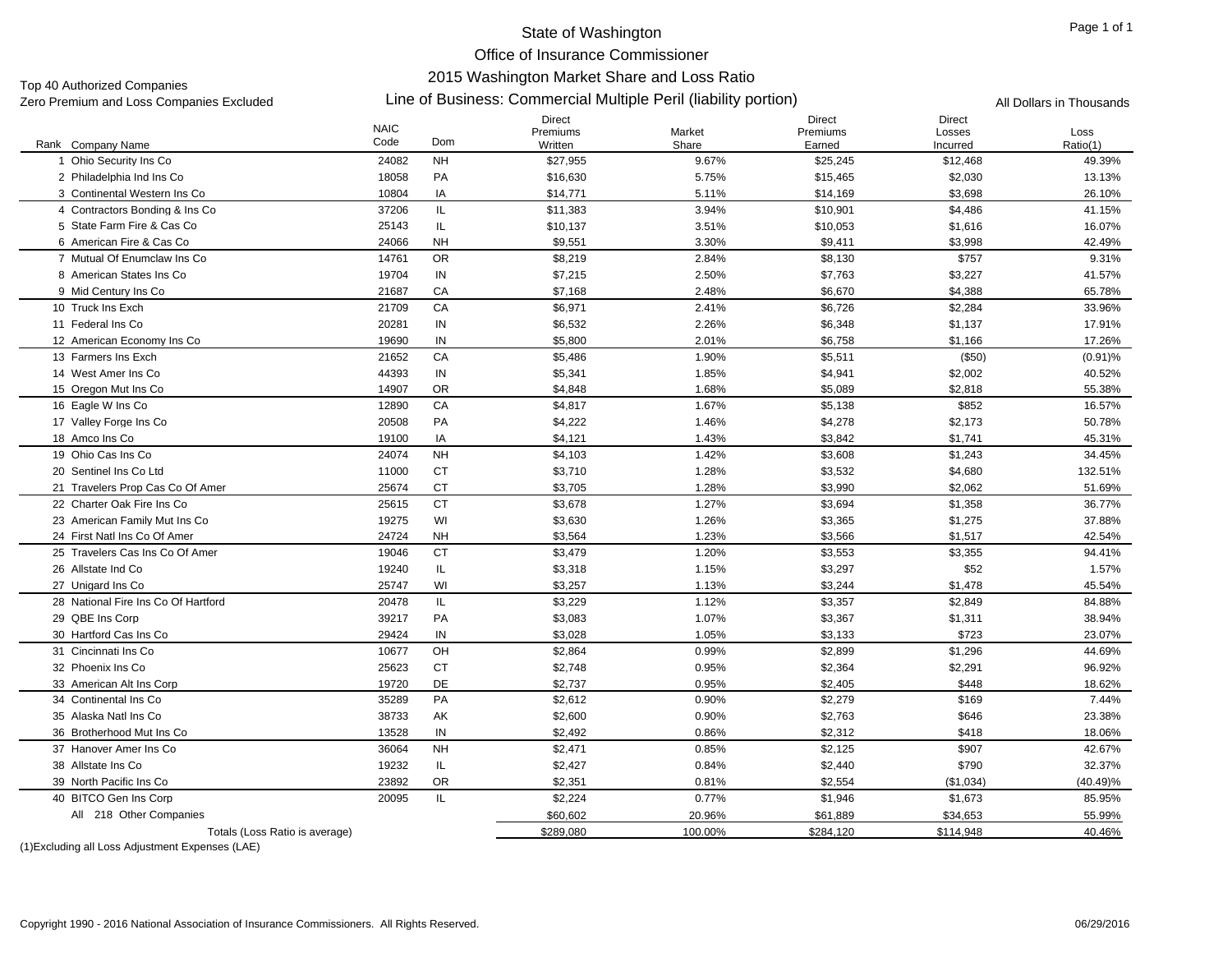#### Page 1 of 1

### State of Washington Office of Insurance Commissioner 2015 Washington Market Share and Loss Ratio

Top 40 Authorized Companies<br>Zero Premium and Loss Companies Excluded

#### Line of Business: Commercial Multiple Peril (non-liability portion) Zero Premium and Loss Companies Excluded All Dollars in Thousands

| Code<br>Dom<br>Ratio(1)<br>Rank Company Name<br>Written<br>Share<br>Earned<br>Incurred<br>24082<br><b>NH</b><br>1 Ohio Security Ins Co<br>\$25,898<br>5.71%<br>\$23,210<br>\$12,453<br>53.65%<br>2 Philadelphia Ind Ins Co<br>PA<br>\$23.252<br>5.13%<br>30.34%<br>18058<br>\$21.429<br>\$6,501<br><b>OR</b><br>3 Mutual Of Enumclaw Ins Co<br>14761<br>\$19,504<br>4.30%<br>\$18,910<br>\$11,862<br>62.73%<br><b>WA</b><br>21644<br>4.00%<br>\$9,440<br>4 Farmers Ins Co Of WA<br>\$18,153<br>\$18,520<br>50.97%<br>21687<br>CA<br>3.94%<br>\$17,382<br>5 Mid Century Ins Co<br>\$17,889<br>\$13,428<br>77.25%<br>IL<br>\$7,592<br>6 State Farm Fire & Cas Co<br>25143<br>\$17,040<br>3.76%<br>\$17,005<br>44.65%<br>CA<br>7 Truck Ins Exch<br>21709<br>3.53%<br>\$15,784<br>\$10,734<br>\$16,019<br>68.00%<br>\$7,270<br>8 Continental Western Ins Co<br>10804<br>IA<br>\$14,152<br>3.12%<br>\$13,269<br>54.79%<br>IL<br>19240<br>\$13,396<br>2.95%<br>\$13,318<br>\$6,883<br>9 Allstate Ind Co<br>51.68%<br>PA<br>2.90%<br>\$6,599<br>10 QBE Ins Corp<br>39217<br>\$13,176<br>\$15,898<br>41.51%<br>CA<br>11 Farmers Ins Exch<br>21652<br>\$13,029<br>2.87%<br>\$13,084<br>\$6,948<br>53.10%<br>IN<br>2.23%<br>12 American States Ins Co<br>19704<br>\$10,134<br>\$10,486<br>\$5,577<br>53.18%<br>PA<br>13 Ace Amer Ins Co<br>22667<br>\$10,133<br>2.23%<br>\$10,129<br>\$5,671<br>55.98%<br>19232<br>IL<br>\$9,874<br>\$5,560<br>14 Allstate Ins Co<br>\$9,668<br>2.13%<br>56.31%<br>IN<br>15 American Economy Ins Co<br>19690<br>\$8,894<br>1.96%<br>\$10,625<br>\$3,845<br>36.19%<br>CA<br>1.92%<br>16 Eagle W Ins Co<br>12890<br>\$8,693<br>\$9,390<br>\$7,076<br>75.36%<br><b>CT</b><br>17 Travelers Cas Ins Co Of Amer<br>19046<br>\$8,645<br>1.91%<br>\$8,420<br>\$2,651<br>31.49%<br>18 Hartford Cas Ins Co<br>IN<br>29424<br>\$8,217<br>1.81%<br>\$8,682<br>\$1,042<br>12.01%<br>25747<br>WI<br>19 Unigard Ins Co.<br>\$7,359<br>1.62%<br>\$7,301<br>\$1,138<br>15.59%<br>24066<br><b>NH</b><br>\$6,621<br>20 American Fire & Cas Co<br>\$6,854<br>1.51%<br>\$6,055<br>109.34%<br>CT<br>21 Sentinel Ins Co Ltd<br>11000<br>\$6,543<br>1.44%<br>\$6,064<br>\$2,566<br>42.32%<br>WI<br>19275<br>1.32%<br>22 American Family Mut Ins Co<br>\$6,006<br>\$5,549<br>\$3,863<br>69.62% |
|---------------------------------------------------------------------------------------------------------------------------------------------------------------------------------------------------------------------------------------------------------------------------------------------------------------------------------------------------------------------------------------------------------------------------------------------------------------------------------------------------------------------------------------------------------------------------------------------------------------------------------------------------------------------------------------------------------------------------------------------------------------------------------------------------------------------------------------------------------------------------------------------------------------------------------------------------------------------------------------------------------------------------------------------------------------------------------------------------------------------------------------------------------------------------------------------------------------------------------------------------------------------------------------------------------------------------------------------------------------------------------------------------------------------------------------------------------------------------------------------------------------------------------------------------------------------------------------------------------------------------------------------------------------------------------------------------------------------------------------------------------------------------------------------------------------------------------------------------------------------------------------------------------------------------------------------------------------------------------------------------------------------------------------------------------------------------------------------------------------------------------------------------------------------------------------------------------------------------------------------------------------------------------------------|
|                                                                                                                                                                                                                                                                                                                                                                                                                                                                                                                                                                                                                                                                                                                                                                                                                                                                                                                                                                                                                                                                                                                                                                                                                                                                                                                                                                                                                                                                                                                                                                                                                                                                                                                                                                                                                                                                                                                                                                                                                                                                                                                                                                                                                                                                                             |
|                                                                                                                                                                                                                                                                                                                                                                                                                                                                                                                                                                                                                                                                                                                                                                                                                                                                                                                                                                                                                                                                                                                                                                                                                                                                                                                                                                                                                                                                                                                                                                                                                                                                                                                                                                                                                                                                                                                                                                                                                                                                                                                                                                                                                                                                                             |
|                                                                                                                                                                                                                                                                                                                                                                                                                                                                                                                                                                                                                                                                                                                                                                                                                                                                                                                                                                                                                                                                                                                                                                                                                                                                                                                                                                                                                                                                                                                                                                                                                                                                                                                                                                                                                                                                                                                                                                                                                                                                                                                                                                                                                                                                                             |
|                                                                                                                                                                                                                                                                                                                                                                                                                                                                                                                                                                                                                                                                                                                                                                                                                                                                                                                                                                                                                                                                                                                                                                                                                                                                                                                                                                                                                                                                                                                                                                                                                                                                                                                                                                                                                                                                                                                                                                                                                                                                                                                                                                                                                                                                                             |
|                                                                                                                                                                                                                                                                                                                                                                                                                                                                                                                                                                                                                                                                                                                                                                                                                                                                                                                                                                                                                                                                                                                                                                                                                                                                                                                                                                                                                                                                                                                                                                                                                                                                                                                                                                                                                                                                                                                                                                                                                                                                                                                                                                                                                                                                                             |
|                                                                                                                                                                                                                                                                                                                                                                                                                                                                                                                                                                                                                                                                                                                                                                                                                                                                                                                                                                                                                                                                                                                                                                                                                                                                                                                                                                                                                                                                                                                                                                                                                                                                                                                                                                                                                                                                                                                                                                                                                                                                                                                                                                                                                                                                                             |
|                                                                                                                                                                                                                                                                                                                                                                                                                                                                                                                                                                                                                                                                                                                                                                                                                                                                                                                                                                                                                                                                                                                                                                                                                                                                                                                                                                                                                                                                                                                                                                                                                                                                                                                                                                                                                                                                                                                                                                                                                                                                                                                                                                                                                                                                                             |
|                                                                                                                                                                                                                                                                                                                                                                                                                                                                                                                                                                                                                                                                                                                                                                                                                                                                                                                                                                                                                                                                                                                                                                                                                                                                                                                                                                                                                                                                                                                                                                                                                                                                                                                                                                                                                                                                                                                                                                                                                                                                                                                                                                                                                                                                                             |
|                                                                                                                                                                                                                                                                                                                                                                                                                                                                                                                                                                                                                                                                                                                                                                                                                                                                                                                                                                                                                                                                                                                                                                                                                                                                                                                                                                                                                                                                                                                                                                                                                                                                                                                                                                                                                                                                                                                                                                                                                                                                                                                                                                                                                                                                                             |
|                                                                                                                                                                                                                                                                                                                                                                                                                                                                                                                                                                                                                                                                                                                                                                                                                                                                                                                                                                                                                                                                                                                                                                                                                                                                                                                                                                                                                                                                                                                                                                                                                                                                                                                                                                                                                                                                                                                                                                                                                                                                                                                                                                                                                                                                                             |
|                                                                                                                                                                                                                                                                                                                                                                                                                                                                                                                                                                                                                                                                                                                                                                                                                                                                                                                                                                                                                                                                                                                                                                                                                                                                                                                                                                                                                                                                                                                                                                                                                                                                                                                                                                                                                                                                                                                                                                                                                                                                                                                                                                                                                                                                                             |
|                                                                                                                                                                                                                                                                                                                                                                                                                                                                                                                                                                                                                                                                                                                                                                                                                                                                                                                                                                                                                                                                                                                                                                                                                                                                                                                                                                                                                                                                                                                                                                                                                                                                                                                                                                                                                                                                                                                                                                                                                                                                                                                                                                                                                                                                                             |
|                                                                                                                                                                                                                                                                                                                                                                                                                                                                                                                                                                                                                                                                                                                                                                                                                                                                                                                                                                                                                                                                                                                                                                                                                                                                                                                                                                                                                                                                                                                                                                                                                                                                                                                                                                                                                                                                                                                                                                                                                                                                                                                                                                                                                                                                                             |
|                                                                                                                                                                                                                                                                                                                                                                                                                                                                                                                                                                                                                                                                                                                                                                                                                                                                                                                                                                                                                                                                                                                                                                                                                                                                                                                                                                                                                                                                                                                                                                                                                                                                                                                                                                                                                                                                                                                                                                                                                                                                                                                                                                                                                                                                                             |
|                                                                                                                                                                                                                                                                                                                                                                                                                                                                                                                                                                                                                                                                                                                                                                                                                                                                                                                                                                                                                                                                                                                                                                                                                                                                                                                                                                                                                                                                                                                                                                                                                                                                                                                                                                                                                                                                                                                                                                                                                                                                                                                                                                                                                                                                                             |
|                                                                                                                                                                                                                                                                                                                                                                                                                                                                                                                                                                                                                                                                                                                                                                                                                                                                                                                                                                                                                                                                                                                                                                                                                                                                                                                                                                                                                                                                                                                                                                                                                                                                                                                                                                                                                                                                                                                                                                                                                                                                                                                                                                                                                                                                                             |
|                                                                                                                                                                                                                                                                                                                                                                                                                                                                                                                                                                                                                                                                                                                                                                                                                                                                                                                                                                                                                                                                                                                                                                                                                                                                                                                                                                                                                                                                                                                                                                                                                                                                                                                                                                                                                                                                                                                                                                                                                                                                                                                                                                                                                                                                                             |
|                                                                                                                                                                                                                                                                                                                                                                                                                                                                                                                                                                                                                                                                                                                                                                                                                                                                                                                                                                                                                                                                                                                                                                                                                                                                                                                                                                                                                                                                                                                                                                                                                                                                                                                                                                                                                                                                                                                                                                                                                                                                                                                                                                                                                                                                                             |
|                                                                                                                                                                                                                                                                                                                                                                                                                                                                                                                                                                                                                                                                                                                                                                                                                                                                                                                                                                                                                                                                                                                                                                                                                                                                                                                                                                                                                                                                                                                                                                                                                                                                                                                                                                                                                                                                                                                                                                                                                                                                                                                                                                                                                                                                                             |
|                                                                                                                                                                                                                                                                                                                                                                                                                                                                                                                                                                                                                                                                                                                                                                                                                                                                                                                                                                                                                                                                                                                                                                                                                                                                                                                                                                                                                                                                                                                                                                                                                                                                                                                                                                                                                                                                                                                                                                                                                                                                                                                                                                                                                                                                                             |
|                                                                                                                                                                                                                                                                                                                                                                                                                                                                                                                                                                                                                                                                                                                                                                                                                                                                                                                                                                                                                                                                                                                                                                                                                                                                                                                                                                                                                                                                                                                                                                                                                                                                                                                                                                                                                                                                                                                                                                                                                                                                                                                                                                                                                                                                                             |
|                                                                                                                                                                                                                                                                                                                                                                                                                                                                                                                                                                                                                                                                                                                                                                                                                                                                                                                                                                                                                                                                                                                                                                                                                                                                                                                                                                                                                                                                                                                                                                                                                                                                                                                                                                                                                                                                                                                                                                                                                                                                                                                                                                                                                                                                                             |
|                                                                                                                                                                                                                                                                                                                                                                                                                                                                                                                                                                                                                                                                                                                                                                                                                                                                                                                                                                                                                                                                                                                                                                                                                                                                                                                                                                                                                                                                                                                                                                                                                                                                                                                                                                                                                                                                                                                                                                                                                                                                                                                                                                                                                                                                                             |
| OR<br>14907<br>\$5,925<br>1.31%<br>\$6,220<br>\$9,544<br>23 Oregon Mut Ins Co<br>153.45%                                                                                                                                                                                                                                                                                                                                                                                                                                                                                                                                                                                                                                                                                                                                                                                                                                                                                                                                                                                                                                                                                                                                                                                                                                                                                                                                                                                                                                                                                                                                                                                                                                                                                                                                                                                                                                                                                                                                                                                                                                                                                                                                                                                                    |
| 25674<br><b>CT</b><br>1.25%<br>\$1,291<br>24 Travelers Prop Cas Co Of Amer<br>\$5,684<br>\$6,118<br>21.10%                                                                                                                                                                                                                                                                                                                                                                                                                                                                                                                                                                                                                                                                                                                                                                                                                                                                                                                                                                                                                                                                                                                                                                                                                                                                                                                                                                                                                                                                                                                                                                                                                                                                                                                                                                                                                                                                                                                                                                                                                                                                                                                                                                                  |
| 25 Church Mut Ins Co<br>18767<br>WI<br>\$4,937<br>1.09%<br>\$4,862<br>\$2,119<br>43.59%                                                                                                                                                                                                                                                                                                                                                                                                                                                                                                                                                                                                                                                                                                                                                                                                                                                                                                                                                                                                                                                                                                                                                                                                                                                                                                                                                                                                                                                                                                                                                                                                                                                                                                                                                                                                                                                                                                                                                                                                                                                                                                                                                                                                     |
| <b>CT</b><br>26 Hartford Fire In Co.<br>19682<br>\$4,778<br>1.05%<br>\$4,627<br>\$3,592<br>77.65%                                                                                                                                                                                                                                                                                                                                                                                                                                                                                                                                                                                                                                                                                                                                                                                                                                                                                                                                                                                                                                                                                                                                                                                                                                                                                                                                                                                                                                                                                                                                                                                                                                                                                                                                                                                                                                                                                                                                                                                                                                                                                                                                                                                           |
| IN<br>\$1,262<br>44393<br>\$4,737<br>1.04%<br>\$3,938<br>32.06%<br>27 West Amer Ins Co                                                                                                                                                                                                                                                                                                                                                                                                                                                                                                                                                                                                                                                                                                                                                                                                                                                                                                                                                                                                                                                                                                                                                                                                                                                                                                                                                                                                                                                                                                                                                                                                                                                                                                                                                                                                                                                                                                                                                                                                                                                                                                                                                                                                      |
| IA<br>28 Amco Ins Co<br>19100<br>\$4,676<br>1.03%<br>\$4,393<br>\$806<br>18.36%                                                                                                                                                                                                                                                                                                                                                                                                                                                                                                                                                                                                                                                                                                                                                                                                                                                                                                                                                                                                                                                                                                                                                                                                                                                                                                                                                                                                                                                                                                                                                                                                                                                                                                                                                                                                                                                                                                                                                                                                                                                                                                                                                                                                             |
| IN<br>29 Federal Ins Co<br>20281<br>\$4,304<br>0.95%<br>\$4,407<br>\$465<br>10.55%                                                                                                                                                                                                                                                                                                                                                                                                                                                                                                                                                                                                                                                                                                                                                                                                                                                                                                                                                                                                                                                                                                                                                                                                                                                                                                                                                                                                                                                                                                                                                                                                                                                                                                                                                                                                                                                                                                                                                                                                                                                                                                                                                                                                          |
| СT<br>\$677<br>30 Charter Oak Fire Ins Co<br>25615<br>\$4,224<br>0.93%<br>\$4,342<br>15.59%                                                                                                                                                                                                                                                                                                                                                                                                                                                                                                                                                                                                                                                                                                                                                                                                                                                                                                                                                                                                                                                                                                                                                                                                                                                                                                                                                                                                                                                                                                                                                                                                                                                                                                                                                                                                                                                                                                                                                                                                                                                                                                                                                                                                 |
| 31 Phoenix Ins Co<br>25623<br><b>CT</b><br>0.92%<br>\$56,451<br>1546.52%<br>\$4,168<br>\$3,650                                                                                                                                                                                                                                                                                                                                                                                                                                                                                                                                                                                                                                                                                                                                                                                                                                                                                                                                                                                                                                                                                                                                                                                                                                                                                                                                                                                                                                                                                                                                                                                                                                                                                                                                                                                                                                                                                                                                                                                                                                                                                                                                                                                              |
| 32 Ohio Cas Ins Co<br>24074<br><b>NH</b><br>\$4,113<br>0.91%<br>\$3,739<br>\$1,221<br>32.67%                                                                                                                                                                                                                                                                                                                                                                                                                                                                                                                                                                                                                                                                                                                                                                                                                                                                                                                                                                                                                                                                                                                                                                                                                                                                                                                                                                                                                                                                                                                                                                                                                                                                                                                                                                                                                                                                                                                                                                                                                                                                                                                                                                                                |
| \$709<br>16535<br><b>NY</b><br>0.72%<br>\$3,123<br>33 Zurich Amer Ins Co<br>\$3,266<br>22.69%                                                                                                                                                                                                                                                                                                                                                                                                                                                                                                                                                                                                                                                                                                                                                                                                                                                                                                                                                                                                                                                                                                                                                                                                                                                                                                                                                                                                                                                                                                                                                                                                                                                                                                                                                                                                                                                                                                                                                                                                                                                                                                                                                                                               |
| 34 Continental Cas Co<br>20443<br>IL<br>\$3,250<br>0.72%<br>\$3,126<br>\$1,103<br>35.27%                                                                                                                                                                                                                                                                                                                                                                                                                                                                                                                                                                                                                                                                                                                                                                                                                                                                                                                                                                                                                                                                                                                                                                                                                                                                                                                                                                                                                                                                                                                                                                                                                                                                                                                                                                                                                                                                                                                                                                                                                                                                                                                                                                                                    |
| PA<br>\$3,152<br>0.69%<br>\$521<br>35 National Union Fire Ins Co Of Pitts<br>19445<br>\$2,930<br>17.77%                                                                                                                                                                                                                                                                                                                                                                                                                                                                                                                                                                                                                                                                                                                                                                                                                                                                                                                                                                                                                                                                                                                                                                                                                                                                                                                                                                                                                                                                                                                                                                                                                                                                                                                                                                                                                                                                                                                                                                                                                                                                                                                                                                                     |
| IA<br>42587<br>\$3,059<br>0.67%<br>\$2,822<br>\$557<br>36 Depositors Ins Co<br>19.75%                                                                                                                                                                                                                                                                                                                                                                                                                                                                                                                                                                                                                                                                                                                                                                                                                                                                                                                                                                                                                                                                                                                                                                                                                                                                                                                                                                                                                                                                                                                                                                                                                                                                                                                                                                                                                                                                                                                                                                                                                                                                                                                                                                                                       |
| 37 General Ins Co Of Amer<br>24732<br><b>NH</b><br>\$3,039<br>0.67%<br>\$3,253<br>\$2,262<br>69.52%                                                                                                                                                                                                                                                                                                                                                                                                                                                                                                                                                                                                                                                                                                                                                                                                                                                                                                                                                                                                                                                                                                                                                                                                                                                                                                                                                                                                                                                                                                                                                                                                                                                                                                                                                                                                                                                                                                                                                                                                                                                                                                                                                                                         |
| 38 Cincinnati Ins Co<br>OH<br>\$2,728<br>\$2,775<br>\$1,909<br>10677<br>0.60%<br>68.80%                                                                                                                                                                                                                                                                                                                                                                                                                                                                                                                                                                                                                                                                                                                                                                                                                                                                                                                                                                                                                                                                                                                                                                                                                                                                                                                                                                                                                                                                                                                                                                                                                                                                                                                                                                                                                                                                                                                                                                                                                                                                                                                                                                                                     |
| IA<br>28223<br>\$2,664<br>\$7,318<br>39 Nationwide Agribusiness Ins Co<br>0.59%<br>\$2,559<br>286.02%                                                                                                                                                                                                                                                                                                                                                                                                                                                                                                                                                                                                                                                                                                                                                                                                                                                                                                                                                                                                                                                                                                                                                                                                                                                                                                                                                                                                                                                                                                                                                                                                                                                                                                                                                                                                                                                                                                                                                                                                                                                                                                                                                                                       |
| 24724<br><b>NH</b><br>\$2,630<br>\$458<br>40 First Natl Ins Co Of Amer<br>\$2,636<br>0.58%<br>17.43%                                                                                                                                                                                                                                                                                                                                                                                                                                                                                                                                                                                                                                                                                                                                                                                                                                                                                                                                                                                                                                                                                                                                                                                                                                                                                                                                                                                                                                                                                                                                                                                                                                                                                                                                                                                                                                                                                                                                                                                                                                                                                                                                                                                        |
| All 207 Other Companies<br>\$99,633<br>21.96%<br>\$100,347<br>\$47,794<br>47.63%                                                                                                                                                                                                                                                                                                                                                                                                                                                                                                                                                                                                                                                                                                                                                                                                                                                                                                                                                                                                                                                                                                                                                                                                                                                                                                                                                                                                                                                                                                                                                                                                                                                                                                                                                                                                                                                                                                                                                                                                                                                                                                                                                                                                            |
| \$453,624<br>\$450,243<br>Totals (Loss Ratio is average)<br>100.00%<br>\$285,381<br>63.38%                                                                                                                                                                                                                                                                                                                                                                                                                                                                                                                                                                                                                                                                                                                                                                                                                                                                                                                                                                                                                                                                                                                                                                                                                                                                                                                                                                                                                                                                                                                                                                                                                                                                                                                                                                                                                                                                                                                                                                                                                                                                                                                                                                                                  |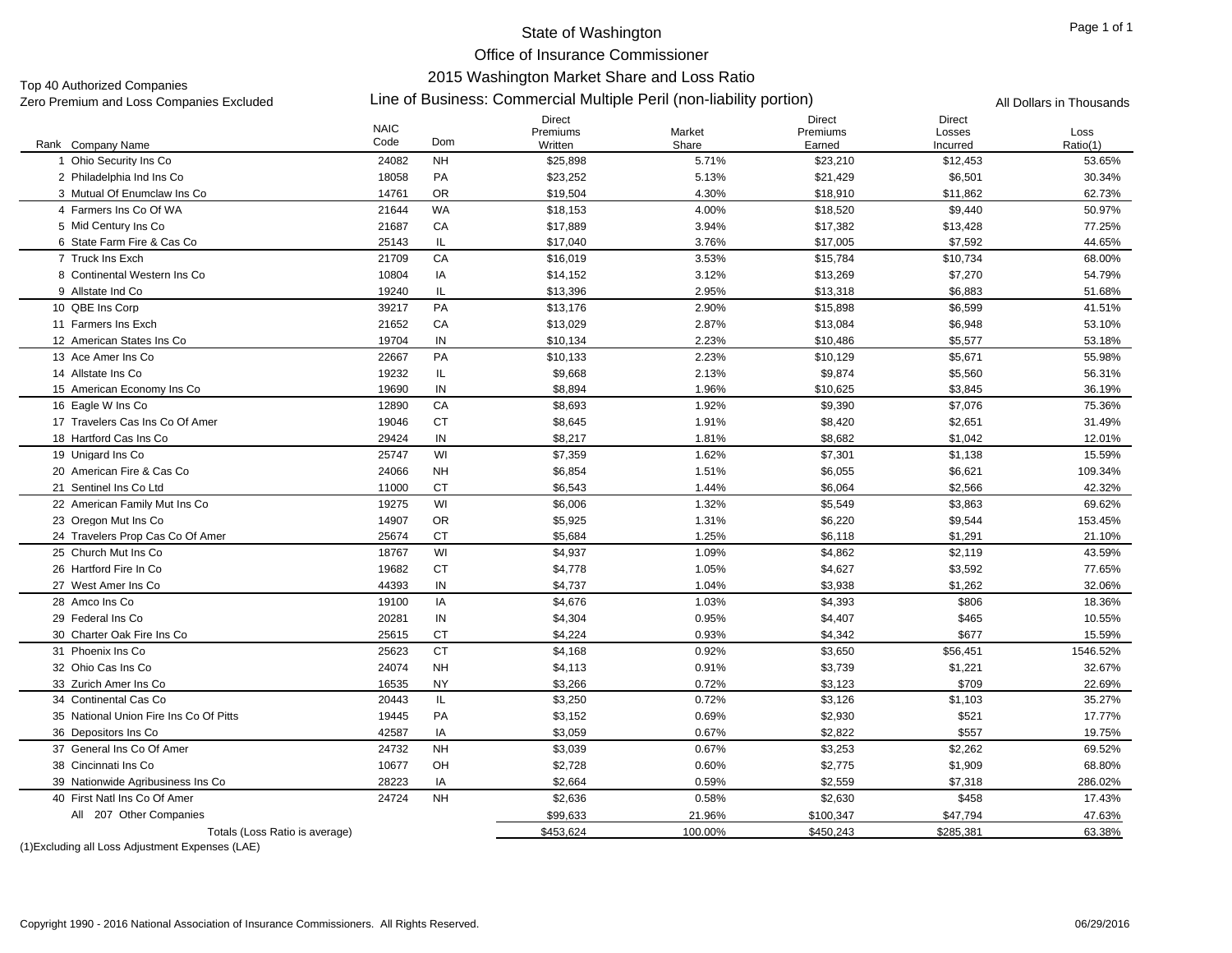Line of Business: Credit

Top 40 Authorized Companies Zero Premium and Loss Companies Excluded All Dollars in Thousands

|                                         | <b>NAIC</b> |            | Direct<br>Premiums | Market     | Direct<br>Premiums | <b>Direct</b><br>Losses | Loss         |
|-----------------------------------------|-------------|------------|--------------------|------------|--------------------|-------------------------|--------------|
| Rank Company Name                       | Code        | <b>Dom</b> | Written            | Share      | Earned             | Incurred                | Ratio(1)     |
| Atradius Trade Credit Ins Co.           | 25422       | <b>MD</b>  | \$6,500            | 24.73%     | \$7,502            | \$2,597                 | 34.61%       |
| 2 Euler Hermes N Amer Ins Co            | 20516       | <b>MD</b>  | \$4,965            | 18.89%     | \$4,498            | \$961                   | 21.37%       |
| 3 Old Republic Ins Co.                  | 24147       | PA         | \$4,587            | 17.45%     | \$3,152            | \$1,326                 | 42.06%       |
| 4 First Colonial Ins Co                 | 29980       | FL.        | \$1,954            | 7.43%      | \$2,029            | \$1,071                 | 52.79%       |
| 5 Coface N Amer Ins Co                  | 31887       | МA         | \$1,550            | 5.90%      | \$1,663            | \$91                    | 5.48%        |
| 6 Ohio Ind Co                           | 26565       | OH         | \$1,356            | 5.16%      | \$1,506            | \$1,060                 | 70.39%       |
| 7 Transamerica Cas Ins Co               | 10952       | OH         | \$727              | 2.77%      | \$422              | \$208                   | 49.29%       |
| 8 Atlantic Specialty Ins Co             | 27154       | <b>NY</b>  | \$679              | 2.58%      | \$816              | \$281                   | 34.37%       |
| 9 Great Amer Assur Co                   | 26344       | OH         | \$506              | 1.92%      | \$383              | \$79                    | 20.51%       |
| 10 American Security Ins Co             | 42978       | DE         | \$411              | 1.56%      | \$411              | ( \$2)                  | $(0.46)\%$   |
| 11 Arch Ins Co                          | 11150       | <b>MO</b>  | \$411              | 1.56%      | \$450              | \$240                   | 53.40%       |
| 12 Great Amer Ins Co                    | 16691       | OH         | \$393              | 1.49%      | \$325              | \$114                   | 35.23%       |
| 13 American Bankers Ins Co Of FL        | 10111       | FL.        | \$383              | 1.46%      | \$383              | \$3                     | 0.71%        |
| 14 US Specialty Ins Co                  | 29599       | <b>TX</b>  | \$382              | 1.45%      | \$611              | (\$358)                 | $(58.60)\%$  |
| 15 Knightbrook Ins Co                   | 13722       | DE         | \$300              | 1.14%      | \$186              | \$10                    | 5.31%        |
| 16 Securian Cas Co                      | 10054       | <b>MN</b>  | \$299              | 1.14%      | \$112              | \$7                     | 6.64%        |
| 17 American Natl Prop & Cas Co          | 28401       | <b>MO</b>  | \$272              | 1.04%      | \$272              | \$96                    | 35.47%       |
| 18 Ace Amer Ins Co                      | 22667       | PA         | \$191              | 0.73%      | \$191              | ( \$1)                  | (0.44)%      |
| 19 State Farm Mut Auto Ins Co           | 25178       | IL.        | \$162              | 0.62%      | \$157              | \$70                    | 44.55%       |
| 20 Cumis Ins Society Inc                | 10847       | IA         | \$110              | 0.42%      | \$98               | \$137                   | 139.95%      |
| 21 Virginia Surety Co Inc               | 40827       | IL.        | \$81               | 0.31%      | \$20               | \$0                     | 0.00%        |
| 22 United Guar Residential Ins Co of NC | 16667       | <b>NC</b>  | \$76               | 0.29%      | \$92               | (\$20)                  | $(21.75)\%$  |
| 23 Zale Ind Co                          | 30325       | <b>TX</b>  | \$59               | 0.23%      | \$59               | \$1                     | 0.99%        |
| 24 State Farm Fire & Cas Co             | 25143       | IL.        | \$7                | 0.03%      | \$6                | \$0                     | (1.79)%      |
| 25 Wesco Ins Co                         | 25011       | DE         | \$1                | 0.00%      | \$1                | \$0                     | $(0.87)\%$   |
| 26 State Natl Ins Co Inc                | 12831       | <b>TX</b>  | \$0                | 0.00%      | \$1,121            | (\$206)                 | $(18.36)\%$  |
| 27 Dealers Assur Co                     | 16705       | OH         | \$0                | 0.00%      | \$234              | ( \$7)                  | (2.99)%      |
| 28 XL Specialty Ins Co                  | 37885       | DE         | \$0                | $0.00\%$   | \$0                | \$5                     | 0.00%        |
| 29 American Reliable Ins Co             | 19615       | AZ         | ( \$26)            | $(0.10)\%$ | \$159              | (\$15)                  | $(9.65)\%$   |
| 6 Other Companies<br>All                |             |            | (\$54)             | $(0.21)\%$ | \$169              | (\$475)                 | $(280.86)\%$ |
| Totals (Loss Ratio is average)          |             |            | \$26.282           | 100.00%    | \$27,030           | \$7.273                 | 26.91%       |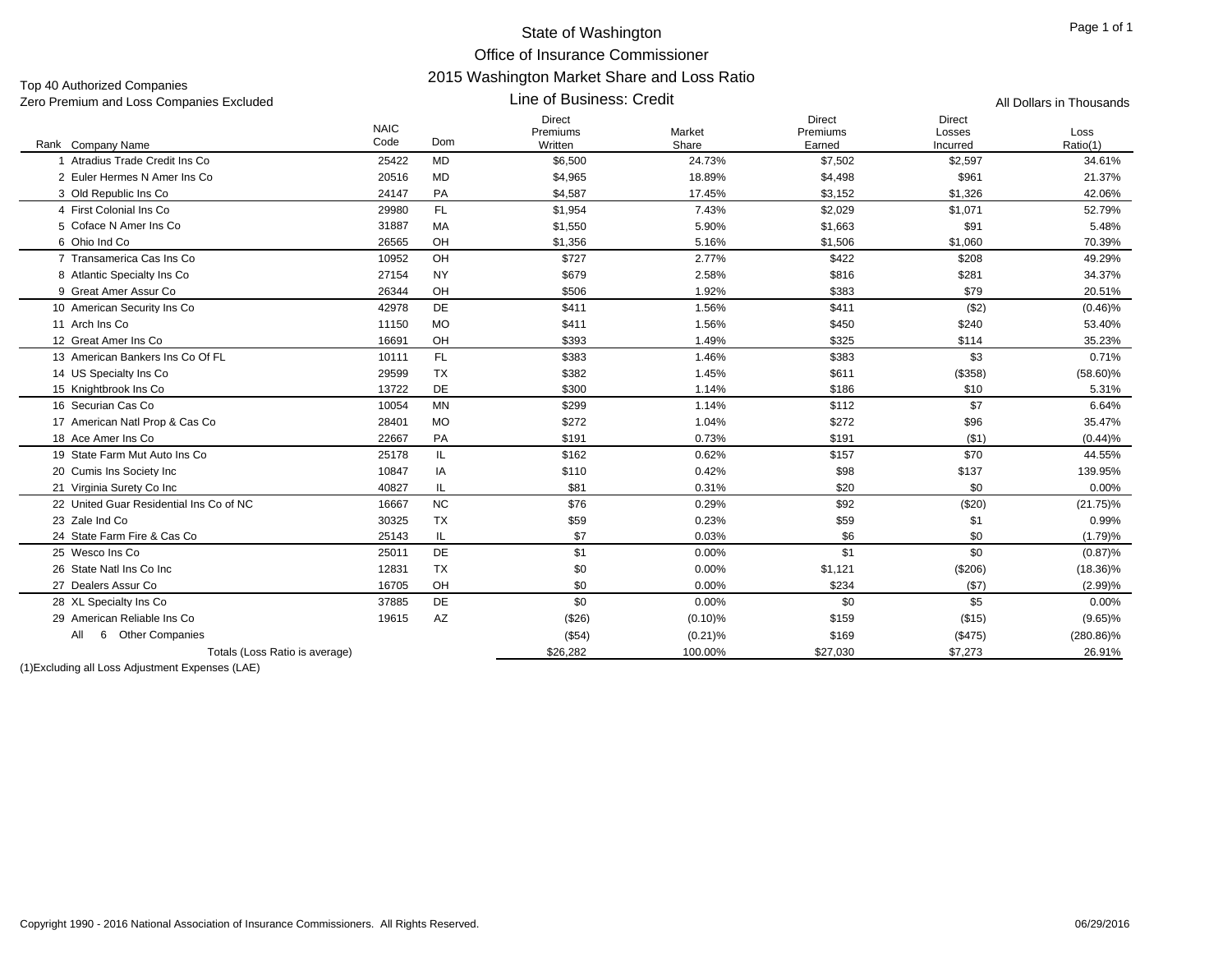Top 40 Authorized Companies

#### Line of Business: Earthquake

Direct

NAIC

Zero Premium and Loss Companies Excluded **All Dollars in Thousands All Dollars in Thousands** All Dollars in Thousands DirectDirect Premiums Losses Market Loss EarnedIncurred $\blacksquare$ 

|                                                          | <b>NAIC</b><br>Code | Dom            | Premiums            | Market          | Premiums           | Losses               | Loss              |
|----------------------------------------------------------|---------------------|----------------|---------------------|-----------------|--------------------|----------------------|-------------------|
| Rank Company Name<br>1 State Farm Fire & Cas Co          | 25143               | IL.            | Written<br>\$37,857 | Share<br>28.04% | Earned<br>\$37,262 | Incurred<br>$($ \$1) | Ratio(1)<br>0.00% |
| 2 Geovera Ins Co                                         | 10799               | CA             | \$18,557            | 13.74%          | \$18,041           | \$0                  | 0.00%             |
| 3 Zurich Amer Ins Co                                     | 16535               | <b>NY</b>      | \$5,700             | 4.22%           | \$5,200            | \$4                  | 0.07%             |
| 4 Westport Ins Corp                                      | 39845               | <b>MO</b>      | \$5,650             | 4.18%           | \$4,732            | \$0                  | 0.00%             |
| 5 United Serv Automobile Assn                            | 25941               | <b>TX</b>      | \$5,104             | 3.78%           | \$5,226            | \$27                 | 0.51%             |
|                                                          | 39012               | IL             |                     |                 |                    | \$8                  |                   |
| 6 Safeco Ins Co Of IL<br>7 Liberty Mut Fire Ins Co       | 23035               | WI             | \$4,055<br>\$3,386  | 3.00%<br>2.51%  | \$3,896<br>\$3,769 | \$0                  | 0.20%             |
|                                                          | 37273               | IL.            |                     |                 | \$3,040            |                      | $(0.01)\%$        |
| 8 Axis Ins Co                                            |                     | OH             | \$3,234             | 2.40%           |                    | (\$181)              | $(5.95)\%$        |
| 9 American Modern Home Ins Co<br>10 Farmers Ins Co Of WA | 23469<br>21644      | <b>WA</b>      | \$3,155<br>\$3,143  | 2.34%<br>2.33%  | \$2,889<br>\$2,725 | \$19<br>\$0          | 0.65%<br>0.00%    |
| 11 Metropolitan Prop & Cas Ins Co                        | 26298               | R <sub>l</sub> |                     | 2.08%           |                    |                      | 0.06%             |
| 12 Insurance Co Of The West                              |                     |                | \$2,810             |                 | \$2,885<br>\$2,880 | \$2<br>\$0           |                   |
|                                                          | 27847               | CA             | \$2,771             | 2.05%           |                    |                      | 0.00%             |
| 13 Continental Cas Co                                    | 20443               | IL.            | \$2,769             | 2.05%           | \$2,329            | \$20                 | 0.85%             |
| 14 American Family Mut Ins Co                            | 19275               | WI             | \$2,732             | 2.02%           | \$2,512            | \$0                  | 0.00%             |
| 15 USAA Cas Ins Co                                       | 25968               | <b>TX</b>      | \$2,134             | 1.58%           | \$2,195            | \$48                 | 2.19%             |
| 16 Amica Mut Ins Co                                      | 19976               | R <sub>l</sub> | \$2,108             | 1.56%           | \$2,062            | \$0                  | 0.00%             |
| 17 American Guar & Liab Ins                              | 26247               | <b>NY</b>      | \$1,850             | 1.37%           | \$2,537            | \$4                  | 0.16%             |
| 18 XL Ins Amer Inc                                       | 24554               | <b>DE</b>      | \$1,665             | 1.23%           | \$1,688            | \$20                 | 1.16%             |
| 19 Property & Cas Ins Co Of Hartford                     | 34690               | IN             | \$1,605             | 1.19%           | \$1,624            | \$0                  | 0.00%             |
| 20 Bankers Standard Ins Co                               | 18279               | PA             | \$1,508             | 1.12%           | \$1,078            | \$0                  | 0.00%             |
| 21 AIG Prop Cas Co                                       | 19402               | PA             | \$1,437             | 1.06%           | \$1,381            | \$0                  | 0.00%             |
| 22 Vigilant Ins Co                                       | 20397               | <b>NY</b>      | \$1,391             | 1.03%           | \$1,429            | \$0                  | 0.00%             |
| 23 Great Northern Ins Co                                 | 20303               | IN             | \$1,185             | 0.88%           | \$935              | \$0                  | 0.00%             |
| 24 Hartford Ins Co Of The Midwest                        | 37478               | IN             | \$1,102             | 0.82%           | \$1,143            | \$0                  | 0.00%             |
| 25 American Automobile Ins Co                            | 21849               | <b>MO</b>      | \$1,087             | 0.80%           | \$1,752            | \$359                | 20.49%            |
| 26 Liberty Ins Corp                                      | 42404               | IL.            | \$955               | 0.71%           | \$807              | \$0                  | $(0.01)$ %        |
| 27 Ace Amer Ins Co                                       | 22667               | PA             | \$864               | 0.64%           | \$964              | \$0                  | 0.00%             |
| 28 Palomar Specialty Ins Co                              | 20338               | <b>OR</b>      | \$817               | 0.60%           | \$454              | \$0                  | 0.00%             |
| 29 Travelers Prop Cas Co Of Amer                         | 25674               | <b>CT</b>      | \$708               | 0.52%           | \$698              | (\$22)               | $(3.14)\%$        |
| 30 Pacific Ind Co                                        | 20346               | WI             | \$660               | 0.49%           | \$677              | \$0                  | 0.00%             |
| 31 Metropolitan Grp Prop & Cas Ins Co                    | 34339               | R <sub>l</sub> | \$645               | 0.48%           | \$635              | \$4                  | 0.67%             |
| 32 Crestbrook Ins Co.                                    | 18961               | OH             | \$615               | 0.46%           | \$331              | \$0                  | 0.00%             |
| 33 Travelers Home & Marine Ins Co                        | 27998               | <b>CT</b>      | \$568               | 0.42%           | \$567              | \$0                  | (0.08)%           |
| 34 Depositors Ins Co                                     | 42587               | IA             | \$504               | 0.37%           | \$473              | \$0                  | 0.06%             |
| 35 Federated Mut Ins Co                                  | 13935               | MN             | \$495               | 0.37%           | \$448              | \$0                  | 0.00%             |
| 36 Travelers Ind Co                                      | 25658               | CT             | \$469               | 0.35%           | \$461              | (\$13)               | $(2.86)\%$        |
| 37 Nationwide Mut Fire Ins Co                            | 23779               | OH             | \$452               | 0.33%           | \$468              | \$42                 | 9.01%             |
| 38 Safeco Ins Co of OR                                   | 11071               | <b>OR</b>      | \$444               | 0.33%           | \$440              | \$0                  | 0.00%             |
| 39 Westchester Fire Ins Co                               | 10030               | PA             | \$439               | 0.33%           | \$484              | \$0                  | 0.00%             |
| 40 First Amer Prop & Cas Ins Co                          | 37710               | CA             | \$384               | 0.28%           | \$373              | \$0                  | 0.00%             |
| All 113 Other Companies                                  |                     |                | \$8,013             | 5.93%           | \$8,239            | \$57                 | 0.69%             |
| Totals (Loss Ratio is average)                           |                     |                | \$135,028           | 100.00%         | \$131,728          | \$396                | 0.30%             |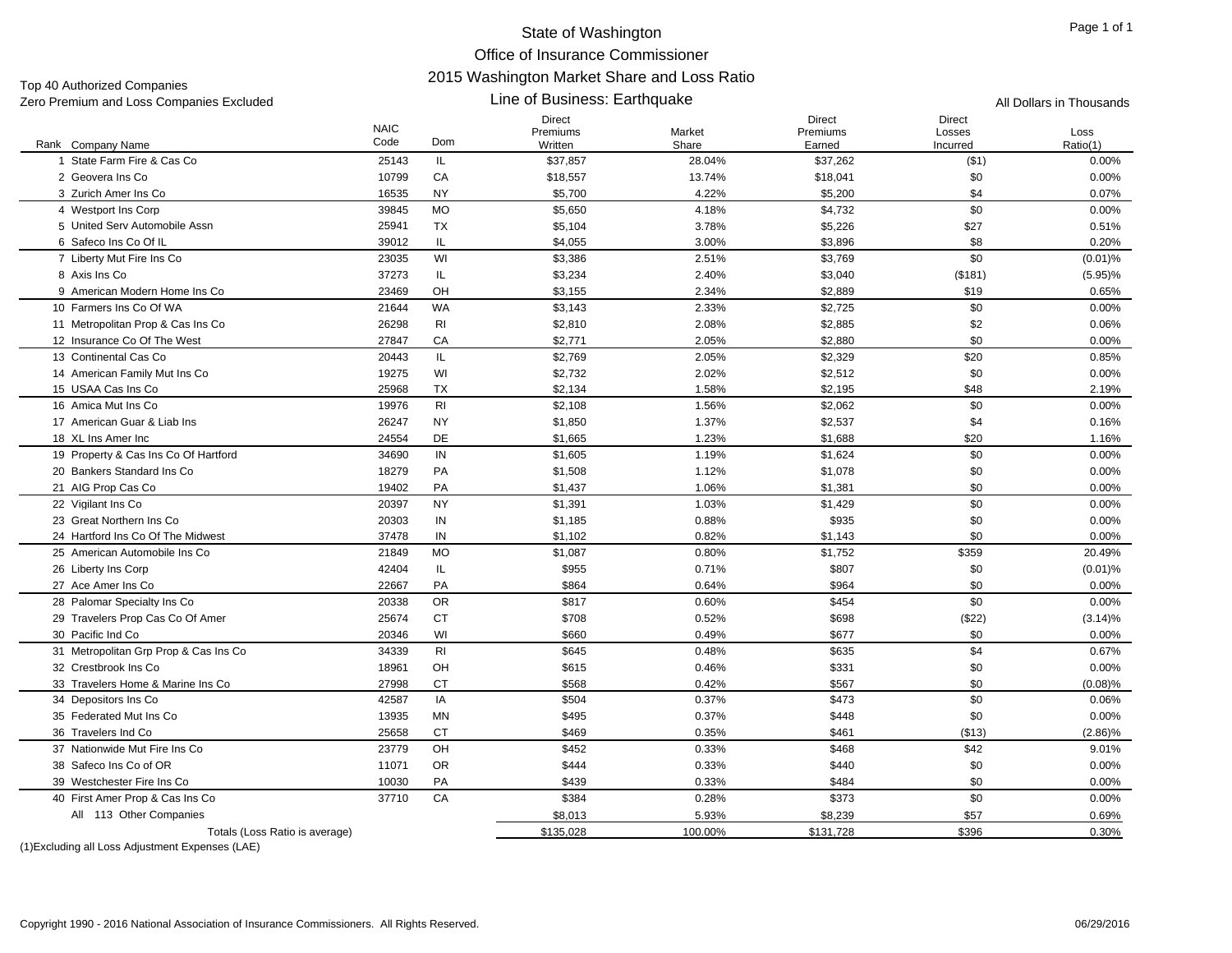Top 40 Authorized Companies

### Line of Business: Excess Workers' Compensation Zero Premium and Loss Companies Excluded All Dollars in Thousands

Rank Company Name NAIC CodeDirect PremiumsWrittenMarketShareDirect Premiums EarnedDirect LossesIncurredLossRatio(1) k Company Name **Solution Come** Code Dom Written Written Share Share Earned Incurred Ratio(1) 1 Safety Natl Cas Corp Safety Natl Cas Corp 15105 MO \$14,169 58.54% \$13,955 \$9,862 70.67% 2 Ace Amer Ins Co 22667 PAA \$3,328 13.75% \$3,512 (\$1,741) (49.57)% 3 National Union Fire Ins Co Of Pitts 19445 PA \$1,326 5.48% \$620 \$2,923 471.48% 4 Liberty Ins Corp 4 Liberty Ins Corp 42404 \$1,044 4.31% \$1,057 \$744 70.40% 5 Arch Ins Co 11150 MO \$931 3.85% $\%$  6894 \$894 \$430 \$430 48.04% 6 Zurich Amer Ins Co 16535 NYNY \$816 3.37% \$848 \$1,171 138.13% 7 Old Republic Ins Co 7 Old Republic Ins Co 24147 PA \$560 2.31% \$541 (\$914) (168.92)% 8 XL Specialty Ins Co 8 XL Specialty Ins Co 37885 DE \$536 2.22% \$532 \$872 163.96% 9 State Natl Ins Co Inc 12831 TX \$501 2.07% $\%$  85.73%  $\frac{1}{2}$  \$492  $\frac{1}{2}$  \$422  $\frac{1}{2}$  85.73% 10 Travelers Prop Cas Co Of Amer 25674 CT \$445 \$605 \$465 76.82% 11 LM Ins Corp LM Ins Corp 33600 IL \$313 1.30% \$313 \$226 71.99% 12 Hartford Cas Ins Co 29424 IN \$192 0.79% \$189 \$94 49.62% 13 Sentry Ins A Mut Co 3 Sentry Ins A Mut Co 24988 WI \$44 0.18% \$43 \$197 453.71% 14 General Reins Corp General Reins Corp 22039 DE \$0 0.00% \$0 \$99 0.00% 15 TIG Ins Co 25534 CA $\bullet$  60 0.00%  $\%$  60  $\text{ }$  51,553 0.00% 16 St Paul Fire & Marine Ins Co 24767 CTCT \$0 0.00%  $\%$  60  $\text{ }$  50  $\text{ }$  59  $\text{ }$  0.00% 17 Twin City Fire Ins Co Co Twin City Fire Ins Co Co 29459 IN \$0 0.00% \$0 \$26 0.00% 18 Continental Cas Co 20443 IL \$0 0.00% $\%$  60  $\text{\$0}$   $\text{\$1,195}$  51,195 0.00% 19 Vigilant Ins Co 9 Vigilant Ins Co 20397 NY \$0 0.00% \$0 \$1 0.00% 20 Federal Ins Co 20281 IN \$0 0.00% \$0 \$0 285.00% 21 New York Marine & Gen Ins Co 16608 NYNY \$0 0.00%  $\%$  60  $\%$  50  $\%$  536  $\%$  0.00% 22 Discover Prop & Cas Ins Co 36463 CT \$0 \$0 \$7 0.00%  $(32)$   $(0.01)$ %  $(51)$   $(54,837)$  637315.42% Totals (Loss Ratio is average) \$24,203 100.00% \$23,601 \$12,838 54.40% All 25 Other Companies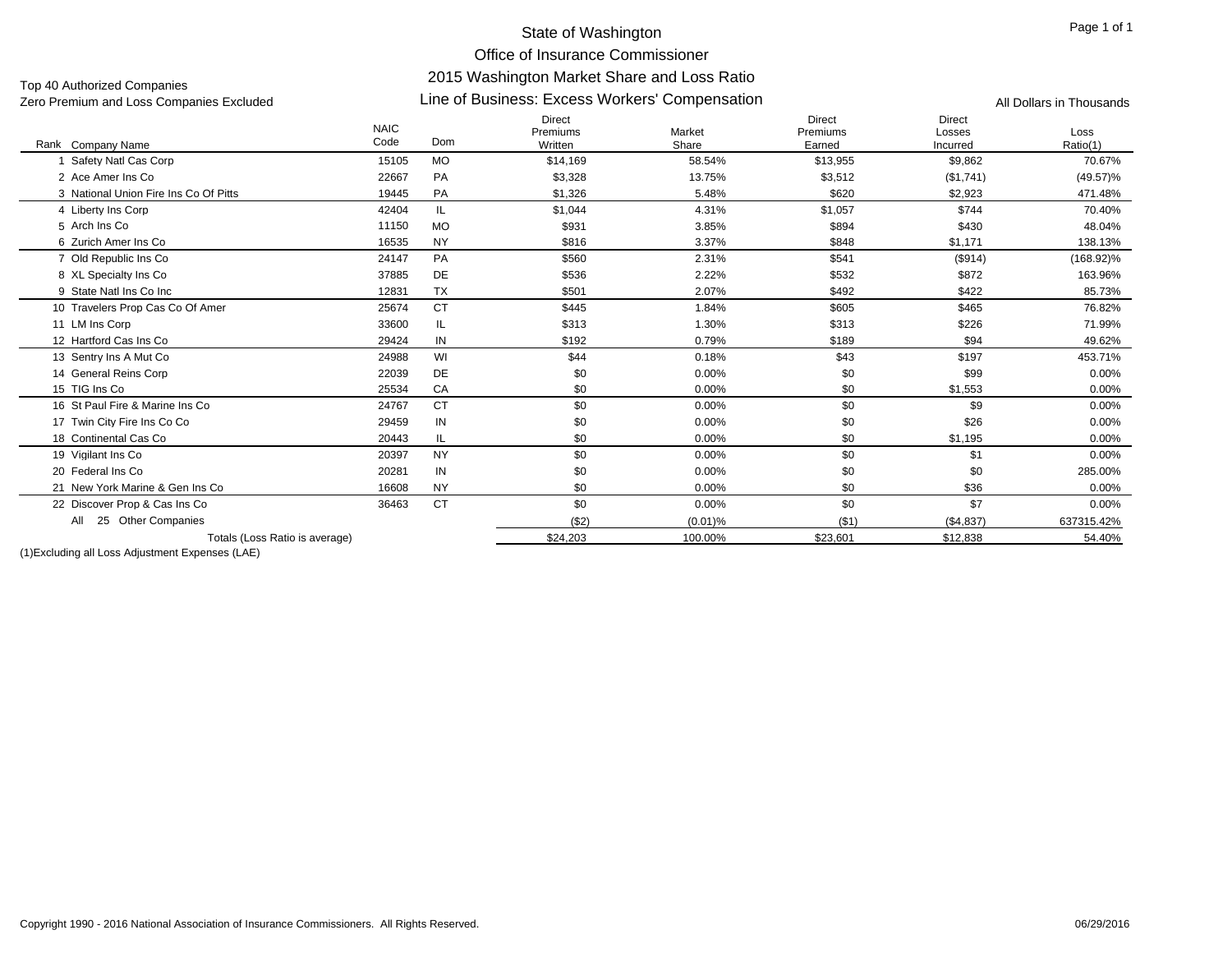Top 40 Authorized Companies

#### Rank Company Name NAIC CodeDirect PremiumsWrittenMarketShareDirect PremiumsEarnedDirectLossesIncurredLossRatio(1) k Company Name **Solution Come** Code Dom Written Written Share Share Earned Incurred Ratio(1) Line of Business: Farmowners Multiple Peril Zero Premium and Loss Companies Excluded All Dollars in Thousands 1 Mutual Of Enumclaw Ins Co 14761 OR \$15,061 21.12% \$14,696 \$6,702 45.61% 2 Grange Ins Assn 2 Grange Ins Assn 22101 WA \$8,883 12.46% \$8,775 \$7,720 87.98% 3 Country Mut Ins Co 3 Country Mut Ins Co 20990 IL \$8,690 12.19% \$8,710 \$4,491 51.56% 4 North Pacific Ins Co 23892 OR \$6,704 9.40% \$6,487 \$1,996 30.76% 5 American States Ins Co 19704 INN \$4,850 6.80% \$4,835 \$1,278 26.44% 6 Nationwide Agribusiness Ins Co 28223 IA \$4,001 5.61% \$3,208 \$2,481 77.34% 7 State Farm Fire & Cas Co 25143 IL \$2,636 3.70% \$2,594 \$1,216 46.87% 8 Unigard Ins Co 8 Unigard Ins Co 25747 WI \$2,551 3.58% \$2,503 \$4,310 172.17% 9 Travelers Ind Co 25658 CT $\texttt{T} \quad \texttt{\$2,360} \quad \texttt{32.90\%}$ 10 Associated Ind Corp 0 Associated Ind Corp 21865 CA \$2,053 2.88% \$1,969 \$713 36.23% 11 Indemnity Ins Co Of North Amer PA \$1,746 \$1,726 \$630 36.51% 12 Travelers Ind Co Of Amer 25666 CT \$1,621 2.27% \$1,556 \$102 6.54% 13 Charter Oak Fire Ins Co 25615 CT \$1,591 2.23% \$1,545 \$498 32.24% 14 Oregon Mut Ins Co 4 Oregon Mut Ins Co 14907 OR \$1,456 2.04% \$1,515 \$3,756 247.96% 15 National Surety Corp 5 National Surety Corp 21881 IL \$1,064 1.49% \$1,187 \$856 72.16% 16 American Family Mut Ins Co 19275 WI \$1,014 1.42% \$926 \$627 67.72% 17 American Ins Co 21857 OH \$847 1.19% $\%$  6687  $\$1,289$  187.59% 18 QBE Ins Corp 8 QBE Ins Corp 39217 PA \$824 1.16% \$870 \$659 75.73% 19 Firemans Fund Ins Co 21873 CA \$792 1.11% $\%$   $\frac{\$843}{\$843}$   $\frac{\$364}{\$864}$   $\frac{43.24\%}{\$864}$ 20 American Economy Ins Co 19690 IN \$759 1.06% \$718 \$1,144 159.38% 21 Travelers Ind Co Of CT 25682 CT \$751 1.05% $\%$  5764  $\frac{1}{304}$  5304 39.87% 22 Eagle W Ins Co 2 Eagle W Ins Co 12890 CA \$640 0.90% \$435 \$585 134.58% 23 Markel Ins Co 38970 IL \$274 0.38% $\%$  6284 \$284 \$32 \$32 11.32% 24 Great Amer Ins Co 16691 OH \$56 0.08% \$63 \$12 19.20% 25 Great Amer Ins Co of NY 22136 NYY 344 0.06%  $\%$  6  $\frac{1}{26}$  526 511 511 43.74% 26 Starnet Ins Co 40045 DEE 342 0.06%  $\%$  3.42%  $\frac{1}{3}$  3.42% 27 Great Amer Assur Co 26344 OHH 32 0.00%  $\%$  82 51% below to the set of the set of the set of the set of the set of the set of the set of the set of the set of the set of the set of the set of the set of the set of the set of the set of the set of the set of th 28 Security Natl Ins Co Security Natl Ins Co 19879 DE \$0 0.00% \$0 \$1 0.00% 29 AmTrust Ins Co of KS Inc 15954 KS $\texttt{S} \quad \texttt{S} \quad \texttt{S} \quad \texttt{0.00\%}$  $\%$  60 50 53 53 50  $0.00\%$ 30 Rocky Mountain Fire & Cas Co 22128 WA \$0 0.00% \$0 \$1 0.00% 31 Nationwide Mut Ins Co 23787 OHH (\$2) 0.00% \$695 \$739 106.36% \$0 0.00% \$0 (\$11) 160285.72% Totals (Loss Ratio is average) 61.78% **\$71,311** 100.00% \$70,118 \$43,321 \$43,321 61.78% All 8 Other Companies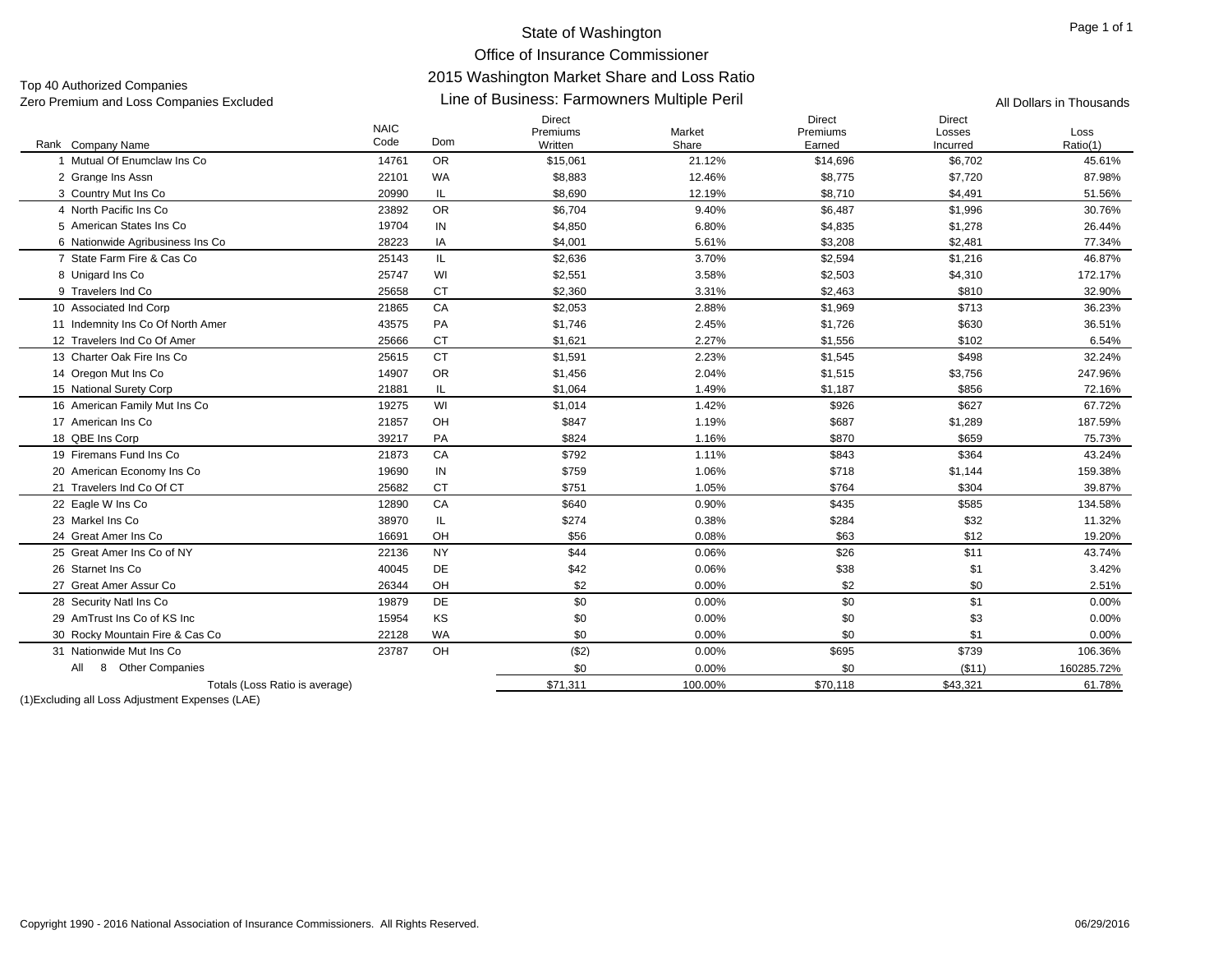Top 40 Authorized Companies Zero Premium and Loss Companies Excluded **All Dollars in Thousands All Dollars in Thousands All Dollars in Thousands** 

#### Line of Business: Federal Flood

| Code<br>Dom<br>Written<br>Share<br>Ratio(1)<br>Rank Company Name<br>Earned<br>Incurred<br>1 American Bankers Ins Co Of FL<br>FL.<br>\$5,993<br>10111<br>\$5,651<br>20.15%<br>\$1,585<br>37478<br>2 Hartford Ins Co Of The Midwest<br>IN<br>\$5,085<br>18.13%<br>\$5,099<br>\$1,787<br>3 Farmers Ins Co Of WA<br><b>WA</b><br>16.33%<br>\$1,313<br>21644<br>\$4,579<br>\$4,686<br><b>TX</b><br>11.92%<br>\$1,608<br>4 Wright Natl Flood Ins Co<br>11523<br>\$3,343<br>\$3,413<br>IL<br>9.98%<br>\$1,352<br>5 Allstate Ins Co<br>19232<br>\$2,799<br>\$2,922<br>6 USAA Gen Ind Co<br><b>TX</b><br>\$463<br>18600<br>\$1,733<br>6.18%<br>\$1,776<br><b>NJ</b><br>\$117<br>7 Selective Ins Co Of Amer<br>\$1,136<br>4.05%<br>\$1,204<br>12572<br>19275<br>WI<br>1.89%<br>8 American Family Mut Ins Co<br>\$529<br>\$508<br>\$181<br>WI<br>\$399<br>9 Liberty Mut Fire Ins Co<br>23035<br>\$401<br>1.43%<br>\$168<br>10 National Interstate Ins Co<br>32620<br>OH<br>\$370<br>1.32%<br>\$371<br>\$100<br>11 Metropolitan Prop & Cas Ins Co<br>26298<br>RI<br>\$348<br>1.24%<br>\$353<br>\$50<br>MI<br>\$34<br>12 Foremost Ins Co Grand Rapids MI<br>11185<br>\$284<br>1.01%<br>\$314<br><b>ND</b><br>\$32<br>13 Homesite Ins Co Of The Midwest<br>13927<br>\$280<br>1.00%<br>\$322<br>PA<br>\$300<br>\$0<br>14 Harleysville Ins Co<br>23582<br>\$264<br>0.94%<br>23779<br>OH<br>0.91%<br>\$260<br>( \$1)<br>15 Nationwide Mut Fire Ins Co<br>\$255<br>PA<br>16 Philadelphia Ind Ins Co<br>18058<br>\$254<br>0.90%<br>\$250<br>\$225<br>17 Rural Comm Ins Co<br><b>MN</b><br>0.53%<br>\$149<br>\$0<br>39039<br>\$149<br><b>MO</b><br>\$99<br>0.35%<br>\$0<br>18 American Natl Prop & Cas Co<br>28401<br>\$103<br>\$14<br>19 American Strategic Ins Corp<br>FL.<br>\$95<br>\$80<br>10872<br>0.34%<br><b>CT</b><br>20 Hartford Underwriters Ins Co<br>30104<br>\$80<br>0.28%<br>\$0<br>\$283<br>21 QBE Ins Corp<br>PA<br>\$74<br>0.26%<br>\$72<br>\$5<br>39217<br>22 First Amer Prop & Cas Ins Co<br>CA<br>\$59<br>0.21%<br>\$50<br>\$0<br>37710<br>FL<br>\$53<br>\$50<br>\$0<br>23 Bankers Ins Co<br>33162<br>0.19% | <b>NAIC</b> | Direct<br>Premiums | Market | <b>Direct</b><br>Premiums | <b>Direct</b><br>Losses | Loss       |
|--------------------------------------------------------------------------------------------------------------------------------------------------------------------------------------------------------------------------------------------------------------------------------------------------------------------------------------------------------------------------------------------------------------------------------------------------------------------------------------------------------------------------------------------------------------------------------------------------------------------------------------------------------------------------------------------------------------------------------------------------------------------------------------------------------------------------------------------------------------------------------------------------------------------------------------------------------------------------------------------------------------------------------------------------------------------------------------------------------------------------------------------------------------------------------------------------------------------------------------------------------------------------------------------------------------------------------------------------------------------------------------------------------------------------------------------------------------------------------------------------------------------------------------------------------------------------------------------------------------------------------------------------------------------------------------------------------------------------------------------------------------------------------------------------------------------------------------------------------------------------------------------------------------------------------------------------------------------------------------------------------------------------------------------------------------------------------------------------------------|-------------|--------------------|--------|---------------------------|-------------------------|------------|
|                                                                                                                                                                                                                                                                                                                                                                                                                                                                                                                                                                                                                                                                                                                                                                                                                                                                                                                                                                                                                                                                                                                                                                                                                                                                                                                                                                                                                                                                                                                                                                                                                                                                                                                                                                                                                                                                                                                                                                                                                                                                                                              |             |                    |        |                           |                         |            |
|                                                                                                                                                                                                                                                                                                                                                                                                                                                                                                                                                                                                                                                                                                                                                                                                                                                                                                                                                                                                                                                                                                                                                                                                                                                                                                                                                                                                                                                                                                                                                                                                                                                                                                                                                                                                                                                                                                                                                                                                                                                                                                              |             |                    |        |                           |                         | 26.45%     |
|                                                                                                                                                                                                                                                                                                                                                                                                                                                                                                                                                                                                                                                                                                                                                                                                                                                                                                                                                                                                                                                                                                                                                                                                                                                                                                                                                                                                                                                                                                                                                                                                                                                                                                                                                                                                                                                                                                                                                                                                                                                                                                              |             |                    |        |                           |                         | 35.04%     |
|                                                                                                                                                                                                                                                                                                                                                                                                                                                                                                                                                                                                                                                                                                                                                                                                                                                                                                                                                                                                                                                                                                                                                                                                                                                                                                                                                                                                                                                                                                                                                                                                                                                                                                                                                                                                                                                                                                                                                                                                                                                                                                              |             |                    |        |                           |                         | 28.01%     |
|                                                                                                                                                                                                                                                                                                                                                                                                                                                                                                                                                                                                                                                                                                                                                                                                                                                                                                                                                                                                                                                                                                                                                                                                                                                                                                                                                                                                                                                                                                                                                                                                                                                                                                                                                                                                                                                                                                                                                                                                                                                                                                              |             |                    |        |                           |                         | 47.11%     |
|                                                                                                                                                                                                                                                                                                                                                                                                                                                                                                                                                                                                                                                                                                                                                                                                                                                                                                                                                                                                                                                                                                                                                                                                                                                                                                                                                                                                                                                                                                                                                                                                                                                                                                                                                                                                                                                                                                                                                                                                                                                                                                              |             |                    |        |                           |                         | 46.27%     |
|                                                                                                                                                                                                                                                                                                                                                                                                                                                                                                                                                                                                                                                                                                                                                                                                                                                                                                                                                                                                                                                                                                                                                                                                                                                                                                                                                                                                                                                                                                                                                                                                                                                                                                                                                                                                                                                                                                                                                                                                                                                                                                              |             |                    |        |                           |                         | 26.09%     |
|                                                                                                                                                                                                                                                                                                                                                                                                                                                                                                                                                                                                                                                                                                                                                                                                                                                                                                                                                                                                                                                                                                                                                                                                                                                                                                                                                                                                                                                                                                                                                                                                                                                                                                                                                                                                                                                                                                                                                                                                                                                                                                              |             |                    |        |                           |                         | 9.75%      |
|                                                                                                                                                                                                                                                                                                                                                                                                                                                                                                                                                                                                                                                                                                                                                                                                                                                                                                                                                                                                                                                                                                                                                                                                                                                                                                                                                                                                                                                                                                                                                                                                                                                                                                                                                                                                                                                                                                                                                                                                                                                                                                              |             |                    |        |                           |                         | 35.57%     |
|                                                                                                                                                                                                                                                                                                                                                                                                                                                                                                                                                                                                                                                                                                                                                                                                                                                                                                                                                                                                                                                                                                                                                                                                                                                                                                                                                                                                                                                                                                                                                                                                                                                                                                                                                                                                                                                                                                                                                                                                                                                                                                              |             |                    |        |                           |                         | 42.08%     |
|                                                                                                                                                                                                                                                                                                                                                                                                                                                                                                                                                                                                                                                                                                                                                                                                                                                                                                                                                                                                                                                                                                                                                                                                                                                                                                                                                                                                                                                                                                                                                                                                                                                                                                                                                                                                                                                                                                                                                                                                                                                                                                              |             |                    |        |                           |                         | 26.87%     |
|                                                                                                                                                                                                                                                                                                                                                                                                                                                                                                                                                                                                                                                                                                                                                                                                                                                                                                                                                                                                                                                                                                                                                                                                                                                                                                                                                                                                                                                                                                                                                                                                                                                                                                                                                                                                                                                                                                                                                                                                                                                                                                              |             |                    |        |                           |                         | 14.13%     |
|                                                                                                                                                                                                                                                                                                                                                                                                                                                                                                                                                                                                                                                                                                                                                                                                                                                                                                                                                                                                                                                                                                                                                                                                                                                                                                                                                                                                                                                                                                                                                                                                                                                                                                                                                                                                                                                                                                                                                                                                                                                                                                              |             |                    |        |                           |                         | 10.67%     |
|                                                                                                                                                                                                                                                                                                                                                                                                                                                                                                                                                                                                                                                                                                                                                                                                                                                                                                                                                                                                                                                                                                                                                                                                                                                                                                                                                                                                                                                                                                                                                                                                                                                                                                                                                                                                                                                                                                                                                                                                                                                                                                              |             |                    |        |                           |                         | 9.83%      |
|                                                                                                                                                                                                                                                                                                                                                                                                                                                                                                                                                                                                                                                                                                                                                                                                                                                                                                                                                                                                                                                                                                                                                                                                                                                                                                                                                                                                                                                                                                                                                                                                                                                                                                                                                                                                                                                                                                                                                                                                                                                                                                              |             |                    |        |                           |                         | 0.00%      |
|                                                                                                                                                                                                                                                                                                                                                                                                                                                                                                                                                                                                                                                                                                                                                                                                                                                                                                                                                                                                                                                                                                                                                                                                                                                                                                                                                                                                                                                                                                                                                                                                                                                                                                                                                                                                                                                                                                                                                                                                                                                                                                              |             |                    |        |                           |                         | $(0.25)\%$ |
|                                                                                                                                                                                                                                                                                                                                                                                                                                                                                                                                                                                                                                                                                                                                                                                                                                                                                                                                                                                                                                                                                                                                                                                                                                                                                                                                                                                                                                                                                                                                                                                                                                                                                                                                                                                                                                                                                                                                                                                                                                                                                                              |             |                    |        |                           |                         | 89.92%     |
|                                                                                                                                                                                                                                                                                                                                                                                                                                                                                                                                                                                                                                                                                                                                                                                                                                                                                                                                                                                                                                                                                                                                                                                                                                                                                                                                                                                                                                                                                                                                                                                                                                                                                                                                                                                                                                                                                                                                                                                                                                                                                                              |             |                    |        |                           |                         | 0.00%      |
|                                                                                                                                                                                                                                                                                                                                                                                                                                                                                                                                                                                                                                                                                                                                                                                                                                                                                                                                                                                                                                                                                                                                                                                                                                                                                                                                                                                                                                                                                                                                                                                                                                                                                                                                                                                                                                                                                                                                                                                                                                                                                                              |             |                    |        |                           |                         | 0.00%      |
|                                                                                                                                                                                                                                                                                                                                                                                                                                                                                                                                                                                                                                                                                                                                                                                                                                                                                                                                                                                                                                                                                                                                                                                                                                                                                                                                                                                                                                                                                                                                                                                                                                                                                                                                                                                                                                                                                                                                                                                                                                                                                                              |             |                    |        |                           |                         | 17.75%     |
|                                                                                                                                                                                                                                                                                                                                                                                                                                                                                                                                                                                                                                                                                                                                                                                                                                                                                                                                                                                                                                                                                                                                                                                                                                                                                                                                                                                                                                                                                                                                                                                                                                                                                                                                                                                                                                                                                                                                                                                                                                                                                                              |             |                    |        |                           |                         | 0.00%      |
|                                                                                                                                                                                                                                                                                                                                                                                                                                                                                                                                                                                                                                                                                                                                                                                                                                                                                                                                                                                                                                                                                                                                                                                                                                                                                                                                                                                                                                                                                                                                                                                                                                                                                                                                                                                                                                                                                                                                                                                                                                                                                                              |             |                    |        |                           |                         | 6.97%      |
|                                                                                                                                                                                                                                                                                                                                                                                                                                                                                                                                                                                                                                                                                                                                                                                                                                                                                                                                                                                                                                                                                                                                                                                                                                                                                                                                                                                                                                                                                                                                                                                                                                                                                                                                                                                                                                                                                                                                                                                                                                                                                                              |             |                    |        |                           |                         | 0.00%      |
|                                                                                                                                                                                                                                                                                                                                                                                                                                                                                                                                                                                                                                                                                                                                                                                                                                                                                                                                                                                                                                                                                                                                                                                                                                                                                                                                                                                                                                                                                                                                                                                                                                                                                                                                                                                                                                                                                                                                                                                                                                                                                                              |             |                    |        |                           |                         | 0.30%      |
| 24 Service Ins Co<br>36560<br>FL.<br>\$50<br>0.18%<br>\$50<br>\$0                                                                                                                                                                                                                                                                                                                                                                                                                                                                                                                                                                                                                                                                                                                                                                                                                                                                                                                                                                                                                                                                                                                                                                                                                                                                                                                                                                                                                                                                                                                                                                                                                                                                                                                                                                                                                                                                                                                                                                                                                                            |             |                    |        |                           |                         | 0.00%      |
| 25 New Hampshire Ins Co<br>\$28<br>\$28<br>( \$1)<br>23841<br>IL<br>0.10%                                                                                                                                                                                                                                                                                                                                                                                                                                                                                                                                                                                                                                                                                                                                                                                                                                                                                                                                                                                                                                                                                                                                                                                                                                                                                                                                                                                                                                                                                                                                                                                                                                                                                                                                                                                                                                                                                                                                                                                                                                    |             |                    |        |                           |                         | $(2.95)\%$ |
| 26 Integon Preferred Ins Co<br><b>NC</b><br>\$23<br>\$12<br>\$0<br>31488<br>0.08%                                                                                                                                                                                                                                                                                                                                                                                                                                                                                                                                                                                                                                                                                                                                                                                                                                                                                                                                                                                                                                                                                                                                                                                                                                                                                                                                                                                                                                                                                                                                                                                                                                                                                                                                                                                                                                                                                                                                                                                                                            |             |                    |        |                           |                         | 0.00%      |
| CA<br>\$10<br>0.04%<br>\$12<br>\$0<br>27 Century Natl Ins Co<br>26905                                                                                                                                                                                                                                                                                                                                                                                                                                                                                                                                                                                                                                                                                                                                                                                                                                                                                                                                                                                                                                                                                                                                                                                                                                                                                                                                                                                                                                                                                                                                                                                                                                                                                                                                                                                                                                                                                                                                                                                                                                        |             |                    |        |                           |                         | 0.00%      |
| <b>NC</b><br>\$0<br>28 Occidental Fire & Cas Co Of NC<br>\$9<br>\$9<br>23248<br>0.03%                                                                                                                                                                                                                                                                                                                                                                                                                                                                                                                                                                                                                                                                                                                                                                                                                                                                                                                                                                                                                                                                                                                                                                                                                                                                                                                                                                                                                                                                                                                                                                                                                                                                                                                                                                                                                                                                                                                                                                                                                        |             |                    |        |                           |                         | 0.00%      |
| 29 Westfield Ins Co<br>24112<br>OH<br>0.00%<br>\$0<br>\$1<br>\$1                                                                                                                                                                                                                                                                                                                                                                                                                                                                                                                                                                                                                                                                                                                                                                                                                                                                                                                                                                                                                                                                                                                                                                                                                                                                                                                                                                                                                                                                                                                                                                                                                                                                                                                                                                                                                                                                                                                                                                                                                                             |             |                    |        |                           |                         | 0.00%      |
| 4 Other Companies<br>All<br>\$0<br>0.00%<br>\$0<br>\$0                                                                                                                                                                                                                                                                                                                                                                                                                                                                                                                                                                                                                                                                                                                                                                                                                                                                                                                                                                                                                                                                                                                                                                                                                                                                                                                                                                                                                                                                                                                                                                                                                                                                                                                                                                                                                                                                                                                                                                                                                                                       |             |                    |        |                           |                         | 946.43%    |
| Totals (Loss Ratio is average)<br>\$28.038<br>100.00%<br>\$29,071<br>\$9.031                                                                                                                                                                                                                                                                                                                                                                                                                                                                                                                                                                                                                                                                                                                                                                                                                                                                                                                                                                                                                                                                                                                                                                                                                                                                                                                                                                                                                                                                                                                                                                                                                                                                                                                                                                                                                                                                                                                                                                                                                                 |             |                    |        |                           |                         | 31.07%     |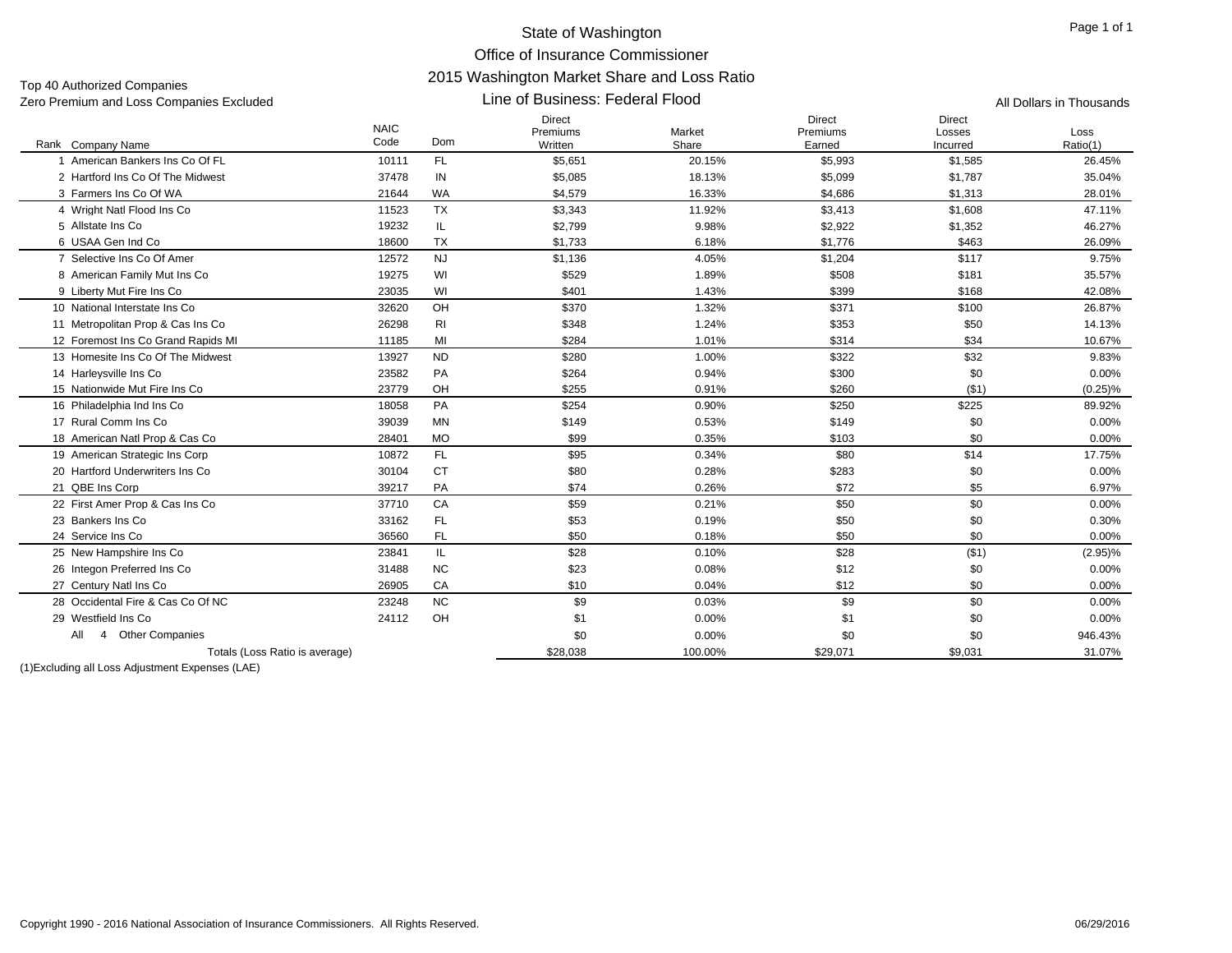Top 40 Authorized Companies

| Zero Premium and Loss Companies Excluded         |                     |           | Line of Business: Fidelity |                 | All Dollars in Thousands |                    |                  |
|--------------------------------------------------|---------------------|-----------|----------------------------|-----------------|--------------------------|--------------------|------------------|
|                                                  |                     |           | Direct                     |                 | <b>Direct</b>            | <b>Direct</b>      |                  |
| Rank Company Name                                | <b>NAIC</b><br>Code | Dom       | Premiums<br>Written        | Market<br>Share | Premiums<br>Earned       | Losses<br>Incurred | Loss<br>Ratio(1) |
| 1 Travelers Cas & Surety Co Of Amer              | 31194               | <b>CT</b> | \$3,887                    | 22.45%          | \$3,743                  | \$1,801            | 48.12%           |
| 2 National Union Fire Ins Co Of Pitts            | 19445               | PA        | \$1,995                    | 11.52%          | \$1,960                  | \$1,220            | 62.23%           |
| 3 Federal Ins Co                                 | 20281               | IN        | \$1,836                    | 10.60%          | \$2,040                  | \$405              | 19.86%           |
| 4 Great Amer Ins Co                              | 16691               | OH        | \$1,365                    | 7.88%           | \$1,085                  | \$53               | 4.92%            |
| 5 Cumis Ins Society Inc.                         | 10847               | IA        | \$1,111                    | 6.42%           | \$1,141                  | \$621              | 54.43%           |
| 6 Continental Cas Co                             | 20443               | IL        | \$630                      | 3.64%           | \$509                    | \$77               | 15.06%           |
| 7 Hartford Fire In Co.                           | 19682               | <b>CT</b> | \$577                      | 3.33%           | \$564                    | \$294              | 52.15%           |
| 8 Western Surety Co                              | 13188               | SD        | \$382                      | 2.21%           | \$385                    | \$65               | 16.83%           |
| 9 Everest Natl Ins Co                            | 10120               | DE        | \$371                      | 2.14%           | \$380                    | \$124              | 32.60%           |
| 10 Liberty Mut Ins Co                            | 23043               | МA        | \$358                      | 2.07%           | \$330                    | \$5                | 1.61%            |
| 11 Fidelity & Deposit Co Of MD                   | 39306               | MD        | \$345                      | 1.99%           | \$455                    | \$131              | 28.69%           |
| 12 Berkley Regional Ins Co                       | 29580               | DE        | \$338                      | 1.95%           | \$612                    | \$363              | 59.28%           |
| 13 Zurich Amer Ins Co                            | 16535               | <b>NY</b> | \$295                      | 1.70%           | \$349                    | \$26               | 7.52%            |
| 14 Continental Ins Co                            | 35289               | PA        | \$290                      | 1.67%           | \$438                    | \$352              | 80.23%           |
| 15 Hanover Ins Co                                | 22292               | <b>NH</b> | \$288                      | 1.66%           | \$202                    | \$5                | 2.53%            |
| 16 Federated Mut Ins Co                          | 13935               | <b>MN</b> | \$287                      | 1.66%           | \$275                    | \$210              | 76.22%           |
| 17 Philadelphia Ind Ins Co                       | 18058               | PA        | \$208                      | 1.20%           | \$213                    | \$0                | (0.03)%          |
| 18 Twin City Fire Ins Co Co                      | 29459               | IN        | \$193                      | 1.11%           | \$208                    | (\$7)              | $(3.35)\%$       |
| 19 Liberty Ins Underwriters Inc                  | 19917               | IL.       | \$170                      | 0.98%           | \$157                    | \$103              | 66.06%           |
| 20 Westchester Fire Ins Co                       | 10030               | PA        | \$168                      | 0.97%           | \$162                    | (\$21)             | $(13.02)\%$      |
| 21 Ohio Cas Ins Co                               | 24074               | <b>NH</b> | \$148                      | 0.85%           | \$133                    | \$14               | 10.30%           |
| 22 RLI Ins Co                                    | 13056               | IL.       | \$139                      | 0.80%           | \$119                    | \$16               | 13.24%           |
| 23 Colonial Surety Co                            | 10758               | PA        | \$128                      | 0.74%           | \$106                    | \$3                | 3.18%            |
| 24 Universal Underwriters Ins Co                 | 41181               | IL.       | \$115                      | 0.66%           | \$110                    | \$254              | 231.43%          |
| 25 Beazley Ins Co Inc                            | 37540               | <b>CT</b> | \$105                      | 0.61%           | \$86                     | \$16               | 18.49%           |
| 26 Markel Amer Ins Co                            | 28932               | VA        | \$101                      | 0.58%           | \$91                     | \$505              | 554.65%          |
| 27 Sentry Select Ins Co                          | 21180               | WI        | \$92                       | 0.53%           | \$76                     | \$4                | 5.23%            |
| 28 Arch Ins Co                                   | 11150               | <b>MO</b> | \$87                       | 0.50%           | \$105                    | \$82               | 78.27%           |
| 29 Pacific Ind Co                                | 20346               | WI        | \$86                       | 0.50%           | \$71                     | \$11               | 15.57%           |
| 30 American States Ins Co                        | 19704               | IN        | \$82                       | 0.47%           | \$94                     | \$52               | 55.49%           |
| 31 Atlantic Specialty Ins Co                     | 27154               | <b>NY</b> | \$80                       | 0.46%           | \$75                     | \$25               | 33.03%           |
| 32 Contractors Bonding & Ins Co                  | 37206               | IL.       | \$64                       | 0.37%           | \$65                     | \$2                | 2.53%            |
| 33 Colonial Amer Cas & Surety Co                 | 34347               | <b>MD</b> | \$62                       | 0.36%           | \$57                     | \$368              | 642.04%          |
| 34 State Farm Fire & Cas Co                      | 25143               | IL.       | \$61                       | 0.35%           | \$60                     | \$64               | 105.48%          |
| 35 Axis Ins Co                                   | 37273               | IL        | \$61                       | 0.35%           | \$51                     | \$15               | 29.34%           |
| 36 Sentry Ins A Mut Co                           | 24988               | WI        | \$54                       | 0.31%           | \$58                     | \$0                | $(0.30)\%$       |
| 37 Ace Amer Ins Co                               | 22667               | PA        | \$53                       | 0.31%           | \$168                    | \$96               | 57.47%           |
| 38 Starr Ind & Liab Co                           | 38318               | <b>TX</b> | \$53                       | 0.30%           | \$43                     | \$14               | 32.27%           |
| 39 United States Fire Ins Co                     | 21113               | DE        | \$49                       | 0.29%           | \$55                     | \$2                | 3.47%            |
| 40 Universal Underwriters Of TX Ins              | 40843               | IL.       | \$39                       | 0.22%           | \$43                     | (\$2)              | (5.54)%          |
| 92 Other Companies<br>All                        |                     |           | \$566                      | 3.27%           | \$682                    | (\$748)            | $(109.67)\%$     |
| Totals (Loss Ratio is average)                   |                     |           | \$17,317                   | 100.00%         | \$17,558                 | \$6,618            | 37.69%           |
| (1) Excluding all Loss Adjustment Expenses (LAE) |                     |           |                            |                 |                          |                    |                  |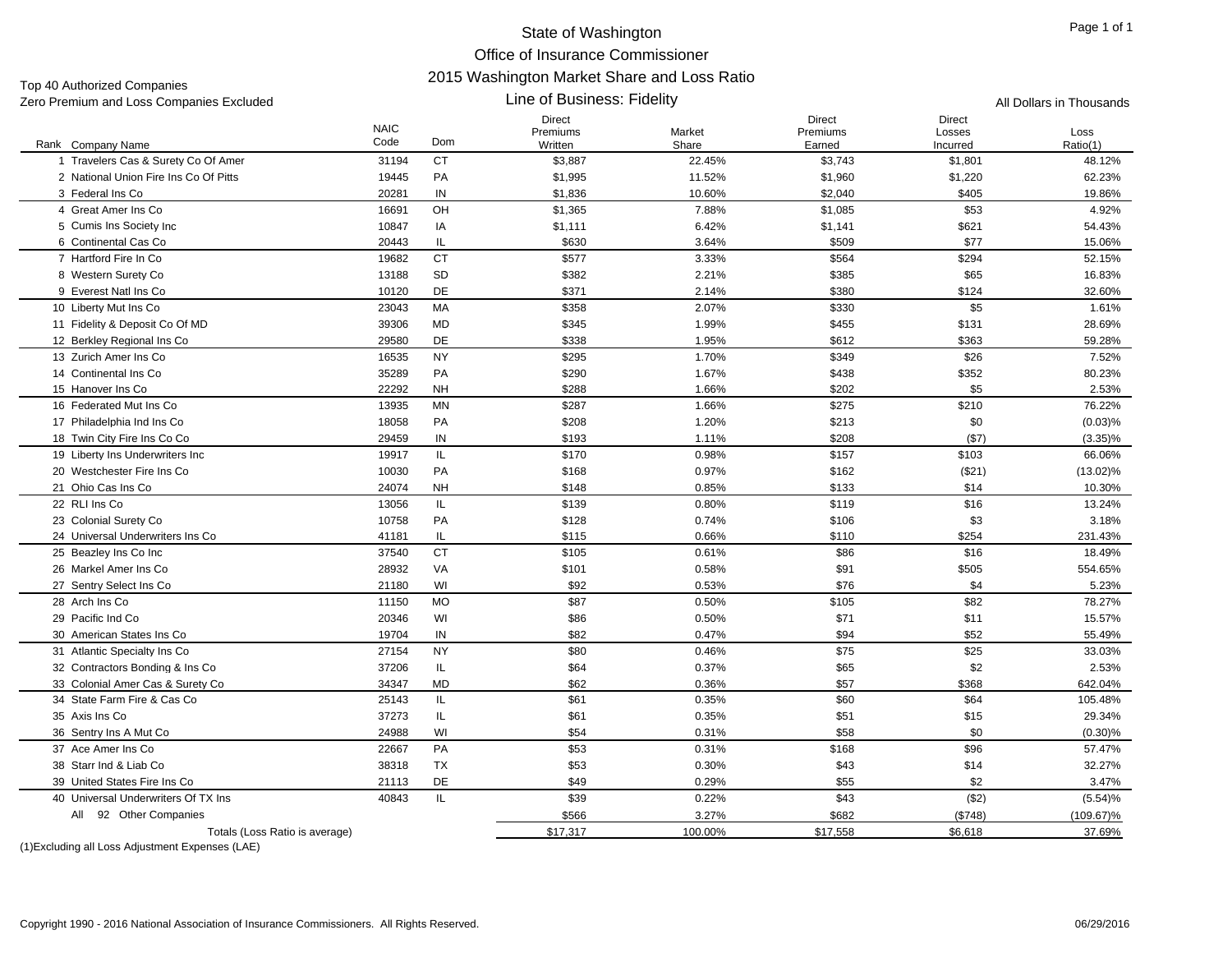Top 40 Authorized Companies

#### Line of Business: Financial Guaranty

Rank Company Name NAIC Code Direct Premiums Written Market <u>Share</u> Direct Premiums Earned Direct Losses Incurred LossRatio(1) k Company Name **Solution Come** Code Dom Written Written Share Share Earned Incurred Ratio(1) Zero Premium and Loss Companies Excluded **All Dollars in Thousands** Line of Business: Financial Guaranty **All Dollars in Thousands** 1 Ambac Assur Corp 1 Ambac Assur Corp 18708 WI \$721 62.39% \$5,047 0.00% 2 National Public Finance Guar Corp 23825 NY \$173 14.94% \$3,074 \$0 00% 0.00% 3 Assured Guar Municipal Corp 18287 NY \$144 12.48% \$7,920 \$0 0.00% 4 Build Amer Mut Assur Co 14380 NYNY \$76 6.56%  $\%$  60 0.00% 5 Municipal Assur Cor 5 Municipal Assur Cor 13559 NY \$42 3.63% \$0 0.00% 6 MBIA Ins Corp 6 MBIA Ins Corp 12041 NY \$0 0.00% \$5,907 \$0 0.00% 7 Syncora Guar Inc 7 Syncora Guar Inc 20311 NY \$0 0.00% \$357 0.00% 8 Aca Fin Guar Corp Aca Fin Guar Corp 22896 MD \$0 0.00% \$60 \$0 0.00% 9 CIFG Assur N Amer Inc 25771 NYNY \$0 0.00%  $\%$  6 0.00%  $\frac{1}{2}$   $\frac{1}{2}$   $\frac{1}{2}$   $\frac{1}{2}$   $\frac{1}{2}$   $\frac{1}{2}$   $\frac{1}{2}$   $\frac{1}{2}$   $\frac{1}{2}$   $\frac{1}{2}$   $\frac{1}{2}$   $\frac{1}{2}$   $\frac{1}{2}$   $\frac{1}{2}$   $\frac{1}{2}$   $\frac{1}{2}$   $\frac{1}{2}$   $\frac{1}{2}$   $\frac{1}{2}$   $\frac{1}{2}$   $\frac{1}{2}$ 10 Assured Guar Corp 0 Assured Guar Corp 30180 MD \$0 0.00% \$977 \$0 0.00%  $\textcolor{red}{\textbf{50}}$   $\textcolor{red}{\textbf{50}}$   $\textcolor{red}{\textbf{50}}$   $\textcolor{red}{\textbf{50}}$   $\textcolor{red}{\textbf{50}}$   $\textcolor{red}{\textbf{50}}$   $\textcolor{red}{\textbf{50}}$   $\textcolor{red}{\textbf{302365697638.40\%}}$ Totals (Loss Ratio is average)  $$1,156$   $$100.00\%$   $$23,349$   $$0$   $$9$   $$0$ All 1 Other Companies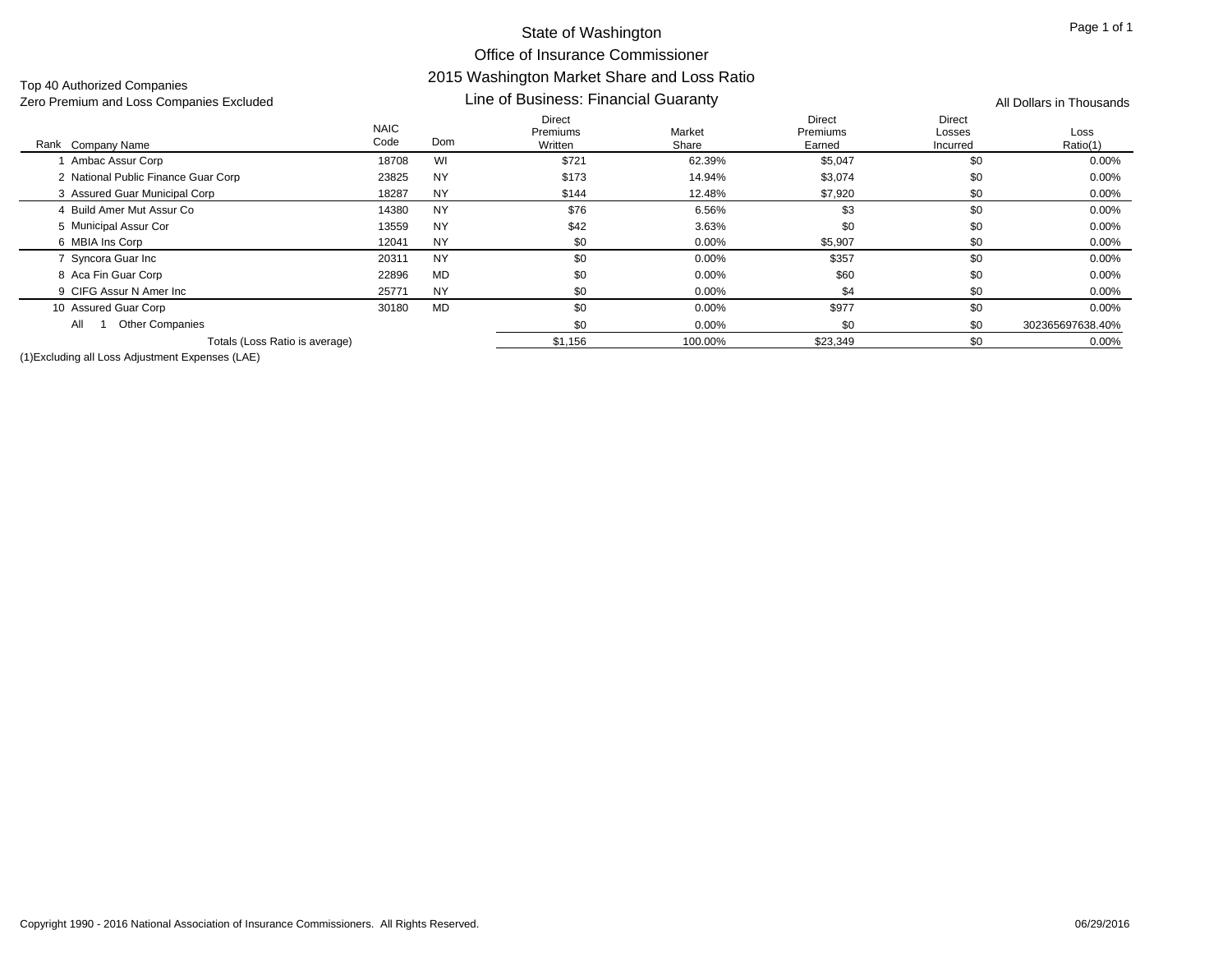Line of Business: Fire

Top 40 Authorized Companies Zero Premium and Loss Companies Excluded All Dollars in Thousands

|                                       | <b>NAIC</b> |                | <b>Direct</b><br>Premiums | Market  | <b>Direct</b><br>Premiums | <b>Direct</b><br>Losses | Loss       |
|---------------------------------------|-------------|----------------|---------------------------|---------|---------------------------|-------------------------|------------|
| Rank Company Name                     | Code        | Dom            | Written                   | Share   | Earned                    | Incurred                | Ratio(1)   |
| 1 National Union Fire Ins Co Of Pitts | 19445       | PA             | \$16,438                  | 10.46%  | \$16,437                  | \$342                   | 2.08%      |
| 2 Safeco Ins Co Of Amer               | 24740       | <b>NH</b>      | \$15,153                  | 9.65%   | \$15,005                  | \$9,064                 | 60.41%     |
| 3 Affiliated Fm Ins Co                | 10014       | R <sub>l</sub> | \$11,007                  | 7.01%   | \$11,141                  | (\$532)                 | (4.77)%    |
| 4 Pemco Mut Ins Co                    | 24341       | WA             | \$7,970                   | 5.07%   | \$7,859                   | \$4,851                 | 61.73%     |
| 5 Foremost Ins Co Grand Rapids MI     | 11185       | MI             | \$7,696                   | 4.90%   | \$7,130                   | \$3,164                 | 44.38%     |
| 6 American Home Assur Co              | 19380       | <b>NY</b>      | \$7,054                   | 4.49%   | \$2,363                   | \$327                   | 13.85%     |
| 7 Factory Mut Ins Co                  | 21482       | R1             | \$5,622                   | 3.58%   | \$5,617                   | \$191                   | 3.41%      |
| 8 Standard Guar Ins Co                | 42986       | DE             | \$5,014                   | 3.19%   | \$6,194                   | \$2,479                 | 40.02%     |
| 9 Zurich Amer Ins Co                  | 16535       | <b>NY</b>      | \$4,410                   | 2.81%   | \$4,108                   | \$51,440                | 1252.08%   |
| 10 United Serv Automobile Assn        | 25941       | <b>TX</b>      | \$4,176                   | 2.66%   | \$4,323                   | \$1,088                 | 25.18%     |
| 11 Liberty Mut Fire Ins Co            | 23035       | WI             | \$3,998                   | 2.54%   | \$4,508                   | \$2,690                 | 59.68%     |
| 12 Continental Cas Co                 | 20443       | IL             | \$3,579                   | 2.28%   | \$3,345                   | \$2,246                 | 67.13%     |
| 13 American Modern Home Ins Co        | 23469       | OH             | \$3,124                   | 1.99%   | \$3,362                   | \$578                   | 17.18%     |
| 14 Travelers Prop Cas Co Of Amer      | 25674       | <b>CT</b>      | \$3,124                   | 1.99%   | \$3,246                   | \$934                   | 28.78%     |
| 15 Allianz Global Risks US Ins Co     | 35300       | IL             | \$3,049                   | 1.94%   | \$2,985                   | \$1,221                 | 40.92%     |
| 16 Enumclaw Prop & Cas Ins Co         | 11232       | <b>OR</b>      | \$3,016                   | 1.92%   | \$3,101                   | \$606                   | 19.54%     |
| 17 Insurance Co Of The State Of PA    | 19429       | PA             | \$2,617                   | 1.67%   | \$2,028                   | \$110                   | 5.40%      |
| 18 Automobile Ins Co Of Hartford CT   | 19062       | <b>CT</b>      | \$2.093                   | 1.33%   | \$2,208                   | \$1,063                 | 48.13%     |
| 19 American Alt Ins Corp              | 19720       | <b>DE</b>      | \$2,016                   | 1.28%   | \$2,101                   | \$621                   | 29.56%     |
| 20 Travelers Ind Co                   | 25658       | <b>CT</b>      | \$1,852                   | 1.18%   | \$1,989                   | \$1,545                 | 77.67%     |
| 21 USAA Cas Ins Co                    | 25968       | TX             | \$1,832                   | 1.17%   | \$1,898                   | \$293                   | 15.45%     |
| 22 XL Ins Amer Inc                    | 24554       | DE             | \$1,736                   | 1.10%   | \$1,726                   | \$78                    | 4.50%      |
| 23 American Modern Select Ins Co      | 38652       | OH             | \$1,711                   | 1.09%   | \$1,661                   | \$422                   | 25.42%     |
| 24 Axis Ins Co                        | 37273       | IL             | \$1,689                   | 1.08%   | \$1,667                   | (\$64)                  | $(3.83)\%$ |
| 25 American Guar & Liab Ins           | 26247       | <b>NY</b>      | \$1,614                   | 1.03%   | \$1,676                   | \$358                   | 21.36%     |
| 26 Westport Ins Corp                  | 39845       | <b>MO</b>      | \$1,517                   | 0.97%   | \$1,331                   | \$670                   | 50.35%     |
| 27 Western Natl Assur Co              | 24465       | MN             | \$1,493                   | 0.95%   | \$1,372                   | \$130                   | 9.47%      |
| 28 Pennsylvania Lumbermens Mut Ins    | 14974       | PA             | \$1,360                   | 0.87%   | \$1,084                   | \$836                   | 77.17%     |
| 29 Unigard Ins Co                     | 25747       | WI             | \$1,317                   | 0.84%   | \$1,389                   | \$132                   | 9.50%      |
| 30 Grange Ins Assn                    | 22101       | WA             | \$1,233                   | 0.79%   | \$1,267                   | \$266                   | 21.02%     |
| 31 Depositors Ins Co                  | 42587       | IA             | \$1,164                   | 0.74%   | \$1,129                   | \$7,921                 | 701.57%    |
| 32 Verlan Fire Ins Co MD              | 10815       | <b>NH</b>      | \$1,146                   | 0.73%   | \$836                     | \$0                     | 0.00%      |
| 33 Great Amer Ins Co of NY            | 22136       | <b>NY</b>      | \$1,088                   | 0.69%   | \$1,159                   | (\$52)                  | $(4.52)\%$ |
| 34 Sentry Ins A Mut Co                | 24988       | WI             | \$1,044                   | 0.66%   | \$1,079                   | (\$106)                 | $(9.81)\%$ |
| 35 American Commerce Ins Co           | 19941       | OH             | \$1,037                   | 0.66%   | \$1,068                   | \$239                   | 22.39%     |
| 36 First Amer Prop & Cas Ins Co       | 37710       | CA             | \$915                     | 0.58%   | \$855                     | \$828                   | 96.85%     |
| 37 Federated Mut Ins Co               | 13935       | <b>MN</b>      | \$900                     | 0.57%   | \$879                     | \$3,027                 | 344.40%    |
| 38 Sompo Japan Ins Co of Amer         | 11126       | <b>NY</b>      | \$877                     | 0.56%   | \$1,009                   | \$74                    | 7.34%      |
| 39 RSUI Ind Co                        | 22314       | <b>NH</b>      | \$816                     | 0.52%   | \$806                     | \$78                    | 9.67%      |
| 40 Encompass Ind Co                   | 15130       | IL             | \$810                     | 0.52%   | \$843                     | \$268                   | 31.78%     |
| All 181 Other Companies               |             |                | \$18,785                  | 11.96%  | \$18,903                  | \$9,273                 | 49.05%     |
| Totals (Loss Ratio is average)        |             |                | \$157,093                 | 100.00% | \$152,685                 | \$108,701               | 71.19%     |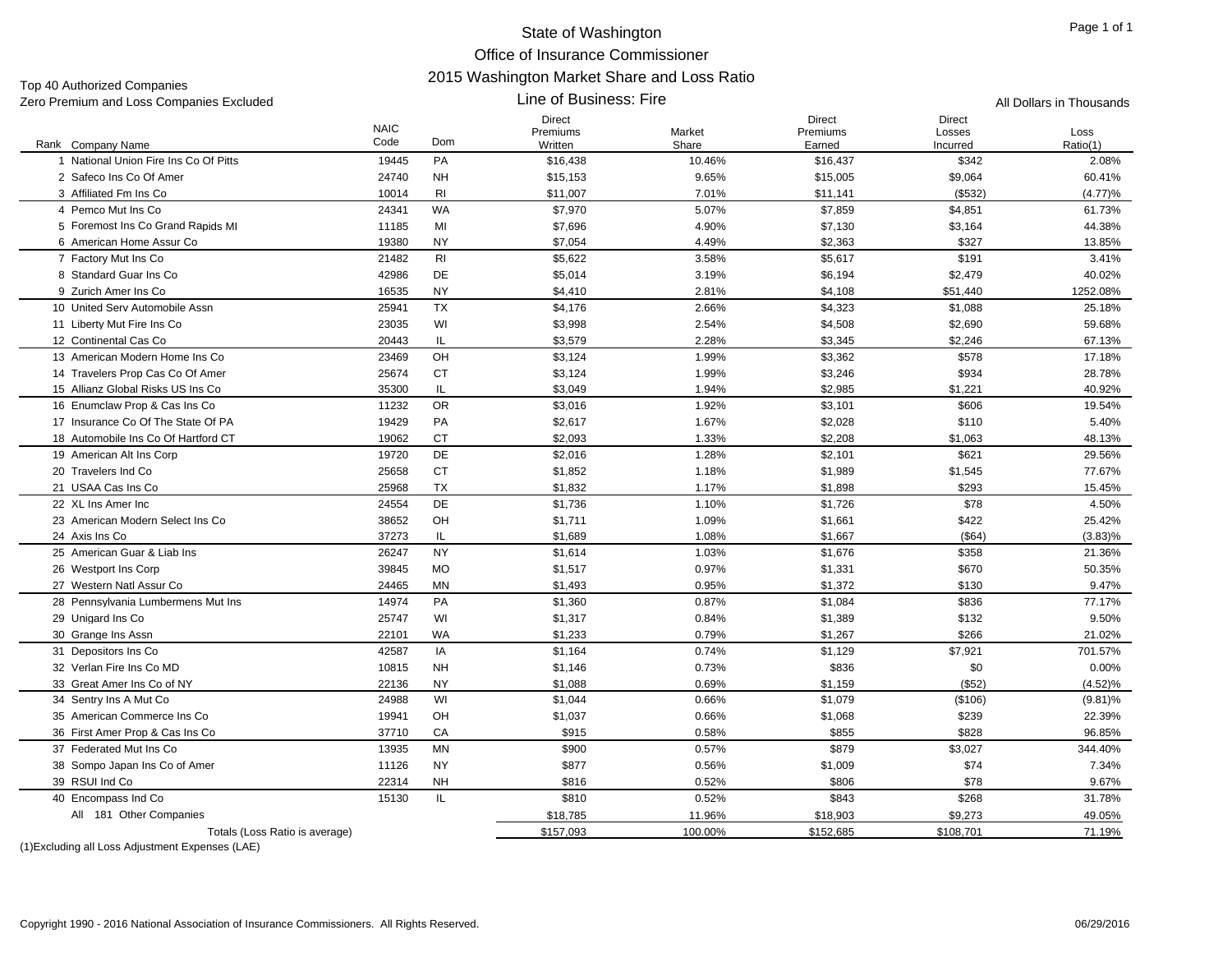Line of Business: Homeowners Multiple Peril Zero Premium and Loss Companies Excluded All Dollars in Thousands Top 40 Authorized Companies

#### Rank Company Name NAIC CodeDirect Premiums WrittenMarketShareDirect PremiumsEarnedDirectLossesIncurredLossRatio(1) k Company Name **Solution Come** Code Dom Written Written Share Share Earned Incurred Ratio(1) 1 State Farm Fire & Cas Co 25143 IL \$287,344 18.15% \$277,132 \$154,732 55.83% 2 Safeco Ins Co Of Amer 24740 NH \$152,208 9.61% \$151,501 \$91,434 60.35% 3 Pemco Mut Ins Co 24341 WA \$98,447 6.22% \$94,915 \$62,410 65.75% 4 Allstate Prop & Cas Ins Co 17230 IL \$74,534 4.71% \$71,449 \$41,644 58.28% 5 Farmers Ins Co Of WA 21644 WAA \$73,560 4.65% \$74,746 \$48,431 64.79% 6 Fire Ins Exch 21660 CA \$70,971 4.48% \$66,833 \$43,908 65.70% 7 United Serv Automobile Assn 25941 TX $\times$   $\times$  \$59,863  $\times$  3.78%  $\times$  \$59,196  $\times$  \$35,901 60.65% 8 Foremost Ins Co Grand Rapids MI 11185 MI \$52,409 \$3.1% \$51,468 \$24,754 48.10% 9 Allstate Ind Co 9 Allstate Ind Co 19240 IL \$44,704 2.82% \$46,296 \$24,093 52.04% 10 USAA Cas Ins Co 25968 TX \$43,456 2.74% \$42,493 \$27,658 65.09% 11 American Family Mut Ins Co 19275 WI \$42,008 \$2.65% \$39,839 \$26,705 67.03% 12 Allstate Ins Co 2 Allstate Ins Co 1923 19232 IL \$39,929 2.52% \$41,351 \$25,194 \$25,194 60.93% \$25,194 60.93% 13 Mutual Of Enumclaw Ins Co 14761 ORR \$35,415 2.24% \$36,361 \$36,782 101.16% 14 Metropolitan Prop & Cas Ins Co 26298 RI \$33,415 \$21,570 \$27,529 82.00% 15 Country Mut Ins Co 5 Country Mut Ins Co 20990 IL \$31,055 1.96% \$30,530 \$23,958 78.47% 16 Travelers Home & Marine Ins Co 27998 CT \$27,366 1.73% \$26,278 \$17,806 67.76% 17 Liberty Mut Fire Ins Co 7 Liberty Mut Fire Ins Co 23035 WI \$25,346 \$1.60% \$26,746 \$12,635 47.24% 18 Homesite Ins Co Of The Midwest 13927 ND \$24,349 1.54% \$21,704 \$13,186 60.76% 19 IDS Prop Cas Ins Co 9 IDS Prop Cas Ins Co 29068 WI \$20,521 1.30% \$20,333 \$11,612 57.11% 20 Grange Ins Assn 0 Grange Ins Assn 22101 WA \$20,418 1.29% \$19,763 \$15,996 80.94% 21 Property & Cas Ins Co Of Hartford 34690 IN \$19,622 1.24% \$19,950 \$24,465 122.63% 22 Enumclaw Prop & Cas Ins Co 11232 OR \$17,237 1.09% \$15,154 \$14,797 97.65% 23 Unigard Ins Co 3 Unigard Ins Co 25747 WI \$14,951 \$15,084 \$4,601 30.50% 24 Liberty Ins Corp 4 Liberty Ins Corp 42404 IL \$12,935 0.82% \$11,022 \$9,916 89.96% 25 USAA Gen Ind Co 18600 TX \$12,184 0.77% \$10,914 \$6,922 63.43% 26 Amica Mut Ins Co. 6 Amica Mut Ins Co 19976 RI \$10,194 0.64% \$9,896 \$7,837 79.19% 27 Safeco Ins Co of OR 11071 OR $89,310$   $0.59\%$   $39,858$   $422$   $42.83\%$ 28 LM Ins Corp 8 LM Ins Corp 33600 IL \$9,248 0.58% \$7,734 \$6,062 78.38% 29 American Commerce Ins Co 19941 OH \$9,148 0.58% \$9,724 \$5,976 61.46% 30 American Bankers Ins Co Of FL 10111 FL \$9,039 0.57% \$8,307 \$3,408 41.03% 31 Garrison Prop & Cas Ins Co 21253 TX \$8,806 \$8,042 \$4,512 56.11% 32 Vigilant Ins Co 2 Vigilant Ins Co 20397 NY \$8,655 0.55% \$9,005 \$4,042 44.89% 33 Hartford Ins Co Of The Midwest 37478 IN \$8,612 0.54% \$8,833 \$5,443 61.62% 34 Encompass Ind Co 4 Encompass Ind Co 15130 IL \$8,443 0.53% \$8,527 \$5,717 67.05% 35 Depositors Ins Co 5 Depositors Ins Co 42587 IA \$7,796 0.49% \$6,970 \$7,901 113.36% 36 Foremost Prop & Cas Ins Co 11800 MI \$7,362 \$7,381 \$3,686 49.93% 37 Trumbull Ins Co 27120 CT \$7,032 0.44% \$6,016 \$3,262 54.23% 38 American Modern Select Ins Co 38652 OH \$6,982 0.44% \$6,486 \$3,499 53.95% 39 Metropolitan Grp Prop & Cas Ins Co 34339 RI \$6,979 0.44% \$6,455 \$3,585 55.53% 40 Allied Prop & Cas Ins Co 42579 IA \$6,967 \$6,291 \$5,442 86.51% \$124,771 7.88% \$124,076 \$74,075 59.70% Totals (Loss Ratio is average) 63.02% \$1,583,591 51,583,591 51,583,591 51,548,226 \$975,738 5975,738 63.02% All 110 Other Companies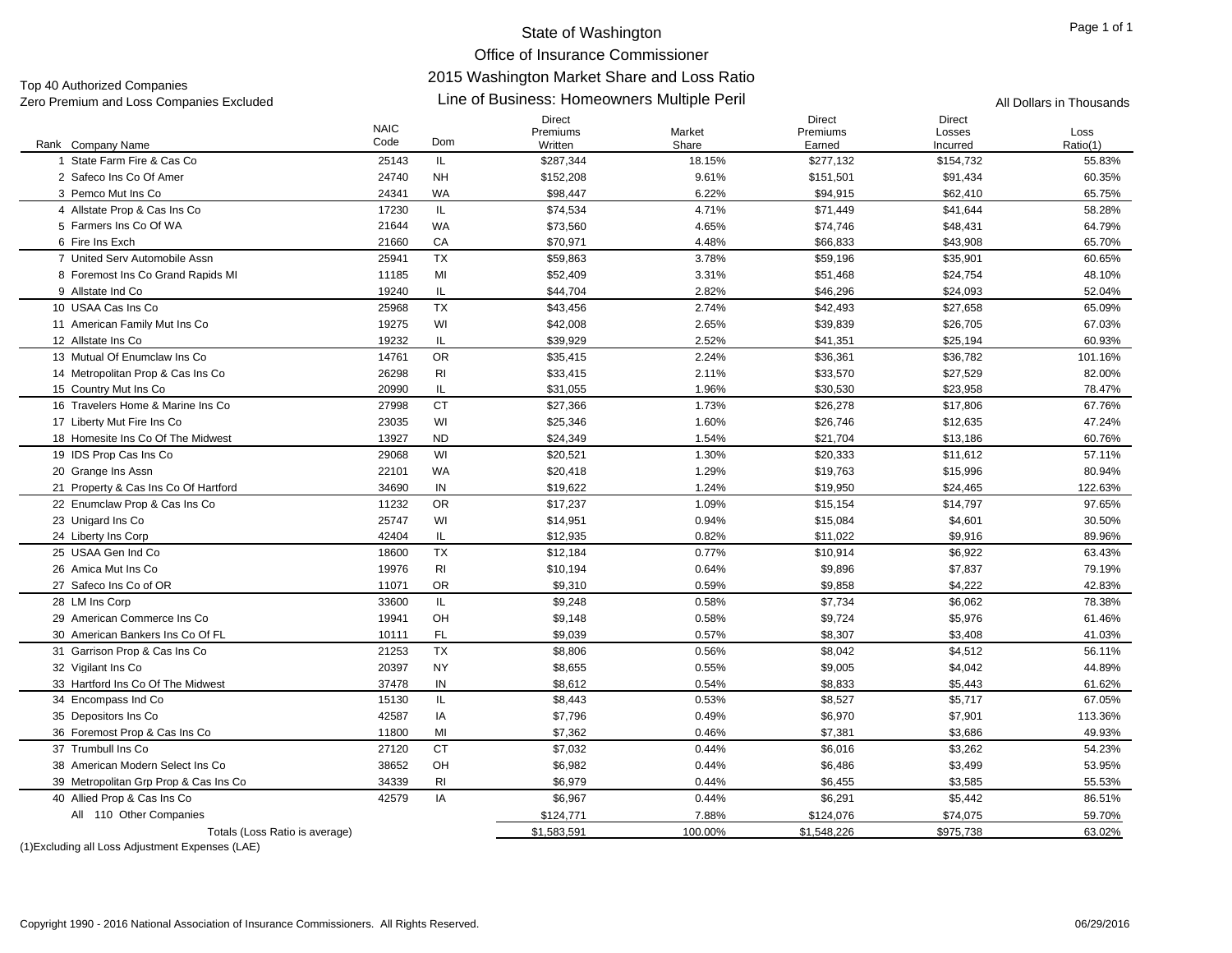Top 40 Authorized Companies Zero Premium and Loss Companies Excluded **All Dollars in Thousands All Dollars in Thousands All Dollars in Thousands** 

#### Line of Business: Inland Marine

| Rank Company Name                       | <b>NAIC</b><br>Code | Dom            | Direct<br>Premiums<br>Written | Market<br>Share | Direct<br>Premiums<br>Earned | Direct<br>Losses<br>Incurred | Loss<br>Ratio(1) |
|-----------------------------------------|---------------------|----------------|-------------------------------|-----------------|------------------------------|------------------------------|------------------|
| 1 Continental Cas Co                    | 20443               | IL             | \$52,155                      | 12.40%          | \$54,426                     | \$38,511                     | 70.76%           |
| 2 Factory Mut Ins Co                    | 21482               | R <sub>l</sub> | \$34,754                      | 8.26%           | \$34,555                     | \$1,562                      | 4.52%            |
| 3 Liberty Mut Ins Co                    | 23043               | MA             | \$26,411                      | 6.28%           | \$26,584                     | \$18,900                     | 71.10%           |
| 4 Affiliated Fm Ins Co                  | 10014               | R <sub>l</sub> | \$25,284                      | 6.01%           | \$24,324                     | \$5,032                      | 20.69%           |
| 5 Liberty Ins Underwriters Inc          | 19917               | IL.            | \$21,619                      | 5.14%           | \$21,619                     | \$14,543                     | 67.27%           |
| 6 State Farm Fire & Cas Co              | 25143               | IL             | \$14,229                      | 3.38%           | \$14,028                     | \$5,095                      | 36.32%           |
| 7 Travelers Prop Cas Co Of Amer         | 25674               | <b>CT</b>      | \$11,584                      | 2.75%           | \$11,907                     | \$1,637                      | 13.74%           |
| 8 New Hampshire Ins Co                  | 23841               | IL.            | \$11,443                      | 2.72%           | \$11,215                     | \$920                        | 8.20%            |
| 9 American Bankers Ins Co Of FL         | 10111               | FL.            | \$11,037                      | 2.62%           | \$9,378                      | \$6,285                      | 67.02%           |
| 10 National Union Fire Ins Co Of Pitts  | 19445               | PA             | \$9,110                       | 2.17%           | \$8,977                      | \$2,815                      | 31.36%           |
| 11 AGCS Marine Ins Co                   | 22837               | IL.            | \$8,274                       | 1.97%           | \$8,793                      | \$3,256                      | 37.02%           |
| 12 National Cas Co                      | 11991               | WI             | \$7,702                       | 1.83%           | \$7,363                      | \$4,715                      | 64.03%           |
| 13 Safeco Ins Co Of Amer                | 24740               | <b>NH</b>      | \$7,543                       | 1.79%           | \$7,384                      | \$3,745                      | 50.71%           |
| 14 Transamerica Cas Ins Co              | 10952               | OH             | \$7,521                       | 1.79%           | \$7,462                      | \$4,658                      | 62.43%           |
| 15 American Pet Ins Co                  | 12190               | <b>NY</b>      | \$6,905                       | 1.64%           | \$6,833                      | \$4,463                      | 65.32%           |
| 16 Zurich Amer Ins Co                   | 16535               | <b>NY</b>      | \$6,719                       | 1.60%           | \$6,898                      | \$1,512                      | 21.91%           |
| 17 Ohio Cas Ins Co                      | 24074               | <b>NH</b>      | \$6,507                       | 1.55%           | \$5,211                      | \$2,061                      | 39.55%           |
| 18 BCS Ins Co                           | 38245               | OH             | \$5,982                       | 1.42%           | \$5,982                      | \$1,627                      | 27.19%           |
| 19 Ace Amer Ins Co                      | 22667               | PA             | \$5,238                       | 1.24%           | \$5,247                      | \$1,161                      | 22.14%           |
| 20 Jefferson Ins Co                     | 11630               | <b>NY</b>      | \$4,784                       | 1.14%           | \$4,396                      | \$921                        | 20.96%           |
| 21 American Zurich Ins Co               | 40142               | IL.            | \$4,271                       | 1.02%           | \$4,509                      | \$1,375                      | 30.49%           |
| 22 Great West Cas Co                    | 11371               | <b>NE</b>      | \$3,851                       | 0.92%           | \$3,745                      | \$1,552                      | 41.45%           |
| 23 AIG Prop Cas Co                      | 19402               | PA             | \$3,615                       | 0.86%           | \$3,604                      | \$1,632                      | 45.29%           |
| 24 Allstate Prop & Cas Ins Co           | 17230               | IL.            | \$3,560                       | 0.85%           | \$3,382                      | \$1,469                      | 43.45%           |
| 25 Pemco Mut Ins Co.                    | 24341               | WA             | \$3,445                       | 0.82%           | \$3,429                      | \$1,667                      | 48.62%           |
| 26 Allianz Global Risks US Ins Co       | 35300               | IL             | \$3,410                       | 0.81%           | \$1,715                      | (\$266)                      | $(15.54)\%$      |
| 27 United States Fire Ins Co            | 21113               | DE             | \$3,324                       | 0.79%           | \$3,316                      | \$3,346                      | 100.91%          |
| 28 United Serv Automobile Assn          | 25941               | TX             | \$3,264                       | 0.78%           | \$3,135                      | \$821                        | 26.19%           |
| 29 United Financial Cas Co              | 11770               | OH             | \$2,604                       | 0.62%           | \$2,314                      | \$1,435                      | 62.01%           |
| 30 Federal Ins Co                       | 20281               | IN             | \$2,373                       | 0.56%           | \$1,910                      | \$519                        | 27.19%           |
| 31 Jewelers Mut Ins Co                  | 14354               | WI             | \$2,272                       | 0.54%           | \$2,175                      | \$558                        | 25.66%           |
| 32 Amex Assur Co                        | 27928               | IL.            | \$2,164                       | 0.51%           | \$2,192                      | \$1,105                      | 50.42%           |
| 33 USAA Cas Ins Co                      | 25968               | <b>TX</b>      | \$2,154                       | 0.51%           | \$2,040                      | \$940                        | 46.07%           |
| 34 Great Amer Ins Co of NY              | 22136               | <b>NY</b>      | \$2,148                       | 0.51%           | \$2,278                      | \$808                        | 35.45%           |
| 35 Westchester Fire Ins Co              | 10030               | PA             | \$2,124                       | 0.50%           | \$1,487                      | (\$110)                      | $(7.42)\%$       |
| 36 American Modern Home Ins Co          | 23469               | OH             | \$2,080                       | 0.49%           | \$2,099                      | \$1,049                      | 49.95%           |
| 37 Pennsylvania Manufacturers Assoc Ins | 12262               | PA             | \$2,080                       | 0.49%           | \$2,038                      | \$147                        | 7.22%            |
| 38 American States Ins Co               | 19704               | IN             | \$2,029                       | 0.48%           | \$2,202                      | \$703                        | 31.95%           |
| 39 Securian Cas Co                      | 10054               | <b>MN</b>      | \$1,992                       | 0.47%           | \$2,265                      | \$907                        | 40.04%           |
| 40 Progressive Cas Ins Co               | 24260               | OH             | \$1,871                       | 0.44%           | \$1,717                      | \$1,256                      | 73.14%           |
| All 286 Other Companies                 |                     |                | \$81,333                      | 19.33%          | \$79,277                     | \$30,768                     | 38.81%           |
| Totals (Loss Ratio is average)          |                     |                | \$420,765                     | 100.00%         | \$413,407                    | \$175,099                    | 42.35%           |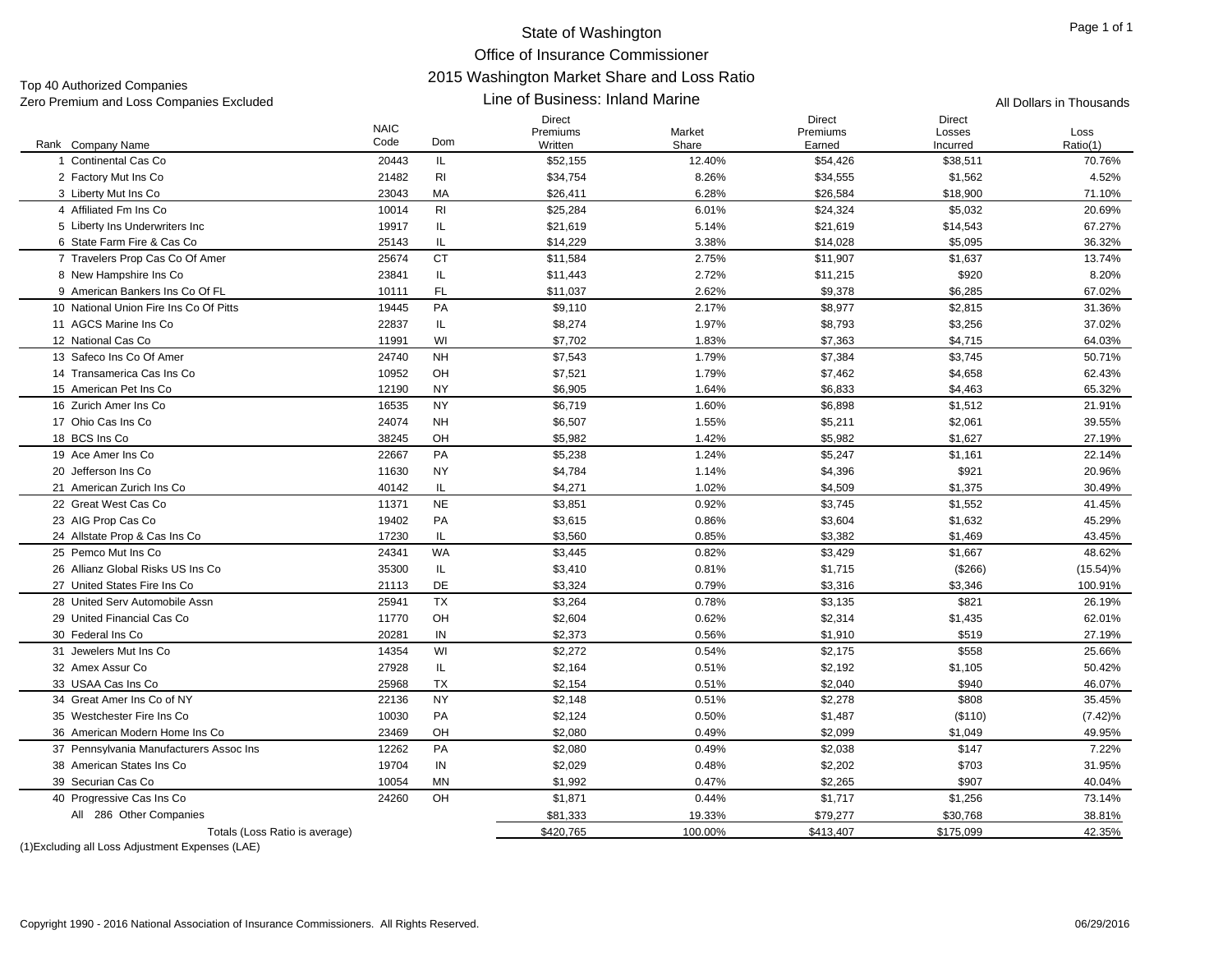#### State of Washington Office of Insurance Commissioner 2015 Washington Market Share Line of Business: Life - AnnuitiesZero Premium Companies Excluded **All Dollars in Thousands** Line of Business: Life - Annuities All Dollars in Thousands

Top 40 Authorized Companies

 $\overline{\phantom{a}}$ 

| Rank Company Name                    | <b>NAIC</b><br>Code | Dom          | Ordinary    | Credit | Group       | Industrial | Total       | Market<br>Share |
|--------------------------------------|---------------------|--------------|-------------|--------|-------------|------------|-------------|-----------------|
| 1 Jackson Natl Life Ins Co           | 65056               | MI           | \$334,655   | \$0    | \$465       | \$0        | \$335,120   | 7.15%           |
| 2 New York Life Ins & Ann Corp       | 91596               | DE           | \$311,201   | \$0    | \$1,288     | \$0        | \$312,489   | 6.67%           |
| 3 Lincoln Natl Life Ins Co           | 65676               | IN           | \$272.898   | \$0    | \$35.997    | \$0        | \$308.895   | 6.59%           |
| 4 Teachers Ins & Ann Assoc Of Amer   | 69345               | <b>NY</b>    | \$144,054   | \$0    | \$111,683   | \$0        | \$255,737   | 5.46%           |
| 5 American Gen Life Ins Co           | 60488               | <b>TX</b>    | \$209,556   | \$0    | \$1,837     | \$0        | \$211,393   | 4.51%           |
| 6_Massachusetts Mut Life Ins Co      | 65935               | MA           | \$29.883    | \$0    | \$177.448   | \$0        | \$207.331   | 4.42%           |
| 7 Allianz Life Ins Co Of N Amer      | 90611               | MN           | \$185,795   | \$0    | \$0         | \$0        | \$185,795   | 3.96%           |
| 8 Transamerica Life Ins Co           | 86231               | IA           | \$140,537   | \$0    | \$1,340     | \$0        | \$141,878   | 3.03%           |
| 9_American Equity Invest Life Ins Co | 92738               | IA           | \$132.240   | \$0    | \$0         | \$0        | \$132.240   | 2.82%           |
| 10 AXA Equitable Life Ins Co         | 62944               | <b>NY</b>    | \$118,106   | \$0    | \$12,526    | \$0        | \$130,632   | 2.79%           |
| 11 Forethought Life Ins Co           | 91642               | IN           | \$123,546   | \$0    | \$6,432     | \$0        | \$129,978   | 2.77%           |
| 12_RiverSource Life Ins Co           | 65005               | <b>MN</b>    | \$121.204   | \$0    | \$736       | \$0        | \$121.940   | 2.60%           |
| 13 Pruco Life Ins Co                 | 79227               | AZ           | \$120,779   | \$0    | \$0         | \$0        | \$120,779   | 2.58%           |
| 14 Symetra Life Ins Co               | 68608               | IA           | \$100,381   | \$0    | \$2,287     | \$0        | \$102,668   | 2.19%           |
| 15_Security Benefit Life Ins Co      | 68675               | KS           | \$96,656    | \$0    | \$295       | \$0        | \$96.951    | 2.07%           |
| 16 Great Amer Life Ins Co            | 63312               | OH           | \$94,370    | \$0    | \$311       | \$0        | \$94,681    | 2.02%           |
| 17 Metlife Ins Co USA                | 87726               | DE           | \$93,274    | \$0    | \$4         | \$0        | \$93,277    | 1.99%           |
| 18 Variable Ann Life Ins Co          | 70238               | <b>TX</b>    | \$54.283    | \$0    | \$36.562    | \$0        | \$90.845    | 1.94%           |
| 19 Pacific Life Ins Co               | 67466               | <b>NE</b>    | \$79,296    | \$0    | \$99        | \$0        | \$79,396    | 1.69%           |
| 20 Principal Life Ins Co             | 61271               | IA           | \$57,357    | \$0    | \$2,410     | \$0        | \$59,767    | 1.28%           |
| 21 Western United Life Assur Co      | 85189               | <b>WA</b>    | \$59.292    | \$0    | \$0         | \$0        | \$59.292    | 1.26%           |
| 22 Fidelity Investments Life Ins Co  | 93696               | UT           | \$46,893    | \$0    | \$0         | \$0        | \$46,893    | 1.00%           |
| 23 Delaware Life Ins Co              | 79065               | DE           | \$35,020    | \$0    | \$1,340     | \$0        | \$36,360    | 0.78%           |
| 24 Bankers Life & Cas Co             | 61263               | $\mathbf{H}$ | \$36.226    | \$0    | \$0         | \$0        | \$36.226    | 0.77%           |
| 25 Metropolitan Life Ins Co          | 65978               | <b>NY</b>    | \$31,596    | \$0    | \$4,564     | \$0        | \$36,161    | 0.77%           |
| 26 Northwestern Mut Life Ins Co      | 67091               | WI           | \$35,598    | \$0    | \$0         | \$0        | \$35,598    | 0.76%           |
| 27_American Natl Ins Co              | 60739               | <b>TX</b>    | \$32.519    | \$0    | \$1.465     | \$0        | \$33.984    | 0.73%           |
| 28 Members Life Ins Co.              | 86126               | IA           | \$31,964    | \$0    | \$0         | \$0        | \$31,964    | 0.68%           |
| 29 Ohio Natl Life Ins Co             | 67172               | OH           | \$29,699    | \$0    | \$0         | \$0        | \$29,699    | 0.63%           |
| 30 USAA Life Ins Co                  | 69663               | <b>TX</b>    | \$29.633    | \$0    | \$0         | \$0        | \$29.633    | 0.63%           |
| 31 Protective Life Ins Co            | 68136               | <b>TN</b>    | \$28,183    | \$0    | \$0         | \$0        | \$28,183    | 0.60%           |
| 32 Voya Ins & Ann Co                 | 80942               | IA           | \$24,967    | \$0    | \$634       | \$0        | \$25,601    | 0.55%           |
| 33 Jefferson Natl Life Ins Co        | 64017               | <b>TX</b>    | \$25.571    | \$0    | \$0         | \$0        | \$25.571    | 0.55%           |
| 34 Guardian Ins & Ann Co Inc.        | 78778               | DE           | \$18,255    | \$0    | \$4,717     | \$0        | \$22,972    | 0.49%           |
| 35 Minnesota Life Ins Co             | 66168               | MN           | \$19,181    | \$0    | \$3,399     | \$0        | \$22,580    | 0.48%           |
| 36 Athene Ann & Life Co              | 61689               | IA           | \$20.592    | \$0    | \$1.213     | \$0        | \$21.804    | 0.47%           |
| 37 Equitrust Life Ins Co             | 62510               | IL           | \$20,875    | \$0    | \$40        | \$0        | \$20,915    | 0.45%           |
| 38 Genworth Life Ins Co              | 70025               | DE           | \$20,625    | \$0    | \$36        | \$0        | \$20,661    | 0.44%           |
| 39 Midland Natl Life Ins Co          | 66044               | IA           | \$18.568    | \$0    | \$513       | \$0        | \$19,081    | 0.41%           |
| 40 Integrity Life Ins Co             | 74780               | OH           | \$16,387    | \$0    | \$0         | \$0        | \$16,387    | 0.35%           |
| All 140 Other Companies              |                     |              | \$279,983   | \$0    | \$595,978   | \$0        | \$875,961   | 18.69%          |
|                                      | <b>Totals</b>       |              | \$3,681,700 | \$0    | \$1,005,619 | \$0        | \$4,687,319 | 100.00%         |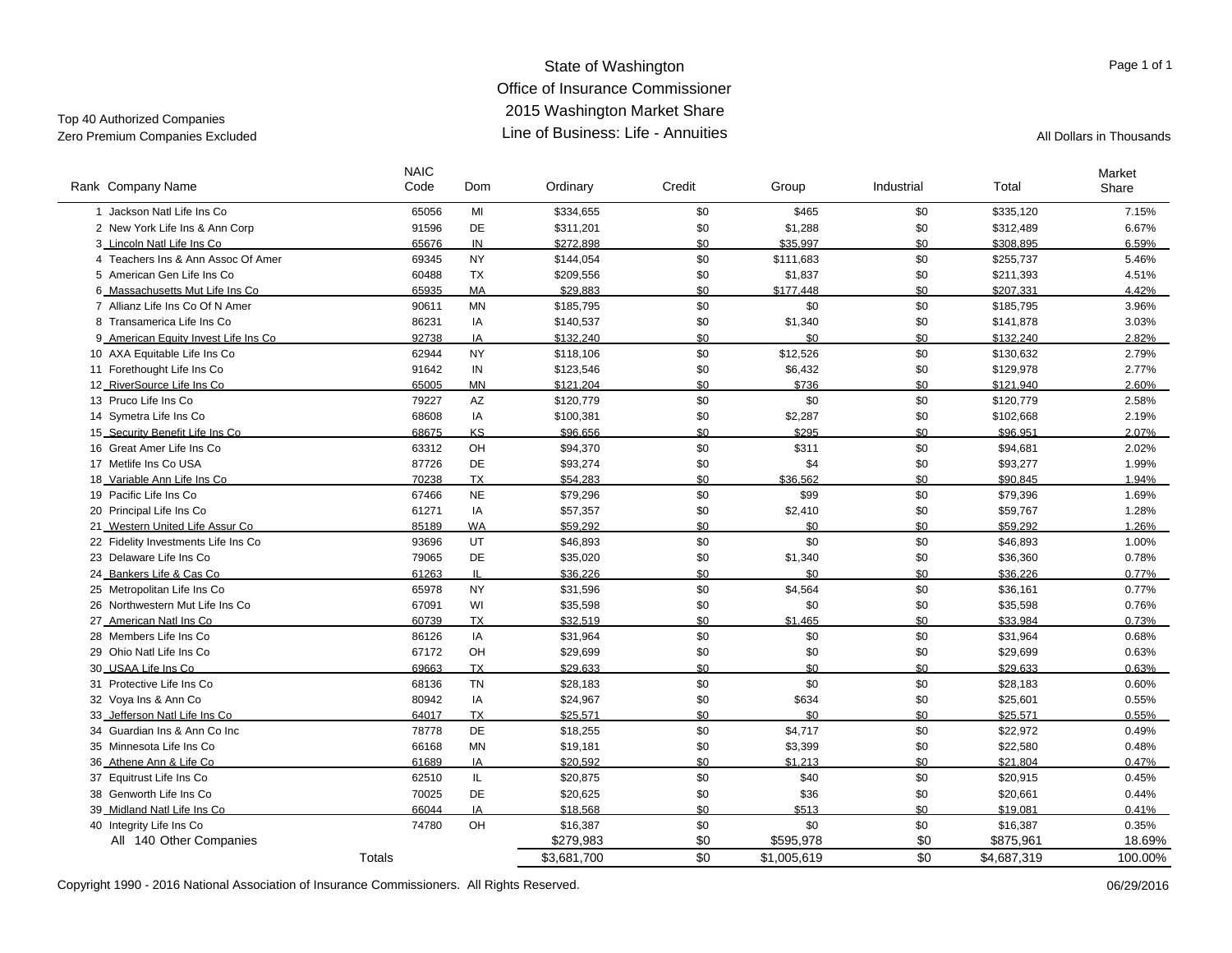#### State of Washington Office of Insurance Commissioner 2015 Washington Market Share Line of Business: Life - Other ConsiderationsZero Premium Companies Excluded Companies All Dollars in Thousands (All Dollars in Thousands All Dollars in Thousands

Top 40 Authorized Companies

| Rank Company Name                     | <b>NAIC</b><br>Code | Dom       | Ordinary  | Credit | Group       | Industrial | Total       | Market<br>Share |
|---------------------------------------|---------------------|-----------|-----------|--------|-------------|------------|-------------|-----------------|
| 1 Prudential Ins Co Of Amer           | 68241               | <b>NJ</b> | \$0       | \$0    | \$339,713   | \$0        | \$339,713   | 24.75%          |
| 2 John Hancock Life Ins Co USA        | 65838               | MI        | \$0       | \$0    | \$271,015   | \$0        | \$271,015   | 19.75%          |
| 3 Nationwide Life Ins Co              | 66869               | OH        | \$89,114  | \$0    | \$53.869    | \$0        | \$142,983   | 10.42%          |
| 4 Metropolitan Life Ins Co            | 65978               | <b>NY</b> | \$0       | \$0    | \$104,152   | \$0        | \$104,152   | 7.59%           |
| 5 Standard Ins Co                     | 69019               | <b>OR</b> | \$0       | \$0    | \$85,508    | \$0        | \$85,508    | 6.23%           |
| 6_Massachusetts Mut Life Ins Co       | 65935               | <b>MA</b> | \$0       | \$0    | \$85.238    | \$0        | \$85.238    | 6.21%           |
| 7 Transamerica Financial Life Ins Co  | 70688               | <b>NY</b> | \$0       | \$0    | \$82,363    | \$0        | \$82,363    | 6.00%           |
| 8 Transamerica Life Ins Co            | 86231               | IA        | \$0       | \$0    | \$59,882    | \$0        | \$59,882    | 4.36%           |
| 9 New York Life Ins Co                | 66915               | <b>NY</b> | \$0       | \$0    | \$54.884    | \$0        | \$54.884    | 4.00%           |
| 10 Hartford Life Ins Co               | 88072               | <b>CT</b> | \$848     | \$0    | \$51,114    | \$0        | \$51,961    | 3.79%           |
| 11 Mutual Of Amer Life Ins Co         | 88668               | <b>NY</b> | \$6,346   | \$0    | \$24,682    | \$0        | \$31,028    | 2.26%           |
| 12_Nationwide Life & Ann Ins Co       | 92657               | OH        | \$26.377  | \$0    | \$77        | \$0        | \$26.453    | 1.93%           |
| 13 Penn Mut Life Ins Co               | 67644               | <b>PA</b> | \$14,757  | \$0    | \$0         | \$0        | \$14,757    | 1.08%           |
| 14 Minnesota Life Ins Co              | 66168               | <b>MN</b> | \$0       | \$0    | \$14,660    | \$0        | \$14,660    | 1.07%           |
| 15_Hartford Life & Ann Ins Co         | 71153               | <b>CT</b> | \$2.881   | \$0    | \$0         | \$0        | \$2.881     | 0.21%           |
| 16 Voya Retirement Ins & Ann Co       | 86509               | <b>CT</b> | \$0       | \$0    | \$2,396     | \$0        | \$2,396     | 0.17%           |
| 17 Ohio Natl Life Ins Co              | 67172               | OH        | \$0       | \$0    | \$2,304     | \$0        | \$2,304     | 0.17%           |
| 18 American Maturity Life Ins Co      | 81213               | <b>CT</b> | \$0       | \$0    | \$160       | \$0        | \$160       | 0.01%           |
| 19 AXA Equitable Life Ins Co          | 62944               | <b>NY</b> | \$0       | \$0    | \$127       | \$0        | \$127       | 0.01%           |
| 20 Country Life Ins Co                | 62553               | IL        | \$0       | \$0    | \$72        | \$0        | \$72        | 0.01%           |
| 21 Prudential Retirement Ins & Ann Co | 93629               | <b>CT</b> | \$0       | \$0    | \$4         | \$0        | \$4         | 0.00%           |
| 22 United Of Omaha Life Ins Co        | 69868               | <b>NE</b> | \$2       | \$0    | \$0         | \$0        | \$2         | $0.00\%$        |
| <b>Other Companies</b><br>All<br>0    |                     |           | \$0       | \$0    | \$0         | \$0        | \$0         | 0.00%           |
|                                       | Totals              |           | \$140,323 | \$0    | \$1,232,219 | \$0        | \$1,372,542 | 100.00%         |
|                                       |                     |           |           |        |             |            |             |                 |

Page 1 of 1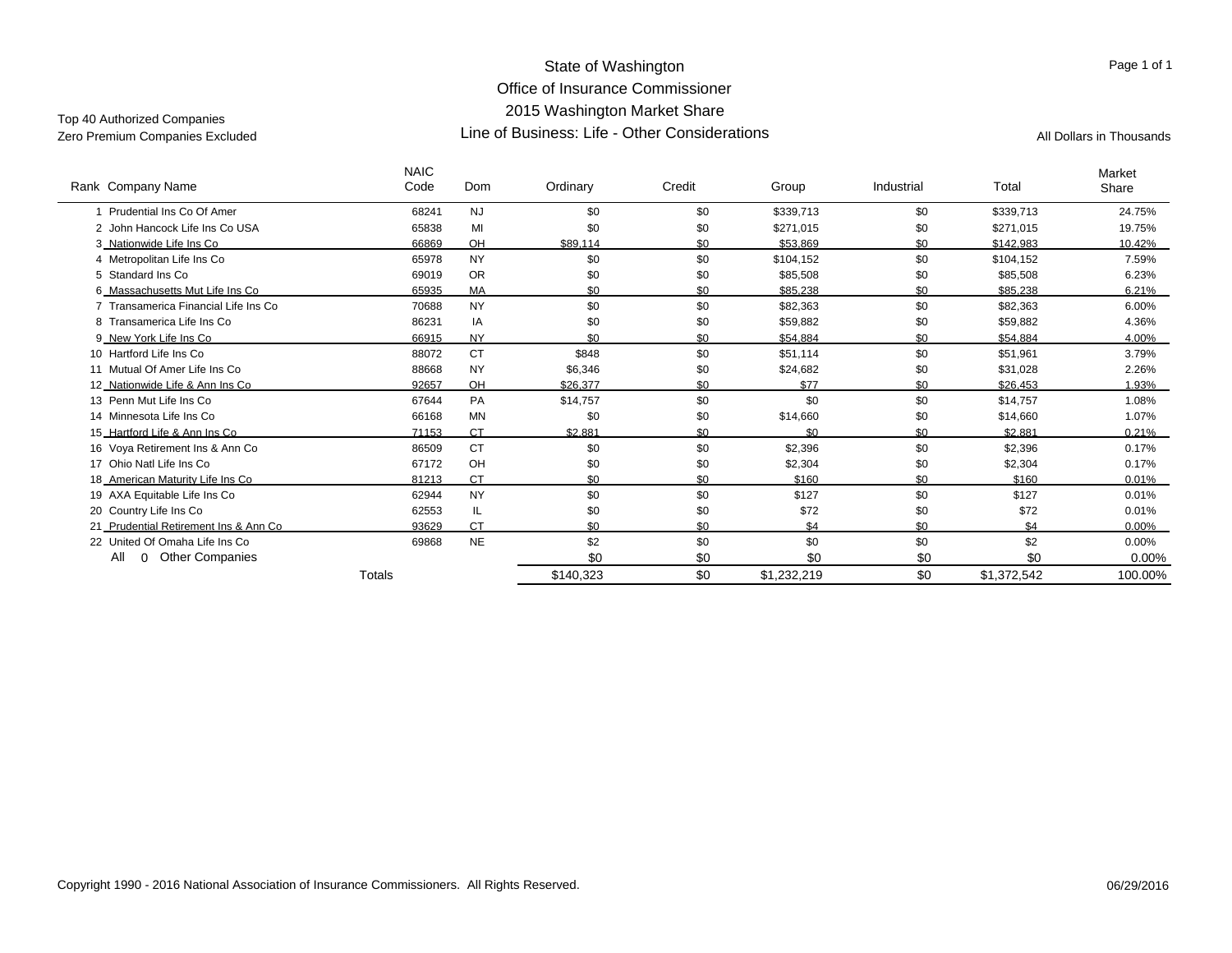#### State of Washington Office of Insurance Commissioner 2015 Washington Market Share Line of Business: Life - Life InsuranceZero Premium Companies Excluded **All Dollars in Thousands** Line of Business: Life - Life Insurance

Top 40 Authorized Companies

 $\overline{\phantom{0}}$ 

| Rank Company Name                   | <b>NAIC</b><br>Code | Dom          | Ordinary    | Credit  | Group     | Industrial | Total       | Market<br>Share |
|-------------------------------------|---------------------|--------------|-------------|---------|-----------|------------|-------------|-----------------|
| 1 Northwestern Mut Life Ins Co      | 67091               | WI           | \$167,387   | \$0     | \$0       | \$0        | \$167,387   | 7.15%           |
| 2 Metropolitan Life Ins Co          | 65978               | <b>NY</b>    | \$22,628    | \$0     | \$143,757 | \$0        | \$166,384   | 7.11%           |
| 3 New York Life Ins Co.             | 66915               | <b>NY</b>    | \$118.541   | \$0     | \$24.090  | \$0        | \$142,631   | 6.10%           |
| 4 Massachusetts Mut Life Ins Co.    | 65935               | <b>MA</b>    | \$47,550    | \$0     | \$37,769  | \$0        | \$85,319    | 3.65%           |
| 5 Pacific Life Ins Co               | 67466               | <b>NE</b>    | \$84,653    | \$0     | \$0       | \$0        | \$84,653    | 3.62%           |
| 6_State Farm Life Ins Co            | 69108               | $\mathbf{H}$ | \$77.616    | \$0     | \$773     | \$0        | \$78,388    | 3.35%           |
| 7 Lincoln Natl Life Ins Co          | 65676               | IN           | \$69,022    | \$0     | \$8,516   | \$0        | \$77,538    | 3.31%           |
| 8 John Hancock Life Ins Co USA      | 65838               | MI           | \$70,448    | \$0     | \$6       | \$0        | \$70,454    | 3.01%           |
| 9 New York Life Ins & Ann Corp      | 91596               | <b>DE</b>    | \$48,067    | \$0     | \$871     | \$0        | \$48.939    | 2.09%           |
| 10 Reliastar Life Ins Co            | 67105               | <b>MN</b>    | \$23,483    | \$0     | \$25,370  | \$0        | \$48,853    | 2.09%           |
| 11 Pruco Life Ins Co                | 79227               | AZ           | \$38,678    | \$0     | \$0       | \$0        | \$38,678    | 1.65%           |
| 12 Lincoln Benefit Life Co          | 65595               | <b>NE</b>    | \$38,210    | \$0     | \$7       | \$0        | \$38,216    | 1.63%           |
| 13 Minnesota Life Ins Co            | 66168               | <b>MN</b>    | \$15,796    | \$399   | \$20,711  | \$0        | \$36,906    | 1.58%           |
| 14 Farmers New World Life Ins Co    | 63177               | <b>WA</b>    | \$36,578    | \$0     | \$0       | \$0        | \$36,578    | 1.56%           |
| 15_Transamerica Life Ins Co         | 86231               | IA           | \$33.547    | \$9     | \$1.792   | \$0        | \$35.347    | 1.51%           |
| 16 Genworth Life & Ann Ins Co       | 65536               | VA           | \$34.193    | \$0     | \$140     | \$0        | \$34.333    | 1.47%           |
| 17 American Gen Life Ins Co         | 60488               | <b>TX</b>    | \$30,519    | \$4     | \$1,033   | \$1        | \$31,558    | 1.35%           |
| 18 RiverSource Life Ins Co          | 65005               | <b>MN</b>    | \$30.675    | \$0     | \$0       | \$0        | \$30.675    | 1.31%           |
| 19 Primerica Life Ins Co            | 65919               | MA           | \$30,657    | \$0     | \$0       | \$0        | \$30,657    | 1.31%           |
| 20 USAA Life Ins Co                 | 69663               | <b>TX</b>    | \$30,514    | \$0     | \$0       | \$0        | \$30,514    | 1.30%           |
| 21 Metlife Ins Co USA               | 87726               | <b>DE</b>    | \$29.743    | \$0     | \$0       | \$0        | \$29.743    | 1.27%           |
| 22 AXA Equitable Life Ins Co        | 62944               | <b>NY</b>    | \$26,845    | \$0     | \$0       | \$0        | \$26,845    | 1.15%           |
| 23 Transamerica Premier Life Ins Co | 66281               | IA           | \$23,564    | \$0     | \$321     | \$1        | \$23,886    | 1.02%           |
| 24 Protective Life Ins Co           | 68136               | <b>TN</b>    | \$23.455    | \$9     | \$262     | \$0        | \$23.727    | 1.01%           |
| 25 Penn Mut Life Ins Co             | 67644               | PA           | \$23,055    | \$0     | \$0       | \$0        | \$23,055    | 0.99%           |
| 26 Banner Life Ins Co               | 94250               | <b>MD</b>    | \$22,717    | \$0     | \$0       | \$0        | \$22,717    | 0.97%           |
| 27 Symetra Life Ins Co              | 68608               | IA           | \$19.851    | \$0     | \$2.196   | \$0        | \$22.047    | 0.94%           |
| 28 Guardian Life Ins Co Of Amer     | 64246               | <b>NY</b>    | \$18,376    | \$0     | \$2,726   | \$0        | \$21,102    | 0.90%           |
| 29 United Of Omaha Life Ins Co      | 69868               | <b>NE</b>    | \$14,347    | \$0     | \$6,128   | \$0        | \$20,475    | 0.88%           |
| 30 Midland Natl Life Ins Co         | 66044               | IA           | \$19.634    | \$0     | \$49      | \$0        | \$19.683    | 0.84%           |
| 31 North Amer Co Life & Hith Ins    | 66974               | IA           | \$19,339    | \$0     | \$19      | \$0        | \$19,359    | 0.83%           |
| 32 Nationwide Life & Ann Ins Co     | 92657               | OH           | \$19,286    | \$0     | \$0       | \$0        | \$19,286    | 0.82%           |
| 33 Forethought Life Ins Co          | 91642               | IN           | \$19.150    | \$0     | \$91      | \$0        | \$19.241    | 0.82%           |
| 34 American Income Life Ins Co      | 60577               | IN           | \$19,142    | \$0     | \$47      | \$0        | \$19,188    | 0.82%           |
| 35 Hartford Life & Ann Ins Co       | 71153               | <b>CT</b>    | \$18,408    | \$0     | \$5       | \$0        | \$18,413    | 0.79%           |
| 36 Jackson Natl Life Ins Co         | 65056               | MI           | \$18,096    | \$0     | \$41      | \$0        | \$18,137    | 0.78%           |
| 37 Country Life Ins Co              | 62553               | IL           | \$17,298    | \$0     | \$50      | \$0        | \$17,348    | 0.74%           |
| 38 Ohio Natl Life Assur Corp        | 89206               | OH           | \$17,188    | \$0     | \$0       | \$0        | \$17,188    | 0.73%           |
| 39 Security Life Of Denver Ins Co   | 68713               | CO           | \$15,656    | \$0     | \$0       | \$0        | \$15,656    | 0.67%           |
| 40 West Coast Life Ins Co           | 70335               | <b>NE</b>    | \$14,072    | \$0     | \$0       | \$0        | \$14,072    | 0.60%           |
| All 278 Other Companies             |                     |              | \$340,497   | \$3,807 | \$270,057 | \$2        | \$614,362   | 26.26%          |
|                                     | Totals              |              | \$1,788,480 | \$4.228 | \$546,826 | \$4        | \$2,339,538 | 100.00%         |

Copyright 1990 - 2016 National Association of Insurance Commissioners. All Rights Reserved. 06/29/2016 06/29/2016

Page 1 of 1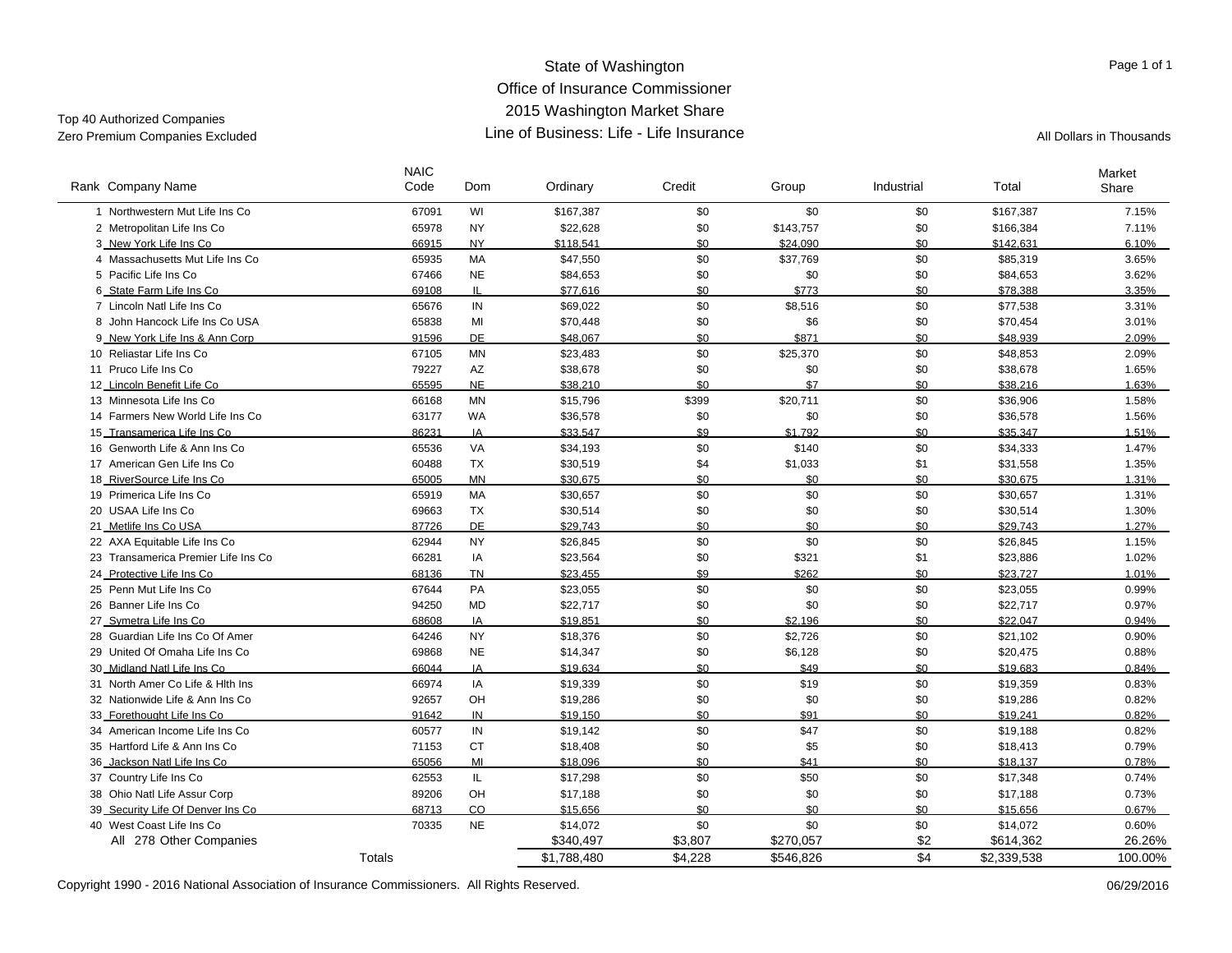#### Line of Business: Medical Professional Liability Zero Premium and Loss Companies Excluded All Dollars in Thousands Top 40 Authorized Companies<br>Zero Premium and Loss Companies Excluded

|                                                  | <b>NAIC</b><br>Code | Dom       | <b>Direct</b><br>Premiums | Market  | <b>Direct</b><br>Premiums | <b>Direct</b><br>Losses | Loss        |
|--------------------------------------------------|---------------------|-----------|---------------------------|---------|---------------------------|-------------------------|-------------|
| Rank Company Name                                |                     |           | Written                   | Share   | Earned                    | Incurred                | Ratio(1)    |
| 1 Physicians Ins A Mut Co.                       | 40738               | WA        | \$58,924                  | 44.82%  | \$55,551                  | \$20,984                | 37.77%      |
| 2 Doctors Co An Interins Exch                    | 34495               | CA        | \$14,890                  | 11.33%  | \$14,741                  | (\$3,072)               | $(20.84)\%$ |
| 3 Medical Protective Co                          | 11843               | IN        | \$7,588                   | 5.77%   | \$8,068                   | \$1,683                 | 20.85%      |
| 4 Washington Cas Co                              | 42510               | <b>WA</b> | \$6,179                   | 4.70%   | \$8,453                   | \$8,937                 | 105.73%     |
| 5 Northwest Dentists Ins Co                      | 32417               | <b>WA</b> | \$4,979                   | 3.79%   | \$4,958                   | (\$887)                 | $(17.88)\%$ |
| 6 MD RRG Inc                                     | 12355               | МT        | \$4,864                   | 3.70%   | \$4,864                   | \$2,717                 | 55.86%      |
| 7 Sentinel Assur RRG Inc                         | 12005               | HI        | \$4,382                   | 3.33%   | \$4,410                   | (\$1,053)               | $(23.88)\%$ |
| 8 American Cas Co Of Reading PA                  | 20427               | PA        | \$4,139                   | 3.15%   | \$4,097                   | (\$522)                 | $(12.74)\%$ |
| 9 American Excess Ins Exch RRG                   | 10903               | VT        | \$2,618                   | 1.99%   | \$2,595                   | \$4,683                 | 180.45%     |
| 10 NCMIC Ins Co                                  | 15865               | IA        | \$2,468                   | 1.88%   | \$2,484                   | \$1,855                 | 74.69%      |
| 11 Continental Cas Co                            | 20443               | IL        | \$2,248                   | 1.71%   | \$2,243                   | \$2,983                 | 132.98%     |
| 12 Emergency Medicine Professional Asr           | 12003               | <b>NV</b> | \$1,676                   | 1.27%   | \$1,607                   | (\$346)                 | $(21.53)\%$ |
| 13 Oms Natl Ins Co Rrg                           | 44121               | IL        | \$1,612                   | 1.23%   | \$1,486                   | \$1,379                 | 92.79%      |
| 14 Podiatry Ins Co Of Amer                       | 14460               | IL        | \$1,463                   | 1.11%   | \$1,512                   | \$616                   | 40.74%      |
| 15 Liberty Ins Underwriters Inc                  | 19917               | IL        | \$1,221                   | 0.93%   | \$1,197                   | \$649                   | 54.23%      |
| 16 Allied Professionals Ins Co RRG               | 11710               | AZ        | \$1,181                   | 0.90%   | \$1,178                   | \$515                   | 43.70%      |
| 17 Ace Amer Ins Co                               | 22667               | PA        | \$970                     | 0.74%   | \$977                     | \$33                    | 3.37%       |
| 18 Medicus Ins Co                                | 12754               | <b>TX</b> | \$752                     | 0.57%   | \$2.082                   | \$919                   | 44.14%      |
| 19 PACO Assur Co Inc                             | 10222               | IL        | \$728                     | 0.55%   | \$766                     | \$1                     | 0.17%       |
| 20 Preferred Physicians Medical RRG              | 44083               | <b>MO</b> | \$705                     | 0.54%   | \$710                     | \$31                    | 4.32%       |
| 21 Mountain States Hithcare Recip RRG            | 11585               | MT        | \$689                     | 0.52%   | \$680                     | \$181                   | 26.58%      |
| 22 Ophthalmic Mut Ins Co RRG                     | 44105               | VT        | \$677                     | 0.52%   | \$670                     | \$315                   | 47.01%      |
| 23 National Union Fire Ins Co Of Pitts           | 19445               | PA        | \$602                     | 0.46%   | \$561                     | \$664                   | 118.30%     |
| 24 Emergency Physicians Ins Exchange RR          | 11714               | VT        | \$558                     | 0.42%   | \$547                     | \$167                   | 30.60%      |
| 25 Health Care Industry Liab Recip Ins           | 11832               | DC        | \$550                     | 0.42%   | \$533                     | \$318                   | 59.64%      |
| 26 Applied Medico Legal Solutions RRG            | 11598               | AZ        | \$538                     | 0.41%   | \$571                     | \$154                   | 27.07%      |
| 27 Caring Communities Recip RRG                  | 12373               | DC        | \$525                     | 0.40%   | \$525                     | \$539                   | 102.66%     |
| 28 Fair Amer Ins & Reins Co                      | 35157               | <b>NY</b> | \$478                     | 0.36%   | \$500                     | \$200                   | 39.97%      |
| 29 Church Mut Ins Co                             | 18767               | WI        | \$412                     | 0.31%   | \$363                     | \$762                   | 209.95%     |
| 30 Oceanus Ins Co A RRG                          | 12189               | SC        | \$401                     | 0.31%   | \$493                     | (\$21)                  | $(4.33)\%$  |
| 31 The Mutual RRG Inc                            | 26257               | HI        | \$245                     | 0.19%   | \$245                     | \$4                     | 1.73%       |
| 32 Allied World Specialty Ins Co.                | 16624               | <b>DE</b> | \$237                     | 0.18%   | \$261                     | ( \$58)                 | $(22.11)\%$ |
| 33 Great Divide Ins Co                           | 25224               | <b>ND</b> | \$230                     | 0.17%   | \$213                     | \$49                    | 22.94%      |
| 34 Capson Physicians Ins Co                      | 19348               | <b>TX</b> | \$216                     | 0.16%   | \$232                     | \$313                   | 135.16%     |
| 35 American Home Assur Co                        | 19380               | <b>NY</b> | \$177                     | 0.13%   | \$174                     | \$41                    | 23.35%      |
| 36 Preferred Professional Ins Co                 | 36234               | <b>NE</b> | \$175                     | 0.13%   | \$202                     | \$943                   | 465.68%     |
| 37 American Assoc Of Othodontists RRG            | 10232               | AZ        | \$170                     | 0.13%   | \$171                     | \$40                    | 23.06%      |
| 38 Fortress Ins Co                               | 10801               | IL        | \$159                     | 0.12%   | \$194                     | \$49                    | 25.24%      |
| 39 Pharmacists Mut Ins Co                        | 13714               | IA        | \$140                     | 0.11%   | \$135                     | (\$27)                  | $(20.00)\%$ |
| 40 American Alt Ins Corp                         | 19720               | <b>DE</b> | \$81                      | 0.06%   | \$86                      | ( \$3)                  | $(3.51)\%$  |
| All<br>58 Other Companies                        |                     |           | \$606                     | 0.46%   | \$691                     | \$1,466                 | 212.23%     |
| Totals (Loss Ratio is average)                   |                     |           | \$131.455                 | 100.00% | \$132.026                 | \$48.198                | 36.51%      |
| (1) Excluding all Loss Adjustment Expenses (LAE) |                     |           |                           |         |                           |                         |             |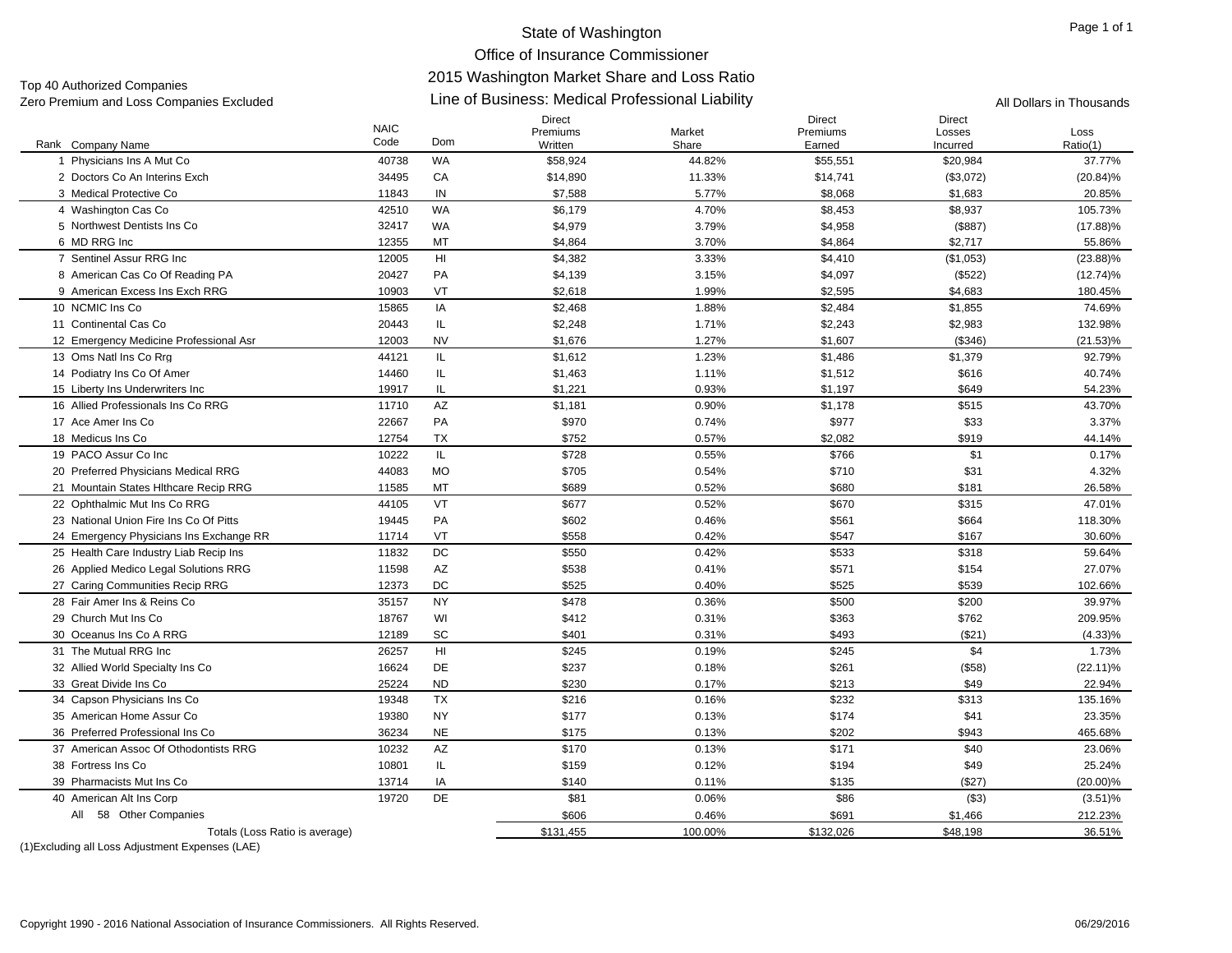Top 40 Authorized Companies<br>Zero Premium and Loss Companies Excluded

#### NAICDirectPremiumsMarketLine of Business: Mortgage Guaranty Zero Premium and Loss Companies Excluded All Dollars in Thousands

| Rank Company Name                  | <b>NAIC</b><br>Code | Dom       | Direct<br><b>Premiums</b><br>Written | Market<br>Share | Direct<br>Premiums<br>Earned | Direct<br>Losses<br>Incurred | Loss<br>Ratio(1) |
|------------------------------------|---------------------|-----------|--------------------------------------|-----------------|------------------------------|------------------------------|------------------|
| United Guar Residential Ins Co     | 15873               | <b>NC</b> | \$37,332                             | 25.19%          | \$35,535                     | \$4,908                      | 13.81%           |
| 2 Mortgage Guar Ins Corp           | 29858               | WI        | \$33,898                             | 22.88%          | \$32,910                     | \$12,777                     | 38.82%           |
| 3 Radian Guar Inc                  | 33790               | <b>PA</b> | \$25,829                             | 17.43%          | \$24,087                     | \$6,666                      | 27.67%           |
| 4 Genworth Mortgage Ins Corp       | 38458               | <b>NC</b> | \$22,198                             | 14.98%          | \$16,710                     | \$3,836                      | 22.96%           |
| 5 Essent Guar Inc                  | 13634               | <b>PA</b> | \$17,676                             | 11.93%          | \$14,595                     | \$268                        | 1.84%            |
| 6 ARCH Mortgage Ins Co             | 40266               | WI        | \$4,823                              | 3.25%           | \$4,559                      | \$710                        | 15.58%           |
| Republic Mortgage Ins Co           | 28452               | <b>NC</b> | \$4,636                              | 3.13%           | \$4,814                      | \$2,089                      | 43.39%           |
| 8 National Mortgage Ins Corp       | 13695               | WI        | \$1,291                              | 0.87%           | \$793                        | \$29                         | 3.67%            |
| 9 United Guar Mortgage Ind Co      | 26999               | <b>NC</b> | \$489                                | 0.33%           | (\$93)                       | (\$31)                       | 33.29%           |
| 10 ARCH Mortgage Assur Co          | 29114               | WI        | \$2                                  | 0.00%           | \$2                          | \$0                          | 0.00%            |
| 11 MGIC Ind Corp                   | 18740               | WI        | \$1                                  | $0.00\%$        | \$25                         | \$0                          | 0.00%            |
| <b>Other Companies</b><br>All<br>0 |                     |           | \$0                                  | $0.00\%$        | \$0                          | \$0                          | 25.00%           |
| Totals (Loss Ratio is average)     |                     |           | \$148,175                            | 100.00%         | \$133,938                    | \$31,251                     | 23.33%           |
|                                    |                     |           |                                      |                 |                              |                              |                  |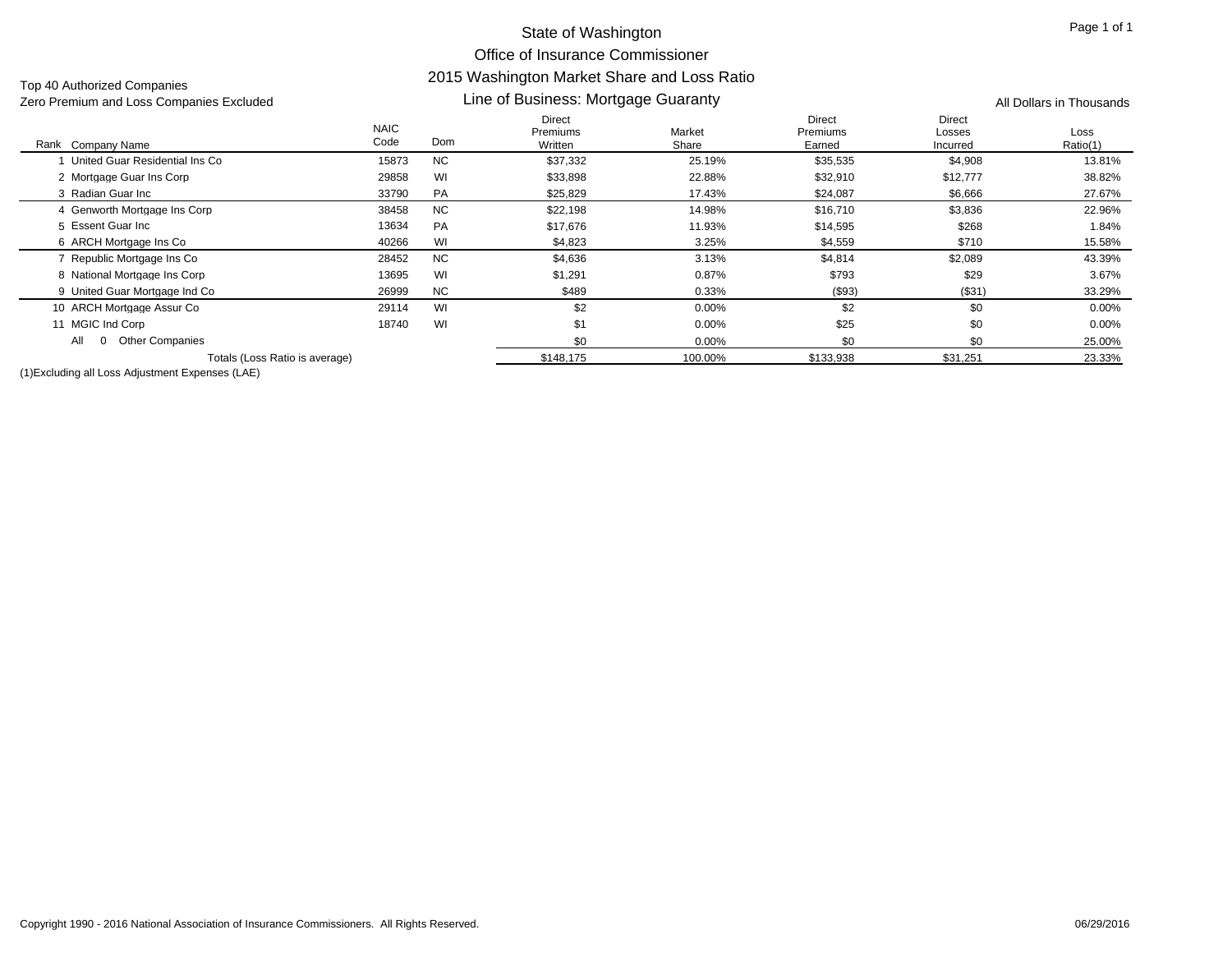Top 40 Authorized Companies

#### Rank Company Name NAIC Code Direct Premiums Written Market Share Direct Premiums Earned Direct LossesIncurred LossRatio(1) k Company Name **Solution Come** Code Dom Written Written Share Share Earned Incurred Ratio(1) Line of Business: Multiple Peril Crop Zero Premium and Loss Companies Excluded All Dollars in Thousands 1 Ace Prop & Cas Ins Co 20699 PA \$37,882 32.20% \$37,467 \$81,746 218.19% 2 Producers Agriculture Ins Co 34312 TX \$22,023 \$22,528 \$34,302 159.19% 3 NAU Country Ins Co 3 NAU Country Ins Co 25240 MN \$16,735 14.22% \$11,582 \$27,389 236.47% 4 Rural Comm Ins Co 39039 MN \$14,735 12.52% \$26,420 \$45,628 172.70% 5 American Agri Business Ins Co 12548 TX \$6,742 5.73% \$12,635 \$11,217 88.77% 6 Great Amer Ins Co 16691 OHH \$6,574 5.59% \$5,866 \$12,812 218.41% 7 Greenwich Ins Co 22322 DEE \$6,319 5.37% \$4,538 \$3,346 73.74% 8 Agri Gen Ins Co 8 Agri Gen Ins Co 42757 IA \$4,211 3.58% \$3,713 \$4,039 108.77% 9 Occidental Fire & Cas Co Of NC 23248 NC $\textsf{C}$  \$1,740 1.48% \$1,740 \$1,935 111.23% 10 State Farm Fire & Cas Co 25143 IL \$591 0.50% \$591 \$1,647 278.46% \$99 0.08% \$99 (\$557) (565.85)% Totals (Loss Ratio is average)  $$117,650$   $$126,199$   $$223,503$   $$223,503$   $$177.10%$ All 2 Other Companies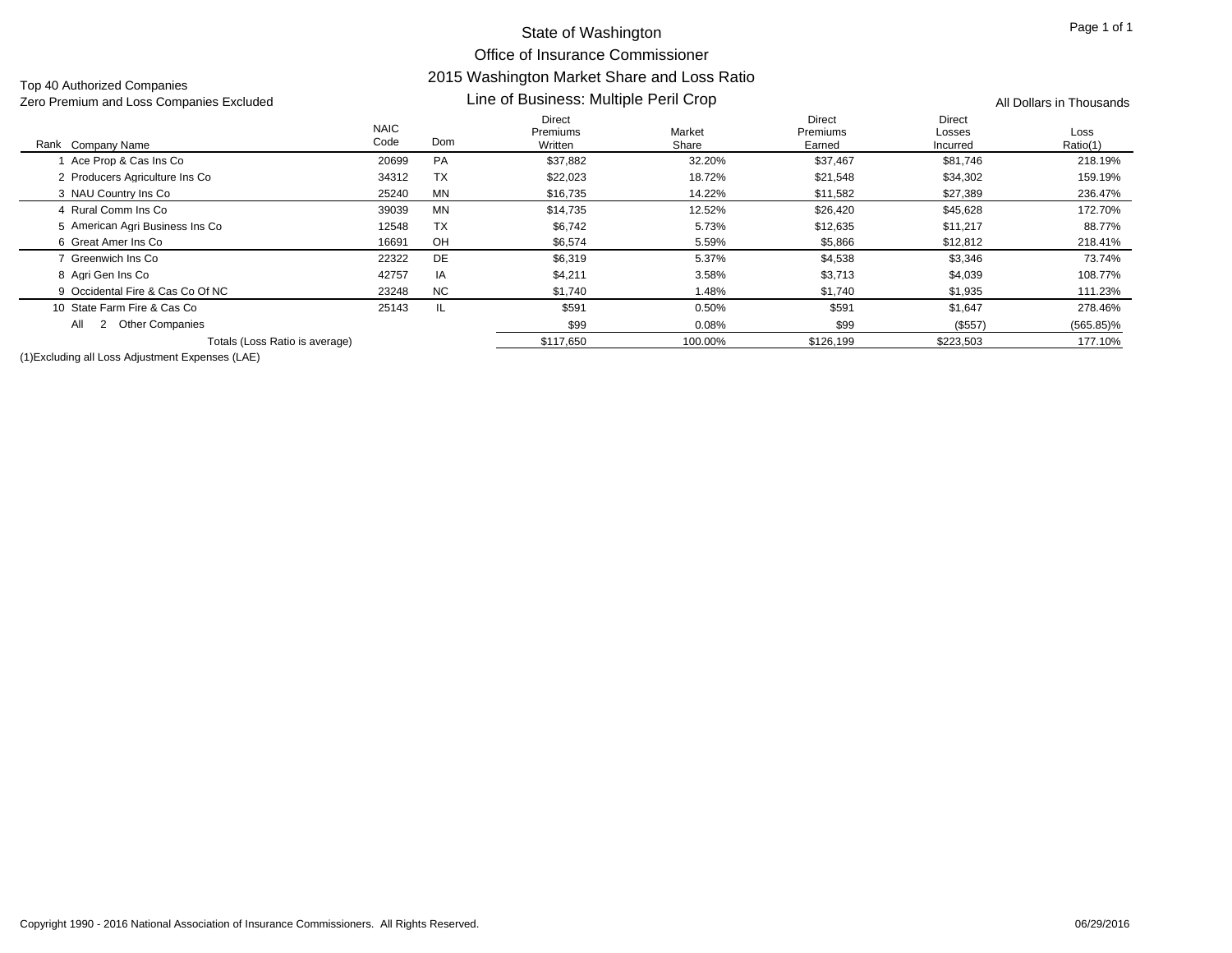Top 40 Authorized Companies Zero Premium and Loss Companies Excluded **All Dollars in Thousands Line of Business: Ocean Marine** All Dollars in Thousands

#### Line of Business: Ocean Marine

|                                       | <b>NAIC</b> |           | Direct<br>Premiums | Market  | Direct<br>Premiums | <b>Direct</b><br>Losses |                  |
|---------------------------------------|-------------|-----------|--------------------|---------|--------------------|-------------------------|------------------|
| Rank Company Name                     | Code        | Dom       | Written            | Share   | Earned             | Incurred                | Loss<br>Ratio(1) |
| 1 Navigators Ins Co                   | 42307       | <b>NY</b> | \$16,990           | 13.18%  | \$16,435           | \$7,745                 | 47.12%           |
| 2 AGCS Marine Ins Co                  | 22837       | IL.       | \$13,108           | 10.17%  | \$12,358           | \$7,336                 | 59.37%           |
| 3 United States Fire Ins Co           | 21113       | <b>DE</b> | \$11,699           | 9.07%   | \$11,129           | \$5,162                 | 46.39%           |
| 4 National Union Fire Ins Co Of Pitts | 19445       | PA        | \$10,488           | 8.13%   | \$10,284           | \$5,226                 | 50.81%           |
| 5 Travelers Prop Cas Co Of Amer       | 25674       | <b>CT</b> | \$8,481            | 6.58%   | \$8,596            | \$2,905                 | 33.80%           |
| 6 Zurich Amer Ins Co                  | 16535       | <b>NY</b> | \$6,958            | 5.40%   | \$7,034            | \$3,653                 | 51.93%           |
| 7 Great Amer Ins Co                   | 16691       | OH        | \$6,141            | 4.76%   | \$4,520            | \$2,554                 | 56.51%           |
| 8 Atlantic Specialty Ins Co.          | 27154       | <b>NY</b> | \$5,690            | 4.41%   | \$5,833            | \$1,536                 | 26.33%           |
| 9 Federal Ins Co                      | 20281       | IN        | \$5,435            | 4.22%   | \$5,364            | \$1,529                 | 28.51%           |
| 10 Ace Amer Ins Co                    | 22667       | PA        | \$4,507            | 3.50%   | \$4,406            | \$1,649                 | 37.43%           |
| 11 Liberty Mut Ins Co                 | 23043       | MA        | \$2,845            | 2.21%   | \$2,863            | \$2,953                 | 103.13%          |
| 12 Endurance Amer Ins Co              | 10641       | <b>DE</b> | \$2,826            | 2.19%   | \$2,397            | \$722                   | 30.11%           |
| 13 Markel Amer Ins Co.                | 28932       | VA        | \$2,605            | 2.02%   | \$2,601            | \$750                   | 28.82%           |
| 14 Continental Ins Co.                | 35289       | PA        | \$2,441            | 1.89%   | \$2,461            | \$3,346                 | 135.93%          |
| 15 Starr Ind & Liab Co                | 38318       | <b>TX</b> | \$2,278            | 1.77%   | \$2,476            | (\$2,366)               | $(95.54)\%$      |
| 16 National Liab & Fire Ins Co        | 20052       | <b>CT</b> | \$2,145            | 1.66%   | \$2,090            | \$214                   | 10.26%           |
| 17 XL Specialty Ins Co                | 37885       | DE        | \$2,083            | 1.62%   | \$1,814            | \$1,680                 | 92.63%           |
| 18 Foremost Ins Co Grand Rapids MI    | 11185       | MI        | \$1,895            | 1.47%   | \$1,824            | \$910                   | 49.89%           |
| 19 Catlin Ind Co                      | 24503       | DE        | \$1,829            | 1.42%   | \$1,720            | \$830                   | 48.23%           |
| 20 National Cas Co                    | 11991       | WI        | \$1,810            | 1.40%   | \$1,634            | \$3,361                 | 205.64%          |
| 21 Indemnity Ins Co Of North Amer     | 43575       | PA        | \$1,785            | 1.38%   | \$1,958            | (\$230)                 | $(11.74)\%$      |
| 22 Standard Fire Ins Co               | 19070       | <b>CT</b> | \$1,573            | 1.22%   | \$1,553            | \$612                   | 39.44%           |
| 23 Red Shield Ins Co                  | 41580       | WA        | \$1,285            | 1.00%   | \$1,265            | \$1,115                 | 88.19%           |
| 24 AIG Prop Cas Co                    | 19402       | PA        | \$1,263            | 0.98%   | \$1,229            | \$94                    | 7.61%            |
| 25 Hanover Ins Co                     | 22292       | <b>NH</b> | \$1,139            | 0.88%   | \$1,008            | \$480                   | 47.58%           |
| 26 GEICO Marine Ins Co.               | 37923       | <b>MD</b> | \$1,121            | 0.87%   | \$932              | \$1,793                 | 192.43%          |
| 27 New York Marine & Gen Ins Co       | 16608       | <b>NY</b> | \$923              | 0.72%   | \$1,146            | \$935                   | 81.65%           |
| 28 New Hampshire Ins Co               | 23841       | IL.       | \$847              | 0.66%   | \$852              | \$180                   | 21.10%           |
| 29 Starnet Ins Co                     | 40045       | <b>DE</b> | \$719              | 0.56%   | \$696              | \$1,275                 | 183.07%          |
| 30 Hartford Fire In Co.               | 19682       | <b>CT</b> | \$677              | 0.52%   | \$577              | \$136                   | 23.57%           |
| 31 Tokio Marine Amer Ins Co           | 10945       | <b>NY</b> | \$525              | 0.41%   | \$472              | \$4,968                 | 1051.78%         |
| 32 Insurance Co of N Amer             | 22713       | PA        | \$503              | 0.39%   | \$514              | \$126                   | 24.53%           |
| 33 RLI Ins Co                         | 13056       | IL        | \$425              | 0.33%   | \$392              | (\$18)                  | (4.61)%          |
| 34 Axis Ins Co                        | 37273       | IL        | \$403              | 0.31%   | \$423              | \$34                    | 8.12%            |
| 35 Travelers Home & Marine Ins Co     | 27998       | <b>CT</b> | \$393              | 0.30%   | \$392              | \$229                   | 58.50%           |
| 36 St Paul Fire & Marine Ins Co       | 24767       | <b>CT</b> | \$335              | 0.26%   | \$608              | ( \$484)                | $(79.56)\%$      |
| 37 Aspen Amer Ins Co                  | 43460       | <b>TX</b> | \$292              | 0.23%   | \$298              | ( \$11)                 | $(3.83)\%$       |
| 38 United Serv Automobile Assn        | 25941       | <b>TX</b> | \$279              | 0.22%   | \$294              | \$58                    | 19.70%           |
| 39 Alterra Amer Ins Co                | 21296       | DE        | \$254              | 0.20%   | \$244              | \$13                    | 5.13%            |
| 40 North Amer Specialty Ins Co        | 29874       | <b>NH</b> | \$247              | 0.19%   | \$207              | \$67                    | 32.25%           |
| 58 Other Companies<br>All             |             |           | \$1,696            | 1.32%   | \$3,539            | \$360                   | 10.17%           |
| Totals (Loss Ratio is average)        |             |           | \$128,936          | 100.00% | \$126,436          | \$63,425                | 50.16%           |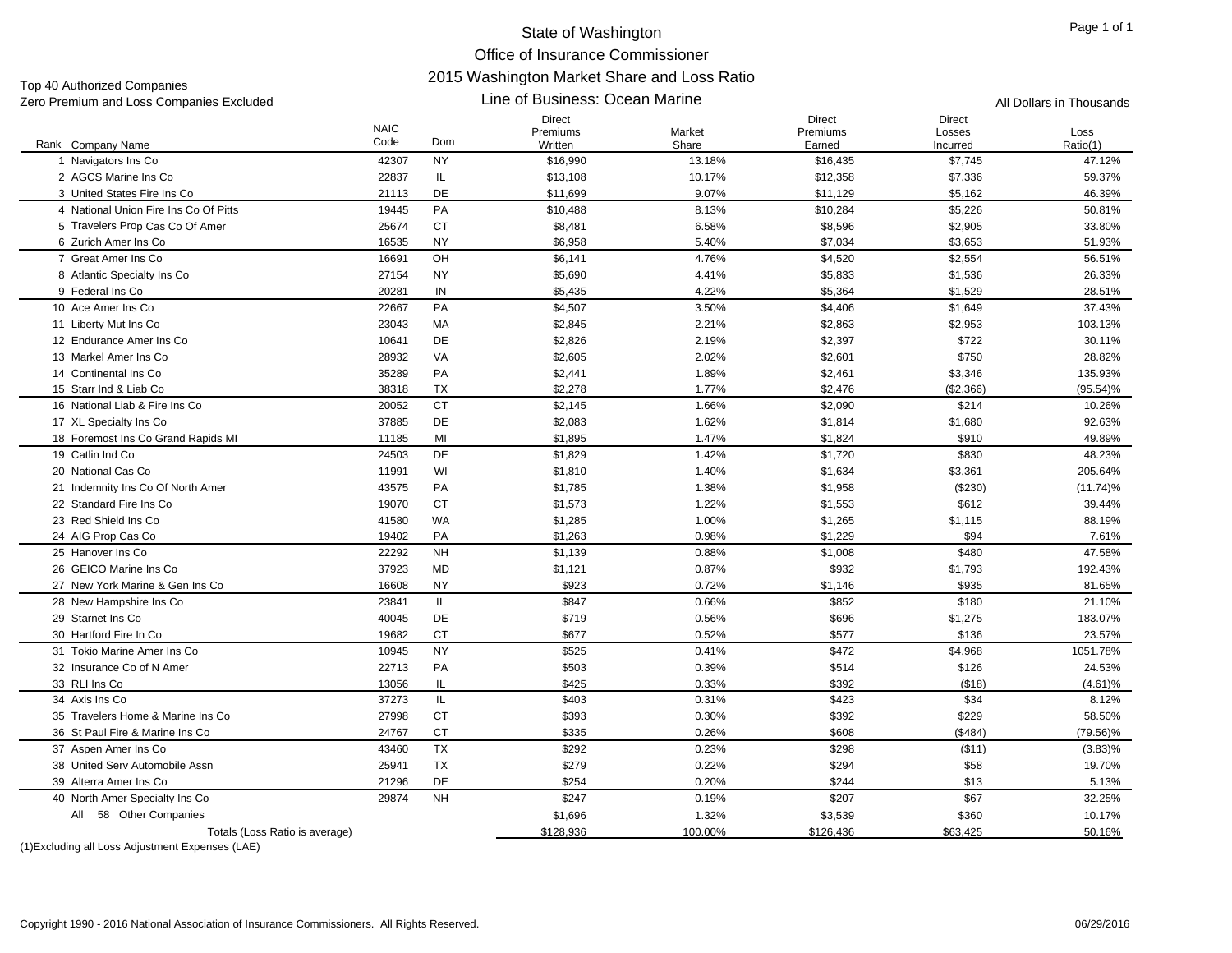Direct

\$1,379 0.54% \$1,419 \$1,040 73.32%

\$1,343 0.53% \$1,665 (\$60) (3.58)%

 $$32,013$   $12.61\%$   $$33,545$   $$11,868$   $35.38\%$ 

Direct

Direct

Line of Business: Other Liabiltiy - Claims-Made Zero Premium and Loss Companies Excluded All Dollars in Thousands Top 40 Authorized Companies

#### Rank Company Name NAIC Code PremiumsWrittenMarketShare PremiumsEarnedLossesIncurredk Company Name **Solution Come** Code Dom Written Written Share Share Earned Incurred Ratio(1) 1 National Union Fire Ins Co Of Pitts 19445 PAA \$33,344 13.13% \$30,766 \$9,035 29.37% 2 Continental Cas Co 2 Continental Cas Co 20443 IL \$25,165 9.91% \$25,110 \$12,210 48.63% 3 Travelers Cas & Surety Co Of Amer 31194 CT \$23,795 9.37% \$23,275 \$14,781 63.50% 4 Federal Ins Co 20281 IN \$12,796 5.04% \$13,253 (\$10,884) (82.12)% 5 Philadelphia Ind Ins Co 5 Philadelphia Ind Ins Co 1805 PA \$10,119 3.99% \$9,920 \$9,920 \$2,686 \$9,920 \$2,686 27.07% 6 XL Specialty Ins Co 6 XL Specialty Ins Co 37885 DE \$7,881 3.10% \$7,705 \$4,421 57.38% 7 Attorneys Liab Assur Society Inc RRG 10639 VT \$7,863 \$7,863 \$2,541 32.31% 8 Scottsdale Ind Co 15580 OH \$6,602 2.60% \$6,687 \$1,596 23.86% 9 Hanover Ins Co 22292 NH \$6,060 2.39% \$5,573 \$287 5.16% 10 Westchester Fire Ins Co 10030 PA \$5,972 2.35% \$5,765 \$1,938 33.62% 11 Liberty Ins Underwriters Inc 19917 IL \$5,106 2.01% \$4,826 \$1,402 29.06% 12 Ace Amer Ins Co 22667 PA \$4,796 1.89% \$4,795 \$1,520 31.69% 13 Beazley Ins Co Inc 3 Beazley Ins Co Inc 37540 CT \$4,592 1.81% \$4,449 \$717 16.12% 14 Arch Ins Co 11150 MO \$4,586 1.81% \$4,556 \$1,115 24.47% 15 Zurich Amer Ins Co 16535 NY \$4,522 1.78% \$4,344 \$14,180 326.39% 16 Berkley Ins Co 6 Berkley Ins Co 32603 DE \$4,359 1.72% \$4,446 \$3,774 84.90% 17 United States Liab Ins Co 25895 PAA \$4,264 1.68% \$4,184 \$278 6.64% 18 Twin City Fire Ins Co Co 8 Twin City Fire Ins Co Co 29459 IN \$4,168 1.64% \$4,332 \$3,472 80.15% 19 Great Amer Ins Co 16691 OHH \$4,001 1.58% \$3,821 \$1,786 46.74% 20 Atlantic Specialty Ins Co 0 Atlantic Specialty Ins Co 27154 NY \$3,582 1.41% \$3,695 \$1,815 49.12% 21 Greenwich Ins Co 22322 DE \$3,318 1.31% \$3,619 \$798 22.05% 22 Axis Ins Co 2 Axis Ins Co 37273 IL \$3,118 1.23% \$3,064 (\$373) (12.17)% 23 Old Republic Ins Co 3 Old Republic Ins Co 24147 PA \$2,403 0.95% \$2,498 \$5,642 225.90% 24 Everest Natl Ins Co 10120 DE \$2,344 0.92% \$1,663 \$99 5.94% 25 American Guar & Liab Ins 26247 NY \$2,302 0.91% \$2,452 \$1,290 52.59% 26 Hiscox Ins Co Inc. 6 Hiscox Ins Co Inc 10200 IL \$2,251 0.89% \$1,976 \$319 16.16% 27 Allied World Specialty Ins Co 16624 DE \$2,073 \$2,2% \$2,120 \$2,915 137.53% 28 RLI Ins Co 8 RLI Ins Co 13056 IL \$2,036 0.80% \$2,053 \$489 23.81% 29 RSUI Ind Co 22314 NH \$2,001 0.79% \$2,015 \$139 6.90% 30 ALPS Prop & Cas Ins Co 32450 MT \$1,812 \$1,430 \$5.63% \$509 35.63% 31 Endurance Amer Ins Co 10641 DE \$1,673 0.66% \$1,701 \$795 46.70% 32 Executive Risk Ind Inc 35181 DE \$1,612 0.63% \$1,607 (\$1,806) (112.38)% 33 Starr Ind & Liab Co 38318 TX $\textsf{X} \hspace{1.5mm} \textsf{S}1,545$   $\textsf{S}1,545$   $\textsf{S}10\%$   $\textsf{S}1,458$   $\textsf{S}37$   $\textsf{S}37$   $\textsf{S}37$   $\textsf{S}37$ 34 Navigators Ins Co 4 Navigators Ins Co 42307 NY \$1,501 \$1,580 \$481 30.42% 35 Carolina Cas Ins Co 10510 IAA \$1,462 0.58% \$1,671 \$1,328 79.48% 36 Allied World Ins Co 22730 NH \$1,440 0.57% \$1,502 \$404 26.88% 37 Camico Mut Ins Co 36340 CAA \$1,401 0.55% \$1,340 \$2 0.15%

0 Washington Cas Co 42510 WA \$1,270 0.50% \$1,262 \$527 41.72%

Totals (Loss Ratio is average)  $$253,868$   $$100.00\%$   $$251.004$   $$95,114$   $$37.89\%$ 

(1)Excluding all Loss Adjustment Expenses (LAE)

All 209 Other Companies

40 Washington Cas Co

38 Utica Mut Ins Co 25976 NY

39 Allied World Natl Assur Co 10690 NH

LossRatio(1)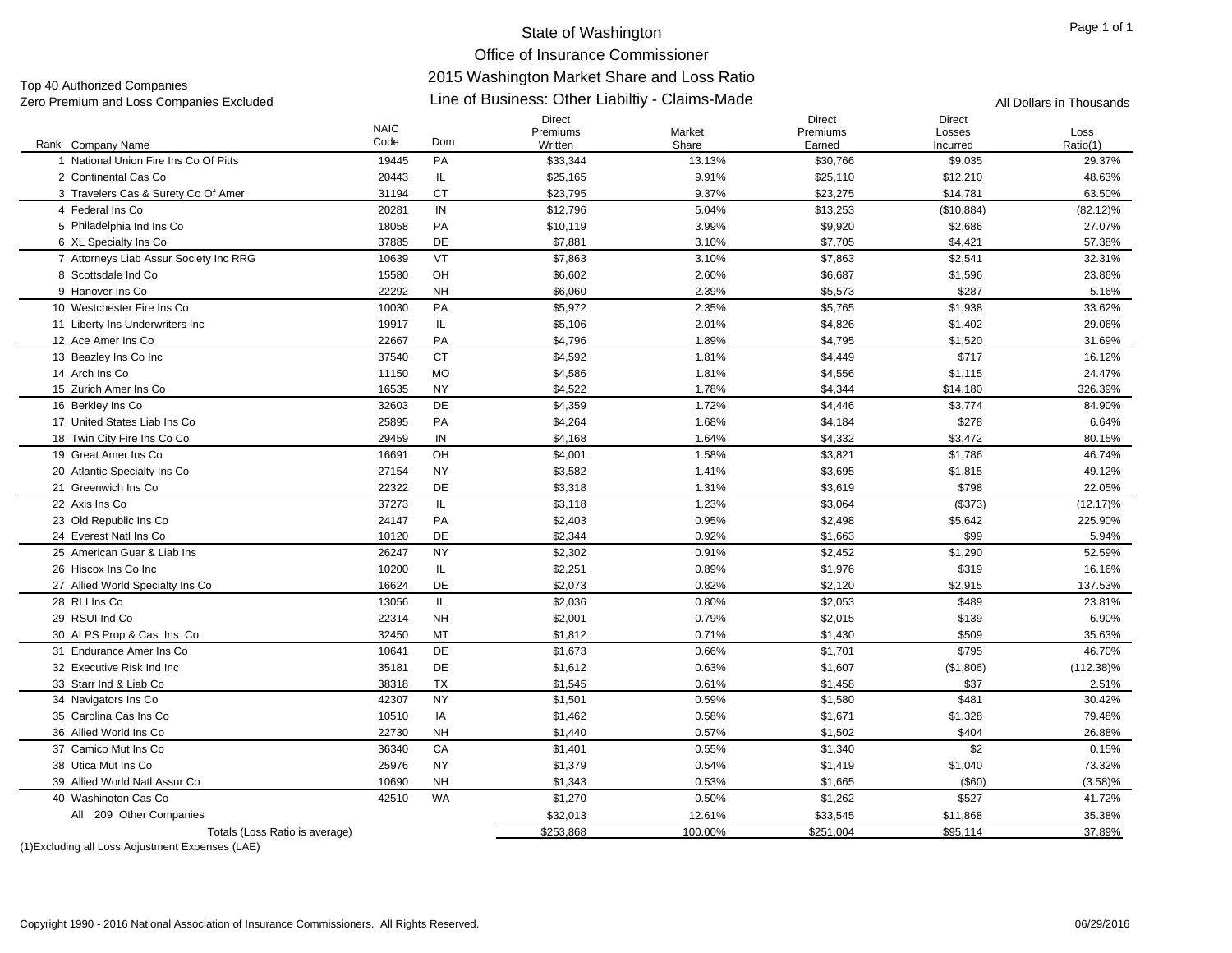Top 40 Authorized Companies<br>Zero Premium and Loss Companies Excluded

| Zero Premium and Loss Companies Excluded         |                     | Line of Business: Other Liabiltiy - Occurrence | All Dollars in Thousands      |                 |                                     |                                     |                  |
|--------------------------------------------------|---------------------|------------------------------------------------|-------------------------------|-----------------|-------------------------------------|-------------------------------------|------------------|
| Rank Company Name                                | <b>NAIC</b><br>Code | Dom                                            | Direct<br>Premiums<br>Written | Market<br>Share | <b>Direct</b><br>Premiums<br>Earned | <b>Direct</b><br>Losses<br>Incurred | Loss<br>Ratio(1) |
| 1 American Bankers Ins Co Of FL                  | 10111               | <b>FL</b>                                      | \$36,603                      | 6.86%           | \$29,637                            | \$15,855                            | 53.50%           |
| 2 Ace Amer Ins Co                                | 22667               | PA                                             | \$21,166                      | 3.97%           | \$20,721                            | \$13,898                            | 67.07%           |
| 3 State Farm Fire & Cas Co                       | 25143               | IL.                                            | \$18,958                      | 3.55%           | \$18,552                            | \$16,837                            | 90.76%           |
| 4 Safeco Ins Co Of Amer                          | 24740               | <b>NH</b>                                      | \$18,831                      | 3.53%           | \$18,073                            | \$1,567                             | 8.67%            |
| 5 Ohio Cas Ins Co                                | 24074               | <b>NH</b>                                      | \$16,928                      | 3.17%           | \$15,156                            | \$3,705                             | 24.45%           |
| 6 National Union Fire Ins Co Of Pitts            | 19445               | PA                                             | \$16,028                      | 3.01%           | \$15,166                            | \$16,689                            | 110.04%          |
| 7 Hudson Ins Co                                  | 25054               | DE                                             | \$14,536                      | 2.73%           | \$13,955                            | \$128                               | 0.92%            |
| 8 Zurich Amer Ins Co                             | 16535               | <b>NY</b>                                      | \$11,994                      | 2.25%           | \$12,452                            | \$110                               | 0.88%            |
| 9 American States Ins Co                         | 19704               | IN                                             | \$11,092                      | 2.08%           | \$12,229                            | \$6,987                             | 57.14%           |
| 10 Travelers Prop Cas Co Of Amer                 | 25674               | <b>CT</b>                                      | \$10,656                      | 2.00%           | \$10,052                            | \$6,803                             | 67.68%           |
| 11 Allstate Ind Co                               | 19240               | IL.                                            | \$10,091                      | 1.89%           | \$9,754                             | \$8,291                             | 85.01%           |
| 12 American Contractors Ins Co RRG               | 12300               | <b>TX</b>                                      | \$9,966                       | 1.87%           | \$10,377                            | \$3,994                             | 38.49%           |
| 13 Navigators Ins Co                             | 42307               | <b>NY</b>                                      | \$9,122                       | 1.71%           | \$9,607                             | \$12,290                            | 127.92%          |
| 14 Liberty Mut Fire Ins Co                       | 23035               | WI                                             | \$8,762                       | 1.64%           | \$8,590                             | \$9,356                             | 108.92%          |
| 15 Cumis Ins Society Inc                         | 10847               | IA                                             | \$8,393                       | 1.57%           | \$8,173                             | \$4,568                             | 55.89%           |
| 16 Continental Cas Co                            | 20443               | IL.                                            | \$8,118                       | 1.52%           | \$8,160                             | \$14,104                            | 172.85%          |
| 17 Pemco Mut Ins Co                              | 24341               | WA                                             | \$7,824                       | 1.47%           | \$7,674                             | \$186                               | 2.43%            |
| 18 Farmers Ins Exch                              | 21652               | CA                                             | \$7,378                       | 1.38%           | \$6,950                             | \$2,964                             | 42.64%           |
| 19 Toyota Motor Ins Co                           | 37621               | IA                                             | \$7,346                       | 1.38%           | \$6,145                             | \$1,768                             | 28.77%           |
| 20 Philadelphia Ind Ins Co                       | 18058               | PA                                             | \$6,996                       | 1.31%           | \$6,739                             | \$1,345                             | 19.96%           |
| 21 Continental Western Ins Co                    | 10804               | IA                                             | \$6,728                       | 1.26%           | \$6,626                             | \$2,254                             | 34.02%           |
| 22 Allied World Natl Assur Co                    | 10690               | <b>NH</b>                                      | \$6,608                       | 1.24%           | \$5,523                             | \$1,452                             | 26.29%           |
| 23 Security Natl Ins Co                          | 19879               | DE                                             | \$6,403                       | 1.20%           | \$5,823                             | \$2,598                             | 44.61%           |
| 24 Liberty Ins Corp                              | 42404               | IL.                                            | \$6,263                       | 1.17%           | \$5,493                             | \$5,695                             | 103.69%          |
| 25 Federal Ins Co                                | 20281               | IN                                             | \$6,133                       | 1.15%           | \$6,387                             | \$14,133                            | 221.27%          |
| 26 Developers Surety & Ind Co                    | 12718               | IA                                             | \$5,909                       | 1.11%           | \$4,746                             | \$1,791                             | 37.73%           |
| 27 Securian Cas Co                               | 10054               | <b>MN</b>                                      | \$5,875                       | 1.10%           | \$5,794                             | \$1,848                             | 31.89%           |
| 28 United Serv Automobile Assn                   | 25941               | <b>TX</b>                                      | \$5,104                       | 0.96%           | \$4,984                             | \$8,023                             | 160.99%          |
| 29 Ace Prop & Cas Ins Co                         | 20699               | PA                                             | \$4,991                       | 0.94%           | \$5,111                             | (\$1,166)                           | $(22.82)\%$      |
| 30 Virginia Surety Co Inc                        | 40827               | IL                                             | \$4,822                       | 0.90%           | \$3,060                             | \$1,104                             | 36.07%           |
| 31 Starr Ind & Liab Co                           | 38318               | <b>TX</b>                                      | \$4,693                       | 0.88%           | \$5,214                             | \$5,197                             | 99.68%           |
| 32 Mutual Of Enumclaw Ins Co                     | 14761               | <b>OR</b>                                      | \$4,304                       | 0.81%           | \$4,229                             | (\$69)                              | (1.64)%          |
| 33 Western Natl Assur Co                         | 24465               | <b>MN</b>                                      | \$3,892                       | 0.73%           | \$3,724                             | (\$864)                             | $(23.20)\%$      |
| 34 American Alt Ins Corp                         | 19720               | DE                                             | \$3,884                       | 0.73%           | \$3,777                             | \$952                               | 25.21%           |
| 35 Travelers Ind Co                              | 25658               | <b>CT</b>                                      | \$3,755                       | 0.70%           | \$4,250                             | \$1,743                             | 41.01%           |
| 36 American Guar & Liab Ins                      | 26247               | <b>NY</b>                                      | \$3,417                       | 0.64%           | \$3,886                             | (\$749)                             | $(19.28)\%$      |
| 37 Titan Ins Co Inc RRG                          | 11153               | SC                                             | \$3,411                       | 0.64%           | \$1,531                             | \$486                               | 31.76%           |
| 38 Protective Ins Co                             | 12416               | $\sf IN$                                       | \$3,409                       | 0.64%           | \$3,409                             | \$2,467                             | 72.37%           |
| 39 Federated Mut Ins Co                          | 13935               | <b>MN</b>                                      | \$3,373                       | 0.63%           | \$3,145                             | \$1,305                             | 41.50%           |
| 40 American Family Mut Ins Co                    | 19275               | WI                                             | \$3,322                       | 0.62%           | \$3,183                             | \$2,515                             | 79.00%           |
| All 377 Other Companies                          |                     |                                                | \$176,236                     | 33.05%          | \$170,732                           | \$87,321                            | 51.15%           |
| Totals (Loss Ratio is average)                   |                     |                                                | \$533,320                     | 100.00%         | \$508,784                           | \$279,482                           | 54.93%           |
| (1) Excluding all Loss Adjustment Expenses (LAE) |                     |                                                |                               |                 |                                     |                                     |                  |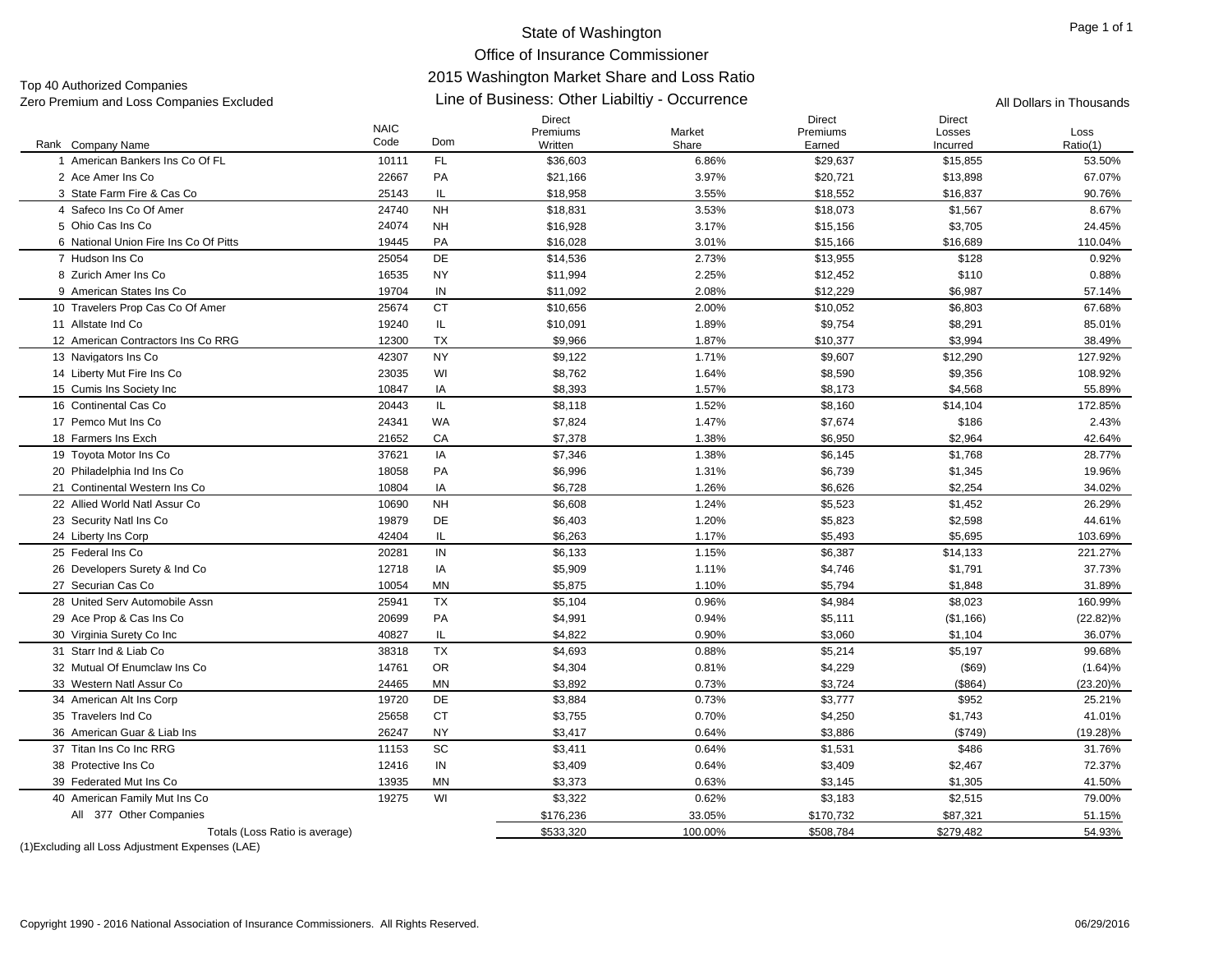## State of Washington

Office of Insurance Commissioner2015 Washington Market Share and Loss Ratio

Top 40 Authorized Companies<br>Zo is Washington Market Share and Loss Ratio<br>Zero Premium and Loss Companies Excluded **All Dollars in Thousands** Accident and Health) All Dollars in Thousands

|                                                                                                                                                                                                                                                                                                              | <b>NAIC</b>   | <b>Dom</b> | <b>Direct</b><br>Premiums | Market  | <b>Direct</b><br>Premiums | <b>Direct</b><br>Losses | Loss    |
|--------------------------------------------------------------------------------------------------------------------------------------------------------------------------------------------------------------------------------------------------------------------------------------------------------------|---------------|------------|---------------------------|---------|---------------------------|-------------------------|---------|
| Rank<br>Company Name                                                                                                                                                                                                                                                                                         | Code          |            | Written                   | Share   | Earned                    | Incurred                | Ratio   |
| State Farm Mut Auto Ins Co                                                                                                                                                                                                                                                                                   | 25178         | IL.        | \$635,862                 | 6.39%   | \$618,923                 | \$410,803               | 66.37%  |
| 2 State Farm Fire & Cas Co                                                                                                                                                                                                                                                                                   | 25143         | IL         | \$468,137                 | 4.71%   | \$452,125                 | \$247,212               | 54.68%  |
| 3 Pemco Mut Ins Co                                                                                                                                                                                                                                                                                           | 24341         | WA         | \$375,337                 | 3.77%   | \$367,788                 | \$240,484               | 65.39%  |
| 4 Farmers Ins Co Of WA                                                                                                                                                                                                                                                                                       | 21644         | <b>WA</b>  | \$351,235                 | 3.53%   | \$355,228                 | \$225,188               | 63.39%  |
| 5 First Natl Ins Co Of Amer                                                                                                                                                                                                                                                                                  | 24724         | <b>NH</b>  | \$253,950                 | 2.55%   | \$229,659                 | \$173,453               | 75.53%  |
| 6 Allstate Fire & Cas Ins Co                                                                                                                                                                                                                                                                                 | 29688         | IL         | \$237,172                 | 2.38%   | \$231,845                 | \$153,770               | 66.32%  |
| 7 Safeco Ins Co Of Amer                                                                                                                                                                                                                                                                                      | 24740         | <b>NH</b>  | \$215,895                 | 2.17%   | \$215,073                 | \$103,520               | 48.13%  |
| 8 United Serv Automobile Assn                                                                                                                                                                                                                                                                                | 25941         | <b>TX</b>  | \$215,455                 | 2.17%   | \$213,984                 | \$150,180               | 70.18%  |
| 9 American Family Mut Ins Co                                                                                                                                                                                                                                                                                 | 19275         | WI         | \$209,848                 | 2.11%   | \$208,582                 | \$151,542               | 72.65%  |
| 10 Progressive Direct Ins Co                                                                                                                                                                                                                                                                                 | 16322         | OH         | \$189,535                 | 1.91%   | \$183,478                 | \$128,147               | 69.84%  |
| 11 USAA Cas Ins Co                                                                                                                                                                                                                                                                                           | 25968         | <b>TX</b>  | \$171,991                 | 1.73%   | \$169,485                 | \$126,864               | 74.85%  |
| 12 Mutual Of Enumclaw Ins Co                                                                                                                                                                                                                                                                                 | 14761         | <b>OR</b>  | \$162,302                 | 1.63%   | \$163,897                 | \$106,907               | 65.23%  |
| 13 Geico Gen Ins Co                                                                                                                                                                                                                                                                                          | 35882         | <b>MD</b>  | \$161,114                 | 1.62%   | \$162,208                 | \$113,842               | 70.18%  |
| 14 Allstate Ins Co                                                                                                                                                                                                                                                                                           | 19232         | IL         | \$151,901                 | 1.53%   | \$154,892                 | \$82,844                | 53.48%  |
| 15 Liberty Mut Fire Ins Co                                                                                                                                                                                                                                                                                   | 23035         | WI         | \$144,272                 | 1.45%   | \$142,635                 | \$93,415                | 65.49%  |
| 16 Safeco Ins Co Of IL                                                                                                                                                                                                                                                                                       | 39012         | IL.        | \$134,410                 | 1.35%   | \$134,511                 | \$90,514                | 67.29%  |
| 17 Allstate Prop & Cas Ins Co                                                                                                                                                                                                                                                                                | 17230         | IL.        | \$122,966                 | 1.24%   | \$120,488                 | \$67,581                | 56.09%  |
| 18 Progressive Cas Ins Co                                                                                                                                                                                                                                                                                    | 24260         | OH         | \$121,791                 | 1.22%   | \$122,743                 | \$78,409                | 63.88%  |
| 19 National Union Fire Ins Co Of Pitts                                                                                                                                                                                                                                                                       | 19445         | PA         | \$115,338                 | 1.16%   | \$112,274                 | \$49,176                | 43.80%  |
| 20 Continental Cas Co                                                                                                                                                                                                                                                                                        | 20443         | IL         | \$104,566                 | 1.05%   | \$106,108                 | \$75,559                | 71.21%  |
| 21 Allstate Ind Co                                                                                                                                                                                                                                                                                           | 19240         | IL         | \$103,426                 | 1.04%   | \$105,581                 | \$57,626                | 54.58%  |
| 22 Ohio Security Ins Co                                                                                                                                                                                                                                                                                      | 24082         | <b>NH</b>  | \$88,918                  | 0.89%   | \$78,772                  | \$39,833                | 50.57%  |
| 23 Grange Ins Assn                                                                                                                                                                                                                                                                                           | 22101         | WA         | \$84,346                  | 0.85%   | \$82,154                  | \$59,678                | 72.64%  |
| 24 Mid Century Ins Co                                                                                                                                                                                                                                                                                        | 21687         | CA         | \$83,791                  | 0.84%   | \$73,597                  | \$53,565                | 72.78%  |
| 25 Foremost Ins Co Grand Rapids MI                                                                                                                                                                                                                                                                           | 11185         | MI         | \$77,992                  | 0.78%   | \$75,472                  | \$34,120                | 45.21%  |
| 26 USAA Gen Ind Co                                                                                                                                                                                                                                                                                           | 18600         | <b>TX</b>  | \$76,863                  | 0.77%   | \$73,265                  | \$54,029                | 73.74%  |
| 27 IDS Prop Cas Ins Co                                                                                                                                                                                                                                                                                       | 29068         | WI         | \$76,443                  | 0.77%   | \$76,191                  | \$72,792                | 95.54%  |
| 28 Geico Ind Co                                                                                                                                                                                                                                                                                              | 22055         | <b>MD</b>  | \$74,287                  | 0.75%   | \$76,498                  | \$48,589                | 63.52%  |
| 29 Physicians Ins A Mut Co                                                                                                                                                                                                                                                                                   | 40738         | WA         | \$72,032                  | 0.72%   | \$68,593                  | \$32,976                | 48.08%  |
| 30 Fire Ins Exch                                                                                                                                                                                                                                                                                             | 21660         | CA         | \$71,736                  | 0.72%   | \$67,564                  | \$44,201                | 65.42%  |
| 31 Philadelphia Ind Ins Co                                                                                                                                                                                                                                                                                   | 18058         | PA         | \$70,950                  | 0.71%   | \$65,913                  | \$17,955                | 27.24%  |
| 32 Country Mut Ins Co                                                                                                                                                                                                                                                                                        | 20990         | IL         | \$70,224                  | 0.71%   | \$69,623                  | \$48,090                | 69.07%  |
| 33 Zurich Amer Ins Co                                                                                                                                                                                                                                                                                        | 16535         | <b>NY</b>  | \$66,917                  | 0.67%   | \$65,841                  | \$82,142                | 124.76% |
| 34 American Bankers Ins Co Of FL                                                                                                                                                                                                                                                                             | 10111         | FL         | \$65,214                  | 0.66%   | \$56,486                  | \$28,216                | 49.95%  |
| 35 Enumclaw Prop & Cas Ins Co                                                                                                                                                                                                                                                                                | 11232         | <b>OR</b>  | \$63,026                  | 0.63%   | \$58,152                  | \$46,127                | 79.32%  |
| 36 Hartford Cas Ins Co                                                                                                                                                                                                                                                                                       | 29424         | IN         | \$62,978                  | 0.63%   | \$60,918                  | \$36,559                | 60.01%  |
| 37 Ace Amer Ins Co                                                                                                                                                                                                                                                                                           | 22667         | PA         | \$60,835                  | 0.61%   | \$59,261                  | \$25,572                | 43.15%  |
| 38 Unigard Ins Co                                                                                                                                                                                                                                                                                            | 25747         | WI         | \$59,896                  | 0.60%   | \$60,960                  | \$34,671                | 56.88%  |
| 39 Factory Mut Ins Co                                                                                                                                                                                                                                                                                        | 21482         | RI         | \$59,374                  | 0.60%   | \$59,375                  | \$17,388                | 29.29%  |
| 40 Continental Western Ins Co                                                                                                                                                                                                                                                                                | 10804         | IA         | \$55,552                  | 0.56%   | \$53,301                  | \$25,814                | 48.43%  |
| All 682 Other Companies                                                                                                                                                                                                                                                                                      |               |            | \$3,958,936               | 39.80%  | \$3,891,842               | \$2,217,403             | 63.71%  |
|                                                                                                                                                                                                                                                                                                              | <b>Totals</b> |            | \$9,946,813               | 100.00% | \$9,745,284               | \$5,946,757             | 61.02%  |
| $(4)$ $\blacksquare$ $\blacksquare$ $\blacksquare$ $\blacksquare$ $\blacksquare$ $\blacksquare$ $\blacksquare$ $\blacksquare$ $\blacksquare$ $\blacksquare$ $\blacksquare$ $\blacksquare$ $\blacksquare$ $\blacksquare$ $\blacksquare$ $\blacksquare$ $\blacksquare$ $\blacksquare$<br>$\left(1, 0.7\right)$ |               |            |                           |         |                           |                         |         |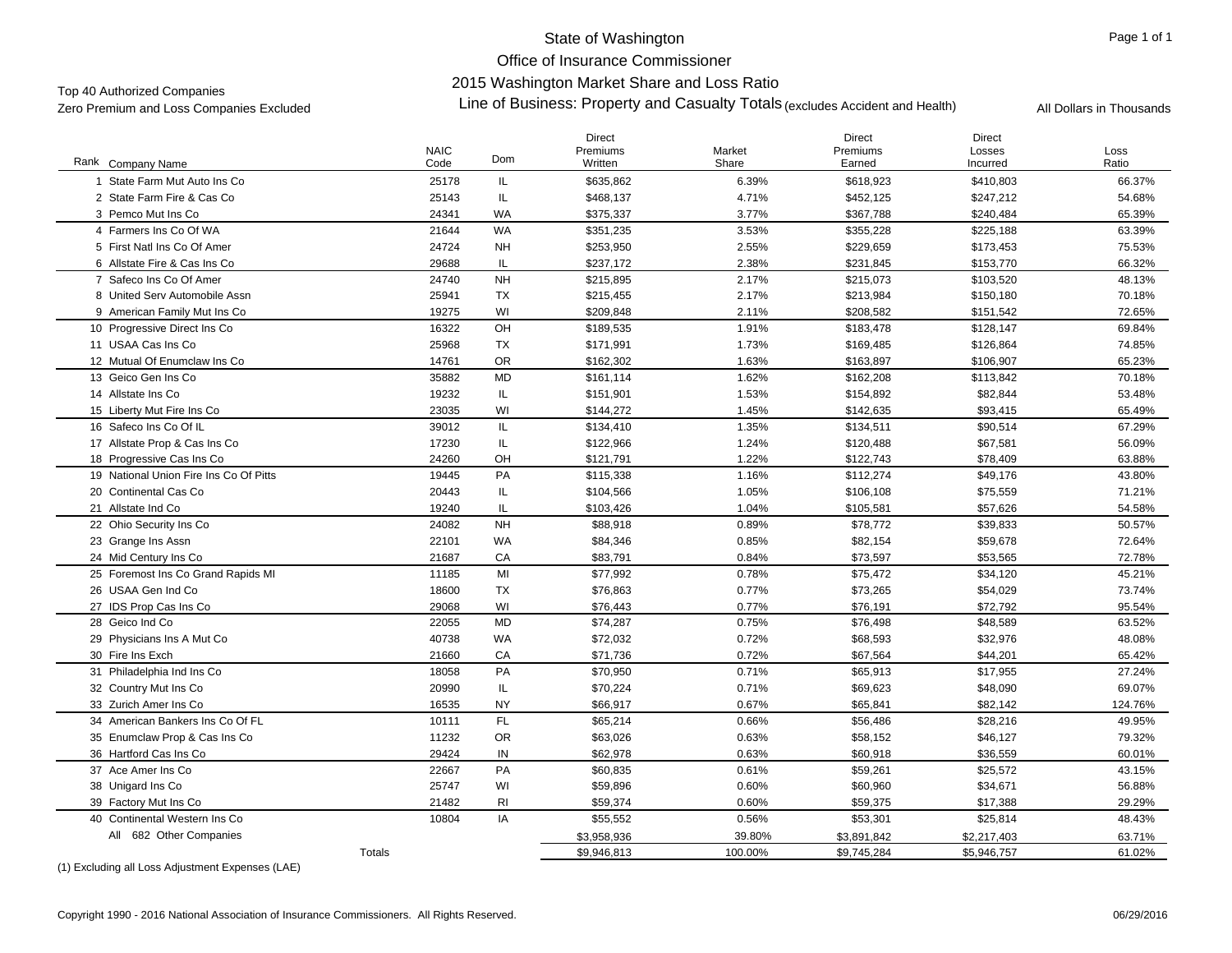Top 40 Authorized Companies

#### Line of Business: Private Crop Zero Premium and Loss Companies Excluded All Dollars in Thousands

| Rank Company Name                  | <b>NAIC</b><br>Code | Dom       | <b>Direct</b><br>Premiums<br>Written | Market<br>Share | <b>Direct</b><br><b>Premiums</b><br>Earned | <b>Direct</b><br>Losses<br>Incurred | Loss<br>Ratio(1) |
|------------------------------------|---------------------|-----------|--------------------------------------|-----------------|--------------------------------------------|-------------------------------------|------------------|
| Rural Comm Ins Co                  | 39039               | <b>MN</b> | \$6,277                              | 41.63%          | \$6,277                                    | \$6,237                             | 99.35%           |
| 2 Ace Prop & Cas Ins Co            | 20699               | <b>PA</b> | \$2,217                              | 14.70%          | \$2,221                                    | \$2,878                             | 129.60%          |
| 3 Producers Agriculture Ins Co     | 34312               | <b>TX</b> | \$2,046                              | 13.57%          | \$2,121                                    | \$679                               | 32.00%           |
| 4 Hudson Ins Co                    | 25054               | <b>DE</b> | \$1,316                              | 8.73%           | \$1,316                                    | \$290                               | 22.00%           |
| 5 Great Amer Ins Co                | 16691               | OH        | \$1,222                              | 8.10%           | \$1,215                                    | \$1,710                             | 140.68%          |
| 6 NAU Country Ins Co               | 25240               | <b>MN</b> | \$1,206                              | 7.99%           | \$1,175                                    | \$1,231                             | 104.75%          |
| 7 Occidental Fire & Cas Co Of NC   | 23248               | <b>NC</b> | \$216                                | 1.43%           | \$216                                      | \$51                                | 23.45%           |
| 8 Agri Gen Ins Co                  | 42757               | IA        | \$191                                | 1.27%           | \$191                                      | \$60                                | 31.20%           |
| 9 Greenwich Ins Co                 | 22322               | <b>DE</b> | \$138                                | 0.91%           | \$138                                      | \$981                               | 713.65%          |
| 10 American Agri Business Ins Co   | 12548               | <b>TX</b> | \$133                                | 0.88%           | \$133                                      | \$71                                | 53.71%           |
| State Farm Fire & Cas Co           | 25143               | IL.       | \$92                                 | 0.61%           | \$94                                       | \$42                                | 45.26%           |
| 12 FMH Ag Risk Ins Co              | 36781               | IA        | \$27                                 | 0.18%           | \$27                                       | \$0                                 | $0.00\%$         |
| <b>Other Companies</b><br>All<br>0 |                     |           | \$0                                  | 0.00%           | \$0                                        | \$0                                 | 50.00%           |
| Totals (Loss Ratio is average)     |                     |           | \$15,081                             | 100.00%         | \$15,124                                   | \$14,230                            | 94.08%           |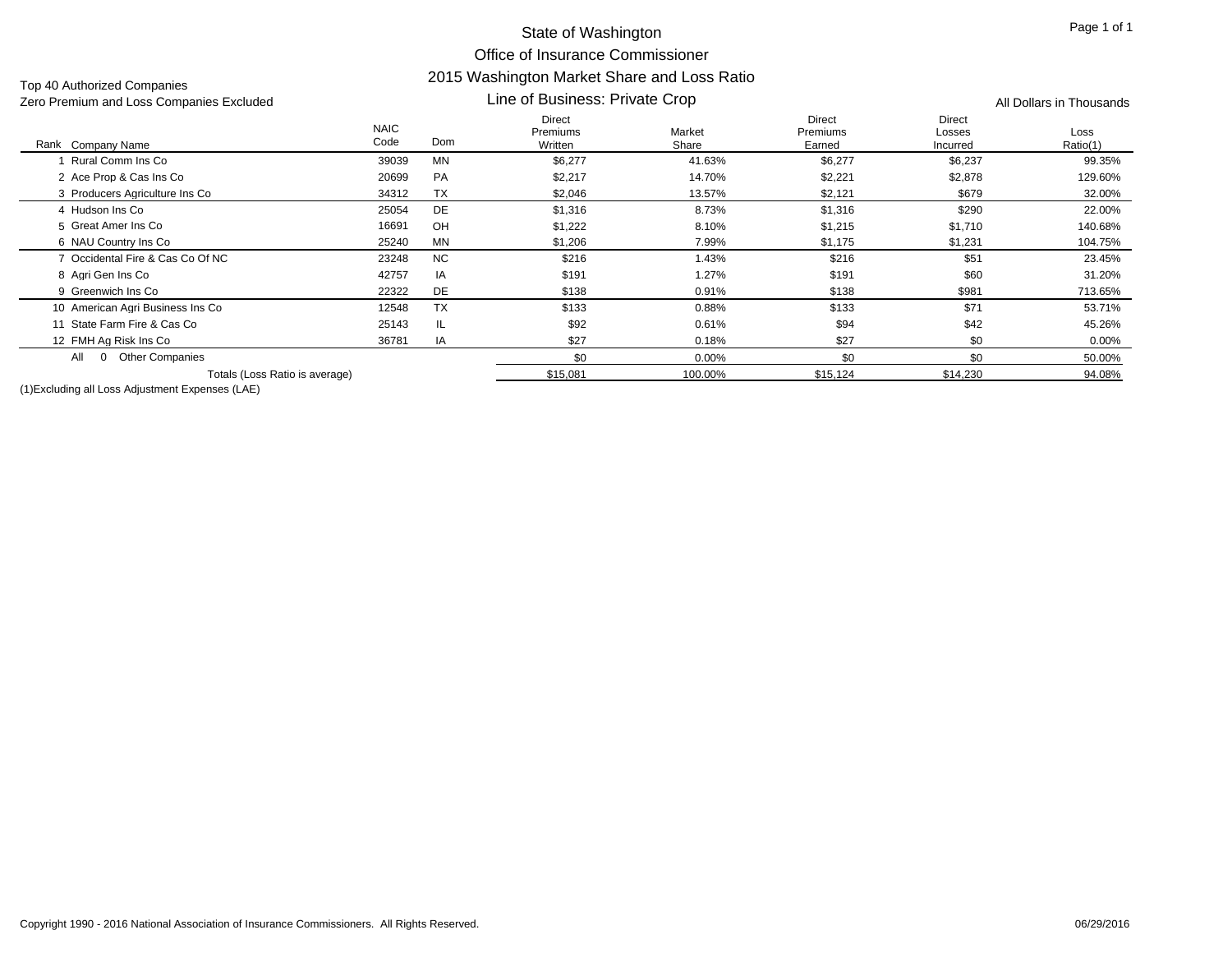## State of Washington Office of Insurance Commissioner 2015 Washington Market Share and Loss Ratio Line of Business: Products Liability

Top 40 Authorized Companies Zero Premium and Loss Companies Excluded **All Dollars in Thousands All Dollars in Thousands All Dollars in Thousands** 

| Rank Company Name                   | <b>NAIC</b><br>Code | Dom       | Direct<br>Premiums<br>Written | Market<br>Share | Direct<br>Premiums<br>Earned | <b>Direct</b><br>Losses<br>Incurred | Loss<br>Ratio(1) |
|-------------------------------------|---------------------|-----------|-------------------------------|-----------------|------------------------------|-------------------------------------|------------------|
| 1 Wesco Ins Co                      | 25011               | DE        | \$2,768                       | 10.11%          | \$2,541                      | \$1,194                             | 46.99%           |
| 2 Zurich Amer Ins Co                | 16535               | <b>NY</b> | \$2,262                       | 8.26%           | \$2,009                      | \$2,914                             | 145.00%          |
| 3 Federal Ins Co                    | 20281               | IN        | \$1,540                       | 5.62%           | \$1,839                      | (\$312)                             | $(16.96)\%$      |
| 4 American Guar & Liab Ins          | 26247               | <b>NY</b> | \$1,213                       | 4.43%           | \$1,180                      | \$499                               | 42.33%           |
| 5 Western Natl Assur Co             | 24465               | MN        | \$994                         | 3.63%           | \$978                        | (\$416)                             | $(42.57)\%$      |
| 6 Ohio Security Ins Co              | 24082               | <b>NH</b> | \$935                         | 3.41%           | \$831                        | \$411                               | 49.49%           |
| 7 Nationwide Agribusiness Ins Co    | 28223               | IA        | \$868                         | 3.17%           | \$865                        | \$358                               | 41.31%           |
| 8 Twin City Fire Ins Co Co          | 29459               | IN        | \$834                         | 3.04%           | \$817                        | \$41                                | 4.98%            |
| 9 Travelers Prop Cas Co Of Amer     | 25674               | <b>CT</b> | \$752                         | 2.75%           | \$895                        | \$215                               | 24.04%           |
| 10 Liberty Mut Fire Ins Co          | 23035               | WI        | \$699                         | 2.55%           | \$730                        | \$90                                | 12.38%           |
| 11 Great Northern Ins Co            | 20303               | IN        | \$632                         | 2.31%           | \$581                        | \$815                               | 140.24%          |
| 12 Travelers Ind Co                 | 25658               | <b>CT</b> | \$621                         | 2.27%           | \$604                        | \$2,127                             | 352.32%          |
| 13 Sentry Ins A Mut Co              | 24988               | WI        | \$526                         | 1.92%           | \$589                        | \$811                               | 137.57%          |
| 14 Ohio Cas Ins Co                  | 24074               | <b>NH</b> | \$462                         | 1.69%           | \$421                        | (\$12)                              | (2.92)%          |
| 15 Westchester Fire Ins Co          | 10030               | PA        | \$428                         | 1.56%           | \$754                        | \$183                               | 24.27%           |
| 16 Federated Mut Ins Co.            | 13935               | <b>MN</b> | \$409                         | 1.49%           | \$394                        | (\$481)                             | $(122.14)\%$     |
| 17 Liberty Mut Ins Co               | 23043               | MA        | \$405                         | 1.48%           | \$385                        | (\$171)                             | $(44.29)\%$      |
| 18 Electric Ins Co                  | 21261               | MA        | \$394                         | 1.44%           | \$394                        | \$1,515                             | 384.52%          |
| 19 Pennsylvania Lumbermens Mut Ins  | 14974               | PA        | \$386                         | 1.41%           | \$205                        | \$0                                 | 0.00%            |
| 20 Old Republic Ins Co              | 24147               | PA        | \$375                         | 1.37%           | \$330                        | (\$122)                             | $(37.07)\%$      |
| 21 Cincinnati Ins Co                | 10677               | OH        | \$362                         | 1.32%           | \$421                        | \$77                                | 18.23%           |
| 22 First Liberty Ins Corp           | 33588               | IL.       | \$359                         | 1.31%           | \$241                        | \$121                               | 50.31%           |
| 23 Ace Amer Ins Co                  | 22667               | PA        | \$314                         | 1.15%           | \$385                        | \$4                                 | 1.04%            |
| 24 Hartford Fire In Co.             | 19682               | <b>CT</b> | \$297                         | 1.09%           | \$294                        | \$111                               | 37.94%           |
| 25 National Fire Ins Co Of Hartford | 20478               | IL.       | \$295                         | 1.08%           | \$267                        | \$807                               | 302.60%          |
| 26 American Fire & Cas Co           | 24066               | <b>NH</b> | \$277                         | 1.01%           | \$266                        | \$57                                | 21.28%           |
| 27 Farmland Mut Ins Co              | 13838               | IA        | \$249                         | 0.91%           | \$172                        | \$15                                | 8.56%            |
| 28 Pioneer Specialty Ins Co         | 40312               | <b>MN</b> | \$234                         | 0.85%           | \$232                        | \$63                                | 27.30%           |
| 29 Tokio Marine Amer Ins Co         | 10945               | <b>NY</b> | \$227                         | 0.83%           | \$170                        | \$58                                | 34.35%           |
| 30 Charter Oak Fire Ins Co          | 25615               | <b>CT</b> | \$223                         | 0.81%           | \$151                        | \$110                               | 72.61%           |
| 31 Penn Millers Ins Co              | 14982               | PA        | \$221                         | 0.81%           | \$177                        | \$40                                | 22.47%           |
| 32 National Surety Corp             | 21881               | IL.       | \$219                         | 0.80%           | \$310                        | \$143                               | 46.19%           |
| 33 Sentry Select Ins Co             | 21180               | WI        | \$210                         | 0.77%           | \$191                        | (\$78)                              | $(40.89)\%$      |
| 34 West Amer Ins Co                 | 44393               | IN        | \$193                         | 0.71%           | \$202                        | ( \$4)                              | $(1.87)\%$       |
| 35 XL Ins Amer Inc                  | 24554               | DE        | \$188                         | 0.69%           | \$185                        | \$25                                | 13.74%           |
| 36 Employers Ins of Wausau          | 21458               | WI        | \$188                         | 0.69%           | \$47                         | \$2,767                             | 5877.08%         |
| 37 Hartford Accident & Ind Co.      | 22357               | <b>CT</b> | \$184                         | 0.67%           | \$164                        | \$50                                | 30.39%           |
| 38 American Zurich Ins Co           | 40142               | IL.       | \$177                         | 0.65%           | \$167                        | \$21                                | 12.73%           |
| 39 Liberty Ins Corp                 | 42404               | IL        | \$175                         | 0.64%           | \$136                        | \$3                                 | 2.15%            |
| 40 Granite State Ins Co             | 23809               | IL        | \$174                         | 0.64%           | \$221                        | \$193                               | 87.49%           |
| All 168 Other Companies             |                     |           | \$5,114                       | 18.67%          | \$5,360                      | \$6,450                             | 120.34%          |
| Totals (Loss Ratio is average)      |                     |           | \$27,386                      | 100.00%         | \$27,102                     | \$20,693                            | 76.35%           |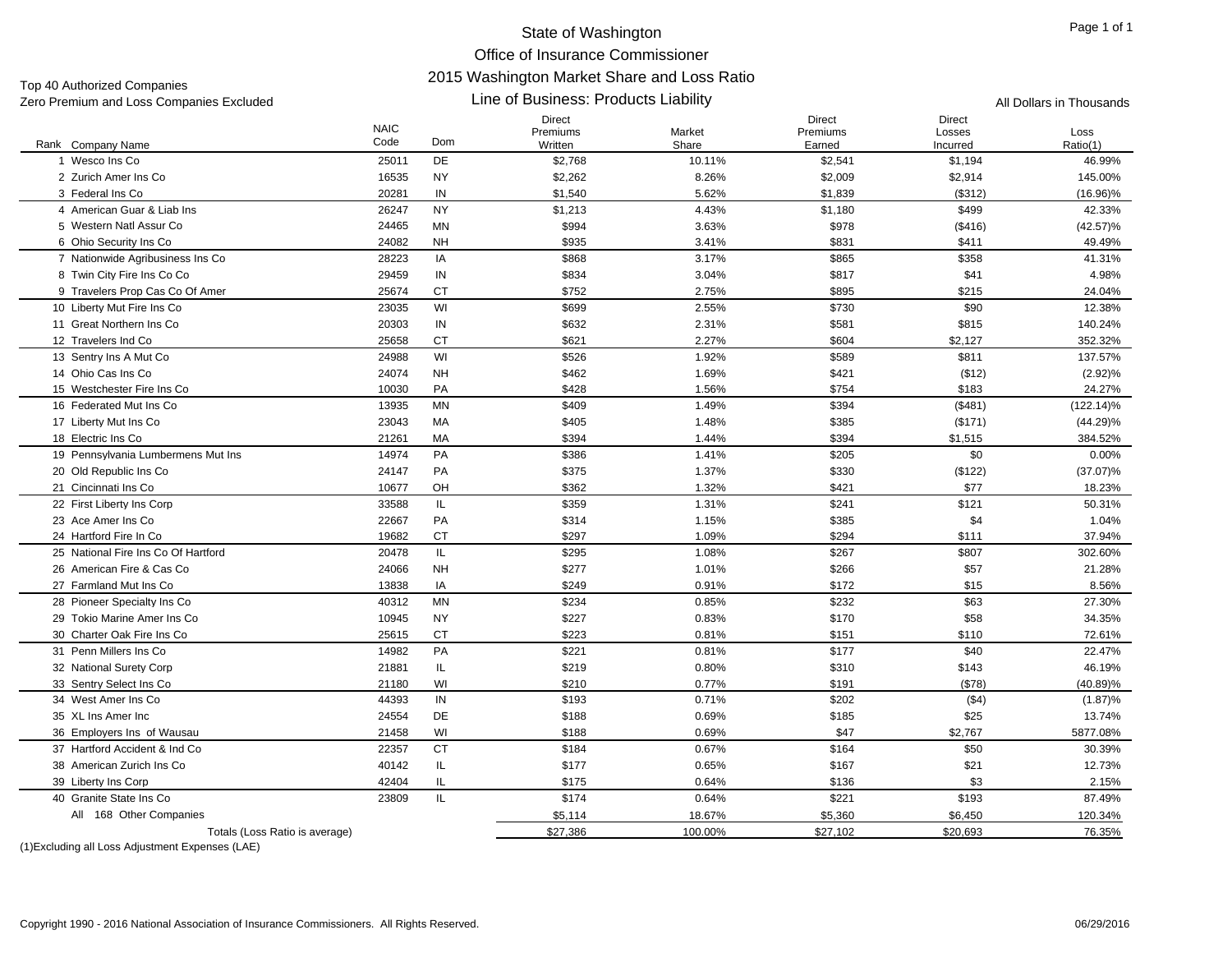Line of Business: Surety

Top 40 Authorized Companies Zero Premium and Loss Companies Excluded All Dollars in Thousands

|                                     | <b>NAIC</b> |           | <b>Direct</b><br>Premiums | Market  | Direct<br>Premiums | <b>Direct</b><br>Losses | Loss        |
|-------------------------------------|-------------|-----------|---------------------------|---------|--------------------|-------------------------|-------------|
| Rank Company Name                   | Code        | Dom       | Written                   | Share   | Earned             | Incurred                | Ratio(1)    |
| 1 Travelers Cas & Surety Co Of Amer | 31194       | <b>CT</b> | \$25,531                  | 18.49%  | \$26,893           | (\$888)                 | $(3.30)\%$  |
| 2 Liberty Mut Ins Co                | 23043       | MA        | \$16,812                  | 12.18%  | \$18,681           | (\$2,588)               | $(13.85)\%$ |
| 3 Fidelity & Deposit Co Of MD       | 39306       | <b>MD</b> | \$10,482                  | 7.59%   | \$12,148           | (\$1,275)               | $(10.49)\%$ |
| 4 Western Surety Co                 | 13188       | SD        | \$7,137                   | 5.17%   | \$7,408            | \$268                   | 3.61%       |
| 5 Contractors Bonding & Ins Co.     | 37206       | IL        | \$4,492                   | 3.25%   | \$4,620            | (\$361)                 | $(7.81)\%$  |
| 6 American Contractors Ind Co       | 10216       | CA        | \$4,374                   | 3.17%   | \$4,409            | \$631                   | 14.32%      |
| 7 Ohio Cas Ins Co                   | 24074       | <b>NH</b> | \$4,370                   | 3.16%   | \$4,224            | \$126                   | 2.98%       |
| 8 Federal Ins Co                    | 20281       | IN        | \$4,339                   | 3.14%   | \$4,718            | (\$11)                  | (0.24)%     |
| 9 Wesco Ins Co                      | 25011       | DE        | \$3,706                   | 2.68%   | \$3,551            | \$1,604                 | 45.18%      |
| 10 Hartford Fire In Co.             | 19682       | <b>CT</b> | \$3,309                   | 2.40%   | \$3,023            | \$1,958                 | 64.78%      |
| 11 International Fidelity Ins Co    | 11592       | <b>NJ</b> | \$3,007                   | 2.18%   | \$2,907            | (\$40)                  | $(1.38)\%$  |
| 12 North Amer Specialty Ins Co      | 29874       | <b>NH</b> | \$2,994                   | 2.17%   | \$3,043            | \$186                   | 6.12%       |
| 13 Lexon Ins Co                     | 13307       | <b>TX</b> | \$2,946                   | 2.13%   | \$2,861            | \$116                   | 4.04%       |
| 14 Berkley Ins Co                   | 32603       | DE        | \$2,922                   | 2.12%   | \$2,899            | \$766                   | 26.42%      |
| 15 Westchester Fire Ins Co          | 10030       | PA        | \$2,593                   | 1.88%   | \$2,251            | \$64                    | 2.84%       |
| 16 Developers Surety & Ind Co       | 12718       | IA        | \$2,554                   | 1.85%   | \$2,684            | (\$96)                  | (3.57)%     |
| 17 RLI Ins Co                       | 13056       | IL        | \$2,356                   | 1.71%   | \$2,393            | (\$129)                 | $(5.38)\%$  |
| 18 Merchants Bonding Co a Mut       | 14494       | IA        | \$2,180                   | 1.58%   | \$2,088            | \$65                    | 3.12%       |
| 19 Philadelphia Ind Ins Co          | 18058       | PA        | \$1,753                   | 1.27%   | \$634              | \$91                    | 14.33%      |
| 20 Hanover Ins Co                   | 22292       | <b>NH</b> | \$1,672                   | 1.21%   | \$1,415            | (\$13)                  | (0.89)%     |
| 21 Safeco Ins Co Of Amer            | 24740       | <b>NH</b> | \$1,656                   | 1.20%   | \$2,156            | (\$1,649)               | $(76.52)\%$ |
| 22 Nationwide Mut Ins Co            | 23787       | OH        | \$1,391                   | 1.01%   | \$553              | \$23                    | 4.19%       |
| 23 Great Amer Ins Co                | 16691       | OH        | \$1,360                   | 0.99%   | \$1,336            | \$26                    | 1.97%       |
| 24 Platte River Ins Co              | 18619       | <b>NE</b> | \$1,263                   | 0.91%   | \$1,234            | (\$64)                  | $(5.18)\%$  |
| 25 Continental Ins Co               | 35289       | PA        | \$1,205                   | 0.87%   | \$1,228            | (\$28)                  | $(2.30)\%$  |
| 26 Allegheny Cas Co                 | 13285       | <b>NJ</b> | \$1,151                   | 0.83%   | \$1,126            | \$5                     | 0.47%       |
| 27 Ironshore Ind Inc                | 23647       | <b>MN</b> | \$1,077                   | 0.78%   | \$808              | \$123                   | 15.17%      |
| 28 Indemnity Co Of CA               | 25550       | CA        | \$980                     | 0.71%   | \$969              | \$96                    | 9.86%       |
| 29 Safety Natl Cas Corp             | 15105       | <b>MO</b> | \$931                     | 0.67%   | \$950              | \$142                   | 14.96%      |
| 30 Insurance Co Of The State Of PA  | 19429       | PA        | \$886                     | 0.64%   | \$1,054            | (\$83)                  | $(7.83)\%$  |
| 31 Old Republic Surety Co           | 40444       | WI        | \$882                     | 0.64%   | \$908              | (\$15)                  | $(1.65)\%$  |
| 32 Cincinnati Ins Co                | 10677       | OH        | \$802                     | 0.58%   | \$986              | \$105                   | 10.65%      |
| 33 US Specialty Ins Co.             | 29599       | TX        | \$801                     | 0.58%   | \$207              | \$145                   | 69.92%      |
| 34 Hartford Accident & Ind Co.      | 22357       | <b>CT</b> | \$779                     | 0.56%   | \$503              | \$97                    | 19.20%      |
| 35 Hudson Ins Co                    | 25054       | DE        | \$703                     | 0.51%   | \$717              | \$92                    | 12.89%      |
| 36 XL Specialty Ins Co.             | 37885       | DE        | \$662                     | 0.48%   | \$1,318            | (\$153)                 | $(11.64)\%$ |
| 37 Guarantee Co Of N Amer USA       | 36650       | MI        | \$656                     | 0.47%   | \$634              | \$15                    | 2.36%       |
| 38 American Alt Ins Corp            | 19720       | DE        | \$623                     | 0.45%   | \$565              | \$84                    | 14.80%      |
| 39 Merchants Natl Bonding Inc       | 11595       | IA        | \$614                     | 0.44%   | \$503              | \$233                   | 46.23%      |
| 40 Ace Amer Ins Co                  | 22667       | PA        | \$594                     | 0.43%   | \$65               | \$12                    | 18.10%      |
| All 117 Other Companies             |             |           | \$9,530                   | 6.90%   | \$9,927            | \$2,683                 | 27.02%      |
| Totals (Loss Ratio is average)      |             |           | \$138,073                 | 100.00% | \$140,599          | \$2,362                 | 1.68%       |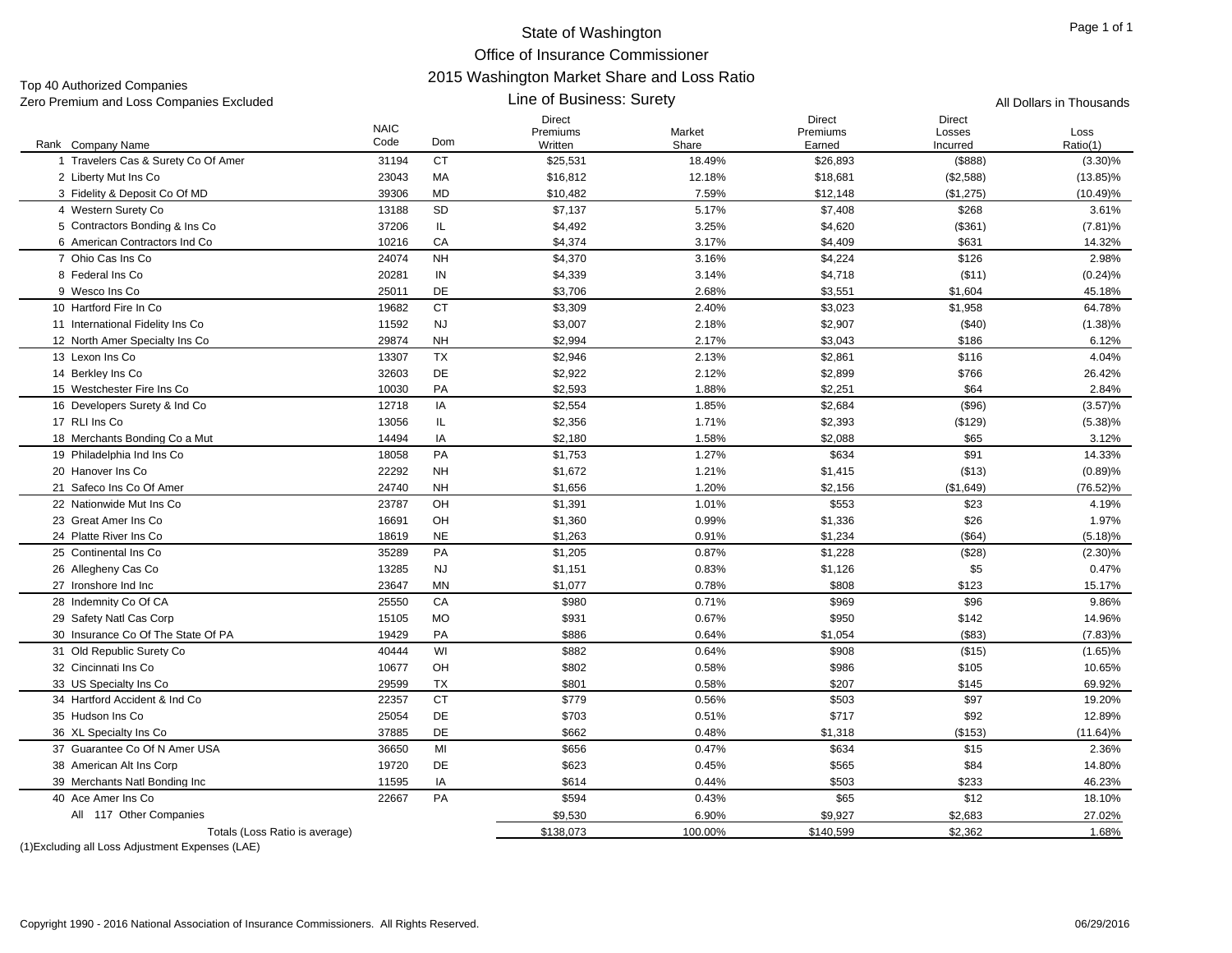## State of Washington Office of Insurance Commissioner2015 Washington Market Share and Loss Ratio Line of Business: Title and Loss Ration Market Strate and Loss Ration Market Strate Area and Loss Ration Market<br>Zero Premium Companies Excluded All Dollars in Thousands **All Dollars in Thousands** All Dollars in Thousands

| Rank Company Name                                                              | <b>NAIC</b><br>Code | Dom       | Premiums<br>Written | Market<br>Share | <b>Premiums</b><br>Earned | Losses<br>Incurred | Loss<br>Ratio(1) |
|--------------------------------------------------------------------------------|---------------------|-----------|---------------------|-----------------|---------------------------|--------------------|------------------|
| First Amer Title Ins Co                                                        | 50814               | <b>NE</b> | \$85,787            | 27.51%          | \$81,085                  | \$5,761            | 7.11%            |
| 2 Chicago Title Ins Co                                                         | 50229               | <b>NE</b> | \$77,377            | 24.82%          | \$77,025                  | \$3,993            | 5.18%            |
| 3 Old Republic Natl Title Ins Co                                               | 50520               | FL        | \$46,597            | 14.95%          | \$46,079                  | \$1,471            | 3.19%            |
| 4 Stewart Title Guar Co                                                        | 50121               | <b>TX</b> | \$34,004            | 10.91%          | \$34,083                  | \$744              | 2.18%            |
| 5 Fidelity Natl Title Ins Co                                                   | 51586               | CA        | \$27,559            | 8.84%           | \$27,524                  | \$1,317            | 4.78%            |
| 6 Title Resources Guar Co                                                      | 50016               | <b>TX</b> | \$14,901            | 4.78%           | \$14,484                  | \$472              | 3.26%            |
| 7 WFG Natl Title Ins Co                                                        | 51152               | SC        | \$13,313            | 4.27%           | \$12,167                  | \$114              | 0.93%            |
| 8 National Title Ins Of NY Inc                                                 | 51020               | <b>NY</b> | \$6,464             | 2.07%           | \$6,229                   | (\$42)             | $(0.68)\%$       |
| 9 North Amer Title Ins Co                                                      | 50130               | CA        | \$3,354             | 1.08%           | \$3,028                   | \$430              | 14.20%           |
| 10 Westcor Land Title Ins Co                                                   | 50050               | CA        | \$1,269             | 0.41%           | \$1,242                   | \$0                | 0.04%            |
| 11 Commonwealth Land Title Ins Co                                              | 50083               | <b>NE</b> | \$1,161             | 0.37%           | \$1,136                   | \$727              | 64.01%           |
| All<br><b>Other Companies</b>                                                  |                     |           | \$0                 | $0.00\%$        | \$0                       | \$0                | 4.93%            |
|                                                                                | Totals              |           | \$311,786           | 100.00%         | \$304,082                 | \$14,986           | 4.93%            |
| (4) Excellentia and the age Anti-catalogue Express and AEV proposal from Title |                     |           |                     |                 |                           |                    |                  |

(1) Excluding all Loss Adjustment Expenses (LAE), except for Title.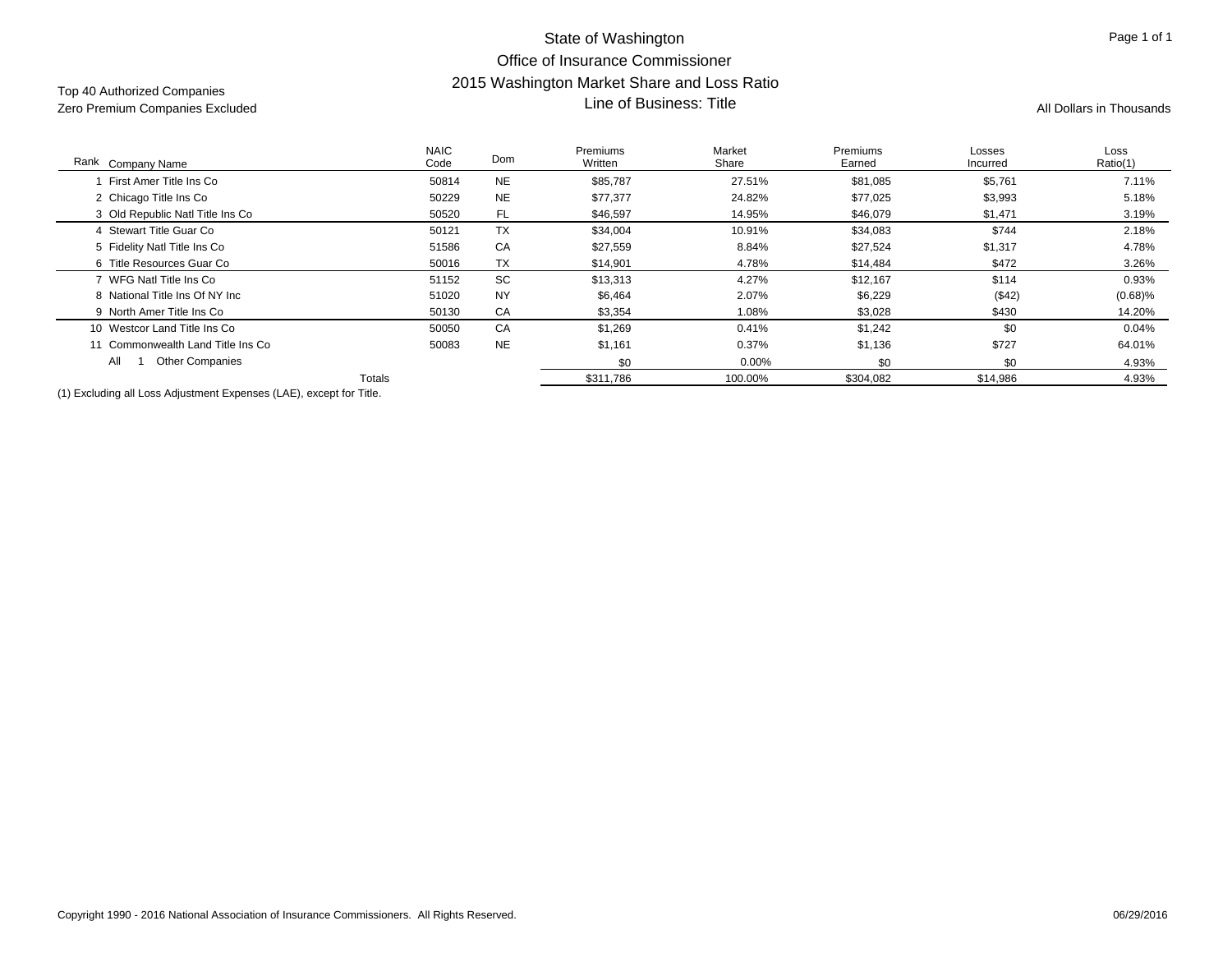Line of Business: Warranty

Top 40 Authorized Companies Zero Premium and Loss Companies Excluded All Dollars in Thousands

|                                    | <b>NAIC</b> |           | <b>Direct</b><br>Premiums | Market  | <b>Direct</b><br>Premiums | <b>Direct</b><br>Losses | Loss        |
|------------------------------------|-------------|-----------|---------------------------|---------|---------------------------|-------------------------|-------------|
| Rank Company Name                  | Code        | Dom       | Written                   | Share   | Earned                    | Incurred                | Ratio(1)    |
| Dealers Assur Co                   | 16705       | OH        | \$12,526                  | 24.72%  | \$12,388                  | \$5,472                 | 44.17%      |
| 2 Universal Underwriters Ins Co    | 41181       | IL.       | \$10,836                  | 21.38%  | \$7,855                   | \$3,839                 | 48.87%      |
| 3 Lyndon Prop Ins Co               | 35769       | <b>MO</b> | \$8,999                   | 17.76%  | \$6,075                   | \$3,656                 | 60.19%      |
| 4 Old Republic Ins Co              | 24147       | PA        | \$6,262                   | 12.36%  | \$1,033                   | \$349                   | 33.76%      |
| 5 Continental Ins Co               | 35289       | PA        | \$5,448                   | 10.75%  | \$4,880                   | \$3,011                 | 61.70%      |
| 6 National Cas Co                  | 11991       | WI        | \$2,086                   | 4.12%   | \$1,454                   | \$112                   | 7.70%       |
| 7 Starr Ind & Liab Co              | 38318       | <b>TX</b> | \$1,564                   | 3.09%   | \$1.532                   | (\$251)                 | $(16.39)\%$ |
| 8 Heritage Ind Co                  | 39527       | CA        | \$1,485                   | 2.93%   | \$2,087                   | \$1,284                 | 61.49%      |
| 9 Sutter Ins Co.                   | 32107       | CA        | \$456                     | 0.90%   | \$1,509                   | \$1,007                 | 66.77%      |
| 10 Wesco Ins Co                    | 25011       | <b>DE</b> | \$393                     | 0.77%   | \$265                     | \$139                   | 52.32%      |
| 11 American Mercury Ins Co         | 16810       | OK        | \$314                     | 0.62%   | \$764                     | \$534                   | 69.97%      |
| 12 First Colonial Ins Co           | 29980       | FL.       | \$78                      | 0.15%   | \$41                      | \$24                    | 59.36%      |
| 13 American Bankers Ins Co Of FL   | 10111       | FL.       | \$66                      | 0.13%   | \$64                      | \$15                    | 23.50%      |
| 14 MIC Prop & Cas Ins Corp         | 38601       | MI        | \$53                      | 0.11%   | \$55                      | \$2                     | 2.96%       |
| 15 Great Amer Ins Co               | 16691       | OH        | \$45                      | 0.09%   | \$84                      | \$18                    | 21.90%      |
| 16 Lyndon Southern Ins Co          | 10051       | DE        | \$37                      | 0.07%   | \$25                      | \$20                    | 81.34%      |
| 17 Continental Cas Co              | 20443       | IL        | \$11                      | 0.02%   | \$10                      | \$6                     | 54.72%      |
| 18 Evergreen Natl Ind Co           | 12750       | OH        | \$8                       | 0.02%   | \$4                       | \$0                     | 0.00%       |
| 19 Courtesy Ins Co                 | 26492       | FL.       | \$4                       | 0.01%   | \$8                       | \$3                     | 31.80%      |
| 20 Virginia Surety Co Inc          | 40827       | IL.       | \$4                       | 0.01%   | \$4                       | \$1                     | 33.72%      |
| Great Amer Assur Co<br>21          | 26344       | OH        | \$3                       | 0.01%   | \$23                      | \$2                     | 7.20%       |
| 22 Aspen Amer Ins Co               | 43460       | <b>TX</b> | \$0                       | 0.00%   | \$0                       | \$125                   | 0.00%       |
| 23 Greenwich Ins Co                | 22322       | DE        | ( \$2)                    | 0.00%   | \$149                     | \$233                   | 156.68%     |
| <b>Other Companies</b><br>All<br>4 |             |           | \$0                       | 0.00%   | (\$103)                   | ( \$36)                 | 34.87%      |
| Totals (Loss Ratio is average)     |             |           | \$50,678                  | 100.00% | \$40,206                  | \$19,565                | 48.66%      |